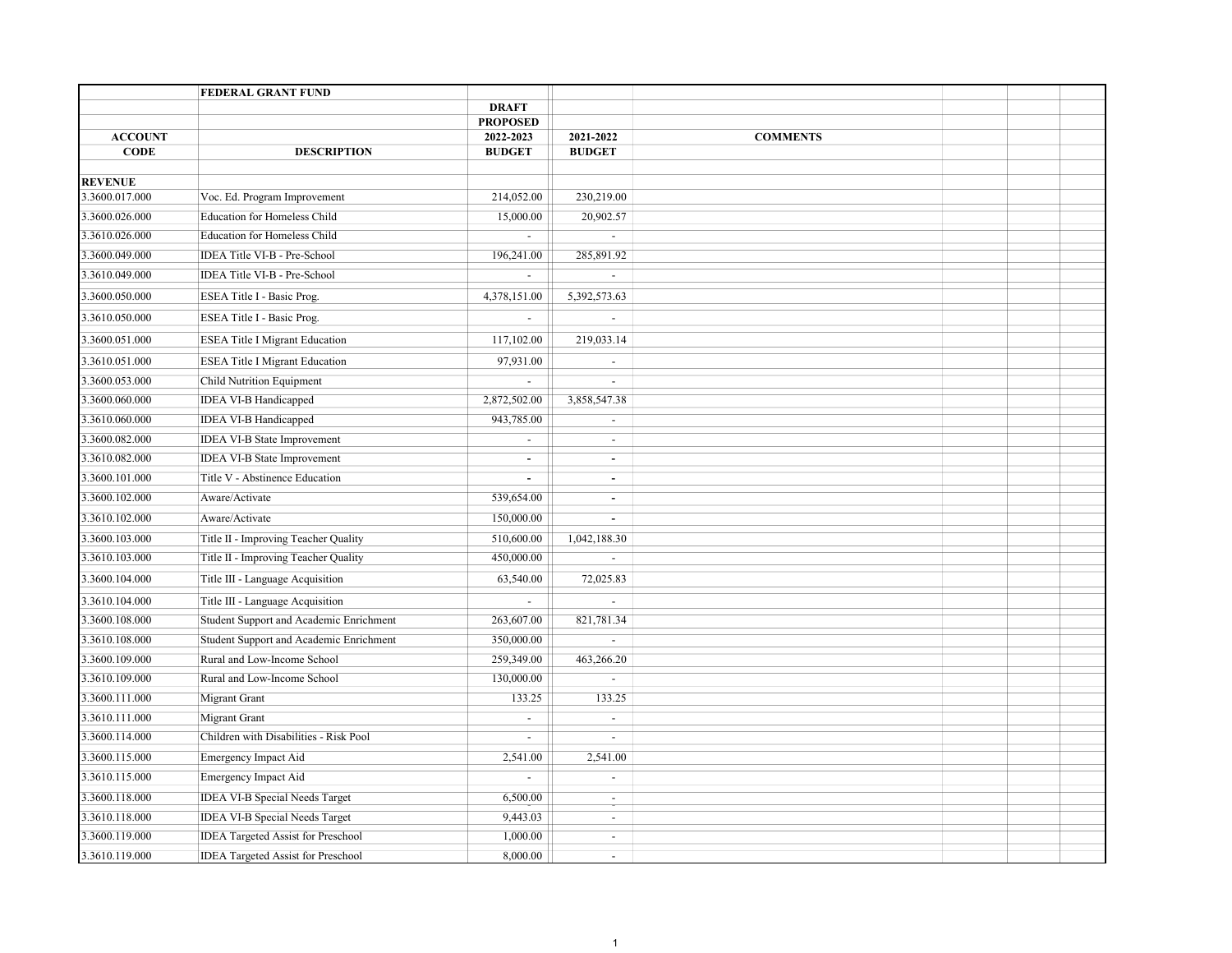| 3.3600.163.000 | ESSER I - Emergency Relief Fund                   | $\blacksquare$ | 1,250,736.96   |  |
|----------------|---------------------------------------------------|----------------|----------------|--|
| 3.3610.163.000 | <b>ESSER I - Emergency Relief Fund</b>            | $\blacksquare$ | $\sim$         |  |
| 3.3600.165.000 | CARES ACT - ESSERF - Digital Curriculum           | $\blacksquare$ | 82,808.00      |  |
| 3.3600.166.000 | CARES ACT - ESSERF - Learning Management          | 29,546.00      | 29,546.00      |  |
| 3.3610.167.000 | <b>ESSERF</b> - EC Grants Carryover               | 107,638.00     | 107,638.00     |  |
| 3.3600.169.000 | GEER - Specialized Support for COVID              | 298,782.00     | 298,782.00     |  |
| 3.3600.170.000 | <b>GEER</b> - Supplemental Instructional Services | 258.80         | 258.80         |  |
| 3.3600.171.000 | ESSER II - Emergency Relief Fund                  | 4,539,946.07   | 11,294,166.17  |  |
| 3.3600.176.000 | CRRSA-ESSER II - Based Assessment                 | 277,908.00     | 277,908.00     |  |
| 3.3600.177.000 | CRSSA-ESSER II - Summer Career                    | 183,879.00     | 183,879.00     |  |
| 3.3600.178.000 | CRRSA-ESSER II - Based Assessment                 | $\omega$       | 66,503.00      |  |
| 3.3600.181.000 | ESSER III - Emergency Relief Fund                 | 22,205,714.61  | 27,934,991.00  |  |
| 3.3600.183.000 | ESSER III - Homeless I                            | 30,000.00      | $\blacksquare$ |  |
| 3.3600.184.000 | ESSER III - Homeless II                           | 78,947.00      | $\sim$         |  |
|                |                                                   |                |                |  |
|                |                                                   | 39,331,750.76  | 53,936,320.49  |  |
|                |                                                   |                |                |  |
|                |                                                   |                |                |  |
|                |                                                   |                |                |  |
|                |                                                   |                |                |  |
|                |                                                   |                |                |  |
|                |                                                   |                |                |  |
|                |                                                   |                |                |  |
|                |                                                   |                |                |  |
|                |                                                   |                |                |  |
|                |                                                   |                |                |  |
|                |                                                   |                |                |  |
|                |                                                   |                |                |  |
|                |                                                   |                |                |  |
|                |                                                   |                |                |  |
|                |                                                   |                |                |  |
|                |                                                   |                |                |  |
|                |                                                   |                |                |  |
|                |                                                   |                |                |  |
|                |                                                   |                |                |  |
|                |                                                   |                |                |  |
|                |                                                   |                |                |  |
|                |                                                   |                |                |  |
|                |                                                   |                |                |  |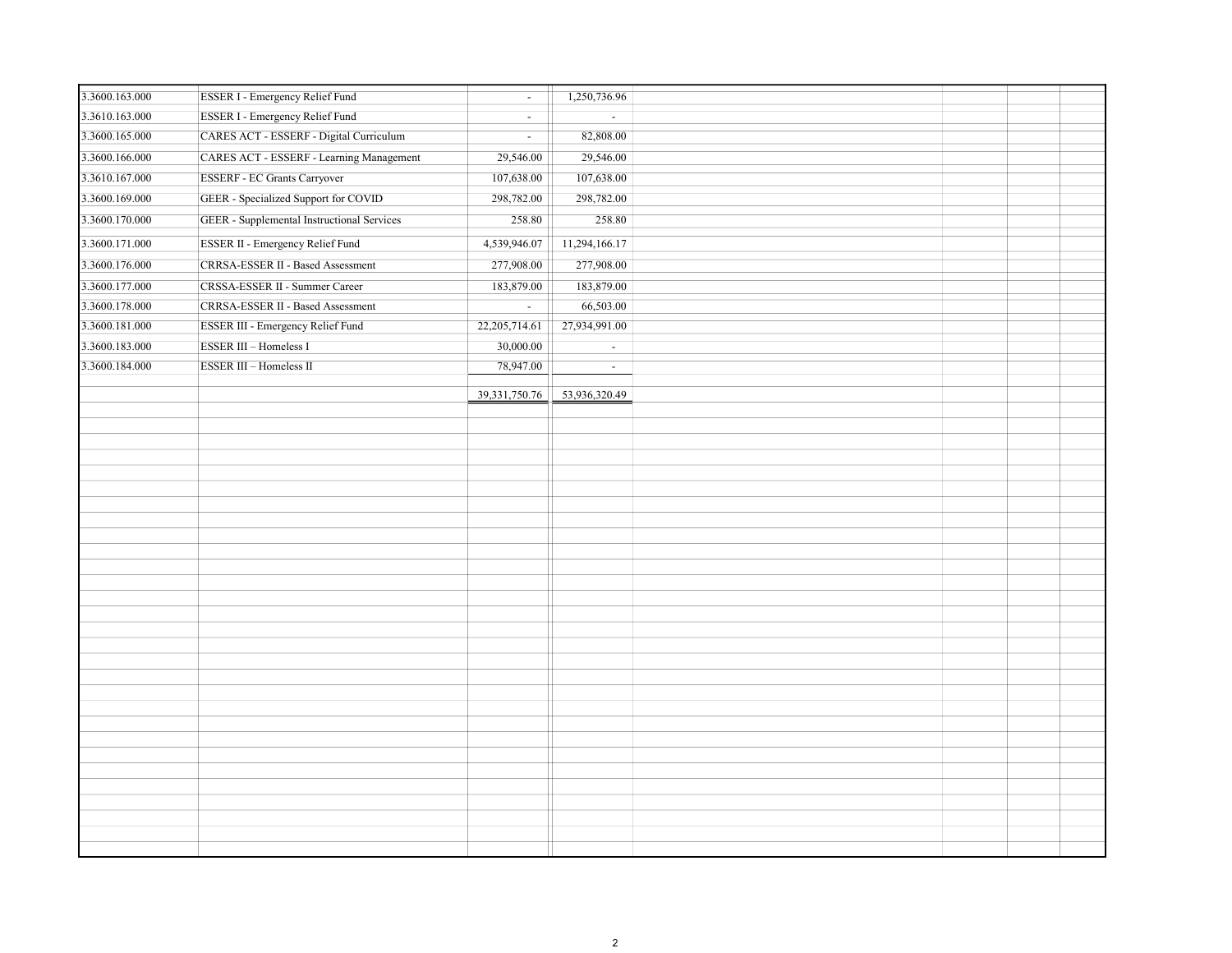|                                  | <b>FEDERAL GRANT FUND</b>                                                                                                        |                           |                          |                                   |  |  |
|----------------------------------|----------------------------------------------------------------------------------------------------------------------------------|---------------------------|--------------------------|-----------------------------------|--|--|
|                                  | 017 VOCATIONAL EDUCATION PROGRAM IMPROVEMENT                                                                                     |                           |                          |                                   |  |  |
|                                  |                                                                                                                                  | <b>DRAFT</b>              |                          |                                   |  |  |
|                                  |                                                                                                                                  | <b>PROPOSED</b>           |                          |                                   |  |  |
| <b>ACCOUNT</b>                   |                                                                                                                                  | 2022-2023                 | 2021-2022                | <b>COMMENTS</b>                   |  |  |
| <b>CODE</b>                      | <b>DESCRIPTION</b>                                                                                                               | <b>BUDGET</b>             | <b>BUDGET</b>            |                                   |  |  |
|                                  |                                                                                                                                  |                           |                          |                                   |  |  |
| <b>APPROPRIATIONS</b>            |                                                                                                                                  |                           |                          |                                   |  |  |
| 3.5120.017.121                   | Salary-Teacher                                                                                                                   | 38,000.00                 | $\sim$                   |                                   |  |  |
| 3.5120.017.163                   | Substitute Pay-Workshop                                                                                                          | 500.00                    | 700.00                   |                                   |  |  |
| 3.5120.017.211                   | Employers Soc. Sec. Cost                                                                                                         | 2,945.25                  | 53.55                    | Budgeted at 7.65%                 |  |  |
| 3.5120.017.221                   | Employer's Retirement Cost                                                                                                       | 8,346.80                  | 151.76                   |                                   |  |  |
| 3.5120.017.231                   | Employer's Hospitalization                                                                                                       | 6,326.00                  | $\mathcal{L}$            |                                   |  |  |
| 3.5120.017.232                   | Employers Workers Compensation Insurance                                                                                         | 400.00                    | 400.00                   |                                   |  |  |
| 3.5120.017.312                   | Workshop Expenses                                                                                                                | 10,000.00                 | 4,000.00                 | Workshop expense for CTE teachers |  |  |
| 3.5120.017.313                   | <b>Advertising Cost</b>                                                                                                          | 1,000.00                  | $\sim$                   |                                   |  |  |
| 3.5120.017.314                   | Printing                                                                                                                         | 1,000.00                  | $\overline{\phantom{a}}$ |                                   |  |  |
| 3.5120.017.319                   | Other Professional/Tech. Services                                                                                                | 2,000.00                  | 2,000.00                 |                                   |  |  |
| 3.5120.017.332                   | Travel                                                                                                                           | 2,000.00                  | 2,000.00                 | Travel allowance                  |  |  |
| 3.5120.017.333                   | <b>Field Trips</b>                                                                                                               | 2,000.00                  | 2,000.00                 | Travel allowance                  |  |  |
| 3.5120.017.351                   | <b>Tuition Reimbursements</b>                                                                                                    | 5,000.00                  | 5,000.00                 |                                   |  |  |
| 3.5120.017.352                   | <b>Employee Education Reimbursement</b>                                                                                          | 4,000.00                  | 2,000.00                 |                                   |  |  |
| 3.5120.017.411                   | Supplies & Materials                                                                                                             | 92,514.71                 | 135,190.91               | Supplies for CTE classes          |  |  |
| 3.5120.017.418                   | Computer Software                                                                                                                | 10,000.00                 | 52,521.00                | Software for CTE classes          |  |  |
| 3.5120.017.422                   | Repairs                                                                                                                          | 1,000.00                  | $\blacksquare$           | Repairs for equipment             |  |  |
| 3.5120.017.461                   | Non-Capitalized Equipment                                                                                                        | 20,000.00                 |                          |                                   |  |  |
| 3.5120.017.461.314               | Non-Capitalized Equipment                                                                                                        | $\mathbb{Z}^{\mathbb{Z}}$ | 4,714.50                 |                                   |  |  |
| 3.5120.017.461.366               | Non-Capitalized Equipment                                                                                                        | $\mathbf{r}$              | 10,221.84                |                                   |  |  |
| 3.5120.017.462                   | Non-Capitalized Computer Hardware                                                                                                | $\mathbf{r}$              | $\overline{a}$           |                                   |  |  |
| 3.5120.017.541                   | Purchase of Equipment                                                                                                            | $\sim$                    | $\blacksquare$           |                                   |  |  |
| 3.6120.017.312                   | Workshop Expenses                                                                                                                | 1,000.00                  | 1,000.00                 |                                   |  |  |
| 3.6120.017.313                   | Advertising Cost                                                                                                                 |                           | $\sim$                   |                                   |  |  |
| 3.6120.017.332<br>3.6120.017.344 | Travel                                                                                                                           | 500.00<br>÷               | $\blacksquare$<br>637.00 |                                   |  |  |
| 3.6120.017.411                   | Mobile Communication Costs<br>Supplies & Materials                                                                               | 500.00                    |                          | VoCATS supplies                   |  |  |
| 3.6550.017.171                   | <b>Bus Driver</b>                                                                                                                | 500.00                    | 500.00<br>499.91         |                                   |  |  |
| 3.6550.017.211                   | <b>Bus Driver Social Security</b>                                                                                                | 38.24                     | 38.19                    | Budgeted at 7.65%                 |  |  |
| 3.8100.017.392                   | <b>Indirect Cost</b>                                                                                                             | 4,481.00                  | 6,590.34                 | Indirect Cost at 2.947%           |  |  |
| 3.8200.017.399                   | Unbudgeted Federal Grant Fund                                                                                                    | $\overline{a}$            | $\overline{\phantom{a}}$ |                                   |  |  |
|                                  |                                                                                                                                  |                           |                          |                                   |  |  |
|                                  | Total                                                                                                                            | 214,052.00                | 230,219.00               |                                   |  |  |
|                                  |                                                                                                                                  |                           |                          |                                   |  |  |
|                                  |                                                                                                                                  |                           |                          |                                   |  |  |
|                                  |                                                                                                                                  |                           |                          |                                   |  |  |
| Explanation:                     |                                                                                                                                  |                           |                          |                                   |  |  |
|                                  | The 017 Federal Budget is used to provide support for CTE educators through the purchasing of equipment, materials and supplies. |                           |                          |                                   |  |  |
|                                  | These funds are also used to provide support for the VoCats Program and to pay expenses for appropriate staff development to     |                           |                          |                                   |  |  |
| support the CTE Program.         |                                                                                                                                  |                           |                          |                                   |  |  |
|                                  |                                                                                                                                  |                           |                          |                                   |  |  |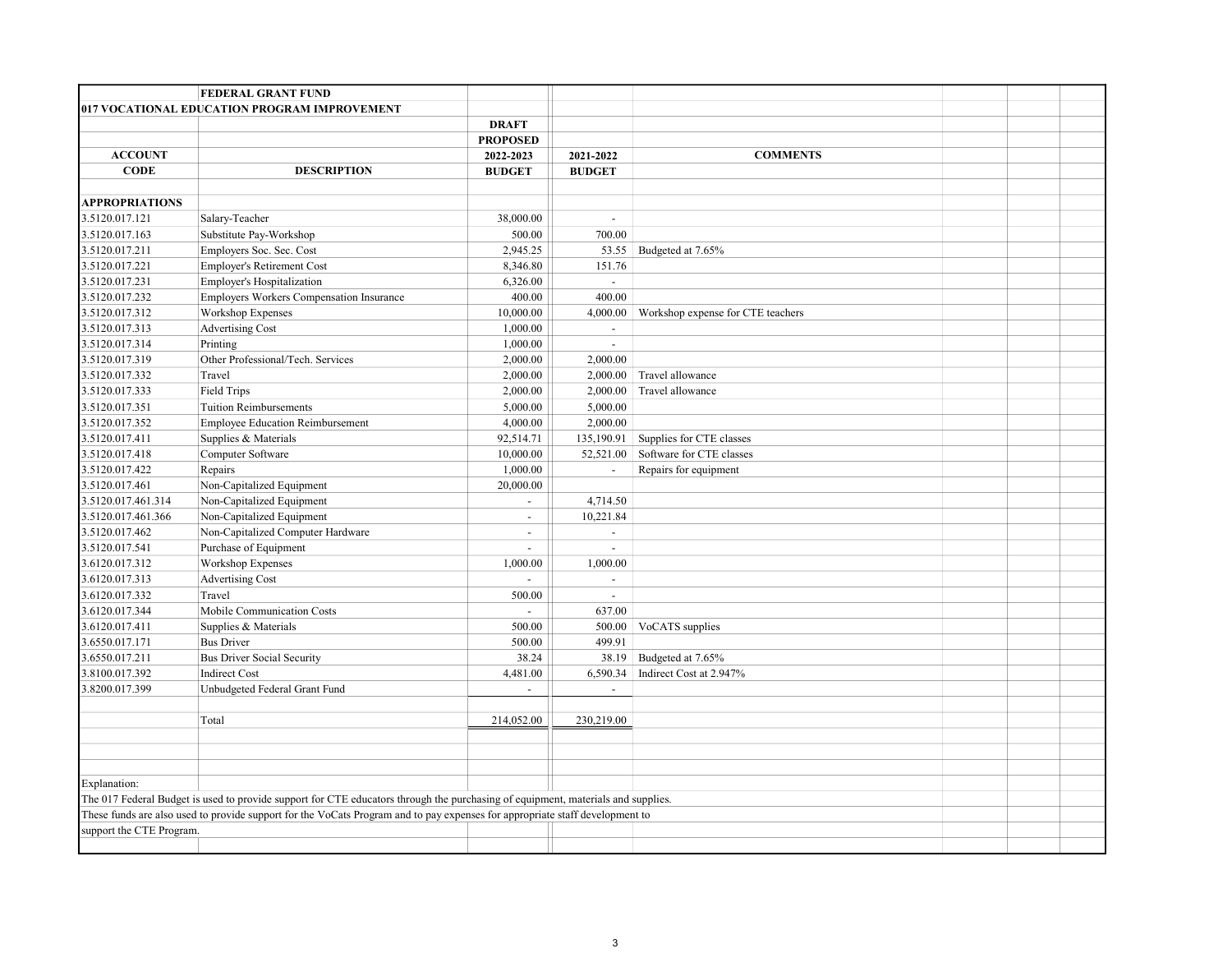|                                  | FEDERAL GRANT FUND                                                                                                  |                                       |                |                                  |  |  |
|----------------------------------|---------------------------------------------------------------------------------------------------------------------|---------------------------------------|----------------|----------------------------------|--|--|
| 026 EDUCATION FOR HOMELESS CHILD |                                                                                                                     |                                       |                |                                  |  |  |
|                                  |                                                                                                                     | <b>DRAFT</b>                          |                |                                  |  |  |
|                                  |                                                                                                                     | <b>PROPOSED</b>                       |                |                                  |  |  |
| <b>ACCOUNT</b>                   |                                                                                                                     | 2022-2023                             | 2021-2022      | <b>COMMENTS</b>                  |  |  |
| <b>CODE</b>                      | <b>DESCRIPTION</b>                                                                                                  | <b>BUDGET</b>                         | <b>BUDGET</b>  |                                  |  |  |
|                                  |                                                                                                                     |                                       |                |                                  |  |  |
| <b>APPROPRIATIONS</b>            |                                                                                                                     |                                       |                |                                  |  |  |
| 3.5320.026.192                   | Social Work & Attendance                                                                                            | 1,500.00                              | 3,000.00       |                                  |  |  |
| 3.5320.026.211                   | Employers Soc. Sec. Cost                                                                                            | 114.75                                | 229.50         | Budgeted at 7.65%                |  |  |
| 3.5320.026.221                   | <b>Employers Retirement Cost</b>                                                                                    | 343.35                                | 650.40         | Budgeted Retirement Cost, 22.89% |  |  |
| 3.5320.026.344                   | Mobile Communications Cost                                                                                          | ÷.                                    | 4,565.00       |                                  |  |  |
| 3.5330.026.143                   | Salary - Tutor                                                                                                      | 1,500.00                              | 2,000.00       |                                  |  |  |
| 3.5330.026.211                   | Employers Soc. Sec. Cost                                                                                            | 114.75                                | 153.00         | Budgeted at 7.65%                |  |  |
| 3.5330.026.221                   | <b>Employers Retirement Cost</b>                                                                                    | 343.35                                | 433.60         | Budgeted Retirement Cost, 22.89% |  |  |
| 3.5330.026.333                   | <b>Field Trips</b>                                                                                                  | 500.00                                | 500.00         |                                  |  |  |
| 3.5330.026.411                   | Supplies & Materials                                                                                                | 426.87                                | 427.38         |                                  |  |  |
| 3.5340.026.411                   | Supplies & Materials - PreK Readiness                                                                               | 100.00                                | 260.52         |                                  |  |  |
| 3.5860.026.418                   | Instructional Technology                                                                                            | $\omega$                              | $\mathbb{Z}^2$ |                                  |  |  |
| 3.5860.026.462                   | Computer Equipment                                                                                                  | $\omega$                              | $\omega$       |                                  |  |  |
| 3.5860.026.471                   | IT - Sales Tax                                                                                                      | $\sim$                                | $\omega$       |                                  |  |  |
| 3.5870.026.196                   | Staff Development - Participant Pay                                                                                 | 1,580.00                              | 1,580.00       |                                  |  |  |
| 3.5870.026.211                   | Employers Soc. Sec. Cost                                                                                            | 120.87                                | 120.87         | Budgeted at 7.65%                |  |  |
| 3.5870.026.221                   | <b>Employers Retirement Cost</b>                                                                                    | 361.66                                | 342.54         | Budgeted Retirement Cost, 22.89% |  |  |
| 3.5870.026.312                   | Workshop Expenses/Allowable Travel                                                                                  | 6,065.00                              | 1,500.00       |                                  |  |  |
| 3.6550.026.331                   | Pupil Transportation                                                                                                | 1,500.00                              | 4,502.57       |                                  |  |  |
| 3.8100.026.392                   | <b>Indirect Cost</b>                                                                                                | 429.40<br>$\mathcal{L}^{\mathcal{A}}$ | 597.22         | Indirect Cost at 2.947%          |  |  |
| 3.8200.026.399                   | Unbudgeted Federal Grant Fund                                                                                       |                                       | 39.97          |                                  |  |  |
|                                  |                                                                                                                     |                                       |                |                                  |  |  |
|                                  | Total                                                                                                               | 15,000.00                             | 20,902.57      |                                  |  |  |
|                                  |                                                                                                                     |                                       |                |                                  |  |  |
|                                  |                                                                                                                     |                                       |                |                                  |  |  |
| Explanation:                     |                                                                                                                     |                                       |                |                                  |  |  |
|                                  | To provide funds to develop services to meet the educational and related needs of homeless students (e.g. tutoring, |                                       |                |                                  |  |  |
|                                  | counseling, enrollment, attendance, staff development, parent training, etc.)                                       |                                       |                |                                  |  |  |
|                                  |                                                                                                                     |                                       |                |                                  |  |  |
|                                  |                                                                                                                     |                                       |                |                                  |  |  |
|                                  |                                                                                                                     |                                       |                |                                  |  |  |
|                                  |                                                                                                                     |                                       |                |                                  |  |  |
|                                  |                                                                                                                     |                                       |                |                                  |  |  |
|                                  |                                                                                                                     |                                       |                |                                  |  |  |
|                                  |                                                                                                                     |                                       |                |                                  |  |  |
|                                  |                                                                                                                     |                                       |                |                                  |  |  |
|                                  |                                                                                                                     |                                       |                |                                  |  |  |
|                                  |                                                                                                                     |                                       |                |                                  |  |  |
|                                  |                                                                                                                     |                                       |                |                                  |  |  |
|                                  |                                                                                                                     |                                       |                |                                  |  |  |
|                                  |                                                                                                                     |                                       |                |                                  |  |  |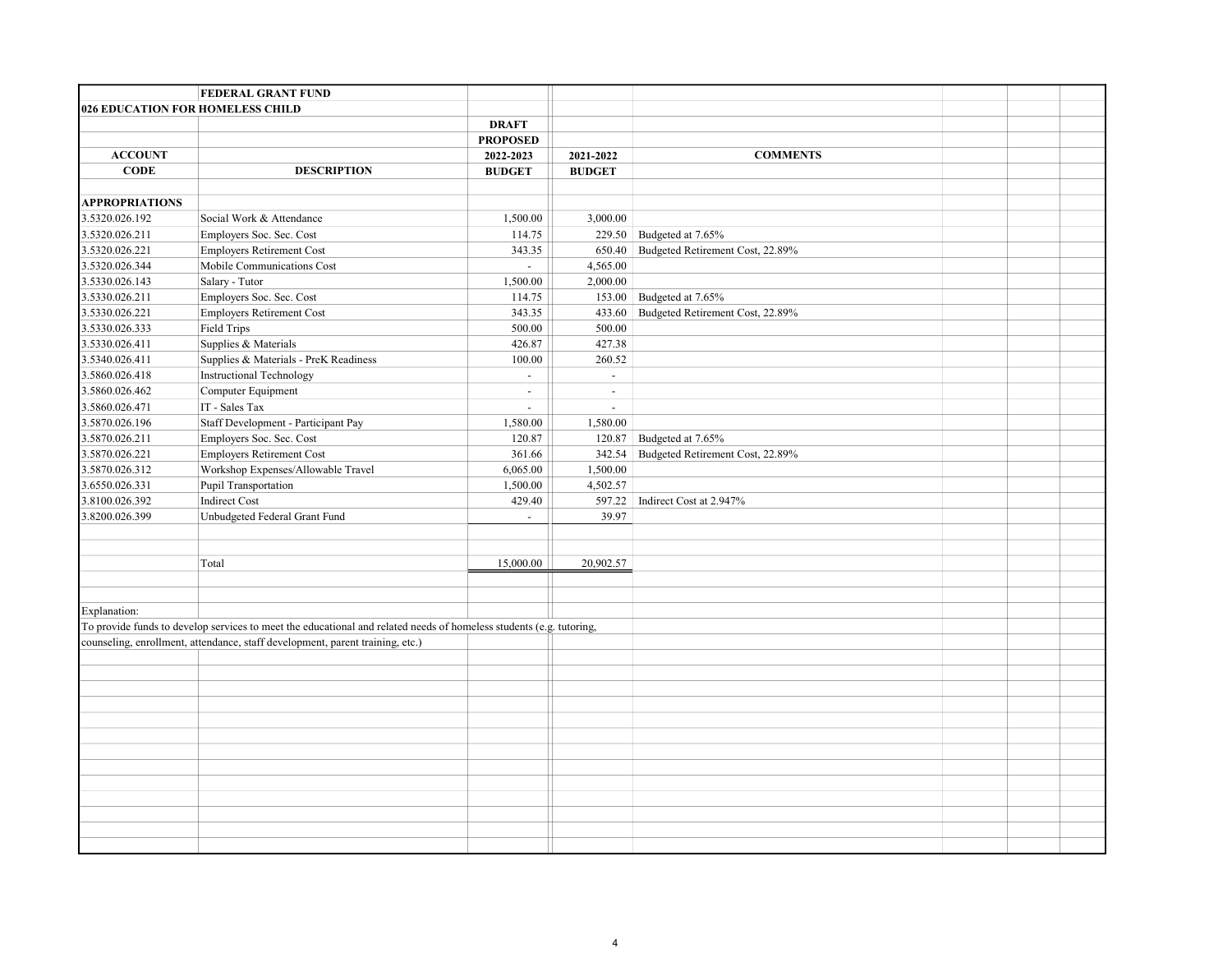|                                | <b>FEDERAL GRANT FUND</b>                       |                             |                          |                                                        |  |  |
|--------------------------------|-------------------------------------------------|-----------------------------|--------------------------|--------------------------------------------------------|--|--|
| 049 IDEA TITLE VI-B PRE-SCHOOL |                                                 | <b>DRAFT</b>                |                          |                                                        |  |  |
|                                |                                                 | <b>PROPOSED</b>             |                          |                                                        |  |  |
| <b>ACCOUNT</b>                 |                                                 | 2022-2023                   | 2021-2022                | <b>COMMENTS</b>                                        |  |  |
| <b>CODE</b>                    | <b>DESCRIPTION</b>                              | <b>BUDGET</b>               | <b>BUDGET</b>            |                                                        |  |  |
|                                |                                                 |                             |                          |                                                        |  |  |
| <b>APPROPRIATIONS</b>          |                                                 |                             |                          |                                                        |  |  |
| 3.5230.049.142                 | Salary - Teacher Assistant                      | 67,665.00                   | $\overline{\phantom{a}}$ | 3 Teacher Assistants                                   |  |  |
| 3.5230.049.142.318             | Salary - Teacher Assistant                      | $\sim$                      | 28,724.00                |                                                        |  |  |
| 3.5230.049.142.344             | Salary - Teacher Assistant                      | $\blacksquare$              | 24,492.80                |                                                        |  |  |
| 3.5230.049.142.347             | Salary - Teacher Assistant                      | $\overline{\phantom{a}}$    | $\sim$                   |                                                        |  |  |
| 3.5230.049.142.390             | Salary - Teacher Assistant                      | $\overline{a}$              | 27,984.40                |                                                        |  |  |
| 3.5230.049.142.398             | Salary - Teacher Assistant                      | $\overline{\phantom{a}}$    | 23,546.80                |                                                        |  |  |
| 3.5230.049.142.402             | Salary - Teacher Assistant                      | $\overline{a}$              | 27,021.20                |                                                        |  |  |
| 3.5230.049.162                 | Substitute Pay                                  | 1,000.00                    | 1,000.00                 | Substitute Pay                                         |  |  |
| 3.5230.049.167                 | Substitute Pay - Asst Subs for Teacher          | 500.00                      | 500.00                   | Substitute Pay when teacher assistant subs for teacher |  |  |
| 3.5230.049.184                 | Longevity Pay                                   | 3,500.00                    | 3,000.00                 | Longevity Pay                                          |  |  |
| 3.5230.049.199                 | Overtime Pay                                    | 100.00                      | 100.00                   | Overtime Pay                                           |  |  |
| 3.5230.049.211                 | Employers Soc. Sec. Cost                        | 5,565.00                    | 351.90                   | Budgeted at 7.65%                                      |  |  |
| 3.5230.049.211.318             | Employers Soc. Sec. Cost                        | $\blacksquare$              | 2,197.39                 |                                                        |  |  |
| 3.5230.049.211.344             | Employers Soc. Sec. Cost                        | $\overline{\phantom{a}}$    | 1,873.70                 |                                                        |  |  |
| 3.5230.049.211.347             | Employers Soc. Sec. Cost                        | $\overline{\phantom{a}}$    | $\sim$                   |                                                        |  |  |
| 3.5230.049.211.390             | Employers Soc. Sec. Cost                        | $\blacksquare$              | 2,140.80                 |                                                        |  |  |
| 3.5230.049.211.398             | Employers Soc. Sec. Cost                        | $\sim$                      | 1,801.33                 |                                                        |  |  |
| 3.5230.049.211.402             | Employers Soc. Sec. Cost                        | $\overline{\phantom{a}}$    | 2,067.12                 |                                                        |  |  |
| 3.5230.049.221                 | <b>Employers Retirement Cost</b>                | 16,427.00                   | 997.28                   | Budgeted Retirement Cost, 22.89%                       |  |  |
| 3.5230.049.221.318             | <b>Employers Retirement Cost</b>                | $\blacksquare$              | 6,227.36                 |                                                        |  |  |
| 3.5230.049.221.344             | <b>Employers Retirement Cost</b>                | $\blacksquare$              | 5,310.04                 |                                                        |  |  |
| 3.5230.049.221.347             | <b>Employers Retirement Cost</b>                | $\overline{\phantom{a}}$    | $\blacksquare$           |                                                        |  |  |
| 3.5230.049.221.390             | <b>Employers Retirement Cost</b>                | $\overline{a}$              | 6,067.02                 |                                                        |  |  |
| 3.5230.049.221.398             | <b>Employers Retirement Cost</b>                | $\overline{\phantom{a}}$    | 5,104.95                 |                                                        |  |  |
| 3.5230.049.221.402             | <b>Employers Retirement Cost</b>                | $\mathcal{L}^{\mathcal{A}}$ | 5,858.20                 |                                                        |  |  |
| 3.5230.049.231                 | <b>Employers Hospital Cost</b>                  | 21,900.00                   |                          |                                                        |  |  |
| 3.5230.049.231.318             | <b>Employers Hospital Cost</b>                  | $\overline{\phantom{a}}$    | 6,326.00                 |                                                        |  |  |
| 3.5230.049.231.344             | <b>Employers Hospital Cost</b>                  | $\sim$                      | 6,326.00                 |                                                        |  |  |
| 3.5230.049.231.347             | <b>Employers Hospital Cost</b>                  | $\blacksquare$              | $\mathbf{r}$             |                                                        |  |  |
| 3.5230.049.231.390             | <b>Employers Hospital Cost</b>                  | $\blacksquare$              | 6,326.00                 |                                                        |  |  |
| 3.5230.049.231.398             | <b>Employers Hospital Cost</b>                  | $\blacksquare$              | 6,326.00                 |                                                        |  |  |
| 3.5230.049.231.402             | <b>Employers Hospital Cost</b>                  | $\overline{a}$              | 6,326.00                 |                                                        |  |  |
| 3.5230.049.232                 | <b>Employers Workers Compensation Insurance</b> | 2,344.00                    | 2,350.00                 |                                                        |  |  |
| 3.5230.049.233                 | Unemployment Insurance                          | 450.00                      | 450.00                   | Unemployment Cost                                      |  |  |
| 3.5241.049.146                 | Salary - Other Assignments                      | $\blacksquare$              | $\overline{\phantom{a}}$ | Summer contract for speech therapist                   |  |  |
| 3.5241.049.211                 | Employers Soc. Sec. Cost                        | $\sim$                      | $\omega$                 | Budgeted at 7.65%                                      |  |  |
| 3.5241.049.221                 | <b>Employers Retirement Cost</b>                | $\blacksquare$              | $\blacksquare$           | Budgeted Retirement Cost, 22.89%                       |  |  |
| 3.5241.049.311                 | Contracted Services - Speech                    | 5,000.00                    | 2,000.00                 | Contracted Speech Services                             |  |  |
| 3.6201.049.151                 | Salary - Office Personnel                       | 45,123.00                   | 44,022.00                | Salary for Office personnel (1)                        |  |  |
| 3.6201.049.184                 | Longevity Pay                                   | 925.00                      | 925.00                   |                                                        |  |  |
| 3.6201.049.199                 | Overtime Pay                                    | 500.00                      | 250.00                   |                                                        |  |  |
| 3.6201.049.211                 | Employers Soc. Sec. Cost                        | 3,561.00                    |                          | 3,457.57 Budgeted at 7.65%                             |  |  |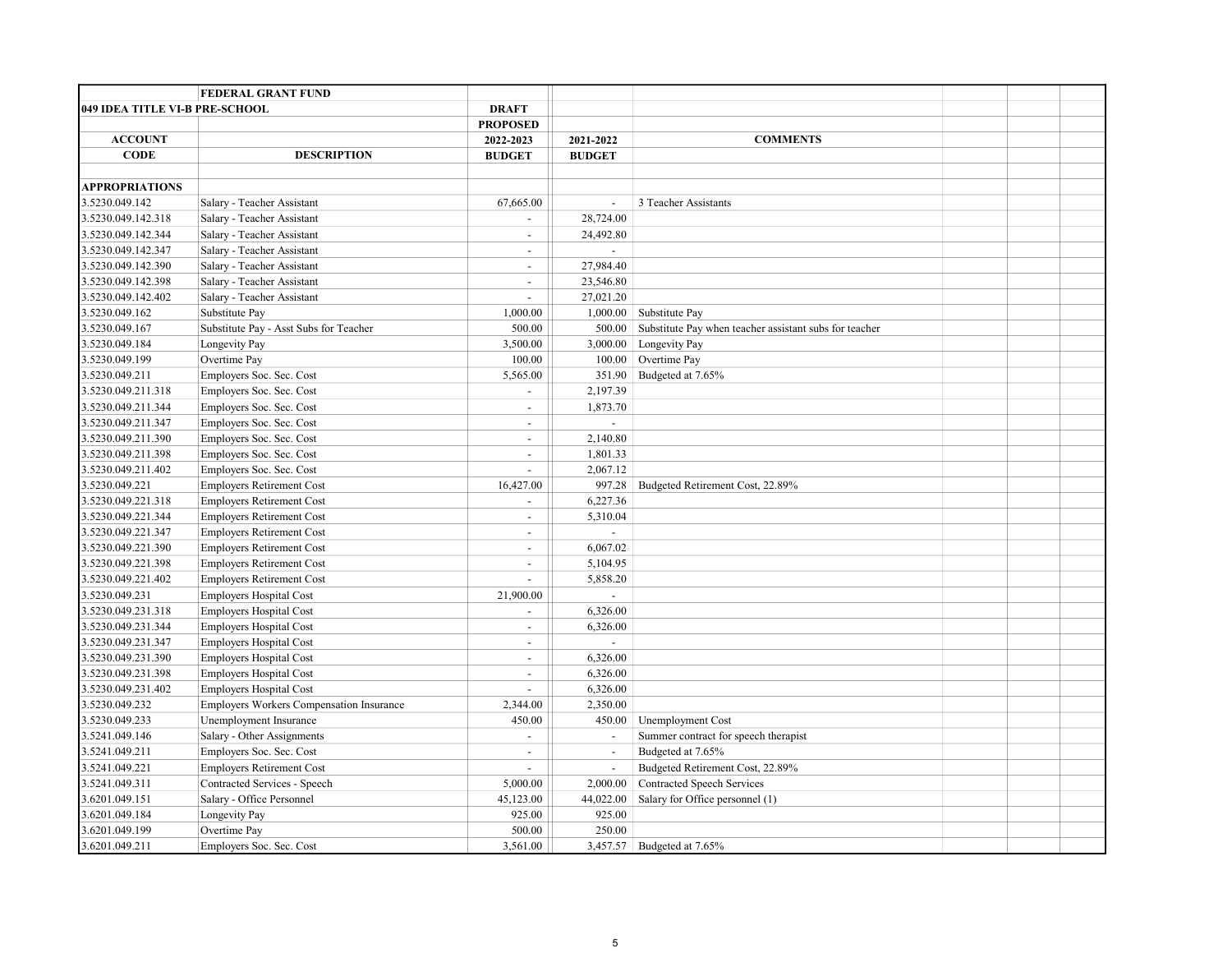| 3.6201.049.221 | Employers Retirement Cost                                                                                                                    | 10,092.00  |            | 9,798.71 Budgeted Retirement Cost, 22.89%           |  |
|----------------|----------------------------------------------------------------------------------------------------------------------------------------------|------------|------------|-----------------------------------------------------|--|
| 3.6201.049.231 | Employers Hospital Cost                                                                                                                      | 6,579.00   |            | 6,326.00 Employers Hospital Cost @ \$7,300/employee |  |
| 3.6550.049.331 | Contracted Pupil Transport                                                                                                                   | 100.00     |            | 100.00 Contracted pupil transportation              |  |
| 3.8100.049.392 | Indirect Cost                                                                                                                                | 4,869.00   |            | 8,124.16 Indirect Cost at 2.947%                    |  |
| 3.8200.049.399 | Unbudgeted Federal Grant Fund                                                                                                                | 41.00      | 92.19      | Federal Unbudgeted                                  |  |
|                |                                                                                                                                              |            |            |                                                     |  |
|                | Total                                                                                                                                        | 196,241.00 | 285,891.92 |                                                     |  |
|                |                                                                                                                                              |            |            |                                                     |  |
|                |                                                                                                                                              |            |            |                                                     |  |
|                |                                                                                                                                              |            |            |                                                     |  |
|                | Revenue: Monies are based on a formula including poverty, average expenditures, and ADM.                                                     |            |            |                                                     |  |
|                |                                                                                                                                              |            |            |                                                     |  |
|                | Expenditures: Expenditures are based on an annual grant application process to support the preschool program for students with disabilities. |            |            |                                                     |  |
|                | The current budget includes teachers, interpreters, teacher assistants, therapists, office support and other program supports.               |            |            |                                                     |  |
|                |                                                                                                                                              |            |            |                                                     |  |
|                |                                                                                                                                              |            |            |                                                     |  |
|                |                                                                                                                                              |            |            |                                                     |  |
|                |                                                                                                                                              |            |            |                                                     |  |
|                |                                                                                                                                              |            |            |                                                     |  |
|                |                                                                                                                                              |            |            |                                                     |  |
|                |                                                                                                                                              |            |            |                                                     |  |
|                |                                                                                                                                              |            |            |                                                     |  |
|                |                                                                                                                                              |            |            |                                                     |  |
|                |                                                                                                                                              |            |            |                                                     |  |
|                |                                                                                                                                              |            |            |                                                     |  |
|                |                                                                                                                                              |            |            |                                                     |  |
|                |                                                                                                                                              |            |            |                                                     |  |
|                |                                                                                                                                              |            |            |                                                     |  |
|                |                                                                                                                                              |            |            |                                                     |  |
|                |                                                                                                                                              |            |            |                                                     |  |
|                |                                                                                                                                              |            |            |                                                     |  |
|                |                                                                                                                                              |            |            |                                                     |  |
|                |                                                                                                                                              |            |            |                                                     |  |
|                |                                                                                                                                              |            |            |                                                     |  |
|                |                                                                                                                                              |            |            |                                                     |  |
|                |                                                                                                                                              |            |            |                                                     |  |
|                |                                                                                                                                              |            |            |                                                     |  |
|                |                                                                                                                                              |            |            |                                                     |  |
|                |                                                                                                                                              |            |            |                                                     |  |
|                |                                                                                                                                              |            |            |                                                     |  |
|                |                                                                                                                                              |            |            |                                                     |  |
|                |                                                                                                                                              |            |            |                                                     |  |
|                |                                                                                                                                              |            |            |                                                     |  |
|                |                                                                                                                                              |            |            |                                                     |  |
|                |                                                                                                                                              |            |            |                                                     |  |
|                |                                                                                                                                              |            |            |                                                     |  |
|                |                                                                                                                                              |            |            |                                                     |  |
|                |                                                                                                                                              |            |            |                                                     |  |
|                |                                                                                                                                              |            |            |                                                     |  |
|                |                                                                                                                                              |            |            |                                                     |  |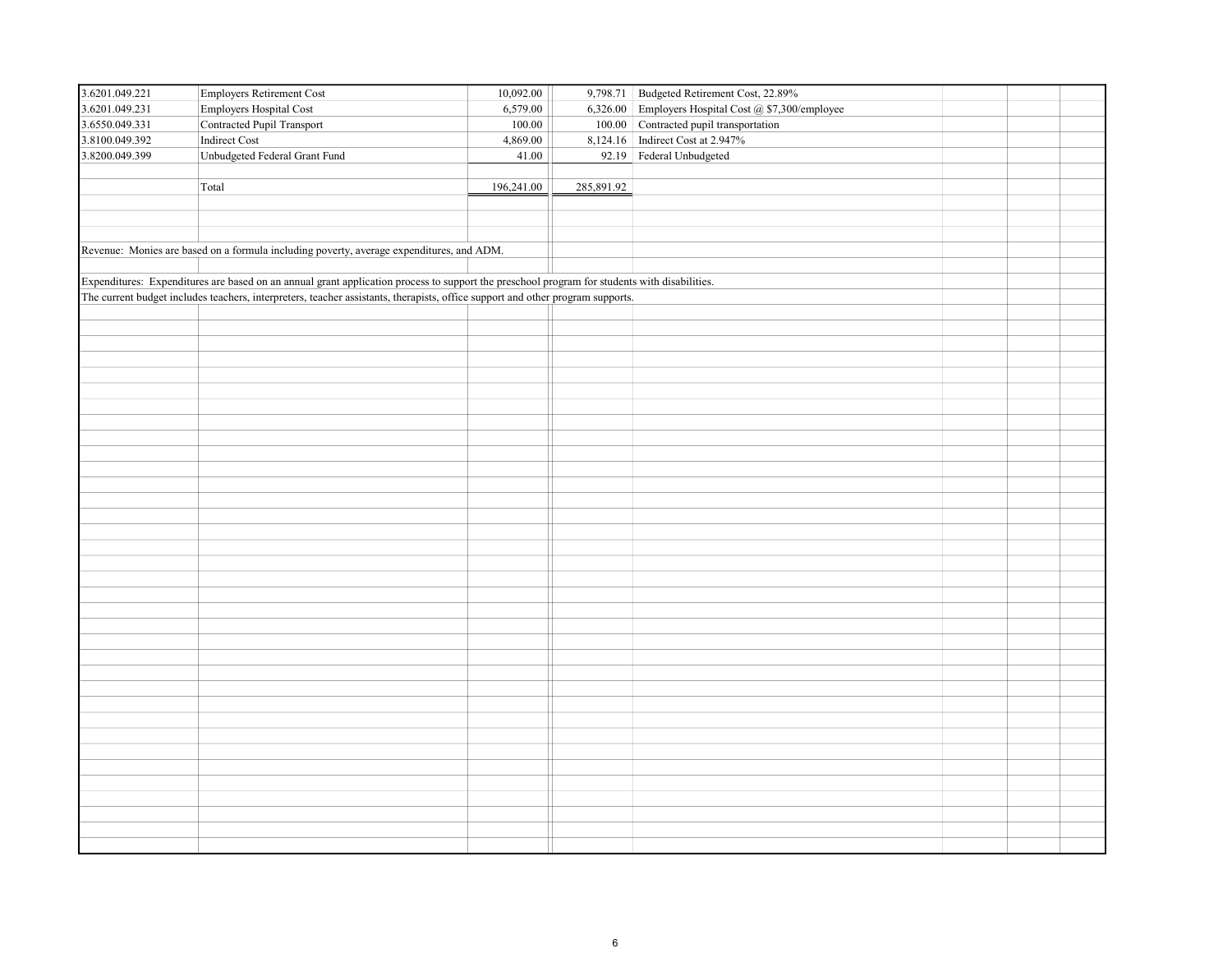|                                      | <b>FEDERAL GRANT FUND</b>                     |                          |                |                                         |  |  |
|--------------------------------------|-----------------------------------------------|--------------------------|----------------|-----------------------------------------|--|--|
| 050 ESEA TITLE I - LEA BASIC PROGRAM |                                               | <b>DRAFT</b>             |                |                                         |  |  |
|                                      |                                               | <b>PROPOSED</b>          |                |                                         |  |  |
|                                      |                                               | 2022-2023                | 2021-2022      |                                         |  |  |
| <b>ACCOUNT</b>                       |                                               | <b>BUDGET</b>            | <b>BUDGET</b>  | <b>COMMENTS</b>                         |  |  |
| <b>CODE</b>                          | <b>DESCRIPTION</b>                            |                          |                |                                         |  |  |
|                                      |                                               |                          |                |                                         |  |  |
| <b>APPROPRIATIONS</b>                |                                               |                          |                |                                         |  |  |
| 3.5330.050.121                       | Salary Remedial and Supplemental K-12         | 1,118,330.00             | $\mathbb{Z}^2$ | Salaries 29 Classroom Teachers          |  |  |
| 3.5330.050.121.310                   | Salary Remedial and Supplemental K-12         | $\blacksquare$           | 110,000.00     |                                         |  |  |
| 3.5330.050.121.318                   | Salary Remedial and Supplemental K-12         | $\overline{\phantom{a}}$ | 79,000.00      |                                         |  |  |
| 3.5330.050.121.327                   | Salary Remedial and Supplemental K-12         | $\overline{\phantom{a}}$ | 37,000.00      |                                         |  |  |
| 3.5330.050.121.330                   | Salary Remedial and Supplemental K-12         | $\overline{a}$           | 112,000.00     |                                         |  |  |
| 3.5330.050.121.344                   | Salary Remedial and Supplemental K-12         | $\overline{\phantom{a}}$ | 115,000.00     |                                         |  |  |
| 3.5330.050.121.347                   | Salary Remedial and Supplemental K-12         | $\overline{a}$           | 39,000.00      |                                         |  |  |
| 3.5330.050.121.350                   | Salary Remedial and Supplemental K-12         | $\blacksquare$           | 73,000.00      |                                         |  |  |
| 3.5330.050.121.362                   | Salary Remedial and Supplemental K-12         | $\blacksquare$           | 77,000.00      |                                         |  |  |
| 3.5330.050.121.366                   | Salary Remedial and Supplemental K-12         | $\blacksquare$           | 73,000.00      |                                         |  |  |
| 3.5330.050.121.374                   | Salary Remedial and Supplemental K-12         | $\blacksquare$           | 114,000.00     |                                         |  |  |
| 3.5330.050.121.386                   | Salary Remedial and Supplemental K-12         | $\blacksquare$           | 77,000.00      |                                         |  |  |
| 3.5330.050.121.390                   | Salary Remedial and Supplemental K-12         | $\blacksquare$           | 78,000.00      |                                         |  |  |
| 3.5330.050.121.402                   | Salary Remedial and Supplemental K-12         | $\blacksquare$           | 120,000.00     |                                         |  |  |
| 3.5330.050.141                       | Salary - TA                                   | $\overline{\phantom{a}}$ | 25,896.00      |                                         |  |  |
| 3.5330.050.143                       | Salary - Tutor (within the instructional day) | 439,850.00               | 16,140.00      | Student tutoring during the school day  |  |  |
| 3.5330.050.143.310                   | Salary - Tutor (within the instructional day) | $\blacksquare$           | 36,000.00      |                                         |  |  |
| 3.5330.050.143.318                   | Salary - Tutor (within the instructional day) | $\blacksquare$           | 5,000.00       |                                         |  |  |
| 3.5330.050.143.327                   | Salary - Tutor (within the instructional day) | $\blacksquare$           | 48,000.00      |                                         |  |  |
| 3.5330.050.143.330                   | Salary - Tutor (within the instructional day) | $\blacksquare$           | 10,000.00      |                                         |  |  |
| 3.5330.050.143.344                   | Salary - Tutor (within the instructional day) | $\blacksquare$           | 121,582.10     |                                         |  |  |
| 3.5330.050.143.347                   | Salary - Tutor (within the instructional day) | $\blacksquare$           | 15,000.00      |                                         |  |  |
| 3.5330.050.143.350                   | Salary - Tutor (within the instructional day) | $\overline{\phantom{a}}$ | 74,077.20      |                                         |  |  |
| 3.5330.050.143.362                   | Salary - Tutor (within the instructional day) | $\overline{a}$           | 26,710.50      |                                         |  |  |
| 3.5330.050.143.366                   | Salary - Tutor (within the instructional day) | $\overline{\phantom{a}}$ | 6,000.00       |                                         |  |  |
| 3.5330.050.143.374                   | Salary - Tutor (within the instructional day) | $\overline{\phantom{a}}$ | 3,000.00       |                                         |  |  |
| 3.5330.050.143.386                   | Salary - Tutor (within the instructional day) | $\overline{\phantom{a}}$ | 33,600.00      |                                         |  |  |
| 3.5330.050.143.402                   | Salary - Tutor (within the instructional day) | $\overline{a}$           | 51,692.50      |                                         |  |  |
| 3.5330.050.162                       | Substitute Pay - Regular                      | 43,500.00                |                | \$1500 per Teacher for Sick Day Absence |  |  |
| 3.5330.050.162.310                   | Substitute Pay - Regular                      | $\overline{\phantom{a}}$ | 3,000.00       |                                         |  |  |
| 3.5330.050.162.318                   | Substitute Pay - Regular                      | $\blacksquare$           | 2,000.00       |                                         |  |  |
| 3.5330.050.162.327                   | Substitute Pay - Regular                      | $\overline{\phantom{a}}$ | 1,000.00       |                                         |  |  |
| 3.5330.050.162.330                   | Substitute Pay - Regular                      | $\blacksquare$           | 3,000.00       |                                         |  |  |
| 3.5330.050.162.344                   | Substitute Pay - Regular                      | $\blacksquare$           | 3,000.00       |                                         |  |  |
| 3.5330.050.162.347                   | Substitute Pay - Regular                      | $\blacksquare$           | 1,000.00       |                                         |  |  |
| 3.5330.050.162.350                   | Substitute Pay - Regular                      | $\overline{\phantom{a}}$ | 2,000.00       |                                         |  |  |
| 3.5330.050.162.362                   | Substitute Pay - Regular                      | $\overline{\phantom{a}}$ | 2,000.00       |                                         |  |  |
| 3.5330.050.162.366                   | Substitute Pay - Regular                      | $\blacksquare$           | 2,000.00       |                                         |  |  |
| 3.5330.050.162.374                   | Substitute Pay - Regular                      | $\blacksquare$           | 3,000.00       |                                         |  |  |
| 3.5330.050.162.386                   | Substitute Pay - Regular                      | $\sim$                   | 2,000.00       |                                         |  |  |
| 3.5330.050.162.390                   | Substitute Pay - Regular                      | $\blacksquare$           | 2,000.00       |                                         |  |  |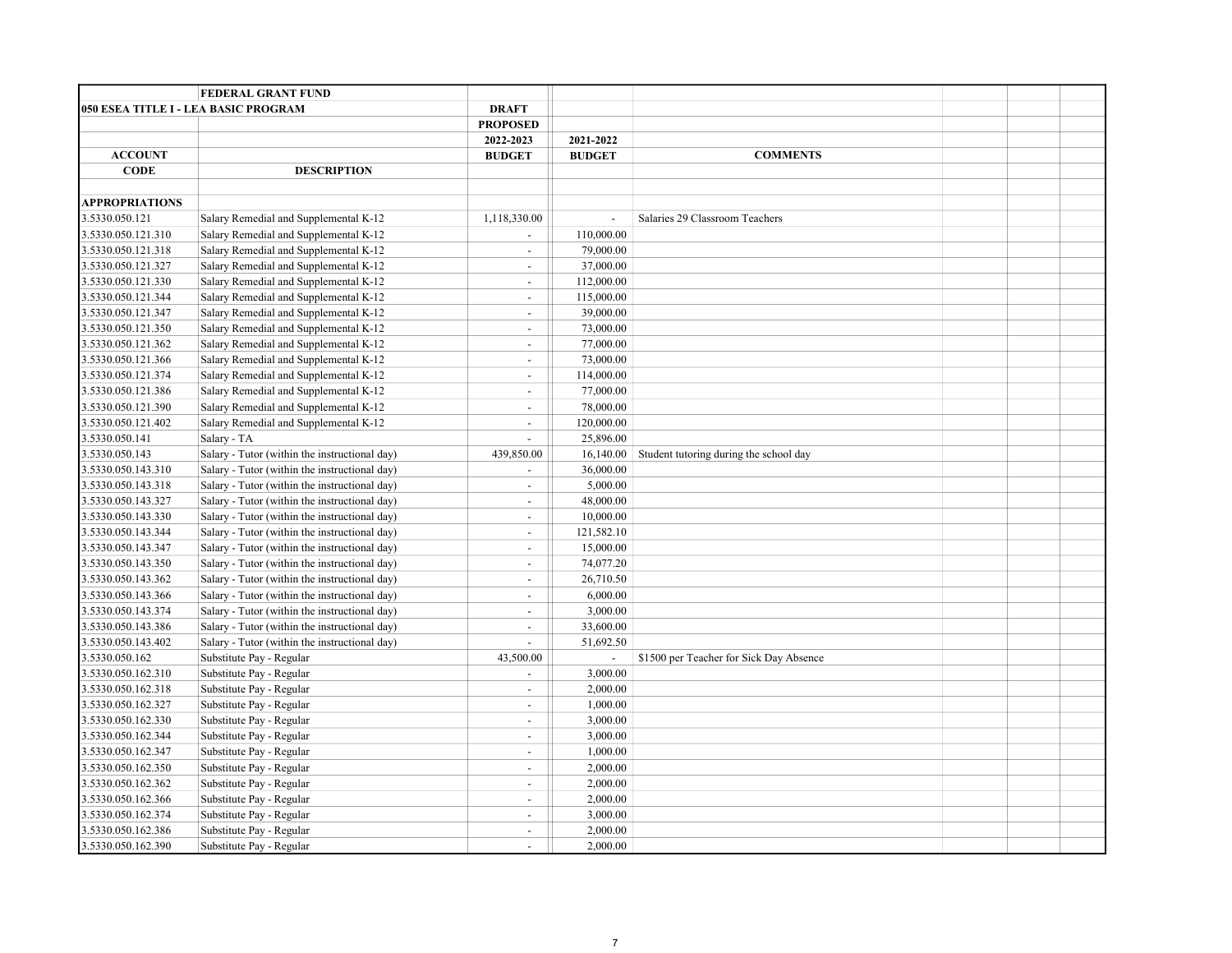| 3.5330.050.162.402 | Substitute Pay - Regular                       |                          | 3,000.00                 |                                                                                  |  |
|--------------------|------------------------------------------------|--------------------------|--------------------------|----------------------------------------------------------------------------------|--|
| 3.5330.050.163     | Staff Development Substitute                   | 40,000.00                | 1,000.00                 | Substitutes for Teachers attend Professional Development / Data Review /Planning |  |
| 3.5330.050.163.310 | Staff Development Substitute                   | $\blacksquare$           | 1,000.00                 |                                                                                  |  |
| 3.5330.050.163.318 | Staff Development Substitute                   | $\sim$                   | 750.00                   |                                                                                  |  |
| 3.5330.050.163.327 | <b>Staff Development Substitute</b>            | $\mathbf{r}$             | 750.00                   |                                                                                  |  |
| 3.5330.050.163.330 | Staff Development Substitute                   | $\sim$                   | 1,500.00                 |                                                                                  |  |
| 3.5330.050.163.344 | <b>Staff Development Substitute</b>            | $\mathbf{r}$             | 1,000.00                 |                                                                                  |  |
| 3.5330.050.163.347 | Staff Development Substitute                   | ÷.                       | 750.00                   |                                                                                  |  |
| 3.5330.050.163.350 | <b>Staff Development Substitute</b>            | $\mathbf{r}$             | 1,000.00                 |                                                                                  |  |
| 3.5330.050.163.362 | Staff Development Substitute                   | ÷.                       | 750.00                   |                                                                                  |  |
| 3.5330.050.163.366 | <b>Staff Development Substitute</b>            | $\sim$                   | 1,000.00                 |                                                                                  |  |
| 3.5330.050.163.374 | Staff Development Substitute                   | $\overline{a}$           | 1,000.00                 |                                                                                  |  |
| 3.5330.050.163.386 | <b>Staff Development Substitute</b>            | $\overline{\phantom{a}}$ | 750.00                   |                                                                                  |  |
| 3.5330.050.163.390 | <b>Staff Development Substitute</b>            | $\overline{a}$           | 750.00                   |                                                                                  |  |
| 3.5330.050.163.402 | <b>Staff Development Substitute</b>            | $\mathbf{r}$             | 1,000.00                 |                                                                                  |  |
| 3.5330.050.167.310 | Salary - Teacher Assistant - when substituting | $\blacksquare$           | 326.00                   | Money to pay when a teacher assistant subs for a teacher                         |  |
| 3.5330.050.167.318 | Salary - Teacher Assistant - when substituting | $\mathbf{r}$             | 326.00                   |                                                                                  |  |
| 3.5330.050.167.327 | Salary - Teacher Assistant - when substituting | $\blacksquare$           | 326.00                   |                                                                                  |  |
| 3.5330.050.167.330 | Salary - Teacher Assistant - when substituting | $\blacksquare$           | 326.00                   |                                                                                  |  |
| 3.5330.050.167.344 | Salary - Teacher Assistant - when substituting | $\overline{a}$           | 326.00                   |                                                                                  |  |
| 3.5330.050.167.347 | Salary - Teacher Assistant - when substituting | $\blacksquare$           | 326.00                   |                                                                                  |  |
| 3.5330.050.167.350 | Salary - Teacher Assistant - when substituting | $\overline{\phantom{0}}$ | 326.00                   |                                                                                  |  |
| 3.5330.050.167.362 | Salary - Teacher Assistant - when substituting | $\mathbf{r}$             | 326.00                   |                                                                                  |  |
| 3.5330.050.167.374 | Salary - Teacher Assistant - when substituting | $\sim$                   | 326.00                   |                                                                                  |  |
| 3.5330.050.167.386 | Salary - Teacher Assistant - when substituting | $\mathbf{r}$             | 326.00                   |                                                                                  |  |
| 3.5330.050.167.390 | Salary - Teacher Assistant - when substituting | $\sim$                   | 326.00                   |                                                                                  |  |
| 3.5330.050.167.402 | Salary - Teacher Assistant - when substituting | $\overline{\phantom{a}}$ | 326.00                   |                                                                                  |  |
| 3.5330.050.181     | Supplement Pay                                 | 63,300.00                | $\overline{\phantom{a}}$ | Supplemental Salary for 29 classroom teachers                                    |  |
| 3.5330.050.181.310 | Supplement Pay                                 | $\blacksquare$           | 6,750.00                 |                                                                                  |  |
| 3.5330.050.181.318 | Supplement Pay                                 | $\blacksquare$           | 4,575.00                 |                                                                                  |  |
| 3.5330.050.181.327 | Supplement Pay                                 | $\mathbf{r}$             | 2,325.00                 |                                                                                  |  |
| 3.5330.050.181.330 | Supplement Pay                                 | $\blacksquare$           | 6,900.00                 |                                                                                  |  |
| 3.5330.050.181.344 | Supplement Pay                                 | $\mathbf{r}$             | 6,750.00                 |                                                                                  |  |
| 3.5330.050.181.347 | Supplement Pay                                 | $\mathbf{r}$             | 2,250.00                 |                                                                                  |  |
| 3.5330.050.181.350 | Supplement Pay                                 | $\mathbf{r}$             | 4,500.00                 |                                                                                  |  |
| 3.5330.050.181.362 | Supplement Pay                                 | $\mathbf{r}$             | 4,500.00                 |                                                                                  |  |
| 3.5330.050.181.366 | Supplement Pay                                 | $\overline{a}$           | 4,500.00                 |                                                                                  |  |
| 3.5330.050.181.374 | Supplement Pay                                 | $\mathbf{r}$             | 6,750.00                 |                                                                                  |  |
| 3.5330.050.181.386 | Supplement Pay                                 | $\overline{a}$           | 4,500.00                 |                                                                                  |  |
| 3.5330.050.181.390 | Supplement Pay                                 | $\blacksquare$           | 4,500.00                 |                                                                                  |  |
| 3.5330.050.181.402 | Supplement Pay                                 | $\overline{a}$           | 6,900.00                 |                                                                                  |  |
| 3.5330.050.211     | Employers Soc. Sec. Cost                       | 130,431.00               | 3,292.25                 | Budgeted at 7.65%                                                                |  |
| 3.5330.050.211.310 | Employers Soc. Sec. Cost                       |                          | 12,016.32                |                                                                                  |  |
| 3.5330.050.211.318 | Employers Soc. Sec. Cost                       | $\blacksquare$           | 7,011.31                 |                                                                                  |  |
| 3.5330.050.211.327 | Employers Soc. Sec. Cost                       | $\mathbf{r}$             | 6,839.18                 |                                                                                  |  |
| 3.5330.050.211.330 | Employers Soc. Sec. Cost                       | $\omega$                 | 10,230.04                |                                                                                  |  |
| 3.5330.050.211.344 | Employers Soc. Sec. Cost                       | $\overline{a}$           | 18,945.86                |                                                                                  |  |
| 3.5330.050.211.347 | Employers Soc. Sec. Cost                       | $\sim$                   | 4,461.95                 |                                                                                  |  |
| 3.5330.050.211.350 | Employers Soc. Sec. Cost                       | $\overline{a}$           | 11,850.11                |                                                                                  |  |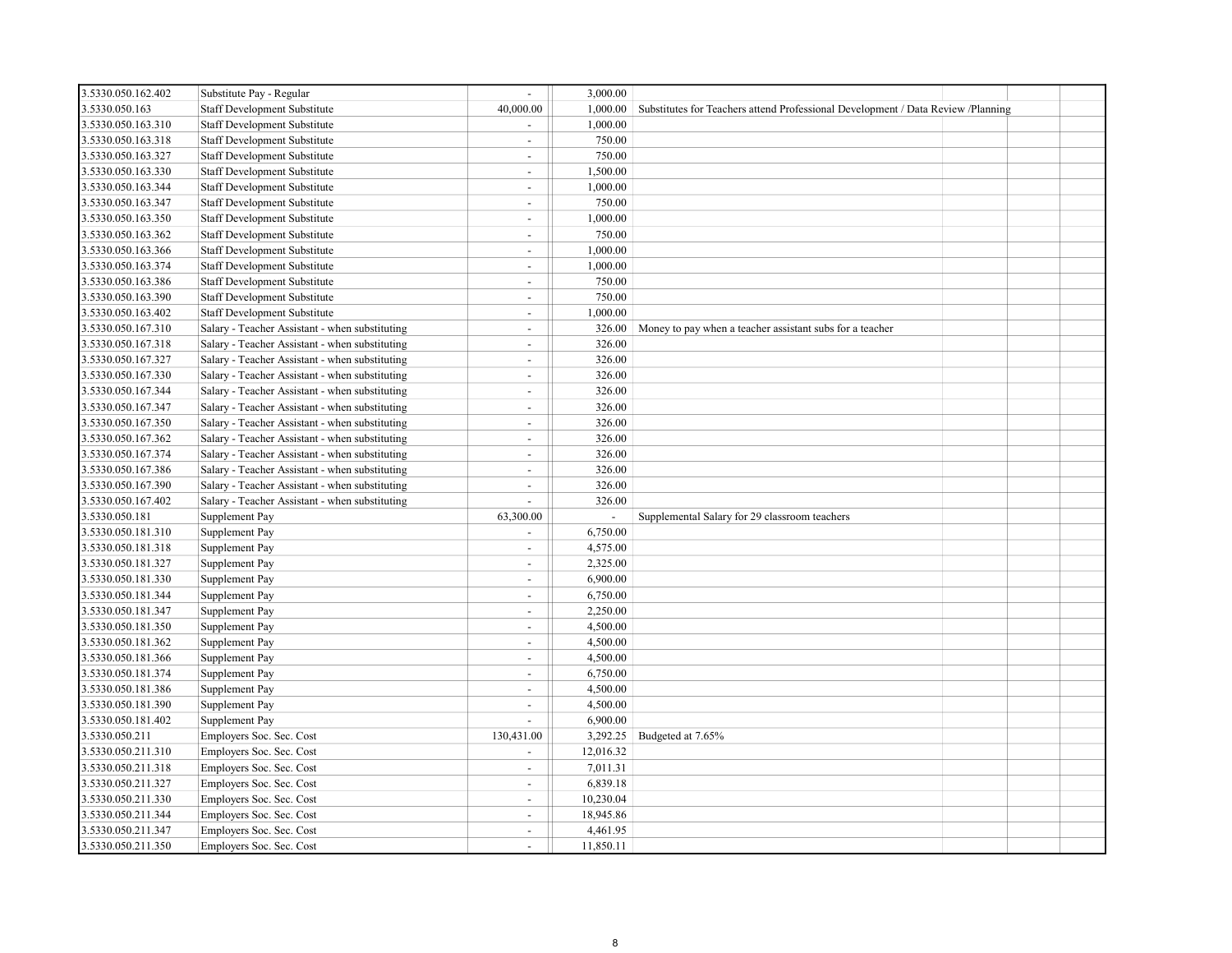| 3.5330.050.211.362 | Employers Soc. Sec. Cost                | $\overline{\phantom{a}}$ | 8,513.42  |                                                |  |  |
|--------------------|-----------------------------------------|--------------------------|-----------|------------------------------------------------|--|--|
| 3.5330.050.211.366 | Employers Soc. Sec. Cost                | $\sim$                   | 6,617.25  |                                                |  |  |
| 3.5330.050.211.374 | Employers Soc. Sec. Cost                | $\sim$                   | 9,797.82  |                                                |  |  |
| 3.5330.050.211.386 | Employers Soc. Sec. Cost                | $\sim$                   | 9,040.48  |                                                |  |  |
| 3.5330.050.211.390 | Employers Soc. Sec. Cost                | $\sim$                   | 6,546.58  |                                                |  |  |
| 3.5330.050.211.402 | Employers Soc. Sec. Cost                | $\sim$                   | 13,993.27 |                                                |  |  |
| 3.5330.050.221     | <b>Employers Retirement Cost</b>        | 270,475.00               | 5,614.25  | Budgeted Retirement Cost, 22.89%               |  |  |
| 3.5330.050.221.310 | <b>Employers Retirement Cost</b>        |                          | 25,382.08 |                                                |  |  |
| 3.5330.050.221.318 | <b>Employers Retirement Cost</b>        | $\sim$                   | 18,189.74 |                                                |  |  |
| 3.5330.050.221.327 | <b>Employers Retirement Cost</b>        | $\sim$                   | 8,596.34  |                                                |  |  |
| 3.5330.050.221.330 | <b>Employers Retirement Cost</b>        | $\sim$                   | 25,848.20 |                                                |  |  |
| 3.5330.050.221.344 | <b>Employers Retirement Cost</b>        | $\sim$                   | 26,466.08 |                                                |  |  |
| 3.5330.050.221.347 | <b>Employers Retirement Cost</b>        | $\sim$                   | 9,013.68  |                                                |  |  |
| 3.5330.050.221.350 | <b>Employers Retirement Cost</b>        | $\sim$                   | 16,872.68 |                                                |  |  |
| 3.5330.050.221.362 | <b>Employers Retirement Cost</b>        | $\sim$                   | 17,739.88 |                                                |  |  |
| 3.5330.050.221.366 | <b>Employers Retirement Cost</b>        | $\sim$                   | 16,802.00 |                                                |  |  |
| 3.5330.050.221.374 | <b>Employers Retirement Cost</b>        | $\sim$                   | 26,249.28 |                                                |  |  |
| 3.5330.050.221.386 | <b>Employers Retirement Cost</b>        | $\sim$                   | 17,739.88 |                                                |  |  |
| 3.5330.050.221.390 | <b>Employers Retirement Cost</b>        | $\sim$                   | 17,956.68 |                                                |  |  |
| 3.5330.050.221.402 | <b>Employers Retirement Cost</b>        |                          | 27,582.60 |                                                |  |  |
| 3.5330.050.231     | <b>Employers Hospital Cost</b>          | 211,700.00               | 6,326.00  | Hospitalization $(a)$ \$7,300 for 29 positions |  |  |
| 3.5330.050.231.310 | <b>Employers Hospital Cost</b>          |                          | 18,978.00 |                                                |  |  |
| 3.5330.050.231.318 | <b>Employers Hospital Cost</b>          | $\sim$                   | 12,652.00 |                                                |  |  |
| 3.5330.050.231.327 | <b>Employers Hospital Cost</b>          | $\sim$                   | 6,326.00  |                                                |  |  |
| 3.5330.050.231.330 | <b>Employers Hospital Cost</b>          | $\sim$                   | 18,978.00 |                                                |  |  |
| 3.5330.050.231.344 | <b>Employers Hospital Cost</b>          | $\sim$                   | 18,978.00 |                                                |  |  |
| 3.5330.050.231.347 | <b>Employers Hospital Cost</b>          | $\sim$                   | 6,326.00  |                                                |  |  |
| 3.5330.050.231.350 | Employers Hospital Cost                 | $\overline{\phantom{a}}$ | 12,652.00 |                                                |  |  |
| 3.5330.050.231.362 | <b>Employers Hospital Cost</b>          | $\sim$                   | 12,652.00 |                                                |  |  |
| 3.5330.050.231.366 | <b>Employers Hospital Cost</b>          | $\sim$                   | 12,652.00 |                                                |  |  |
| 3.5330.050.231.374 | Employers Hospital Cost                 | $\sim$                   | 18,978.00 |                                                |  |  |
| 3.5330.050.231.386 | <b>Employers Hospital Cost</b>          | $\sim$                   | 12,652.00 |                                                |  |  |
| 3.5330.050.231.390 | Employers Hospital Cost                 | $\sim$                   | 12,652.00 |                                                |  |  |
| 3.5330.050.231.402 | <b>Employers Hospital Cost</b>          | $\sim$                   | 18,978.00 |                                                |  |  |
| 3.5330.050.232     | <b>Employers Workers Compensation</b>   | 17,575.00                | 20,000.00 | Title 1 portion of Worker's Compensation       |  |  |
| 3.5330.050.311     | Contracted Services Other Pupil Support | 500.00                   | 5,250.00  | Playworks, Mad Science during the school day   |  |  |
| 3.5330.050.311.310 | Contracted Services Other Pupil Support | $\sim$                   | 250.00    |                                                |  |  |
| 3.5330.050.311.318 | Contracted Services Other Pupil Support | $\sim$                   | 250.00    |                                                |  |  |
| 3.5330.050.311.327 | Contracted Services Other Pupil Support | $\sim$                   | 800.00    |                                                |  |  |
| 3.5330.050.311.330 | Contracted Services Other Pupil Support | $\sim$                   | 200.00    |                                                |  |  |
| 3.5330.050.311.344 | Contracted Services Other Pupil Support | $\sim$                   | 2,000.00  |                                                |  |  |
| 3.5330.050.311.347 | Contracted Services Other Pupil Support | $\overline{\phantom{a}}$ | 100.00    |                                                |  |  |
| 3.5330.050.311.350 | Contracted Services Other Pupil Support | $\sim$                   | 150.00    |                                                |  |  |
| 3.5330.050.311.362 | Contracted Services Other Pupil Support | $\blacksquare$           | 250.00    |                                                |  |  |
| 3.5330.050.311.366 | Contracted Services Other Pupil Support | $\sim$                   | 12,800.00 |                                                |  |  |
| 3.5330.050.311.374 | Contracted Services Other Pupil Support | $\sim$                   | 250.00    |                                                |  |  |
| 3.5330.050.311.386 | Contracted Services Other Pupil Support | $\overline{a}$           | 500.00    |                                                |  |  |
| 3.5330.050.311.390 | Contracted Services Other Pupil Support | $\sim$                   | 250.00    |                                                |  |  |
| 3.5330.050.311.402 | Contracted Services Other Pupil Support |                          | 250.00    |                                                |  |  |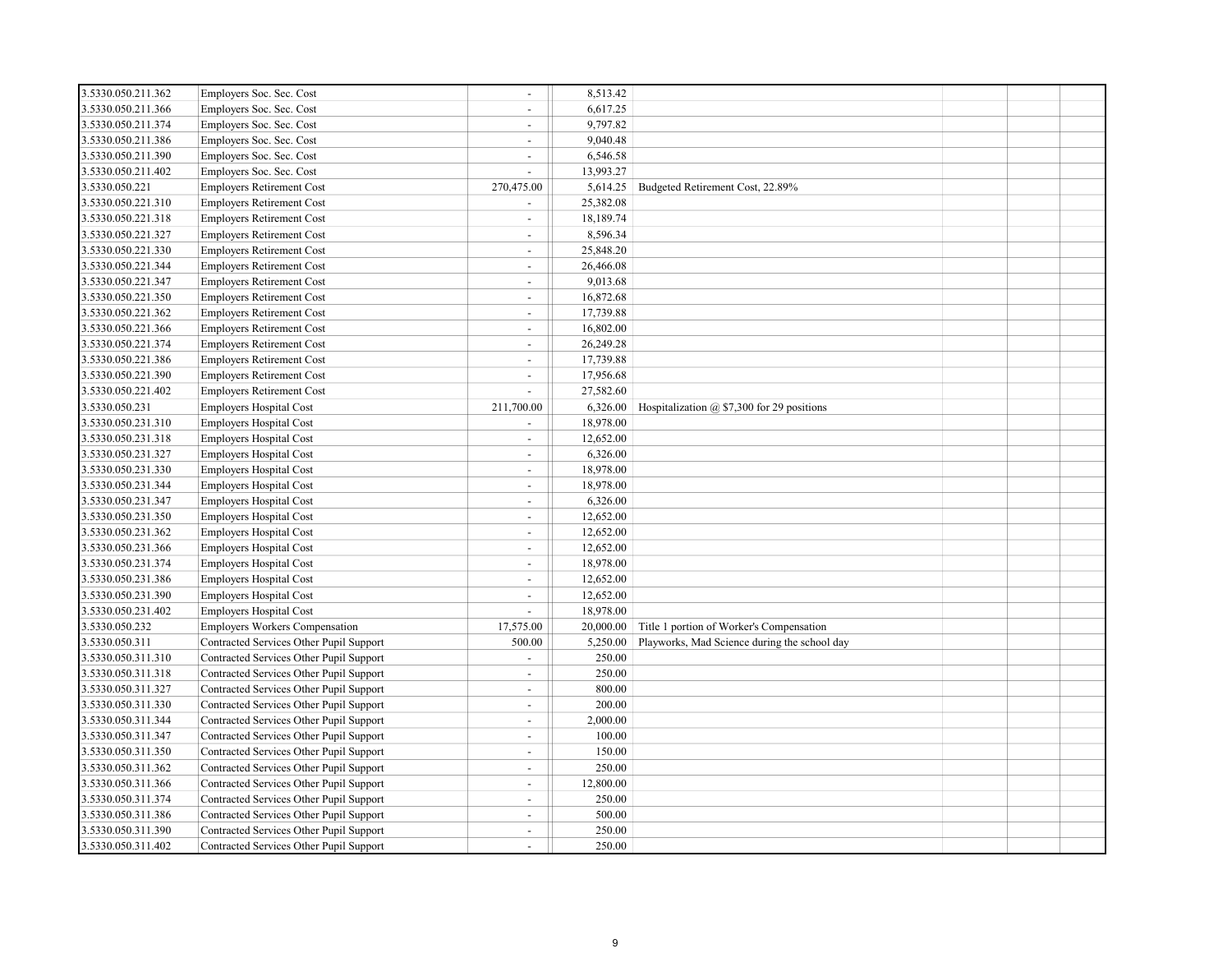| 3.5330.050.312     | Workshop Expenses                  | 6,500.00                 | 300.00     | Registration, Travel, Meals, Materials for Instructional Staff |  |  |
|--------------------|------------------------------------|--------------------------|------------|----------------------------------------------------------------|--|--|
| 3.5330.050.312.310 | Workshop Expenses                  | $\overline{a}$           | 534.32     |                                                                |  |  |
| 3.5330.050.312.318 | Workshop Expenses                  | $\overline{\phantom{a}}$ | 345.00     |                                                                |  |  |
| 3.5330.050.312.327 | Workshop Expenses                  | $\overline{\phantom{a}}$ | 615.04     |                                                                |  |  |
| 3.5330.050.312.330 | Workshop Expenses                  | $\overline{\phantom{a}}$ | 630.35     |                                                                |  |  |
| 3.5330.050.312.344 | Workshop Expenses                  | $\overline{\phantom{a}}$ | 521.76     |                                                                |  |  |
| 3.5330.050.312.347 | Workshop Expenses                  | $\blacksquare$           | 323.02     |                                                                |  |  |
| 3.5330.050.312.350 | Workshop Expenses                  | $\blacksquare$           | 355.34     |                                                                |  |  |
| 3.5330.050.312.362 | Workshop Expenses                  | $\blacksquare$           | 436.06     |                                                                |  |  |
| 3.5330.050.312.366 | Workshop Expenses                  | $\overline{\phantom{a}}$ | 989.62     |                                                                |  |  |
| 3.5330.050.312.374 | Workshop Expenses                  | $\overline{\phantom{a}}$ | 826.34     |                                                                |  |  |
| 3.5330.050.312.386 | Workshop Expenses                  | $\overline{\phantom{a}}$ | 443.98     |                                                                |  |  |
| 3.5330.050.312.390 | Workshop Expenses                  | $\overline{\phantom{a}}$ | 489.44     |                                                                |  |  |
| 3.5330.050.312.402 | Workshop Expenses                  | $\overline{\phantom{a}}$ | 559.44     |                                                                |  |  |
| 3.5330.050.314     | Printing & Binding                 | $\blacksquare$           | 500.00     |                                                                |  |  |
| 3.5330.050.314.310 | Printing & Binding                 | $\blacksquare$           | 100.00     |                                                                |  |  |
| 3.5330.050.314.318 | Printing & Binding                 | $\blacksquare$           | 100.00     |                                                                |  |  |
| 3.5330.050.314.327 | Printing & Binding                 | $\overline{\phantom{a}}$ | 200.00     |                                                                |  |  |
| 3.5330.050.314.330 | Printing & Binding                 | $\overline{\phantom{a}}$ | 200.00     |                                                                |  |  |
| 3.5330.050.314.344 | Printing & Binding                 | $\overline{\phantom{a}}$ | 100.00     |                                                                |  |  |
| 3.5330.050.314.347 | Printing & Binding                 | $\overline{\phantom{a}}$ | 300.00     |                                                                |  |  |
| 3.5330.050.314.350 | Printing & Binding                 | $\overline{\phantom{a}}$ | 100.00     |                                                                |  |  |
| 3.5330.050.314.362 | Printing & Binding                 | $\blacksquare$           | 100.00     |                                                                |  |  |
| 3.5330.050.314.366 | Printing & Binding                 | $\blacksquare$           | 100.00     |                                                                |  |  |
| 3.5330.050.314.374 | Printing & Binding                 | $\overline{\phantom{a}}$ | 500.00     |                                                                |  |  |
| 3.5330.050.314.386 | Printing & Binding                 | $\overline{\phantom{a}}$ | 100.00     |                                                                |  |  |
| 3.5330.050.314.390 | Printing & Binding                 | $\overline{\phantom{a}}$ | 100.00     |                                                                |  |  |
| 3.5330.050.314.402 | Printing & Binding                 | $\overline{\phantom{a}}$ | 100.00     |                                                                |  |  |
| 3.5330.050.332     | Travel                             | 300.00                   | 3,500.00   | Travel non workshop related for teaching staff                 |  |  |
| 3.5330.050.332.402 | Travel                             |                          | 500.00     |                                                                |  |  |
| 3.5330.050.411     | Supplies & Materials (Periodicals) | 681,561.00               | 878,940.13 | Classroom materials and supplies                               |  |  |
| 3.5330.050.411.310 | Supplies & Materials (Periodicals) | $\overline{a}$           | 63,485.90  |                                                                |  |  |
| 3.5330.050.411.318 | Supplies & Materials (Periodicals) | $\blacksquare$           | 12,027.31  |                                                                |  |  |
| 3.5330.050.411.327 | Supplies & Materials (Periodicals) | $\overline{\phantom{a}}$ | 17,537.97  |                                                                |  |  |
| 3.5330.050.411.330 | Supplies & Materials (Periodicals) | $\overline{\phantom{a}}$ | 111,867.01 |                                                                |  |  |
| 3.5330.050.411.344 | Supplies & Materials (Periodicals) | $\blacksquare$           | 14,144.65  |                                                                |  |  |
| 3.5330.050.411.347 | Supplies & Materials (Periodicals) | $\overline{\phantom{a}}$ | 73,361.76  |                                                                |  |  |
| 3.5330.050.411.350 | Supplies & Materials (Periodicals) | $\overline{\phantom{a}}$ | 14,641.23  |                                                                |  |  |
| 3.5330.050.411.362 | Supplies & Materials (Periodicals) | $\overline{\phantom{a}}$ | 8,824.58   |                                                                |  |  |
| 3.5330.050.411.366 | Supplies & Materials (Periodicals) | $\blacksquare$           | 162,266.70 |                                                                |  |  |
| 3.5330.050.411.374 | Supplies & Materials (Periodicals) | $\blacksquare$           | 118,018.21 |                                                                |  |  |
| 3.5330.050.411.386 | Supplies & Materials (Periodicals) | $\overline{\phantom{a}}$ | 96,998.39  |                                                                |  |  |
| 3.5330.050.411.390 | Supplies & Materials (Periodicals) | $\overline{\phantom{a}}$ | 34,736.14  |                                                                |  |  |
| 3.5330.050.411.402 | Supplies & Materials (Periodicals) | $\overline{\phantom{a}}$ | 11,758.13  |                                                                |  |  |
| 3.5330.050.418     | Computer Software & Supplies       | 15,600.00                |            | Management / software licenses in the classroom                |  |  |
| 3.5330.050.418.310 | Computer Software & Supplies       | ÷.                       | 100.00     |                                                                |  |  |
| 3.5330.050.418.318 | Computer Software & Supplies       | $\sim$                   | 1,200.00   |                                                                |  |  |
| 3.5330.050.418.327 | Computer Software & Supplies       | $\sim$                   | 2,500.00   |                                                                |  |  |
| 3.5330.050.418.330 | Computer Software & Supplies       | $\omega$                 | 2,500.00   |                                                                |  |  |
| 3.5330.050.418.344 | Computer Software & Supplies       | $\sim$                   | 1,400.00   |                                                                |  |  |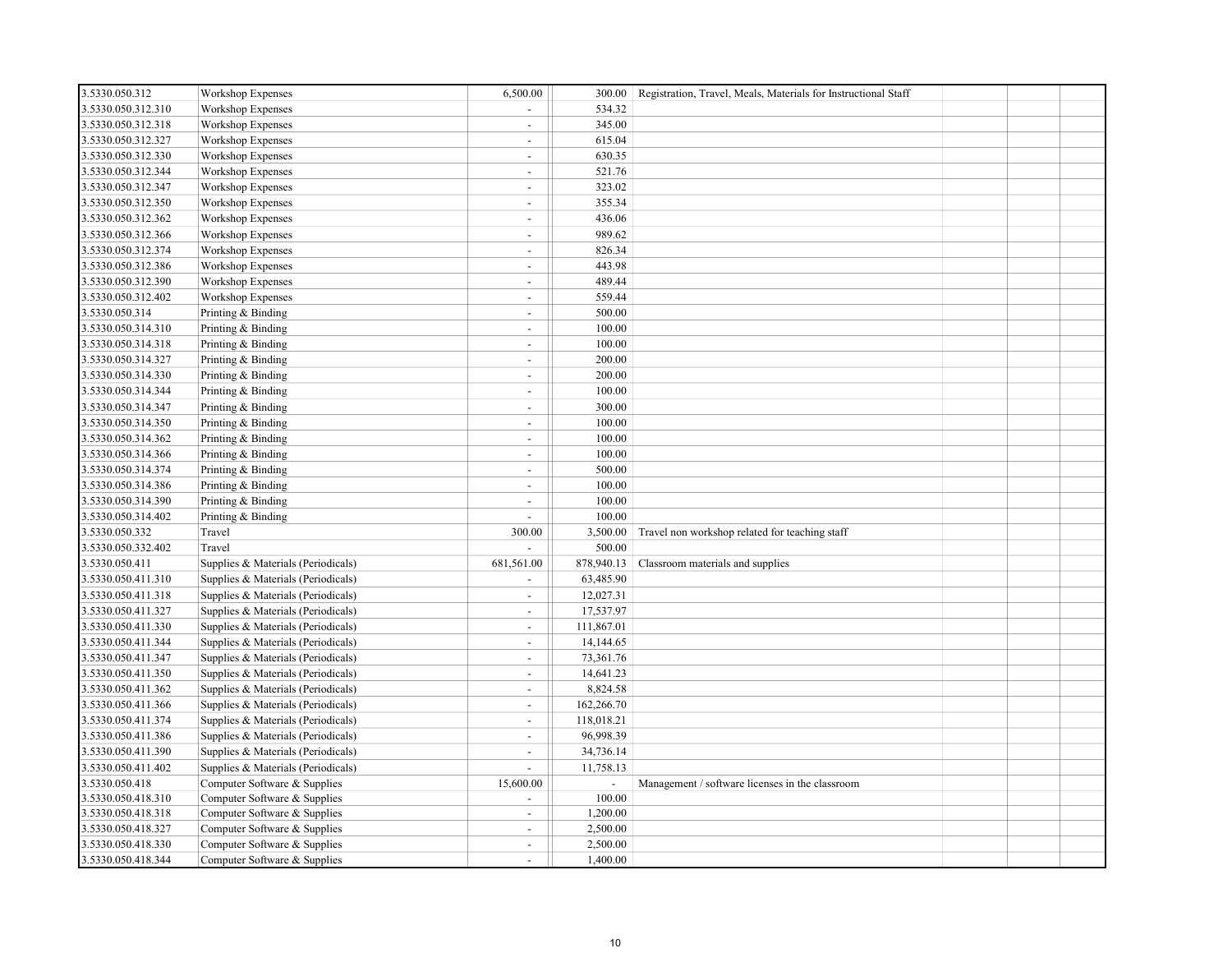| 3.5330.050.418.347 | Computer Software & Supplies               | $\blacksquare$           | 1,000.00       |                                                                  |  |  |
|--------------------|--------------------------------------------|--------------------------|----------------|------------------------------------------------------------------|--|--|
| 3.5330.050.418.350 | Computer Software & Supplies               | $\overline{\phantom{a}}$ | 250.00         |                                                                  |  |  |
| 3.5330.050.418.362 | Computer Software & Supplies               | $\sim$                   | 500.00         |                                                                  |  |  |
| 3.5330.050.418.366 | Computer Software & Supplies               | $\omega$                 | 2,500.00       |                                                                  |  |  |
| 3.5330.050.418.374 | Computer Software & Supplies               | $\mathbf{r}$             | 1,200.00       |                                                                  |  |  |
| 3.5330.050.418.386 | Computer Software & Supplies               | $\mathbf{r}$             | 1,800.00       |                                                                  |  |  |
| 3.5330.050.418.390 | Computer Software & Supplies               | $\mathbf{r}$             | 2,500.00       |                                                                  |  |  |
| 3.5330.050.418.402 | Computer Software & Supplies               | $\overline{a}$           | 500.00         |                                                                  |  |  |
| 3.5330.050.462     | Lease/Purchase of Non-Capitalized Computer | 308,750.00               | 155,400.00     | Purchase of Non Capital Classroom (ipads/Chromebooks/projectors) |  |  |
| 3.5330.050.462.310 | Lease/Purchase of Non-Capitalized Computer | $\blacksquare$           | 1,000.00       | Purchase of Non Capital Classroom Computer Equipment             |  |  |
| 3.5330.050.462.318 | Lease/Purchase of Non-Capitalized Computer | $\overline{\phantom{a}}$ | 10,000.00      | Purchase of Non Capital Classroom Computer Equipment             |  |  |
| 3.5330.050.462.327 | Lease/Purchase of Non-Capitalized Computer | $\overline{a}$           | 30,000.00      |                                                                  |  |  |
| 3.5330.050.462.330 | Lease/Purchase of Non-Capitalized Computer | $\overline{\phantom{a}}$ | 50,000.00      |                                                                  |  |  |
| 3.5330.050.462.344 | Lease/Purchase of Non-Capitalized Computer | $\overline{a}$           | 5,000.00       |                                                                  |  |  |
| 3.5330.050.462.347 | Lease/Purchase of Non-Capitalized Computer | $\blacksquare$           | 20,000.00      |                                                                  |  |  |
| 3.5330.050.462.350 | Lease/Purchase of Non-Capitalized Computer | $\blacksquare$           | 1,200.00       |                                                                  |  |  |
| 3.5330.050.462.362 | Lease/Purchase of Non-Capitalized Computer | $\sim$                   | 2,500.00       |                                                                  |  |  |
| 3.5330.050.462.366 | Lease/Purchase of Non-Capitalized Computer | $\blacksquare$           | 25,000.00      |                                                                  |  |  |
| 3.5330.050.462.374 | Lease/Purchase of Non-Capitalized Computer | $\blacksquare$           | 10,000.00      |                                                                  |  |  |
| 3.5330.050.462.386 | Lease/Purchase of Non-Capitalized Computer | ÷,                       | 45,000.00      |                                                                  |  |  |
| 3.5330.050.462.390 | Lease/Purchase of Non-Capitalized Computer | $\blacksquare$           | 20,000.00      |                                                                  |  |  |
| 3.5330.050.462.402 | Lease/Purchase of Non-Capitalized Computer | ÷.                       | 2,500.00       |                                                                  |  |  |
| 3.5350.050.198.    | <b>EXTENDED DAYS Tutor</b>                 | 75,000.00                |                | District Initiative Tutoring Increased Learning                  |  |  |
| 3.5350.050.198.327 | <b>EXTENDED DAYS Tutor</b>                 | $\blacksquare$           | 3,000.00       |                                                                  |  |  |
| 3.5350.050.198.330 | <b>EXTENDED DAYS Tutor</b>                 | $\mathbf{r}$             | 5,000.00       |                                                                  |  |  |
| 3.5350.050.198.344 | <b>EXTENDED DAYS Tutor</b>                 | $\sim$                   | 6,000.00       |                                                                  |  |  |
| 3.5350.050.198.350 | <b>EXTENDED DAYS Tutor</b>                 | $\mathbf{r}$             | 1,000.00       |                                                                  |  |  |
| 3.5350.050.198.366 | <b>EXTENDED DAYS Tutor</b>                 | $\mathbf{r}$             | 3,500.00       |                                                                  |  |  |
| 3.5350.050.198.374 | <b>EXTENDED DAYS Tutor</b>                 | $\mathbf{r}$             | 3,000.00       |                                                                  |  |  |
| 3.5350.050.211     | Employers Soc. Sec. Cost                   | 5,738.00                 | $\blacksquare$ | Budgeted at 7.65%                                                |  |  |
| 3.5350.050.211.327 | Employers Soc. Sec. Cost                   | $\blacksquare$           | 229.50         |                                                                  |  |  |
| 3.5350.050.211.330 | Employers Soc. Sec. Cost                   | $\blacksquare$           | 382.50         |                                                                  |  |  |
| 3.5350.050.211.344 | Employers Soc. Sec. Cost                   | $\mathbf{r}$             | 459.00         |                                                                  |  |  |
| 3.5350.050.211.350 | Employers Soc. Sec. Cost                   | $\mathbf{r}$             | 76.50          |                                                                  |  |  |
| 3.5350.050.211.366 | Employers Soc. Sec. Cost                   | $\mathbf{r}$             | 267.75         |                                                                  |  |  |
| 3.5350.050.211.374 | Employers Soc. Sec. Cost                   | $\mathbf{r}$             | 229.50         |                                                                  |  |  |
| 3.5350.050.221     | <b>Employers Retirement Cost</b>           | 17,168.00                |                | Budget Retirement Cost, 22.89%                                   |  |  |
| 3.5350.050.221.327 | <b>Employers Retirement Cost</b>           | $\overline{a}$           | 650.40         |                                                                  |  |  |
| 3.5350.050.221.330 | <b>Employers Retirement Cost</b>           | $\omega$                 | 1,084.00       |                                                                  |  |  |
| 3.5350.050.221.344 | <b>Employers Retirement Cost</b>           | $\blacksquare$           | 1,300.80       |                                                                  |  |  |
| 3.5350.050.221.350 | <b>Employers Retirement Cost</b>           | $\overline{a}$           | 216.80         |                                                                  |  |  |
| 3.5350.050.221.366 | <b>Employers Retirement Cost</b>           | $\blacksquare$           | 758.80         |                                                                  |  |  |
| 3.5350.050.221.374 | <b>Employers Retirement Cost</b>           | $\overline{a}$           | 650.40         |                                                                  |  |  |
| 3.5350.050.451.344 | Food Purchases                             | $\blacksquare$           | 1,000.00       |                                                                  |  |  |
| 3.5350.050.451.350 | Food Purchases                             | $\mathbf{r}$             | 100.00         |                                                                  |  |  |
| 3.5350.050.451.374 | Food Purchases                             | ÷.                       | 1,000.00       |                                                                  |  |  |
| 3.5880.050.311     | <b>Contracted Services</b>                 | 5,200.00                 | 5,152.00       | For family engagement nights                                     |  |  |
| 3.5880.050.311.310 | <b>Contracted Services</b>                 | ÷                        | 100.00         |                                                                  |  |  |
| 3.5880.050.311.318 | <b>Contracted Services</b>                 |                          | 250.00         |                                                                  |  |  |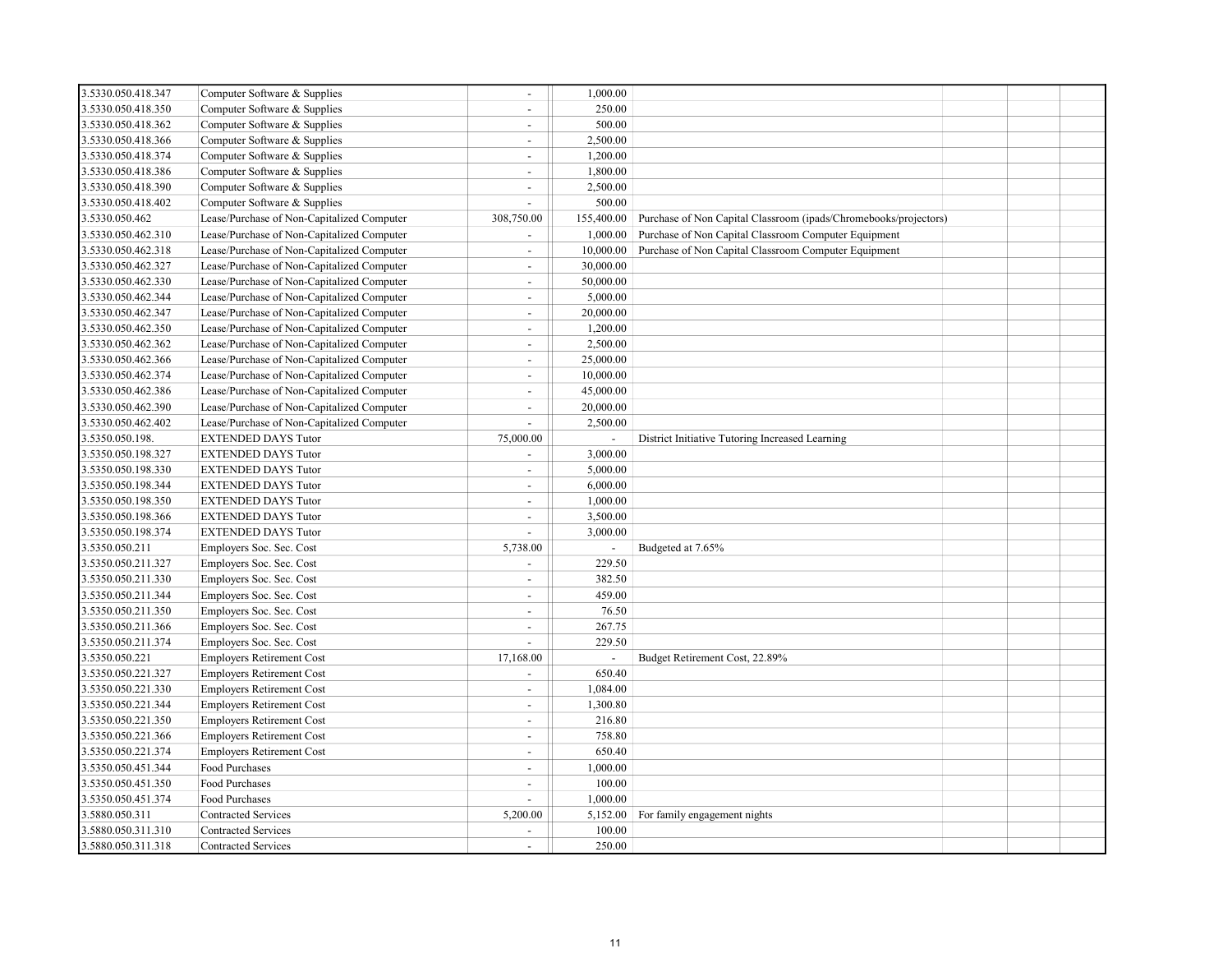| 3.5880.050.311.327 | <b>Contracted Services</b>       | $\sim$         | 300.00                   |                                                                                                   |  |  |
|--------------------|----------------------------------|----------------|--------------------------|---------------------------------------------------------------------------------------------------|--|--|
| 3.5880.050.311.330 | Contracted Services              | $\sim$         | 100.00                   |                                                                                                   |  |  |
| 3.5880.050.311.344 | <b>Contracted Services</b>       | $\sim$         | 250.00                   |                                                                                                   |  |  |
| 3.5880.050.311.347 | Contracted Services              | $\sim$         | 100.00                   |                                                                                                   |  |  |
| 3.5880.050.311.350 | <b>Contracted Services</b>       | $\sim$         | 100.00                   |                                                                                                   |  |  |
| 3.5880.050.311.362 | Contracted Services              | $\sim$         | 250.00                   |                                                                                                   |  |  |
| 3.5880.050.311.366 | <b>Contracted Services</b>       | $\sim$         | 250.00                   |                                                                                                   |  |  |
| 3.5880.050.311.374 | <b>Contracted Services</b>       | $\sim$         | 500.00                   |                                                                                                   |  |  |
| 3.5880.050.311.386 | <b>Contracted Services</b>       | $\sim$         | 250.00                   |                                                                                                   |  |  |
| 3.5880.050.311.390 | Contracted Services              | $\sim$         | 100.00                   |                                                                                                   |  |  |
| 3.5880.050.311.402 | <b>Contracted Services</b>       | $\sim$         | 100.00                   |                                                                                                   |  |  |
| 3.5880.050.312     | Workshop Expenses                | 275.00         | $\mathcal{L}$            |                                                                                                   |  |  |
| 3.5880.050.314     | Print/Binding Fees               | 500.00         | 500.00                   |                                                                                                   |  |  |
| 3.5880.050.314.310 | Print/Binding Fees               | $\blacksquare$ | 400.00                   |                                                                                                   |  |  |
| 3.5880.050.314.318 | Print/Binding Fees               | $\sim$         | 150.00                   |                                                                                                   |  |  |
| 3.5880.050.314.327 | Print/Binding Fees               | $\sim$         | 650.00                   |                                                                                                   |  |  |
| 3.5880.050.314.330 | Print/Binding Fees               | $\sim$         | 300.00                   |                                                                                                   |  |  |
| 3.5880.050.314.344 | Print/Binding Fees               | $\blacksquare$ | 400.00                   |                                                                                                   |  |  |
| 3.5880.050.314.347 | Print/Binding Fees               | $\sim$         | 100.00                   |                                                                                                   |  |  |
| 3.5880.050.314.350 | Print/Binding Fees               | $\sim$         | 600.00                   |                                                                                                   |  |  |
| 3.5880.050.314.362 | Print/Binding Fees               | $\sim$         | 200.00                   |                                                                                                   |  |  |
| 3.5880.050.314.366 | Print/Binding Fees               | $\sim$         | 250.00                   |                                                                                                   |  |  |
| 3.5880.050.314.374 | Print/Binding Fees               | $\sim$         | 500.00                   |                                                                                                   |  |  |
| 3.5880.050.314.386 | Print/Binding Fees               | $\sim$         | 250.00                   |                                                                                                   |  |  |
| 3.5880.050.314.390 | Print/Binding Fees               | $\sim$         | 100.00                   |                                                                                                   |  |  |
| 3.5880.050.314.402 | Print/Binding Fees               | $\sim$         | 200.00                   |                                                                                                   |  |  |
| 3.5880.050.411     | Supplies                         | 26,316.00      | 7,500.00                 | Family Engagement Events District Science Fair, Catch the Reading Bud Tots in Training and School |  |  |
| 3.5880.050.411.310 | Supplies                         | $\sim$         | 5,615.98                 |                                                                                                   |  |  |
| 3.5880.050.411.318 | Supplies                         | $\sim$         | 2,960.70                 |                                                                                                   |  |  |
| 3.5880.050.411.327 | Supplies                         |                | 2,697.14                 |                                                                                                   |  |  |
| 3.5880.050.411.330 | Supplies                         | $\overline{a}$ | 7,502.82                 |                                                                                                   |  |  |
| 3.5880.050.411.344 | Supplies                         | $\sim$         | 5,479.84                 |                                                                                                   |  |  |
| 3.5880.050.411.347 | Supplies                         | $\sim$         | 3,597.18                 |                                                                                                   |  |  |
| 3.5880.050.411.350 | Supplies                         | $\sim$         | 3,999.93                 |                                                                                                   |  |  |
| 3.5880.050.411.362 | Supplies                         | $\sim$         | 3,115.30                 |                                                                                                   |  |  |
| 3.5880.050.411.366 | Supplies                         | $\sim$         | 6,748.10                 |                                                                                                   |  |  |
| 3.5880.050.411.374 | Supplies                         | $\sim$         | 6,016.22                 |                                                                                                   |  |  |
| 3.5880.050.411.386 | Supplies                         | $\sim$         | 4,893.28                 |                                                                                                   |  |  |
| 3.5880.050.411.390 | Supplies                         | $\overline{a}$ | 3,760.86                 |                                                                                                   |  |  |
| 3.5880.050.411.402 | Supplies                         |                | 5,379.50                 |                                                                                                   |  |  |
| 3.5881.050.131     | Salaries - Teacher               | 131,621.00     | 132,296.00               | Salaries for 2.2 Teachers at Parent Resource Centers                                              |  |  |
| 3.5881.050.181     | Supplement Pay                   | 7,076.00       | 6,983.00                 | Supplemental Pay for Parent Resource Center Teachers                                              |  |  |
| 3.5881.050.211     | Employers Soc. Sec. Cost         | 10,610.00      | 10,654.84                | Budgeted at 7.65%                                                                                 |  |  |
| 3.5881.050.221     | <b>Employers Retirement Cost</b> | 30,128.00      | 30,195.69                | Budgeted Retirement Cost, 22.89%                                                                  |  |  |
| 3.5881.050.231     | <b>Employers Hospital Cost</b>   | 16,060.00      | 20,243.20                | Hospitalization Cost @ \$7,300                                                                    |  |  |
| 3.5881.050.311     | Contracted Services              | 1,000.00       | $\blacksquare$           |                                                                                                   |  |  |
| 3.5881.050.312     | Workshop Expenses                | 180.00         | $\overline{\phantom{a}}$ | PRC Staff Professional Development cost                                                           |  |  |
| 3.5881.050.314     | Print/Binding Fees               | 2,200.00       | 1,500.00                 | Parent Resource Center flyers, calendars, activities                                              |  |  |
| 3.5881.050.411     | Supplies & Materials             | 13,100.00      | 8,100.00                 | Parent Resource Center Supplies and Materials                                                     |  |  |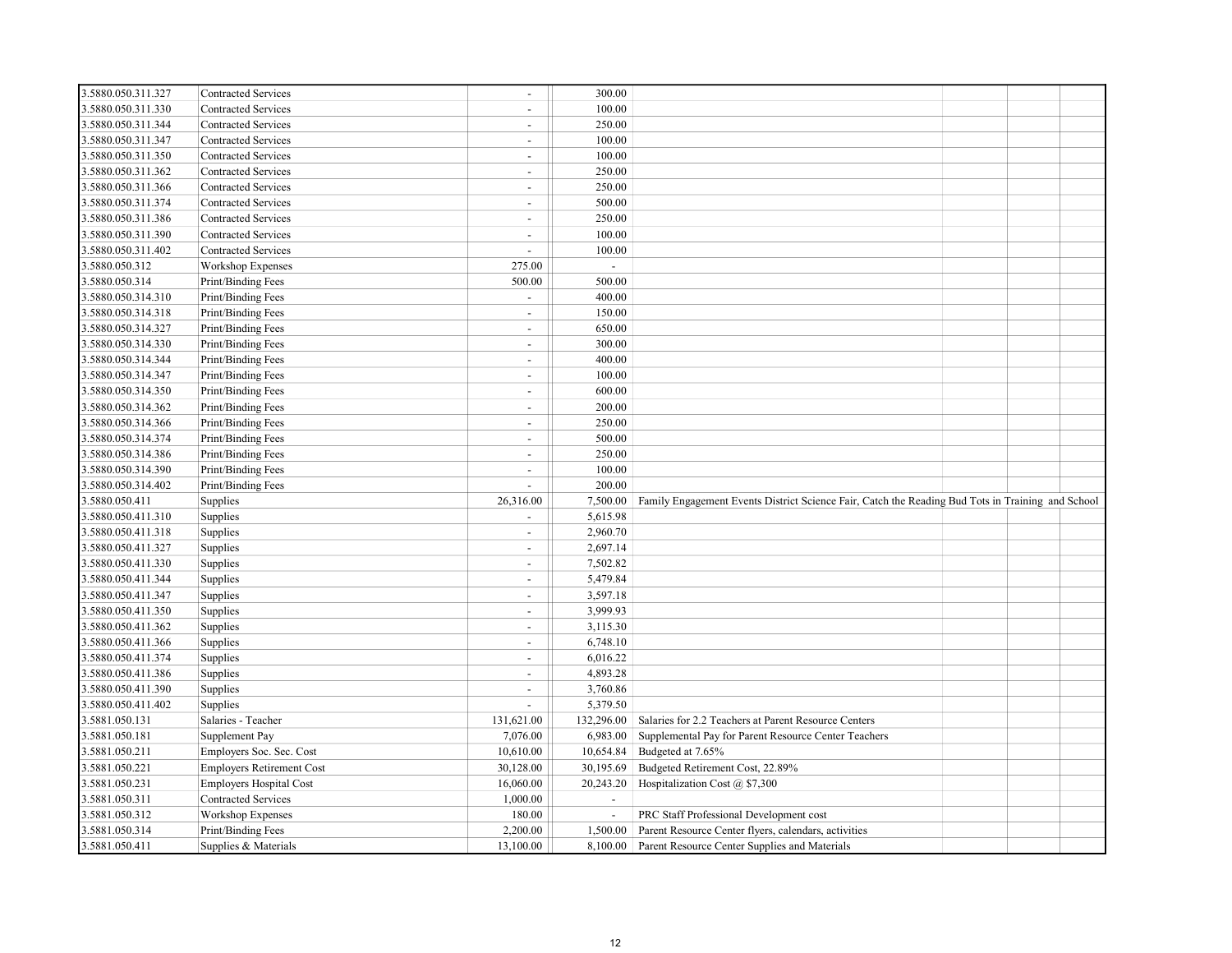| 3.6300.050.113.810 | Director/Supervisor                                                                                                                                                            | 90,199.00                |                | 87,999.96 1 position (100%)                  |  |  |
|--------------------|--------------------------------------------------------------------------------------------------------------------------------------------------------------------------------|--------------------------|----------------|----------------------------------------------|--|--|
| 3.6300.050.151.810 | Salary - Office Personnel                                                                                                                                                      | 44,648.00                | 43,559.40      | Salary Title 1 Secretary                     |  |  |
| 3.6300.050.184     | Longevity Pay                                                                                                                                                                  | 4,100.00                 | 4,500.00       | Longevity Cost                               |  |  |
| 3.6300.050.211     | Employers Soc. Sec. Cost                                                                                                                                                       | 10,629.00                | 344.25         | Budgeted at 7.65%                            |  |  |
| 3.6300.050.211.810 | Employers Soc. Sec. Cost                                                                                                                                                       | $\sim$                   | 10,064.29      |                                              |  |  |
| 3.6300.050.221     | <b>Employers Retirement Cost</b>                                                                                                                                               | 31,805.00                | 975.60         | Budgeted Retirement Cost, 22.89%             |  |  |
| 3.6300.050.221.810 | <b>Employers Retirement Cost</b>                                                                                                                                               | $\sim$                   | 28,522.07      |                                              |  |  |
| 3.6300.050.231.810 | <b>Employers Hospital Cost</b>                                                                                                                                                 | 14,600.00                | 12,652.00      | Hospitalization Cost @ \$7,300 - 2 positions |  |  |
| 3.6300.050.312.810 | Workshop Expenses                                                                                                                                                              | 2,500.00                 | 2,500.00       | Director and Admin Assist.Cost               |  |  |
| 3.6300.050.314.810 | Printing & Binding                                                                                                                                                             | 200.00                   | $\blacksquare$ | Director and Admin Assist. Printing          |  |  |
| 3.6300.050.332.810 | Travel                                                                                                                                                                         | 400.00                   | 500.00         | Office Support Travel                        |  |  |
| 3.6300.050.361.810 | Membership Dues                                                                                                                                                                | 150.00                   | 150.00         | Director and Admin Assist. Memberships       |  |  |
| 3.6300.050.411.810 | Supplies & Materials (Periodicals)                                                                                                                                             | 1,000.00                 | 3,000.00       | Admin Supplies & Materials                   |  |  |
| 3.6300.050.418.810 | Computer Software & Supplies                                                                                                                                                   | 7,500.00                 | 7,300.00       |                                              |  |  |
| 3.6300.050.462.810 | Lease/Purchase of Non-Capitalized Computer                                                                                                                                     | $\blacksquare$           | 500.00         | Admin Computer Equipment                     |  |  |
| 3.6550.050.171.374 | Salary - Driver                                                                                                                                                                | $\overline{\phantom{a}}$ | 1,000.00       |                                              |  |  |
| 3.6550.050.211.374 | Employers Soc. Sec. Cost                                                                                                                                                       | $\blacksquare$           | 76.50          |                                              |  |  |
| 3.6550.050.221.374 | <b>Employers Retirement Cost</b>                                                                                                                                               | $\overline{\phantom{0}}$ | 216.80         |                                              |  |  |
| 3.6550.050.331     | Pupil Transportation - Contracted                                                                                                                                              | 8,000.00                 | 10,000.00      | Students in Transition / Foster              |  |  |
| 3.8100.050.392     | <b>Indirect Cost</b>                                                                                                                                                           | 114,920.00               | 142,724.20     | Indirect Cost at 2.947%                      |  |  |
| 3.8200.050.399     | Unbudgeted Federal Grant Fund                                                                                                                                                  | 356,956.00               | 375,713.70     | Unbudgeted Federal Grant Fund                |  |  |
|                    |                                                                                                                                                                                |                          |                |                                              |  |  |
|                    | Total                                                                                                                                                                          | 4,378,151.00             | 5,392,573.63   |                                              |  |  |
| Explanation:       |                                                                                                                                                                                |                          |                |                                              |  |  |
|                    | Title I is the largest Supplemental Education Program funded by the Federal Government. This program was started in 1965 to provide                                            |                          |                |                                              |  |  |
|                    | supplemental (not to replace or supplant local or state resources) funds to schools whose student population consists of large numbers of economically disadvantaged students. |                          |                |                                              |  |  |
|                    | The program provides funds for supplemental teachers, tutors, supplies, staff development, parent involvement and many other items as listed.                                  |                          |                |                                              |  |  |
|                    |                                                                                                                                                                                |                          |                |                                              |  |  |
|                    | Rockingham County has 10 Elementary schools and 2 Middle Schools that receive Title I funds. In these schools the direct certification percentage is                           |                          |                |                                              |  |  |
|                    | multiplied by 1.6 to estimate the percent of economically disadvantaged students.                                                                                              |                          |                |                                              |  |  |
|                    | In Rockingham County, Early Intervention is emphasized, therefore Title I supplemental services are concentrated in                                                            |                          |                |                                              |  |  |
|                    | elementary and middle schools with high poverty rates.                                                                                                                         |                          |                |                                              |  |  |
|                    |                                                                                                                                                                                |                          |                |                                              |  |  |
|                    | A full Comprehensive Needs Assessment will be completed by each school and the budget will be adjusted according to the needs of each school.                                  |                          |                |                                              |  |  |
|                    |                                                                                                                                                                                |                          |                |                                              |  |  |
|                    |                                                                                                                                                                                |                          |                |                                              |  |  |
|                    |                                                                                                                                                                                |                          |                |                                              |  |  |
|                    |                                                                                                                                                                                |                          |                |                                              |  |  |
|                    |                                                                                                                                                                                |                          |                |                                              |  |  |
|                    |                                                                                                                                                                                |                          |                |                                              |  |  |
|                    |                                                                                                                                                                                |                          |                |                                              |  |  |
|                    |                                                                                                                                                                                |                          |                |                                              |  |  |
|                    |                                                                                                                                                                                |                          |                |                                              |  |  |
|                    |                                                                                                                                                                                |                          |                |                                              |  |  |
|                    |                                                                                                                                                                                |                          |                |                                              |  |  |
|                    |                                                                                                                                                                                |                          |                |                                              |  |  |
|                    |                                                                                                                                                                                |                          |                |                                              |  |  |
|                    |                                                                                                                                                                                |                          |                |                                              |  |  |
|                    |                                                                                                                                                                                |                          |                |                                              |  |  |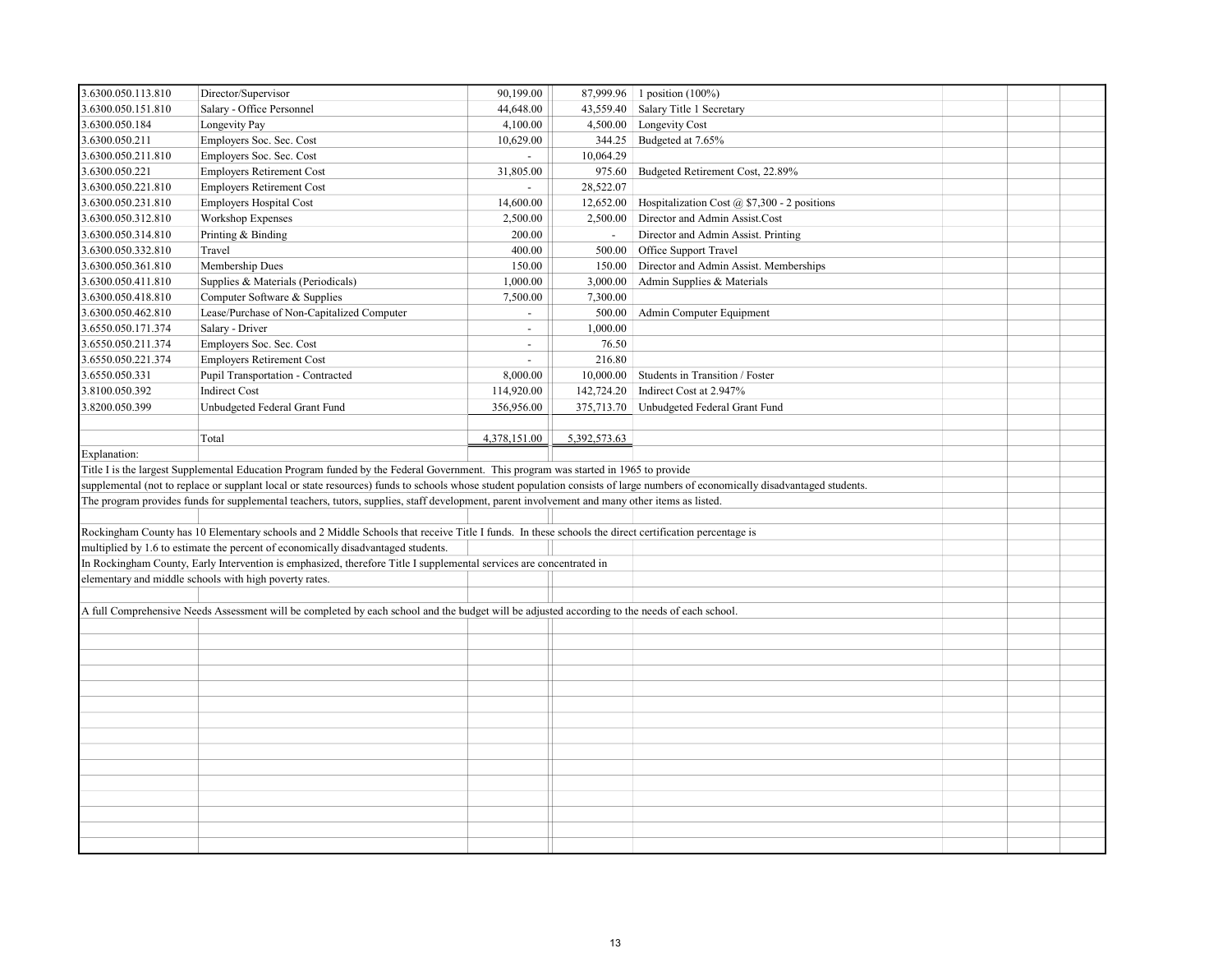|                                    | <b>FEDERAL GRANT FUND</b>                        |                             |                |                                                             |  |  |
|------------------------------------|--------------------------------------------------|-----------------------------|----------------|-------------------------------------------------------------|--|--|
| 051 ESEA TITLE I - MIGRANT REGULAR |                                                  |                             |                |                                                             |  |  |
|                                    |                                                  | <b>DRAFT</b>                |                |                                                             |  |  |
|                                    |                                                  | <b>PROPOSED</b>             |                |                                                             |  |  |
|                                    |                                                  | 2022-2023                   | 2021-2022      |                                                             |  |  |
| <b>ACCOUNT</b>                     |                                                  | <b>BUDGET</b>               | <b>BUDGET</b>  | <b>COMMENTS</b>                                             |  |  |
| <b>CODE</b>                        | <b>DESCRIPTION</b>                               |                             |                |                                                             |  |  |
|                                    |                                                  |                             |                |                                                             |  |  |
| <b>APPROPRIATIONS</b>              |                                                  |                             |                |                                                             |  |  |
| 3.5330.051.135                     | Salary - Teacher                                 | 51,000.00                   | 49,440.00      | 80% position                                                |  |  |
| 3.5330.051.135.392                 | Salary - Teacher                                 | $\mathcal{L}^{\mathcal{A}}$ | $\overline{a}$ | 80% position                                                |  |  |
| 3.5330.051.143                     | Salary - Tutors                                  | 30,000.00                   | 30,000.00      |                                                             |  |  |
| 3.5330.051.181                     | Supplement Pay                                   | 2,632.00                    | 2,632.00       |                                                             |  |  |
| 3.5330.051.181.392                 | Supplement Pay                                   |                             | $\mathbb{L}$   |                                                             |  |  |
| 3.5330.051.211                     | Employers Soc. Sec. Cost                         | 6,397.85                    | 6,274.60       |                                                             |  |  |
| 3.5330.051.211.392                 | Employers Soc. Sec. Cost                         |                             | $\mathbb{L}$   | Budgeted at 7.65%                                           |  |  |
| 3.5330.051.221                     | <b>Employers Retirement Cost</b>                 | 19,143.36                   | 17,734.89      |                                                             |  |  |
| 3.5330.051.221.392                 | <b>Employers Retirement Cost</b>                 |                             |                | Budgeted Retirement Cost, 22.89%                            |  |  |
| 3.5330.051.231                     | <b>Employers Hospital Cost</b>                   | 5,840.00                    | 5,060.80       | Employers Hospital Cost @ \$7,300/employee                  |  |  |
| 3.5330.051.231.392                 | <b>Employers Hospital Cost</b>                   | $\overline{a}$              |                | Hospitalization for Migrant Staff                           |  |  |
| 3.5330.051.232                     | <b>Employers Workers Compensation</b>            | 1,500.00                    | 1,500.00       | Migrant portion of system worker's comp                     |  |  |
| 3.5330.051.312                     | Workshop Expenses                                | 900.00                      | 900.00         |                                                             |  |  |
| 3.5330.051.312.392                 | <b>Workshop Expenses</b>                         |                             |                | Registration/expenses for Migrant Staff - Staff Development |  |  |
| 3.5330.051.332                     | Travel                                           | 3,500.00                    | 3,500.00       |                                                             |  |  |
| 3.5330.051.332.392                 | Travel                                           |                             | $\sim$         | Tutors travel                                               |  |  |
| 3.5330.051.333                     | Field trips                                      | 1,597.00                    | 1,597.00       |                                                             |  |  |
| 3.5330.051.411                     | Supplies & Materials                             | 22,966.25                   | 22,966.25      | Supplies for Tutors/Recruiters                              |  |  |
| 3.5330.051.418                     | Computer Software                                | 2,500.00                    | 2,500.00       |                                                             |  |  |
| 3.5330.051.462                     | Computer Equipment                               | 400.00                      | 400.00         |                                                             |  |  |
| 3.5340.051.143                     | PreK Readiness Salary Tutor                      | 10,300.00                   | 10,300.00      |                                                             |  |  |
| 3.5340.051.211                     | Employers Soc. Sec. Cost                         | 787.95                      | 787.95         | Budgeted at 7.65%                                           |  |  |
| 3.5340.051.221                     | <b>Employers Retirement Cost</b>                 | 2,357.67                    | 2,233.04       | Budgeted Retirement Cost, 22.89%                            |  |  |
| 3.5340.051.411                     | Supplies & Materials                             | 1,500.00                    | 1,500.00       |                                                             |  |  |
| 3.5350.051.198                     | Extended Day - Tutor Pay                         | 5,000.00                    | 10,900.00      |                                                             |  |  |
| 3.5350.051.211                     | Employers Soc. Sec. Cost                         | 382.50                      | 833.85         | Budgeted at 7.65%                                           |  |  |
| 3.5350.051.221                     | <b>Employers Retirement Cost</b>                 | 1,144.50                    | 2,363.12       | Budgeted Retirement Cost, 22.89%                            |  |  |
| 3.5880.051.411                     | Parent Involvement - Supplies & Materials        | 913.65                      | 913.65         |                                                             |  |  |
| 3.5880.051.459                     | Parent Involvement - Other Food Purchases Snacks | 1,163.65                    | 1,163.65       |                                                             |  |  |
| 3.6110.051.332                     | Travel                                           | 518.40                      | 500.00         |                                                             |  |  |
| 3.6200.051.131                     | Salary - Instructional Support I                 | 6,500.00                    | 6,427.20       |                                                             |  |  |
| 3.6200.051.181                     | Supplement Pay                                   | 6,400.00                    | 6,300.00       |                                                             |  |  |
| 3.6200.051.192                     | Addl Responsibility - Stipend                    | 6,100.00                    | 6,000.00       |                                                             |  |  |
| 3.6200.051.211                     | Employers Soc. Sec. Cost                         | 1,453.50                    | 1,432.63       | Budgeted at 7.65%                                           |  |  |
| 3.6200.051.221                     | <b>Employers Retirement Cost</b>                 | 4,349.10                    | 4,060.06       | Budgeted Retirement Cost, 22.89%                            |  |  |
| 3.6200.051.231                     | <b>Employers Hospital Cost</b>                   | 730.00                      | 632.60         | Employers Hospital Cost @ \$7,300/employee                  |  |  |
| 3.6200.051.312                     | Workshop Expenses                                | 1,300.00                    | 1,300.00       |                                                             |  |  |
| 3.6200.051.314                     | Printing & Binding                               | 1,500.00                    | 1,500.00       |                                                             |  |  |
| 3.6200.051.332                     | Travel                                           | 2,300.00                    | 2,300.00       |                                                             |  |  |
| 3.6200.051.342                     | Postage                                          | 800.00                      | 800.00         |                                                             |  |  |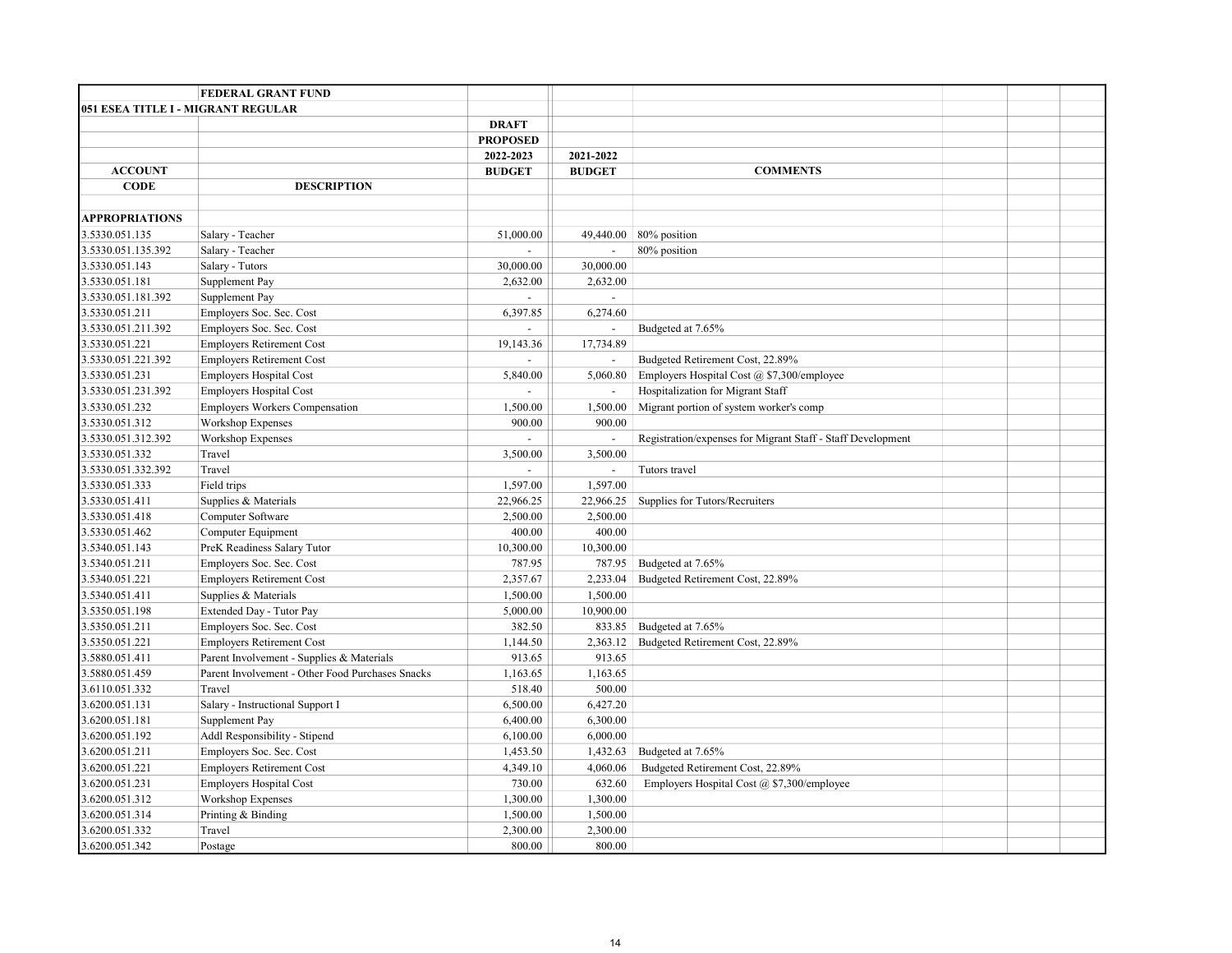| 3.6200.051.344                | Mobile Communication                                                                                                                 | 5,000.00        | 5,000.00       |                         |  |
|-------------------------------|--------------------------------------------------------------------------------------------------------------------------------------|-----------------|----------------|-------------------------|--|
| 3.8100.051.392                | Indirect Cost                                                                                                                        | 6,155.62        | 6,240.37       | Indirect Cost at 2.947% |  |
| 3.8200.051.399                | Unbudgeted Federal Grant Fund                                                                                                        | $\sim$          | 1,039.48       |                         |  |
|                               |                                                                                                                                      |                 |                |                         |  |
|                               | Total                                                                                                                                | 215,033.00      | 219,033.14     |                         |  |
|                               |                                                                                                                                      |                 |                |                         |  |
|                               |                                                                                                                                      |                 |                |                         |  |
| Explanation:                  |                                                                                                                                      |                 |                |                         |  |
|                               | Migrant Education is a program of the Federal Government. This program is to provide services to Migrant families and students.      |                 |                |                         |  |
|                               | It provides funds for tutors, recruiters, supplies, staff development, parent involvement, summer school opportunities and many      |                 |                |                         |  |
|                               | other items as listed above. The budget above indicates the planned use of this money for the students of Rockingham County Schools. |                 |                |                         |  |
|                               | There is a 20% cap on administrative costs (anything coded 3.6300 + indirect cost on entire budget).                                 |                 |                |                         |  |
|                               | <b>FEDERAL GRANT FUND</b>                                                                                                            |                 |                |                         |  |
| 053 CHILD NUTRITION EQUIPMENT |                                                                                                                                      |                 |                |                         |  |
|                               |                                                                                                                                      | <b>DRAFT</b>    |                |                         |  |
|                               |                                                                                                                                      | <b>PROPOSED</b> |                |                         |  |
| <b>ACCOUNT</b>                |                                                                                                                                      | 2022-2023       | 2021-2022      | <b>COMMENTS</b>         |  |
| $CODE$                        | <b>DESCRIPTION</b>                                                                                                                   | <b>BUDGET</b>   | <b>BUDGET</b>  |                         |  |
|                               |                                                                                                                                      |                 |                |                         |  |
| <b>APPROPRIATIONS</b>         |                                                                                                                                      |                 |                |                         |  |
| 3.7200.053.541.402            | Furniture and Equipment                                                                                                              | $\blacksquare$  | $\blacksquare$ |                         |  |
|                               |                                                                                                                                      |                 |                |                         |  |
|                               | Total                                                                                                                                | $\sim$          | $\omega$       |                         |  |
|                               |                                                                                                                                      |                 |                |                         |  |
|                               |                                                                                                                                      |                 |                |                         |  |
|                               |                                                                                                                                      |                 |                |                         |  |
|                               |                                                                                                                                      |                 |                |                         |  |
|                               |                                                                                                                                      |                 |                |                         |  |
|                               |                                                                                                                                      |                 |                |                         |  |
|                               |                                                                                                                                      |                 |                |                         |  |
|                               |                                                                                                                                      |                 |                |                         |  |
|                               |                                                                                                                                      |                 |                |                         |  |
|                               |                                                                                                                                      |                 |                |                         |  |
|                               |                                                                                                                                      |                 |                |                         |  |
|                               |                                                                                                                                      |                 |                |                         |  |
|                               |                                                                                                                                      |                 |                |                         |  |
|                               |                                                                                                                                      |                 |                |                         |  |
|                               |                                                                                                                                      |                 |                |                         |  |
|                               |                                                                                                                                      |                 |                |                         |  |
|                               |                                                                                                                                      |                 |                |                         |  |
|                               |                                                                                                                                      |                 |                |                         |  |
|                               |                                                                                                                                      |                 |                |                         |  |
|                               |                                                                                                                                      |                 |                |                         |  |
|                               |                                                                                                                                      |                 |                |                         |  |
|                               |                                                                                                                                      |                 |                |                         |  |
|                               |                                                                                                                                      |                 |                |                         |  |
|                               |                                                                                                                                      |                 |                |                         |  |
|                               |                                                                                                                                      |                 |                |                         |  |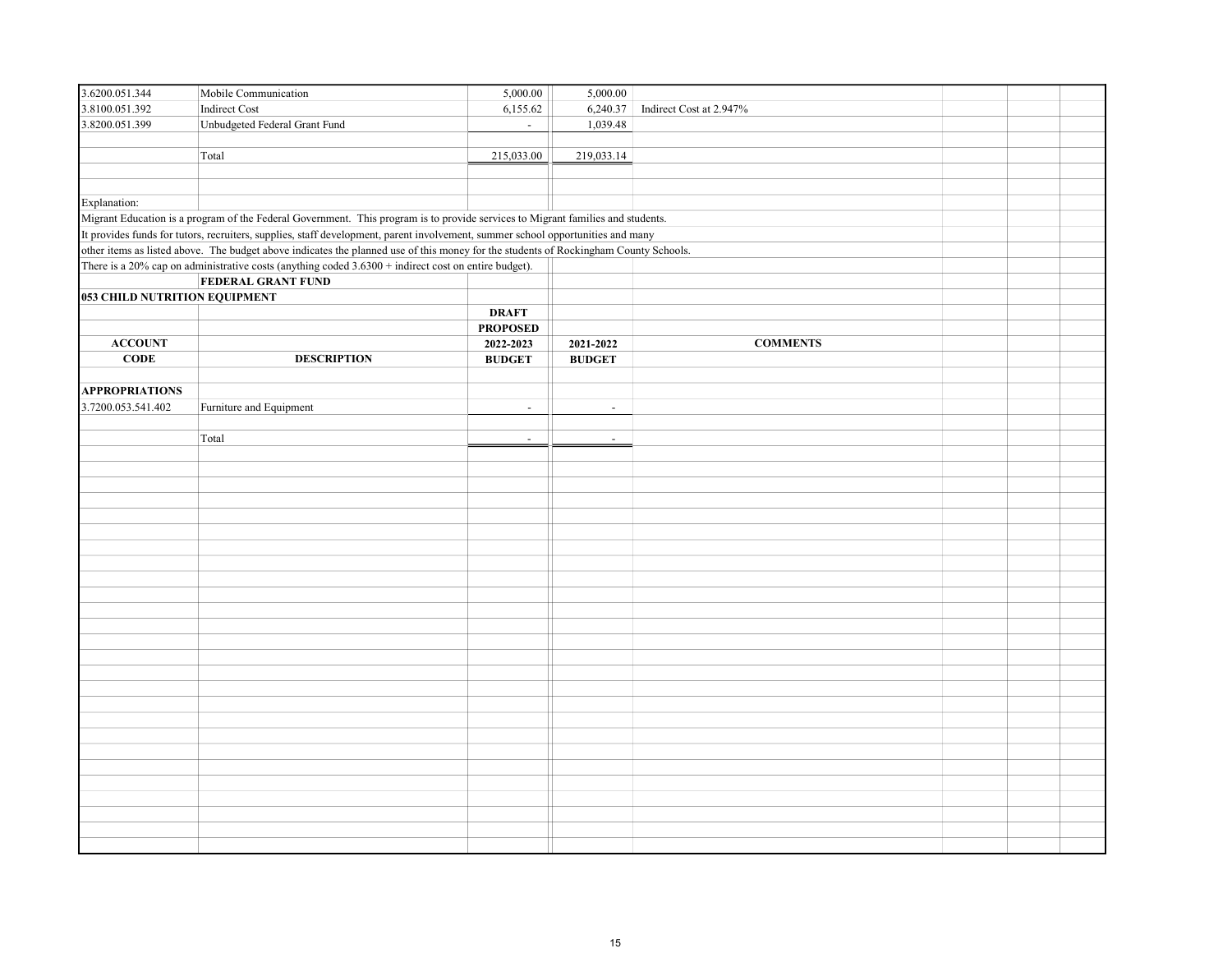|                           | <b>FEDERAL GRANT FUND</b>    |                             |                          |                                                       |  |  |
|---------------------------|------------------------------|-----------------------------|--------------------------|-------------------------------------------------------|--|--|
| 060 IDEA VI-B HANDICAPPED |                              |                             |                          |                                                       |  |  |
|                           |                              | <b>DRAFT</b>                |                          |                                                       |  |  |
|                           |                              | <b>PROPOSED</b>             |                          |                                                       |  |  |
| <b>ACCOUNT</b>            |                              | 2022-2023                   | 2021-2022                | <b>COMMENTS</b>                                       |  |  |
| <b>CODE</b>               | <b>DESCRIPTION</b>           | <b>BUDGET</b>               | <b>BUDGET</b>            |                                                       |  |  |
|                           |                              |                             |                          |                                                       |  |  |
| <b>APPROPRIATIONS</b>     |                              |                             |                          |                                                       |  |  |
| 3.5210.060.121            | Salary - Teachers            | 232,523.00                  | $\omega$                 | 5 Teachers                                            |  |  |
| 3.5210.060.121.327        | Salary - Teachers            | $\blacksquare$              | $\sim$                   |                                                       |  |  |
| 3.5210.060.121.350        | Salary - Teachers            | $\overline{\phantom{a}}$    | 64,050.00                |                                                       |  |  |
| 3.5210.060.121.354        | Salary - Teachers            | $\overline{\phantom{a}}$    | 52,960.00                |                                                       |  |  |
| 3.5210.060.121.366        | Salary - Teachers            | $\overline{\phantom{a}}$    | $\overline{a}$           |                                                       |  |  |
| 3.5210.060.121.380        | Salary - Teachers            | $\overline{\phantom{a}}$    | 45,000.00                |                                                       |  |  |
| 3.5210.060.121.398        | Salary - Teachers            | $\mathcal{L}^{\mathcal{A}}$ |                          |                                                       |  |  |
| 3.5210.060.133            | Salary - Psychologist        | 18,828.00                   | $\blacksquare$           | Salary for 1 FTE psych's & 1 month each for 3 psych's |  |  |
| 3.5210.060.133.318        | Salary - Psychologist        | $\overline{\phantom{a}}$    | 5,626.00                 |                                                       |  |  |
| 3.5210.060.133.380        | Salary - Psychologist        | $\overline{\phantom{a}}$    | 5,626.00                 |                                                       |  |  |
| 3.5210.060.133.398        | Salary - Psychologist        | $\mathbf{r}$                | 6,275.00                 |                                                       |  |  |
| 3.5210.060.142            | Salary - Teacher Assistants  | 1,565,398.00                | $\blacksquare$           | 73.44 Teacher Assistants                              |  |  |
| 3.5210.060.142.302        | Salary - Teacher Assistants  | $\blacksquare$              | 31,218.00                |                                                       |  |  |
| 3.5210.060.142.310        | Salary - Teacher Assistants  | $\blacksquare$              | 44,221.20                |                                                       |  |  |
| 3.5210.060.142.314        | Salary - Teacher Assistants  | $\blacksquare$              | 119,970.00               |                                                       |  |  |
| 3.5210.060.142.318        | Salary - Teacher Assistants  | $\overline{\phantom{a}}$    | 123,685.20               |                                                       |  |  |
| 3.5210.060.142.327        | Salary - Teacher Assistants  | $\sim$                      | 18,146.00                |                                                       |  |  |
| 3.5210.060.142.330        | Salary - Teacher Assistants  | $\blacksquare$              | 119,247.60               |                                                       |  |  |
| 3.5210.060.142.344        | Salary - Teacher Assistants  | $\blacksquare$              | 16,064.80                |                                                       |  |  |
| 3.5210.060.142.347        | Salary - Teacher Assistants  | $\blacksquare$              | 70,537.20                |                                                       |  |  |
| 3.5210.060.142.350        | Salary - Teacher Assistants  | $\blacksquare$              | 46,491.60                |                                                       |  |  |
| 3.5210.060.142.354        | Salary - Teacher Assistants  | $\blacksquare$              | 111,043.20               |                                                       |  |  |
| 3.5210.060.142.366        | Salary - Teacher Assistants  | $\blacksquare$              | 141,470.00               |                                                       |  |  |
| 3.5210.060.142.374        | Salary - Teacher Assistants  | $\overline{a}$              | 59,494.80                |                                                       |  |  |
| 3.5210.060.142.378        | Salary - Teacher Assistants  | $\overline{\phantom{a}}$    | 113,296.40               |                                                       |  |  |
| 3.5210.060.142.380        | Salary - Teacher Assistants  | $\overline{a}$              | 168,628.80               |                                                       |  |  |
| 3.5210.060.142.386        | Salary - Teacher Assistants  | $\overline{\phantom{a}}$    | $\blacksquare$           |                                                       |  |  |
| 3.5210.060.142.390        | Salary - Teacher Assistants  | $\overline{\phantom{a}}$    | 106,554.00               |                                                       |  |  |
| 3.5210.060.142.392        | Salary - Teacher Assistants  | $\blacksquare$              | 59,770.00                |                                                       |  |  |
| 3.5210.060.142.394        | Salary - Teacher Assistants  | $\overline{\phantom{a}}$    | 103,991.20               |                                                       |  |  |
| 3.5210.060.142.398        | Salary - Teacher Assistants  | $\blacksquare$              | 173,014.80               |                                                       |  |  |
| 3.5210.060.142.402        | Salary - Teacher Assistants  | $\overline{\phantom{a}}$    | 39,026.80                |                                                       |  |  |
| 3.5210.060.144            | Salary - EC Interpreter      | 137,492.00                  | $\overline{\phantom{a}}$ | 4 interpreters                                        |  |  |
| 3.5210.060.144.327        | Salary - EC Interpreter      | $\blacksquare$              | 30,446.00                |                                                       |  |  |
| 3.5210.060.144.354        | Salary - EC Interpreter      | $\blacksquare$              | 41,293.00                |                                                       |  |  |
| 3.5210.060.144.366        | Salary - EC Interpreter      | $\blacksquare$              | 57,852.00                |                                                       |  |  |
| 3.5210.060.144.386        | Salary - EC Interpreter      | $\blacksquare$              | 30,446.00                |                                                       |  |  |
| 3.5210.060.146            | Salary - Teacher             | 15,000.00                   | 5,000.00                 | Salary for summer contracts                           |  |  |
| 3.5210.060.162            | Substitute Pay               | 5,000.00                    | 5,000.00                 | Substitute Pay                                        |  |  |
| 3.5210.060.167            | Salary - TA Sub for Teachers | 10,000.00                   | 10,000.00                | Sub pay for teacher assistants who subs for teachers  |  |  |
| 3.5210.060.181            | Salary - Supplement Pay      | 11,626.00                   | 12,000.00                | Supplementary Pay                                     |  |  |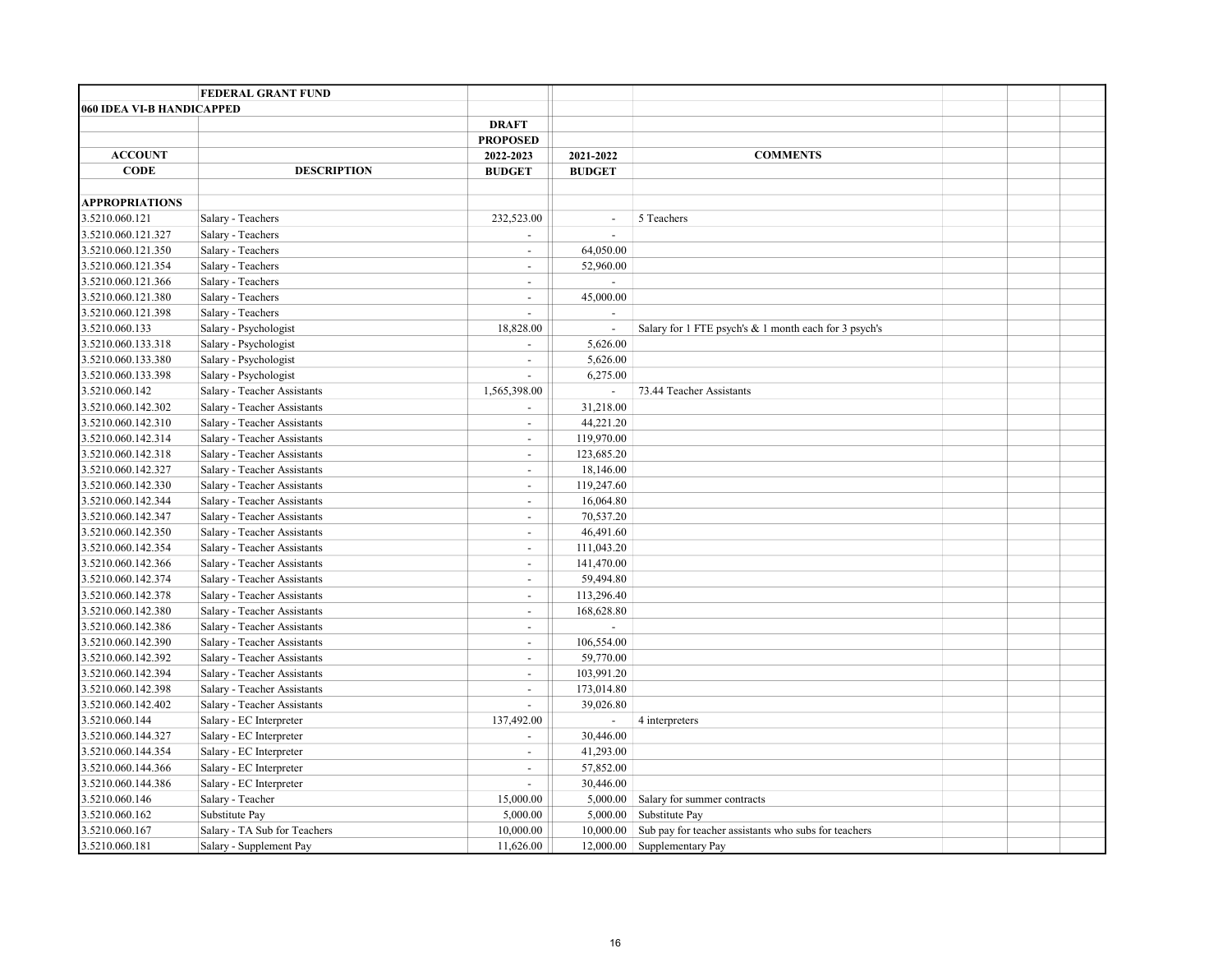| 3.5210.060.184     | Longevity Pay                    | 25,000.00                | 25,000.00 | Longevity pay                              |  |  |
|--------------------|----------------------------------|--------------------------|-----------|--------------------------------------------|--|--|
| 3.5210.060.199     | Overtime Pay                     | 2,000.00                 | 2,000.00  |                                            |  |  |
| 3.5210.060.211     | Employers Soc. Sec. Cost         | 154,749.00               | 2,983.50  | Budgeted at 7.65%                          |  |  |
| 3.5210.060.211.302 | Employers Soc. Sec. Cost         | $\sim$                   | 2,388.18  |                                            |  |  |
| 3.5210.060.211.310 | Employers Soc. Sec. Cost         | $\sim$                   | 3,382.92  |                                            |  |  |
| 3.5210.060.211.314 | Employers Soc. Sec. Cost         | $\sim$                   | 9,177.70  |                                            |  |  |
| 3.5210.060.211.318 | Employers Soc. Sec. Cost         | $\sim$                   | 9,892.31  |                                            |  |  |
| 3.5210.060.211.327 | Employers Soc. Sec. Cost         | $\sim$                   | 3,717.29  |                                            |  |  |
| 3.5210.060.211.330 | Employers Soc. Sec. Cost         | $\sim$                   | 9,122.44  |                                            |  |  |
| 3.5210.060.211.344 | Employers Soc. Sec. Cost         | $\sim$                   | 1,228.96  |                                            |  |  |
| 3.5210.060.211.347 | Employers Soc. Sec. Cost         | $\sim$                   | 5,396.10  |                                            |  |  |
| 3.5210.060.211.350 | Employers Soc. Sec. Cost         | $\sim$                   | 8,456.44  |                                            |  |  |
| 3.5210.060.211.354 | Employers Soc. Sec. Cost         | $\blacksquare$           | 15,705.16 |                                            |  |  |
| 3.5210.060.211.366 | Employers Soc. Sec. Cost         | $\sim$                   | 15,248.13 |                                            |  |  |
| 3.5210.060.211.374 | Employers Soc. Sec. Cost         | $\blacksquare$           | 4,551.35  |                                            |  |  |
| 3.5210.060.211.378 | Employers Soc. Sec. Cost         | $\sim$                   | 8,668.49  |                                            |  |  |
| 3.5210.060.211.380 | Employers Soc. Sec. Cost         | $\omega$                 | 16,773.00 |                                            |  |  |
| 3.5210.060.211.386 | Employers Soc. Sec. Cost         | $\sim$                   | 2,329.12  |                                            |  |  |
| 3.5210.060.211.390 | Employers Soc. Sec. Cost         | $\sim$                   | 8,150.06  |                                            |  |  |
| 3.5210.060.211.392 | Employers Soc. Sec. Cost         | $\sim$                   | 4,572.40  |                                            |  |  |
| 3.5210.060.211.394 | Employers Soc. Sec. Cost         | $\sim$                   | 7,955.34  |                                            |  |  |
| 3.5210.060.211.398 | Employers Soc. Sec. Cost         | $\sim$                   | 13,715.75 |                                            |  |  |
| 3.5210.060.211.402 | Employers Soc. Sec. Cost         | $\sim$                   | 2,984.23  |                                            |  |  |
| 3.5210.060.221     | <b>Employers Retirement Cost</b> | 461,890.00               | 8,455.20  | Budgeted Retirement Cost, 22.89%           |  |  |
| 3.5210.060.221.302 | <b>Employers Retirement Cost</b> |                          | 6,768.06  |                                            |  |  |
| 3.5210.060.221.310 | <b>Employers Retirement Cost</b> | $\sim$                   | 9,587.16  |                                            |  |  |
| 3.5210.060.221.314 | <b>Employers Retirement Cost</b> | $\sim$                   | 26,009.50 |                                            |  |  |
| 3.5210.060.221.318 | <b>Employers Retirement Cost</b> | $\sim$                   | 28,034.66 |                                            |  |  |
| 3.5210.060.221.327 | <b>Employers Retirement Cost</b> | $\sim$                   | 10,534.74 |                                            |  |  |
| 3.5210.060.221.330 | <b>Employers Retirement Cost</b> | $\sim$                   | 25,852.89 |                                            |  |  |
| 3.5210.060.221.344 | <b>Employers Retirement Cost</b> | $\sim$                   | 3,482.85  |                                            |  |  |
| 3.5210.060.221.347 | <b>Employers Retirement Cost</b> | $\sim$                   | 15,292.47 |                                            |  |  |
| 3.5210.060.221.350 | <b>Employers Retirement Cost</b> | $\sim$                   | 23,965.42 |                                            |  |  |
| 3.5210.060.221.354 | <b>Employers Retirement Cost</b> | $\overline{\phantom{a}}$ | 44,508.22 |                                            |  |  |
| 3.5210.060.221.366 | <b>Employers Retirement Cost</b> | $\sim$                   | 43,213.02 |                                            |  |  |
| 3.5210.060.221.374 | <b>Employers Retirement Cost</b> | $\sim$                   | 12,898.47 |                                            |  |  |
| 3.5210.060.221.378 | <b>Employers Retirement Cost</b> | $\sim$                   | 24,566.40 |                                            |  |  |
| 3.5210.060.221.380 | <b>Employers Retirement Cost</b> | $\blacksquare$           | 47,455.54 |                                            |  |  |
| 3.5210.060.221.386 | <b>Employers Retirement Cost</b> | $\sim$                   | 6,600.69  |                                            |  |  |
| 3.5210.060.221.390 | <b>Employers Retirement Cost</b> | $\sim$                   | 23,097.19 |                                            |  |  |
| 3.5210.060.221.392 | <b>Employers Retirement Cost</b> | $\sim$                   | 12,958.13 |                                            |  |  |
| 3.5210.060.221.394 | <b>Employers Retirement Cost</b> | $\sim$                   | 22,545.29 |                                            |  |  |
| 3.5210.060.221.398 | <b>Employers Retirement Cost</b> | $\sim$                   | 38,870.24 |                                            |  |  |
| 3.5210.060.221.402 | <b>Employers Retirement Cost</b> | $\sim$                   | 8,457.28  |                                            |  |  |
| 3.5210.060.231     | <b>Employers Hospital Cost</b>   | 572,612.00               | $\sim$    | Employers Hospital Cost @ \$7,300/employee |  |  |
| 3.5210.060.231.302 | <b>Employers Hospital Cost</b>   | $\overline{a}$           | 6,326.00  |                                            |  |  |
| 3.5210.060.231.310 | <b>Employers Hospital Cost</b>   | $\sim$                   | 12,652.00 |                                            |  |  |
| 3.5210.060.231.314 | <b>Employers Hospital Cost</b>   | $\sim$                   | 31,630.00 |                                            |  |  |
| 3.5210.060.231.318 | <b>Employers Hospital Cost</b>   | $\sim$                   | 32,262.60 |                                            |  |  |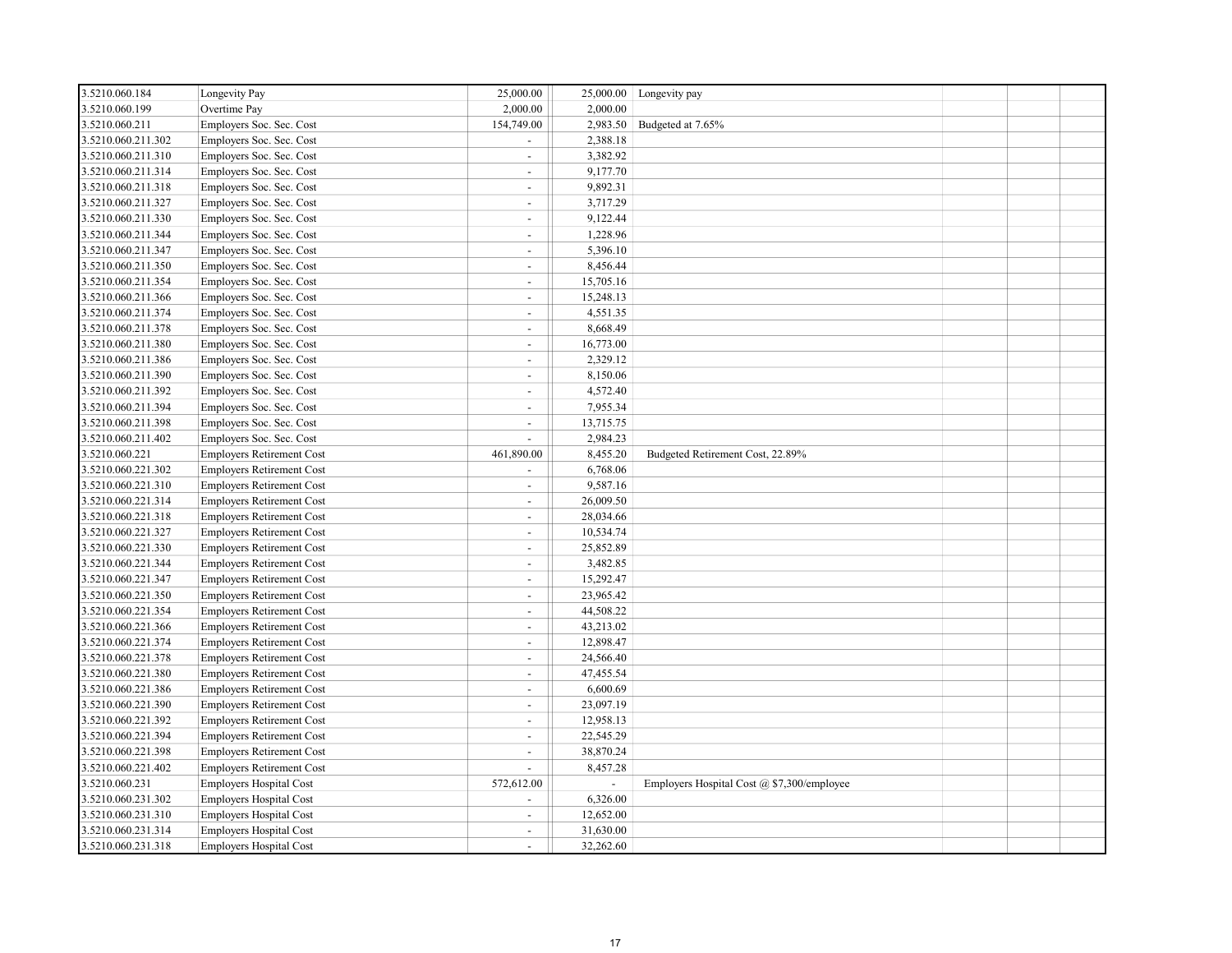| 3.5210.060.231.330<br>31,630.00<br><b>Employers Hospital Cost</b><br>$\sim$<br>3.5210.060.231.344<br><b>Employers Hospital Cost</b><br>6,326.00<br>$\sim$<br>3.5210.060.231.347<br>18,978.00<br><b>Employers Hospital Cost</b><br>$\blacksquare$<br>3.5210.060.231.350<br><b>Employers Hospital Cost</b><br>18,978.00<br>$\overline{a}$<br>3.5210.060.231.354<br>37,956.00<br><b>Employers Hospital Cost</b><br>$\blacksquare$<br>3.5210.060.231.366<br><b>Employers Hospital Cost</b><br>56,934.00<br>$\overline{a}$<br>18,978.00<br>Employers Hospital Cost<br>3.5210.060.231.374<br>$\blacksquare$<br><b>Employers Hospital Cost</b><br>31,630.00<br>3.5210.060.231.378<br>$\sim$<br>57,566.60<br>3.5210.060.231.380<br><b>Employers Hospital Cost</b><br>$\sim$<br>3.5210.060.231.386<br><b>Employers Hospital Cost</b><br>6,326.00<br>$\overline{a}$<br><b>Employers Hospital Cost</b><br>31,630.00<br>3.5210.060.231.390<br>$\omega$<br>18,978.00<br>3.5210.060.231.392<br><b>Employers Hospital Cost</b><br>$\overline{a}$<br>3.5210.060.231.394<br><b>Employers Hospital Cost</b><br>25,304.00<br>$\blacksquare$<br><b>Employers Hospital Cost</b><br>51,240.60<br>3.5210.060.231.398<br>$\blacksquare$<br>3.5210.060.231.402<br><b>Employers Hospital Cost</b><br>12,652.00<br>$\overline{a}$<br>3.5210.060.232<br>Workers Compensation Cost<br>20,000.00<br>19,881.00<br>Workers Compensation Cost<br>3.5210.060.233<br>Unemployment Cost<br>11,624.00<br><b>Unemployment Cost</b><br>3.5210.060.311<br>Contracted Services - Communication Service<br>5,000.00<br>5,000.00<br>Contracted Interpreting services<br>3.5240.060.311<br>Contracted Services - Speech<br>1,000.00<br>1,000.00<br>Speech services - Individual<br>3.5250.060.311<br>1,000.00<br><b>Contracted Audiology</b><br>Contracted Services - Audiology<br>1,000.00<br><b>Contracted Services</b><br>3.5840.060.311<br>144,000.00<br>144,000.00<br>Contracted Physical/Occupational Therapy services<br>3.6200.060.151<br>Salary - Office<br>Salary for 1 office support personnel<br>37,354.00<br>33,984.96<br>3.6200.060.184<br>Longevity Pay<br>Longevity Pay<br>$\blacksquare$<br>$\blacksquare$<br>3.6200.060.199<br>Overtime Pay<br>$\overline{\phantom{a}}$<br>$\blacksquare$<br>3.6200.060.211<br>Employers Soc. Sec. Cost<br>2,858.00<br>2,599.85<br>Budgeted at 7.65%<br>3.6200.060.221<br><b>Employers Retirement Cost</b><br>8,550.00<br>7,367.94<br>Budgeted Retirement Cost, 22.89%<br><b>Employers Hospital Cost</b><br>7,300.00<br>6,326.00<br>Employers Hospital Cost @ \$7,300/employee<br>3.6200.060.231<br>3.6201.060.151<br>Salary - Office Personnel<br>5,680.00<br>5,680.00<br>Salary for .3 part time office support personnel<br>Employers Soc. Sec. Cost<br>435.00<br>434.52<br>Budgeted at 7.65%<br>3.6201.060.211<br>3.6550.060.147<br>164,476.00<br>Salary - Bus Monitor<br>Salary for 9.65 bus monitors (18)<br>Salary - Bus Monitor<br>8,276.32<br>3.6550.060.147.318<br>$\overline{a}$<br>8,580.80<br>3.6550.060.147.327<br>Salary - Bus Monitor<br>$\sim$<br>12,539.04<br>3.6550.060.147.344<br>Salary - Bus Monitor<br>$\sim$<br>3.6550.060.147.347<br>8,636.16<br>Salary - Bus Monitor<br>$\sim$<br>3.6550.060.147.350<br>Salary - Bus Monitor<br>20,926.08<br>$\sim$<br>12,594.40<br>3.6550.060.147.362<br>Salary - Bus Monitor<br>$\omega$<br>3.6550.060.147.380<br>Salary - Bus Monitor<br>14,628.88<br>$\overline{a}$<br>10,352.32<br>3.6550.060.147.386<br>Salary - Bus Monitor<br>$\blacksquare$<br>8,359.36<br>3.6550.060.147.390<br>Salary - Bus Monitor<br>$\blacksquare$<br>3.6550.060.147.392<br>Salary - Bus Monitor<br>24,053.92<br>$\blacksquare$<br>3.6550.060.147.394<br>Salary - Bus Monitor<br>13,466.32<br>$\blacksquare$<br>12,220.72<br>3.6550.060.147.398<br>Salary - Bus Monitor<br>$\blacksquare$<br>3.6550.060.147.402<br>Salary - Bus Monitor<br>12,539.04<br>$\overline{\phantom{a}}$<br>500.00<br>3.6550.060.184<br>1,000.00<br>Longevity Pay<br>3.6550.060.199<br>500.00<br>500.00<br>Overtime Pay<br>3.6550.060.211<br>76.50<br>Budgeted at 7.65%<br>Employers Soc. Sec. Cost<br>12,696.00<br>Employers Soc. Sec. Cost<br>3.6550.060.211.318<br>633.14 | 3.5210.060.231.327 | <b>Employers Hospital Cost</b> | $\sim$ | 12,652.00 |  |  |
|-----------------------------------------------------------------------------------------------------------------------------------------------------------------------------------------------------------------------------------------------------------------------------------------------------------------------------------------------------------------------------------------------------------------------------------------------------------------------------------------------------------------------------------------------------------------------------------------------------------------------------------------------------------------------------------------------------------------------------------------------------------------------------------------------------------------------------------------------------------------------------------------------------------------------------------------------------------------------------------------------------------------------------------------------------------------------------------------------------------------------------------------------------------------------------------------------------------------------------------------------------------------------------------------------------------------------------------------------------------------------------------------------------------------------------------------------------------------------------------------------------------------------------------------------------------------------------------------------------------------------------------------------------------------------------------------------------------------------------------------------------------------------------------------------------------------------------------------------------------------------------------------------------------------------------------------------------------------------------------------------------------------------------------------------------------------------------------------------------------------------------------------------------------------------------------------------------------------------------------------------------------------------------------------------------------------------------------------------------------------------------------------------------------------------------------------------------------------------------------------------------------------------------------------------------------------------------------------------------------------------------------------------------------------------------------------------------------------------------------------------------------------------------------------------------------------------------------------------------------------------------------------------------------------------------------------------------------------------------------------------------------------------------------------------------------------------------------------------------------------------------------------------------------------------------------------------------------------------------------------------------------------------------------------------------------------------------------------------------------------------------------------------------------------------------------------------------------------------------------------------------------------------------------------------------------------------------------------------------------------------------------------------------------------------------------------------------------------------------------------------------------------------------------------------------------------------------------------------------------------------------------------------------------------------------------------------------------------------------------------------------------------------------------------------------------------------------------------------------------------------------------------------------------------------------------------------------|--------------------|--------------------------------|--------|-----------|--|--|
|                                                                                                                                                                                                                                                                                                                                                                                                                                                                                                                                                                                                                                                                                                                                                                                                                                                                                                                                                                                                                                                                                                                                                                                                                                                                                                                                                                                                                                                                                                                                                                                                                                                                                                                                                                                                                                                                                                                                                                                                                                                                                                                                                                                                                                                                                                                                                                                                                                                                                                                                                                                                                                                                                                                                                                                                                                                                                                                                                                                                                                                                                                                                                                                                                                                                                                                                                                                                                                                                                                                                                                                                                                                                                                                                                                                                                                                                                                                                                                                                                                                                                                                                                                                                     |                    |                                |        |           |  |  |
|                                                                                                                                                                                                                                                                                                                                                                                                                                                                                                                                                                                                                                                                                                                                                                                                                                                                                                                                                                                                                                                                                                                                                                                                                                                                                                                                                                                                                                                                                                                                                                                                                                                                                                                                                                                                                                                                                                                                                                                                                                                                                                                                                                                                                                                                                                                                                                                                                                                                                                                                                                                                                                                                                                                                                                                                                                                                                                                                                                                                                                                                                                                                                                                                                                                                                                                                                                                                                                                                                                                                                                                                                                                                                                                                                                                                                                                                                                                                                                                                                                                                                                                                                                                                     |                    |                                |        |           |  |  |
|                                                                                                                                                                                                                                                                                                                                                                                                                                                                                                                                                                                                                                                                                                                                                                                                                                                                                                                                                                                                                                                                                                                                                                                                                                                                                                                                                                                                                                                                                                                                                                                                                                                                                                                                                                                                                                                                                                                                                                                                                                                                                                                                                                                                                                                                                                                                                                                                                                                                                                                                                                                                                                                                                                                                                                                                                                                                                                                                                                                                                                                                                                                                                                                                                                                                                                                                                                                                                                                                                                                                                                                                                                                                                                                                                                                                                                                                                                                                                                                                                                                                                                                                                                                                     |                    |                                |        |           |  |  |
|                                                                                                                                                                                                                                                                                                                                                                                                                                                                                                                                                                                                                                                                                                                                                                                                                                                                                                                                                                                                                                                                                                                                                                                                                                                                                                                                                                                                                                                                                                                                                                                                                                                                                                                                                                                                                                                                                                                                                                                                                                                                                                                                                                                                                                                                                                                                                                                                                                                                                                                                                                                                                                                                                                                                                                                                                                                                                                                                                                                                                                                                                                                                                                                                                                                                                                                                                                                                                                                                                                                                                                                                                                                                                                                                                                                                                                                                                                                                                                                                                                                                                                                                                                                                     |                    |                                |        |           |  |  |
|                                                                                                                                                                                                                                                                                                                                                                                                                                                                                                                                                                                                                                                                                                                                                                                                                                                                                                                                                                                                                                                                                                                                                                                                                                                                                                                                                                                                                                                                                                                                                                                                                                                                                                                                                                                                                                                                                                                                                                                                                                                                                                                                                                                                                                                                                                                                                                                                                                                                                                                                                                                                                                                                                                                                                                                                                                                                                                                                                                                                                                                                                                                                                                                                                                                                                                                                                                                                                                                                                                                                                                                                                                                                                                                                                                                                                                                                                                                                                                                                                                                                                                                                                                                                     |                    |                                |        |           |  |  |
|                                                                                                                                                                                                                                                                                                                                                                                                                                                                                                                                                                                                                                                                                                                                                                                                                                                                                                                                                                                                                                                                                                                                                                                                                                                                                                                                                                                                                                                                                                                                                                                                                                                                                                                                                                                                                                                                                                                                                                                                                                                                                                                                                                                                                                                                                                                                                                                                                                                                                                                                                                                                                                                                                                                                                                                                                                                                                                                                                                                                                                                                                                                                                                                                                                                                                                                                                                                                                                                                                                                                                                                                                                                                                                                                                                                                                                                                                                                                                                                                                                                                                                                                                                                                     |                    |                                |        |           |  |  |
|                                                                                                                                                                                                                                                                                                                                                                                                                                                                                                                                                                                                                                                                                                                                                                                                                                                                                                                                                                                                                                                                                                                                                                                                                                                                                                                                                                                                                                                                                                                                                                                                                                                                                                                                                                                                                                                                                                                                                                                                                                                                                                                                                                                                                                                                                                                                                                                                                                                                                                                                                                                                                                                                                                                                                                                                                                                                                                                                                                                                                                                                                                                                                                                                                                                                                                                                                                                                                                                                                                                                                                                                                                                                                                                                                                                                                                                                                                                                                                                                                                                                                                                                                                                                     |                    |                                |        |           |  |  |
|                                                                                                                                                                                                                                                                                                                                                                                                                                                                                                                                                                                                                                                                                                                                                                                                                                                                                                                                                                                                                                                                                                                                                                                                                                                                                                                                                                                                                                                                                                                                                                                                                                                                                                                                                                                                                                                                                                                                                                                                                                                                                                                                                                                                                                                                                                                                                                                                                                                                                                                                                                                                                                                                                                                                                                                                                                                                                                                                                                                                                                                                                                                                                                                                                                                                                                                                                                                                                                                                                                                                                                                                                                                                                                                                                                                                                                                                                                                                                                                                                                                                                                                                                                                                     |                    |                                |        |           |  |  |
|                                                                                                                                                                                                                                                                                                                                                                                                                                                                                                                                                                                                                                                                                                                                                                                                                                                                                                                                                                                                                                                                                                                                                                                                                                                                                                                                                                                                                                                                                                                                                                                                                                                                                                                                                                                                                                                                                                                                                                                                                                                                                                                                                                                                                                                                                                                                                                                                                                                                                                                                                                                                                                                                                                                                                                                                                                                                                                                                                                                                                                                                                                                                                                                                                                                                                                                                                                                                                                                                                                                                                                                                                                                                                                                                                                                                                                                                                                                                                                                                                                                                                                                                                                                                     |                    |                                |        |           |  |  |
|                                                                                                                                                                                                                                                                                                                                                                                                                                                                                                                                                                                                                                                                                                                                                                                                                                                                                                                                                                                                                                                                                                                                                                                                                                                                                                                                                                                                                                                                                                                                                                                                                                                                                                                                                                                                                                                                                                                                                                                                                                                                                                                                                                                                                                                                                                                                                                                                                                                                                                                                                                                                                                                                                                                                                                                                                                                                                                                                                                                                                                                                                                                                                                                                                                                                                                                                                                                                                                                                                                                                                                                                                                                                                                                                                                                                                                                                                                                                                                                                                                                                                                                                                                                                     |                    |                                |        |           |  |  |
|                                                                                                                                                                                                                                                                                                                                                                                                                                                                                                                                                                                                                                                                                                                                                                                                                                                                                                                                                                                                                                                                                                                                                                                                                                                                                                                                                                                                                                                                                                                                                                                                                                                                                                                                                                                                                                                                                                                                                                                                                                                                                                                                                                                                                                                                                                                                                                                                                                                                                                                                                                                                                                                                                                                                                                                                                                                                                                                                                                                                                                                                                                                                                                                                                                                                                                                                                                                                                                                                                                                                                                                                                                                                                                                                                                                                                                                                                                                                                                                                                                                                                                                                                                                                     |                    |                                |        |           |  |  |
|                                                                                                                                                                                                                                                                                                                                                                                                                                                                                                                                                                                                                                                                                                                                                                                                                                                                                                                                                                                                                                                                                                                                                                                                                                                                                                                                                                                                                                                                                                                                                                                                                                                                                                                                                                                                                                                                                                                                                                                                                                                                                                                                                                                                                                                                                                                                                                                                                                                                                                                                                                                                                                                                                                                                                                                                                                                                                                                                                                                                                                                                                                                                                                                                                                                                                                                                                                                                                                                                                                                                                                                                                                                                                                                                                                                                                                                                                                                                                                                                                                                                                                                                                                                                     |                    |                                |        |           |  |  |
|                                                                                                                                                                                                                                                                                                                                                                                                                                                                                                                                                                                                                                                                                                                                                                                                                                                                                                                                                                                                                                                                                                                                                                                                                                                                                                                                                                                                                                                                                                                                                                                                                                                                                                                                                                                                                                                                                                                                                                                                                                                                                                                                                                                                                                                                                                                                                                                                                                                                                                                                                                                                                                                                                                                                                                                                                                                                                                                                                                                                                                                                                                                                                                                                                                                                                                                                                                                                                                                                                                                                                                                                                                                                                                                                                                                                                                                                                                                                                                                                                                                                                                                                                                                                     |                    |                                |        |           |  |  |
|                                                                                                                                                                                                                                                                                                                                                                                                                                                                                                                                                                                                                                                                                                                                                                                                                                                                                                                                                                                                                                                                                                                                                                                                                                                                                                                                                                                                                                                                                                                                                                                                                                                                                                                                                                                                                                                                                                                                                                                                                                                                                                                                                                                                                                                                                                                                                                                                                                                                                                                                                                                                                                                                                                                                                                                                                                                                                                                                                                                                                                                                                                                                                                                                                                                                                                                                                                                                                                                                                                                                                                                                                                                                                                                                                                                                                                                                                                                                                                                                                                                                                                                                                                                                     |                    |                                |        |           |  |  |
|                                                                                                                                                                                                                                                                                                                                                                                                                                                                                                                                                                                                                                                                                                                                                                                                                                                                                                                                                                                                                                                                                                                                                                                                                                                                                                                                                                                                                                                                                                                                                                                                                                                                                                                                                                                                                                                                                                                                                                                                                                                                                                                                                                                                                                                                                                                                                                                                                                                                                                                                                                                                                                                                                                                                                                                                                                                                                                                                                                                                                                                                                                                                                                                                                                                                                                                                                                                                                                                                                                                                                                                                                                                                                                                                                                                                                                                                                                                                                                                                                                                                                                                                                                                                     |                    |                                |        |           |  |  |
|                                                                                                                                                                                                                                                                                                                                                                                                                                                                                                                                                                                                                                                                                                                                                                                                                                                                                                                                                                                                                                                                                                                                                                                                                                                                                                                                                                                                                                                                                                                                                                                                                                                                                                                                                                                                                                                                                                                                                                                                                                                                                                                                                                                                                                                                                                                                                                                                                                                                                                                                                                                                                                                                                                                                                                                                                                                                                                                                                                                                                                                                                                                                                                                                                                                                                                                                                                                                                                                                                                                                                                                                                                                                                                                                                                                                                                                                                                                                                                                                                                                                                                                                                                                                     |                    |                                |        |           |  |  |
|                                                                                                                                                                                                                                                                                                                                                                                                                                                                                                                                                                                                                                                                                                                                                                                                                                                                                                                                                                                                                                                                                                                                                                                                                                                                                                                                                                                                                                                                                                                                                                                                                                                                                                                                                                                                                                                                                                                                                                                                                                                                                                                                                                                                                                                                                                                                                                                                                                                                                                                                                                                                                                                                                                                                                                                                                                                                                                                                                                                                                                                                                                                                                                                                                                                                                                                                                                                                                                                                                                                                                                                                                                                                                                                                                                                                                                                                                                                                                                                                                                                                                                                                                                                                     |                    |                                |        |           |  |  |
|                                                                                                                                                                                                                                                                                                                                                                                                                                                                                                                                                                                                                                                                                                                                                                                                                                                                                                                                                                                                                                                                                                                                                                                                                                                                                                                                                                                                                                                                                                                                                                                                                                                                                                                                                                                                                                                                                                                                                                                                                                                                                                                                                                                                                                                                                                                                                                                                                                                                                                                                                                                                                                                                                                                                                                                                                                                                                                                                                                                                                                                                                                                                                                                                                                                                                                                                                                                                                                                                                                                                                                                                                                                                                                                                                                                                                                                                                                                                                                                                                                                                                                                                                                                                     |                    |                                |        |           |  |  |
|                                                                                                                                                                                                                                                                                                                                                                                                                                                                                                                                                                                                                                                                                                                                                                                                                                                                                                                                                                                                                                                                                                                                                                                                                                                                                                                                                                                                                                                                                                                                                                                                                                                                                                                                                                                                                                                                                                                                                                                                                                                                                                                                                                                                                                                                                                                                                                                                                                                                                                                                                                                                                                                                                                                                                                                                                                                                                                                                                                                                                                                                                                                                                                                                                                                                                                                                                                                                                                                                                                                                                                                                                                                                                                                                                                                                                                                                                                                                                                                                                                                                                                                                                                                                     |                    |                                |        |           |  |  |
|                                                                                                                                                                                                                                                                                                                                                                                                                                                                                                                                                                                                                                                                                                                                                                                                                                                                                                                                                                                                                                                                                                                                                                                                                                                                                                                                                                                                                                                                                                                                                                                                                                                                                                                                                                                                                                                                                                                                                                                                                                                                                                                                                                                                                                                                                                                                                                                                                                                                                                                                                                                                                                                                                                                                                                                                                                                                                                                                                                                                                                                                                                                                                                                                                                                                                                                                                                                                                                                                                                                                                                                                                                                                                                                                                                                                                                                                                                                                                                                                                                                                                                                                                                                                     |                    |                                |        |           |  |  |
|                                                                                                                                                                                                                                                                                                                                                                                                                                                                                                                                                                                                                                                                                                                                                                                                                                                                                                                                                                                                                                                                                                                                                                                                                                                                                                                                                                                                                                                                                                                                                                                                                                                                                                                                                                                                                                                                                                                                                                                                                                                                                                                                                                                                                                                                                                                                                                                                                                                                                                                                                                                                                                                                                                                                                                                                                                                                                                                                                                                                                                                                                                                                                                                                                                                                                                                                                                                                                                                                                                                                                                                                                                                                                                                                                                                                                                                                                                                                                                                                                                                                                                                                                                                                     |                    |                                |        |           |  |  |
|                                                                                                                                                                                                                                                                                                                                                                                                                                                                                                                                                                                                                                                                                                                                                                                                                                                                                                                                                                                                                                                                                                                                                                                                                                                                                                                                                                                                                                                                                                                                                                                                                                                                                                                                                                                                                                                                                                                                                                                                                                                                                                                                                                                                                                                                                                                                                                                                                                                                                                                                                                                                                                                                                                                                                                                                                                                                                                                                                                                                                                                                                                                                                                                                                                                                                                                                                                                                                                                                                                                                                                                                                                                                                                                                                                                                                                                                                                                                                                                                                                                                                                                                                                                                     |                    |                                |        |           |  |  |
|                                                                                                                                                                                                                                                                                                                                                                                                                                                                                                                                                                                                                                                                                                                                                                                                                                                                                                                                                                                                                                                                                                                                                                                                                                                                                                                                                                                                                                                                                                                                                                                                                                                                                                                                                                                                                                                                                                                                                                                                                                                                                                                                                                                                                                                                                                                                                                                                                                                                                                                                                                                                                                                                                                                                                                                                                                                                                                                                                                                                                                                                                                                                                                                                                                                                                                                                                                                                                                                                                                                                                                                                                                                                                                                                                                                                                                                                                                                                                                                                                                                                                                                                                                                                     |                    |                                |        |           |  |  |
|                                                                                                                                                                                                                                                                                                                                                                                                                                                                                                                                                                                                                                                                                                                                                                                                                                                                                                                                                                                                                                                                                                                                                                                                                                                                                                                                                                                                                                                                                                                                                                                                                                                                                                                                                                                                                                                                                                                                                                                                                                                                                                                                                                                                                                                                                                                                                                                                                                                                                                                                                                                                                                                                                                                                                                                                                                                                                                                                                                                                                                                                                                                                                                                                                                                                                                                                                                                                                                                                                                                                                                                                                                                                                                                                                                                                                                                                                                                                                                                                                                                                                                                                                                                                     |                    |                                |        |           |  |  |
|                                                                                                                                                                                                                                                                                                                                                                                                                                                                                                                                                                                                                                                                                                                                                                                                                                                                                                                                                                                                                                                                                                                                                                                                                                                                                                                                                                                                                                                                                                                                                                                                                                                                                                                                                                                                                                                                                                                                                                                                                                                                                                                                                                                                                                                                                                                                                                                                                                                                                                                                                                                                                                                                                                                                                                                                                                                                                                                                                                                                                                                                                                                                                                                                                                                                                                                                                                                                                                                                                                                                                                                                                                                                                                                                                                                                                                                                                                                                                                                                                                                                                                                                                                                                     |                    |                                |        |           |  |  |
|                                                                                                                                                                                                                                                                                                                                                                                                                                                                                                                                                                                                                                                                                                                                                                                                                                                                                                                                                                                                                                                                                                                                                                                                                                                                                                                                                                                                                                                                                                                                                                                                                                                                                                                                                                                                                                                                                                                                                                                                                                                                                                                                                                                                                                                                                                                                                                                                                                                                                                                                                                                                                                                                                                                                                                                                                                                                                                                                                                                                                                                                                                                                                                                                                                                                                                                                                                                                                                                                                                                                                                                                                                                                                                                                                                                                                                                                                                                                                                                                                                                                                                                                                                                                     |                    |                                |        |           |  |  |
|                                                                                                                                                                                                                                                                                                                                                                                                                                                                                                                                                                                                                                                                                                                                                                                                                                                                                                                                                                                                                                                                                                                                                                                                                                                                                                                                                                                                                                                                                                                                                                                                                                                                                                                                                                                                                                                                                                                                                                                                                                                                                                                                                                                                                                                                                                                                                                                                                                                                                                                                                                                                                                                                                                                                                                                                                                                                                                                                                                                                                                                                                                                                                                                                                                                                                                                                                                                                                                                                                                                                                                                                                                                                                                                                                                                                                                                                                                                                                                                                                                                                                                                                                                                                     |                    |                                |        |           |  |  |
|                                                                                                                                                                                                                                                                                                                                                                                                                                                                                                                                                                                                                                                                                                                                                                                                                                                                                                                                                                                                                                                                                                                                                                                                                                                                                                                                                                                                                                                                                                                                                                                                                                                                                                                                                                                                                                                                                                                                                                                                                                                                                                                                                                                                                                                                                                                                                                                                                                                                                                                                                                                                                                                                                                                                                                                                                                                                                                                                                                                                                                                                                                                                                                                                                                                                                                                                                                                                                                                                                                                                                                                                                                                                                                                                                                                                                                                                                                                                                                                                                                                                                                                                                                                                     |                    |                                |        |           |  |  |
|                                                                                                                                                                                                                                                                                                                                                                                                                                                                                                                                                                                                                                                                                                                                                                                                                                                                                                                                                                                                                                                                                                                                                                                                                                                                                                                                                                                                                                                                                                                                                                                                                                                                                                                                                                                                                                                                                                                                                                                                                                                                                                                                                                                                                                                                                                                                                                                                                                                                                                                                                                                                                                                                                                                                                                                                                                                                                                                                                                                                                                                                                                                                                                                                                                                                                                                                                                                                                                                                                                                                                                                                                                                                                                                                                                                                                                                                                                                                                                                                                                                                                                                                                                                                     |                    |                                |        |           |  |  |
|                                                                                                                                                                                                                                                                                                                                                                                                                                                                                                                                                                                                                                                                                                                                                                                                                                                                                                                                                                                                                                                                                                                                                                                                                                                                                                                                                                                                                                                                                                                                                                                                                                                                                                                                                                                                                                                                                                                                                                                                                                                                                                                                                                                                                                                                                                                                                                                                                                                                                                                                                                                                                                                                                                                                                                                                                                                                                                                                                                                                                                                                                                                                                                                                                                                                                                                                                                                                                                                                                                                                                                                                                                                                                                                                                                                                                                                                                                                                                                                                                                                                                                                                                                                                     |                    |                                |        |           |  |  |
|                                                                                                                                                                                                                                                                                                                                                                                                                                                                                                                                                                                                                                                                                                                                                                                                                                                                                                                                                                                                                                                                                                                                                                                                                                                                                                                                                                                                                                                                                                                                                                                                                                                                                                                                                                                                                                                                                                                                                                                                                                                                                                                                                                                                                                                                                                                                                                                                                                                                                                                                                                                                                                                                                                                                                                                                                                                                                                                                                                                                                                                                                                                                                                                                                                                                                                                                                                                                                                                                                                                                                                                                                                                                                                                                                                                                                                                                                                                                                                                                                                                                                                                                                                                                     |                    |                                |        |           |  |  |
|                                                                                                                                                                                                                                                                                                                                                                                                                                                                                                                                                                                                                                                                                                                                                                                                                                                                                                                                                                                                                                                                                                                                                                                                                                                                                                                                                                                                                                                                                                                                                                                                                                                                                                                                                                                                                                                                                                                                                                                                                                                                                                                                                                                                                                                                                                                                                                                                                                                                                                                                                                                                                                                                                                                                                                                                                                                                                                                                                                                                                                                                                                                                                                                                                                                                                                                                                                                                                                                                                                                                                                                                                                                                                                                                                                                                                                                                                                                                                                                                                                                                                                                                                                                                     |                    |                                |        |           |  |  |
|                                                                                                                                                                                                                                                                                                                                                                                                                                                                                                                                                                                                                                                                                                                                                                                                                                                                                                                                                                                                                                                                                                                                                                                                                                                                                                                                                                                                                                                                                                                                                                                                                                                                                                                                                                                                                                                                                                                                                                                                                                                                                                                                                                                                                                                                                                                                                                                                                                                                                                                                                                                                                                                                                                                                                                                                                                                                                                                                                                                                                                                                                                                                                                                                                                                                                                                                                                                                                                                                                                                                                                                                                                                                                                                                                                                                                                                                                                                                                                                                                                                                                                                                                                                                     |                    |                                |        |           |  |  |
|                                                                                                                                                                                                                                                                                                                                                                                                                                                                                                                                                                                                                                                                                                                                                                                                                                                                                                                                                                                                                                                                                                                                                                                                                                                                                                                                                                                                                                                                                                                                                                                                                                                                                                                                                                                                                                                                                                                                                                                                                                                                                                                                                                                                                                                                                                                                                                                                                                                                                                                                                                                                                                                                                                                                                                                                                                                                                                                                                                                                                                                                                                                                                                                                                                                                                                                                                                                                                                                                                                                                                                                                                                                                                                                                                                                                                                                                                                                                                                                                                                                                                                                                                                                                     |                    |                                |        |           |  |  |
|                                                                                                                                                                                                                                                                                                                                                                                                                                                                                                                                                                                                                                                                                                                                                                                                                                                                                                                                                                                                                                                                                                                                                                                                                                                                                                                                                                                                                                                                                                                                                                                                                                                                                                                                                                                                                                                                                                                                                                                                                                                                                                                                                                                                                                                                                                                                                                                                                                                                                                                                                                                                                                                                                                                                                                                                                                                                                                                                                                                                                                                                                                                                                                                                                                                                                                                                                                                                                                                                                                                                                                                                                                                                                                                                                                                                                                                                                                                                                                                                                                                                                                                                                                                                     |                    |                                |        |           |  |  |
|                                                                                                                                                                                                                                                                                                                                                                                                                                                                                                                                                                                                                                                                                                                                                                                                                                                                                                                                                                                                                                                                                                                                                                                                                                                                                                                                                                                                                                                                                                                                                                                                                                                                                                                                                                                                                                                                                                                                                                                                                                                                                                                                                                                                                                                                                                                                                                                                                                                                                                                                                                                                                                                                                                                                                                                                                                                                                                                                                                                                                                                                                                                                                                                                                                                                                                                                                                                                                                                                                                                                                                                                                                                                                                                                                                                                                                                                                                                                                                                                                                                                                                                                                                                                     |                    |                                |        |           |  |  |
|                                                                                                                                                                                                                                                                                                                                                                                                                                                                                                                                                                                                                                                                                                                                                                                                                                                                                                                                                                                                                                                                                                                                                                                                                                                                                                                                                                                                                                                                                                                                                                                                                                                                                                                                                                                                                                                                                                                                                                                                                                                                                                                                                                                                                                                                                                                                                                                                                                                                                                                                                                                                                                                                                                                                                                                                                                                                                                                                                                                                                                                                                                                                                                                                                                                                                                                                                                                                                                                                                                                                                                                                                                                                                                                                                                                                                                                                                                                                                                                                                                                                                                                                                                                                     |                    |                                |        |           |  |  |
|                                                                                                                                                                                                                                                                                                                                                                                                                                                                                                                                                                                                                                                                                                                                                                                                                                                                                                                                                                                                                                                                                                                                                                                                                                                                                                                                                                                                                                                                                                                                                                                                                                                                                                                                                                                                                                                                                                                                                                                                                                                                                                                                                                                                                                                                                                                                                                                                                                                                                                                                                                                                                                                                                                                                                                                                                                                                                                                                                                                                                                                                                                                                                                                                                                                                                                                                                                                                                                                                                                                                                                                                                                                                                                                                                                                                                                                                                                                                                                                                                                                                                                                                                                                                     |                    |                                |        |           |  |  |
|                                                                                                                                                                                                                                                                                                                                                                                                                                                                                                                                                                                                                                                                                                                                                                                                                                                                                                                                                                                                                                                                                                                                                                                                                                                                                                                                                                                                                                                                                                                                                                                                                                                                                                                                                                                                                                                                                                                                                                                                                                                                                                                                                                                                                                                                                                                                                                                                                                                                                                                                                                                                                                                                                                                                                                                                                                                                                                                                                                                                                                                                                                                                                                                                                                                                                                                                                                                                                                                                                                                                                                                                                                                                                                                                                                                                                                                                                                                                                                                                                                                                                                                                                                                                     |                    |                                |        |           |  |  |
|                                                                                                                                                                                                                                                                                                                                                                                                                                                                                                                                                                                                                                                                                                                                                                                                                                                                                                                                                                                                                                                                                                                                                                                                                                                                                                                                                                                                                                                                                                                                                                                                                                                                                                                                                                                                                                                                                                                                                                                                                                                                                                                                                                                                                                                                                                                                                                                                                                                                                                                                                                                                                                                                                                                                                                                                                                                                                                                                                                                                                                                                                                                                                                                                                                                                                                                                                                                                                                                                                                                                                                                                                                                                                                                                                                                                                                                                                                                                                                                                                                                                                                                                                                                                     |                    |                                |        |           |  |  |
|                                                                                                                                                                                                                                                                                                                                                                                                                                                                                                                                                                                                                                                                                                                                                                                                                                                                                                                                                                                                                                                                                                                                                                                                                                                                                                                                                                                                                                                                                                                                                                                                                                                                                                                                                                                                                                                                                                                                                                                                                                                                                                                                                                                                                                                                                                                                                                                                                                                                                                                                                                                                                                                                                                                                                                                                                                                                                                                                                                                                                                                                                                                                                                                                                                                                                                                                                                                                                                                                                                                                                                                                                                                                                                                                                                                                                                                                                                                                                                                                                                                                                                                                                                                                     |                    |                                |        |           |  |  |
|                                                                                                                                                                                                                                                                                                                                                                                                                                                                                                                                                                                                                                                                                                                                                                                                                                                                                                                                                                                                                                                                                                                                                                                                                                                                                                                                                                                                                                                                                                                                                                                                                                                                                                                                                                                                                                                                                                                                                                                                                                                                                                                                                                                                                                                                                                                                                                                                                                                                                                                                                                                                                                                                                                                                                                                                                                                                                                                                                                                                                                                                                                                                                                                                                                                                                                                                                                                                                                                                                                                                                                                                                                                                                                                                                                                                                                                                                                                                                                                                                                                                                                                                                                                                     |                    |                                |        |           |  |  |
|                                                                                                                                                                                                                                                                                                                                                                                                                                                                                                                                                                                                                                                                                                                                                                                                                                                                                                                                                                                                                                                                                                                                                                                                                                                                                                                                                                                                                                                                                                                                                                                                                                                                                                                                                                                                                                                                                                                                                                                                                                                                                                                                                                                                                                                                                                                                                                                                                                                                                                                                                                                                                                                                                                                                                                                                                                                                                                                                                                                                                                                                                                                                                                                                                                                                                                                                                                                                                                                                                                                                                                                                                                                                                                                                                                                                                                                                                                                                                                                                                                                                                                                                                                                                     |                    |                                |        |           |  |  |
|                                                                                                                                                                                                                                                                                                                                                                                                                                                                                                                                                                                                                                                                                                                                                                                                                                                                                                                                                                                                                                                                                                                                                                                                                                                                                                                                                                                                                                                                                                                                                                                                                                                                                                                                                                                                                                                                                                                                                                                                                                                                                                                                                                                                                                                                                                                                                                                                                                                                                                                                                                                                                                                                                                                                                                                                                                                                                                                                                                                                                                                                                                                                                                                                                                                                                                                                                                                                                                                                                                                                                                                                                                                                                                                                                                                                                                                                                                                                                                                                                                                                                                                                                                                                     |                    |                                |        |           |  |  |
|                                                                                                                                                                                                                                                                                                                                                                                                                                                                                                                                                                                                                                                                                                                                                                                                                                                                                                                                                                                                                                                                                                                                                                                                                                                                                                                                                                                                                                                                                                                                                                                                                                                                                                                                                                                                                                                                                                                                                                                                                                                                                                                                                                                                                                                                                                                                                                                                                                                                                                                                                                                                                                                                                                                                                                                                                                                                                                                                                                                                                                                                                                                                                                                                                                                                                                                                                                                                                                                                                                                                                                                                                                                                                                                                                                                                                                                                                                                                                                                                                                                                                                                                                                                                     |                    |                                |        |           |  |  |
|                                                                                                                                                                                                                                                                                                                                                                                                                                                                                                                                                                                                                                                                                                                                                                                                                                                                                                                                                                                                                                                                                                                                                                                                                                                                                                                                                                                                                                                                                                                                                                                                                                                                                                                                                                                                                                                                                                                                                                                                                                                                                                                                                                                                                                                                                                                                                                                                                                                                                                                                                                                                                                                                                                                                                                                                                                                                                                                                                                                                                                                                                                                                                                                                                                                                                                                                                                                                                                                                                                                                                                                                                                                                                                                                                                                                                                                                                                                                                                                                                                                                                                                                                                                                     |                    |                                |        |           |  |  |
|                                                                                                                                                                                                                                                                                                                                                                                                                                                                                                                                                                                                                                                                                                                                                                                                                                                                                                                                                                                                                                                                                                                                                                                                                                                                                                                                                                                                                                                                                                                                                                                                                                                                                                                                                                                                                                                                                                                                                                                                                                                                                                                                                                                                                                                                                                                                                                                                                                                                                                                                                                                                                                                                                                                                                                                                                                                                                                                                                                                                                                                                                                                                                                                                                                                                                                                                                                                                                                                                                                                                                                                                                                                                                                                                                                                                                                                                                                                                                                                                                                                                                                                                                                                                     |                    |                                |        |           |  |  |
|                                                                                                                                                                                                                                                                                                                                                                                                                                                                                                                                                                                                                                                                                                                                                                                                                                                                                                                                                                                                                                                                                                                                                                                                                                                                                                                                                                                                                                                                                                                                                                                                                                                                                                                                                                                                                                                                                                                                                                                                                                                                                                                                                                                                                                                                                                                                                                                                                                                                                                                                                                                                                                                                                                                                                                                                                                                                                                                                                                                                                                                                                                                                                                                                                                                                                                                                                                                                                                                                                                                                                                                                                                                                                                                                                                                                                                                                                                                                                                                                                                                                                                                                                                                                     |                    |                                |        |           |  |  |
|                                                                                                                                                                                                                                                                                                                                                                                                                                                                                                                                                                                                                                                                                                                                                                                                                                                                                                                                                                                                                                                                                                                                                                                                                                                                                                                                                                                                                                                                                                                                                                                                                                                                                                                                                                                                                                                                                                                                                                                                                                                                                                                                                                                                                                                                                                                                                                                                                                                                                                                                                                                                                                                                                                                                                                                                                                                                                                                                                                                                                                                                                                                                                                                                                                                                                                                                                                                                                                                                                                                                                                                                                                                                                                                                                                                                                                                                                                                                                                                                                                                                                                                                                                                                     | 3.6550.060.211.327 | Employers Soc. Sec. Cost       |        | 656.44    |  |  |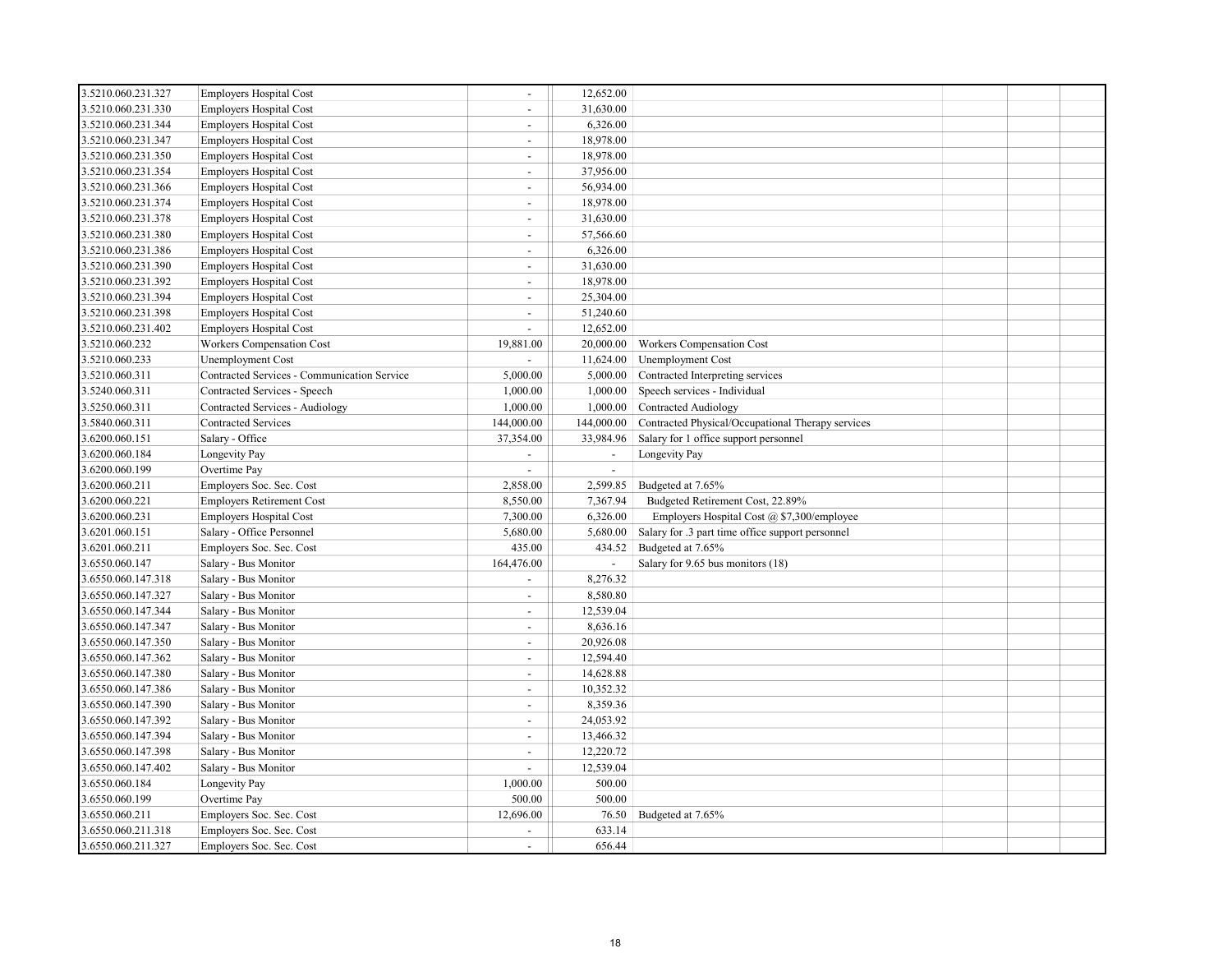| 3.6550.060.211.344 | Employers Soc. Sec. Cost               | $\sim$         | 959.24         |                                            |  |  |
|--------------------|----------------------------------------|----------------|----------------|--------------------------------------------|--|--|
| 3.6550.060.211.347 | Employers Soc. Sec. Cost               | $\sim$         | 660.67         |                                            |  |  |
| 3.6550.060.211.350 | Employers Soc. Sec. Cost               | $\sim$         | 1,600.84       |                                            |  |  |
| 3.6550.060.211.362 | Employers Soc. Sec. Cost               | $\sim$         | $\overline{a}$ |                                            |  |  |
| 3.6550.060.211.380 | Employers Soc. Sec. Cost               | $\sim$         | 1,119.11       |                                            |  |  |
| 3.6550.060.211.386 | Employers Soc. Sec. Cost               | $\sim$         | 791.95         |                                            |  |  |
| 3.6550.060.211.390 | Employers Soc. Sec. Cost               | $\sim$         | 639.49         |                                            |  |  |
| 3.6550.060.211.392 | Employers Soc. Sec. Cost               | $\sim$         | 1,840.12       |                                            |  |  |
| 3.6550.060.211.394 | Employers Soc. Sec. Cost               | $\sim$         | 1,030.17       |                                            |  |  |
| 3.6550.060.211.398 | Employers Soc. Sec. Cost               | $\sim$         | 934.88         |                                            |  |  |
| 3.6550.060.211.402 | Employers Soc. Sec. Cost               | $\sim$         | 959.24         |                                            |  |  |
| 3.6550.060.221     | <b>Employers Retirement Cost</b>       | 37,992.00      | 216.80         | Budgeted Retirement Cost, 22.89%           |  |  |
| 3.6550.060.221.318 | <b>Employers Retirement Cost</b>       | $\sim$         | 1,794.30       |                                            |  |  |
| 3.6550.060.221.327 | <b>Employers Retirement Cost</b>       | $\sim$         | 1,860.32       |                                            |  |  |
| 3.6550.060.221.344 | <b>Employers Retirement Cost</b>       | $\sim$         | 2,718.46       |                                            |  |  |
| 3.6550.060.221.347 | <b>Employers Retirement Cost</b>       | $\sim$         | 1,872.31       |                                            |  |  |
| 3.6550.060.221.350 | <b>Employers Retirement Cost</b>       | $\sim$         | 4,536.77       |                                            |  |  |
| 3.6550.060.221.362 | <b>Employers Retirement Cost</b>       | $\sim$         | 2,730.47       |                                            |  |  |
| 3.6550.060.221.380 | <b>Employers Retirement Cost</b>       | $\omega$       | 3,171.54       |                                            |  |  |
| 3.6550.060.221.386 | <b>Employers Retirement Cost</b>       | $\sim$         | 2,244.38       |                                            |  |  |
| 3.6550.060.221.390 | <b>Employers Retirement Cost</b>       | $\sim$         | 1,812.31       |                                            |  |  |
| 3.6550.060.221.392 | <b>Employers Retirement Cost</b>       | $\sim$         | 5,214.89       |                                            |  |  |
| 3.6550.060.221.394 | <b>Employers Retirement Cost</b>       | $\sim$         | 2,919.50       |                                            |  |  |
| 3.6550.060.221.398 | <b>Employers Retirement Cost</b>       | $\sim$         | 2,649.45       |                                            |  |  |
| 3.6550.060.221.402 | <b>Employers Retirement Cost</b>       | $\sim$         | 2,718.46       |                                            |  |  |
| 3.6550.060.231     | <b>Employers Hospital Cost</b>         | 56,239.00      | $\sim$         | Employers Hospital Cost @ \$7,300/employee |  |  |
| 3.6550.060.231.318 | <b>Employers Hospital Cost</b>         | $\sim$         | 12,652.00      |                                            |  |  |
| 3.6550.060.231.327 | <b>Employers Hospital Cost</b>         | $\sim$         | 12,652.00      |                                            |  |  |
| 3.6550.060.231.344 | <b>Employers Hospital Cost</b>         | $\sim$         | 6,326.00       |                                            |  |  |
| 3.6550.060.231.347 | <b>Employers Hospital Cost</b>         | $\sim$         | 6,326.00       |                                            |  |  |
| 3.6550.060.231.350 | <b>Employers Hospital Cost</b>         | $\mathbf{r}$   | 12,652.00      |                                            |  |  |
| 3.6550.060.231.362 | <b>Employers Hospital Cost</b>         | $\sim$         | $\overline{a}$ |                                            |  |  |
| 3.6550.060.231.380 | <b>Employers Hospital Cost</b>         | $\sim$         | 6,326.00       |                                            |  |  |
| 3.6550.060.231.386 | <b>Employers Hospital Cost</b>         | $\sim$         | $\blacksquare$ |                                            |  |  |
| 3.6550.060.231.390 | <b>Employers Hospital Cost</b>         | $\sim$         | $\overline{a}$ |                                            |  |  |
| 3.6550.060.231.392 | <b>Employers Hospital Cost</b>         | $\blacksquare$ | 6,326.00       |                                            |  |  |
| 3.6550.060.231.394 | <b>Employers Hospital Cost</b>         | $\sim$         | 6,326.00       |                                            |  |  |
| 3.6550.060.231.398 | <b>Employers Hospital Cost</b>         | $\sim$         | $\overline{a}$ |                                            |  |  |
| 3.6550.060.231.402 | Employers Hospital Cost                | $\overline{a}$ | 6,326.00       |                                            |  |  |
| 3.6550.060.311     | Contracted Services - Servs. Transport | 5,000.00       | 5,000.00       | Contract transportation                    |  |  |
| 3.8100.060.392     | Indirect Cost                          | 93,208.00      | 105,063.26     | Indirect Cost at 2.947%                    |  |  |
| 3.8200.060.399     | Unbudgeted Federal Grant Fund          | $\sim$         | 32,392.05      | Unbudgeted funds                           |  |  |
|                    |                                        |                |                |                                            |  |  |
|                    | Total                                  | 3,816,287.00   | 3,858,547.38   |                                            |  |  |
|                    |                                        |                |                |                                            |  |  |
|                    |                                        |                |                |                                            |  |  |
|                    |                                        |                |                |                                            |  |  |
|                    |                                        |                |                |                                            |  |  |
|                    |                                        |                |                |                                            |  |  |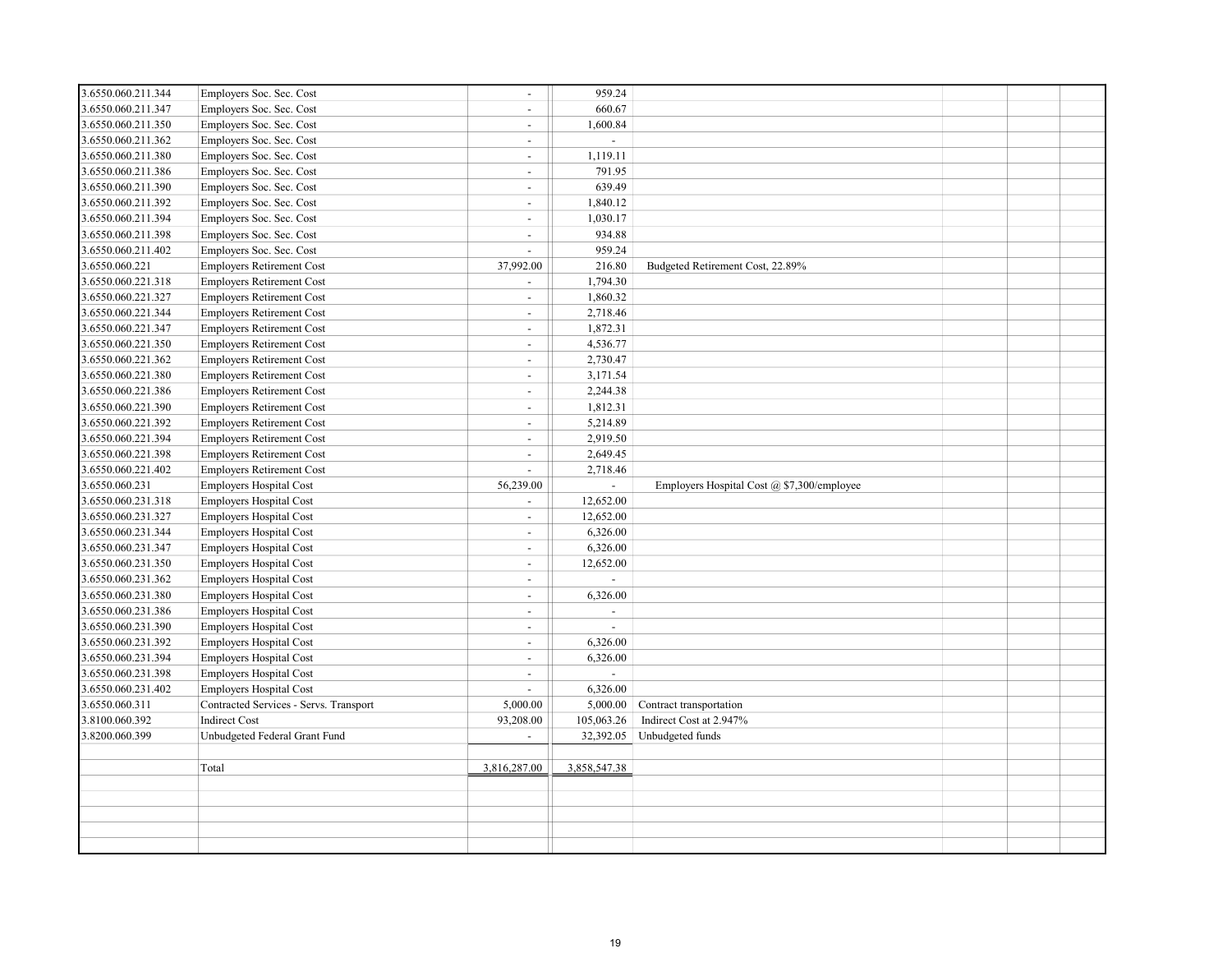| Explanation: |                                                                                                                  |  |  |  |
|--------------|------------------------------------------------------------------------------------------------------------------|--|--|--|
|              | Revenue: Monies are based on a formula that includes poverty, average expenditures, and ADM.                     |  |  |  |
|              |                                                                                                                  |  |  |  |
|              | Expenditures: Expenditures for the current monies are controlled by a grant application process. Monies will     |  |  |  |
|              | support the special education program by paying for teachers, psychologists, interpreters, teacher assistants,   |  |  |  |
|              | qualified professionals (for day treatment), director and office staff, bus monitors, and other program support. |  |  |  |
|              |                                                                                                                  |  |  |  |
|              |                                                                                                                  |  |  |  |
|              |                                                                                                                  |  |  |  |
|              |                                                                                                                  |  |  |  |
|              |                                                                                                                  |  |  |  |
|              |                                                                                                                  |  |  |  |
|              |                                                                                                                  |  |  |  |
|              |                                                                                                                  |  |  |  |
|              |                                                                                                                  |  |  |  |
|              |                                                                                                                  |  |  |  |
|              |                                                                                                                  |  |  |  |
|              |                                                                                                                  |  |  |  |
|              |                                                                                                                  |  |  |  |
|              |                                                                                                                  |  |  |  |
|              |                                                                                                                  |  |  |  |
|              |                                                                                                                  |  |  |  |
|              |                                                                                                                  |  |  |  |
|              |                                                                                                                  |  |  |  |
|              |                                                                                                                  |  |  |  |
|              |                                                                                                                  |  |  |  |
|              |                                                                                                                  |  |  |  |
|              |                                                                                                                  |  |  |  |
|              |                                                                                                                  |  |  |  |
|              |                                                                                                                  |  |  |  |
|              |                                                                                                                  |  |  |  |
|              |                                                                                                                  |  |  |  |
|              |                                                                                                                  |  |  |  |
|              |                                                                                                                  |  |  |  |
|              |                                                                                                                  |  |  |  |
|              |                                                                                                                  |  |  |  |
|              |                                                                                                                  |  |  |  |
|              |                                                                                                                  |  |  |  |
|              |                                                                                                                  |  |  |  |
|              |                                                                                                                  |  |  |  |
|              |                                                                                                                  |  |  |  |
|              |                                                                                                                  |  |  |  |
|              |                                                                                                                  |  |  |  |
|              |                                                                                                                  |  |  |  |
|              |                                                                                                                  |  |  |  |
|              |                                                                                                                  |  |  |  |
|              |                                                                                                                  |  |  |  |
|              |                                                                                                                  |  |  |  |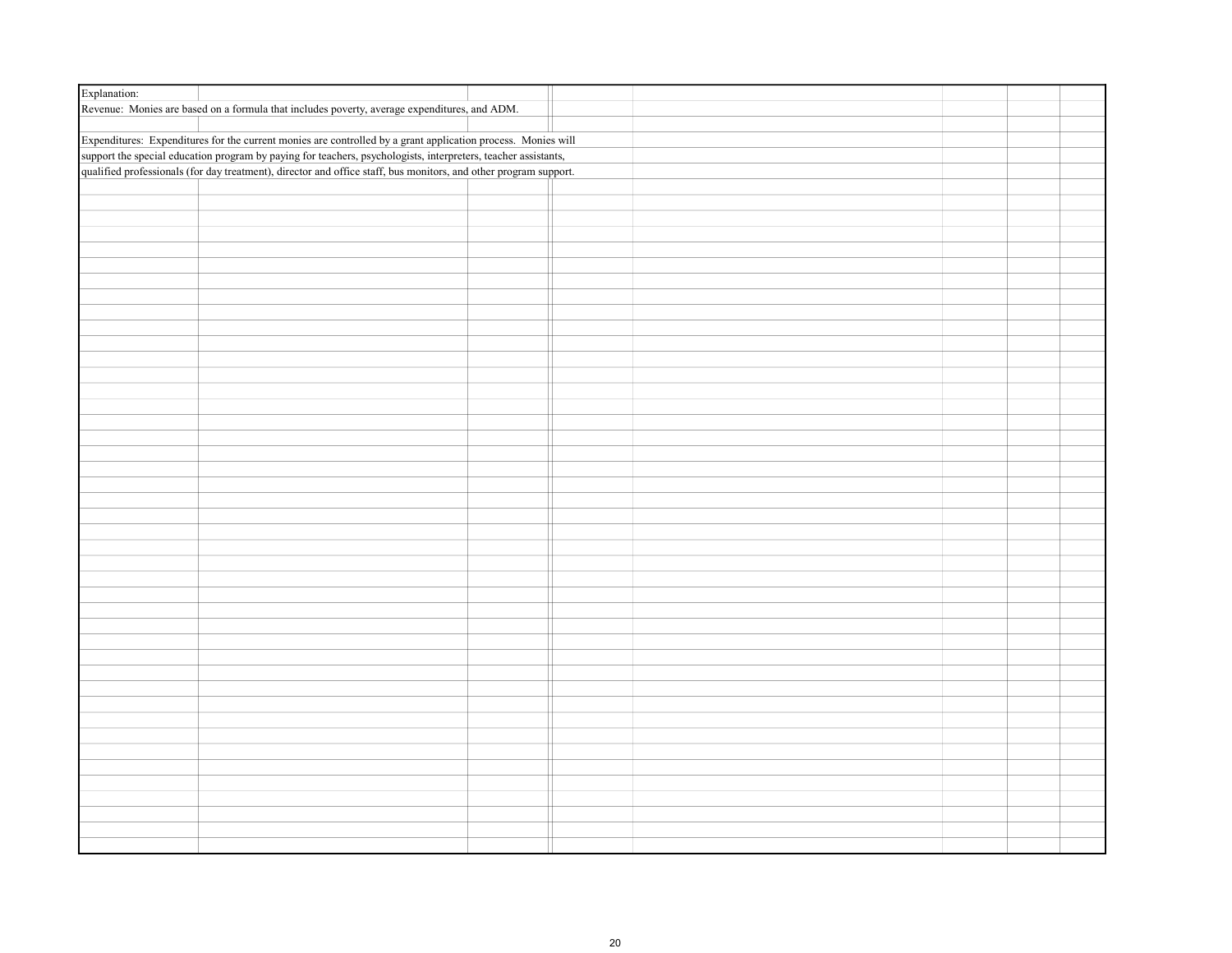|                                 | <b>FEDERAL GRANT FUND</b>                                                                                      |                 |                |                         |  |  |
|---------------------------------|----------------------------------------------------------------------------------------------------------------|-----------------|----------------|-------------------------|--|--|
| 082 IDEA VI-B STATE IMPROVEMENT |                                                                                                                |                 |                |                         |  |  |
|                                 |                                                                                                                | <b>DRAFT</b>    |                |                         |  |  |
|                                 |                                                                                                                | <b>PROPOSED</b> |                |                         |  |  |
| <b>ACCOUNT</b>                  |                                                                                                                | 2022-2023       | 2021-2022      | <b>COMMENTS</b>         |  |  |
| CODE                            | <b>DESCRIPTION</b>                                                                                             | <b>BUDGET</b>   | <b>BUDGET</b>  |                         |  |  |
|                                 |                                                                                                                |                 |                |                         |  |  |
| <b>APPROPRIATIONS</b>           |                                                                                                                |                 |                |                         |  |  |
| 3.5210.082.196                  | Staff Development Participant Pay                                                                              | $\sim$          | $\blacksquare$ |                         |  |  |
| 3.5210.082.197                  | Staff Development Instructor Pay                                                                               | $\omega$        | $\omega$       |                         |  |  |
| 3.5210.082.211                  | Employers Soc. Sec. Cost                                                                                       | $\sim$          | $\omega$       | Budgeted at 7.65%       |  |  |
| 3.5210.082.221                  | Employers Retirement                                                                                           | $\sim$          | $\omega$       |                         |  |  |
| 3.8100.082.392                  | Indirect Cost                                                                                                  | $\sim$          | $\omega$       | Indirect Cost at 2.613% |  |  |
| 3.8200.082.399                  | Unbudgeted Federal Grant Fund                                                                                  | $\sim$          | $\omega$       | Unbudgeted Funds        |  |  |
|                                 |                                                                                                                |                 |                |                         |  |  |
|                                 | Total                                                                                                          | $\sim$          | $\blacksquare$ |                         |  |  |
|                                 |                                                                                                                |                 |                |                         |  |  |
|                                 |                                                                                                                |                 |                |                         |  |  |
|                                 |                                                                                                                |                 |                |                         |  |  |
|                                 |                                                                                                                |                 |                |                         |  |  |
| Explanation:                    |                                                                                                                |                 |                |                         |  |  |
|                                 | This budget reflects the second year of stimulus money expenditures. These monies can only be used for special |                 |                |                         |  |  |
|                                 | education. Monies are utilized to maintain program and save staff positions.                                   |                 |                |                         |  |  |
|                                 |                                                                                                                |                 |                |                         |  |  |
|                                 |                                                                                                                |                 |                |                         |  |  |
|                                 |                                                                                                                |                 |                |                         |  |  |
|                                 |                                                                                                                |                 |                |                         |  |  |
|                                 |                                                                                                                |                 |                |                         |  |  |
|                                 |                                                                                                                |                 |                |                         |  |  |
|                                 |                                                                                                                |                 |                |                         |  |  |
|                                 |                                                                                                                |                 |                |                         |  |  |
|                                 |                                                                                                                |                 |                |                         |  |  |
|                                 |                                                                                                                |                 |                |                         |  |  |
|                                 |                                                                                                                |                 |                |                         |  |  |
|                                 |                                                                                                                |                 |                |                         |  |  |
|                                 |                                                                                                                |                 |                |                         |  |  |
|                                 |                                                                                                                |                 |                |                         |  |  |
|                                 |                                                                                                                |                 |                |                         |  |  |
|                                 |                                                                                                                |                 |                |                         |  |  |
|                                 |                                                                                                                |                 |                |                         |  |  |
|                                 |                                                                                                                |                 |                |                         |  |  |
|                                 |                                                                                                                |                 |                |                         |  |  |
|                                 |                                                                                                                |                 |                |                         |  |  |
|                                 |                                                                                                                |                 |                |                         |  |  |
|                                 |                                                                                                                |                 |                |                         |  |  |
|                                 |                                                                                                                |                 |                |                         |  |  |
|                                 |                                                                                                                |                 |                |                         |  |  |
|                                 |                                                                                                                |                 |                |                         |  |  |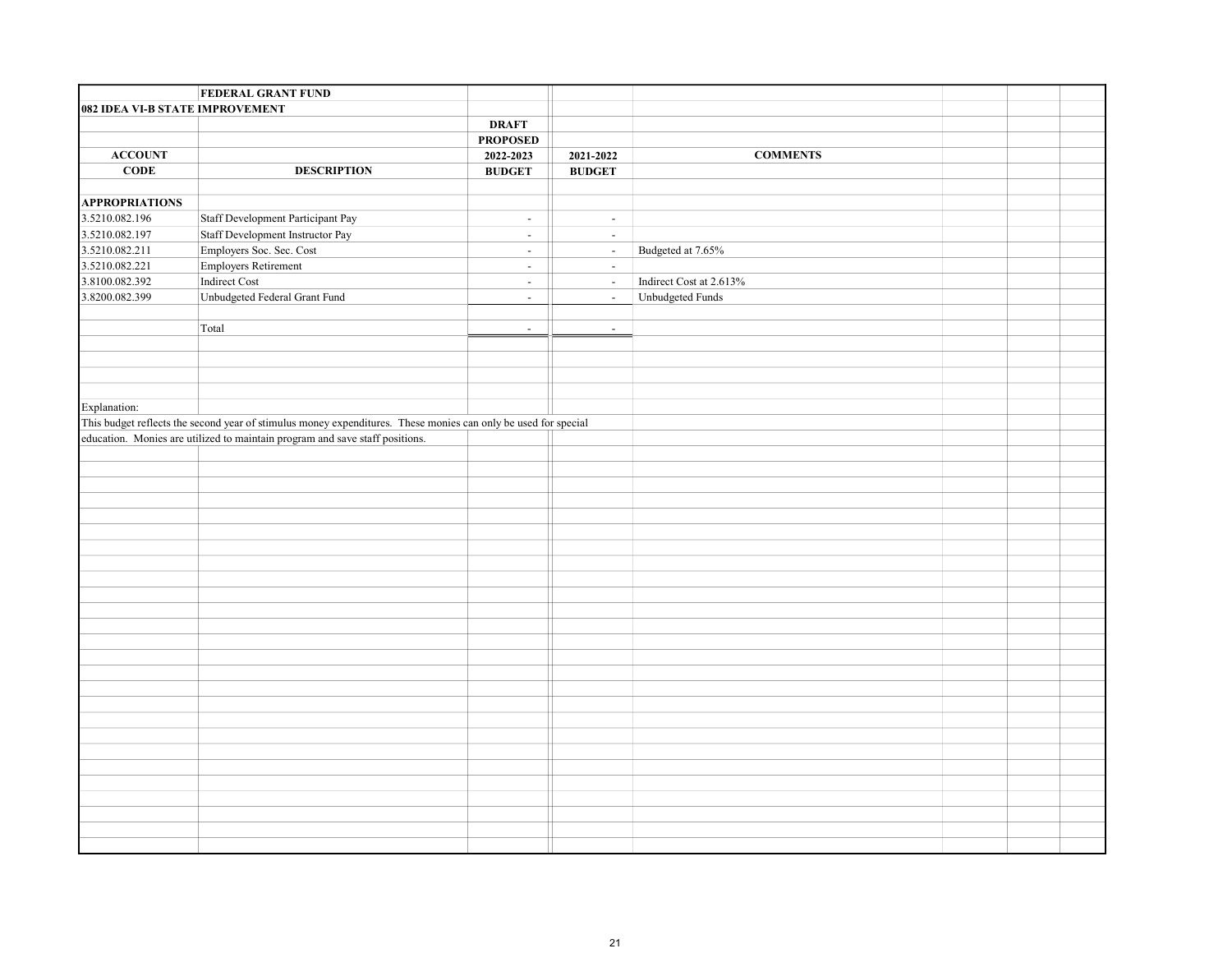|                         | <b>FEDERAL GRANT FUND</b>                   |                             |                |                 |  |  |
|-------------------------|---------------------------------------------|-----------------------------|----------------|-----------------|--|--|
| <b>102 AWARE/ACTIVE</b> |                                             | <b>DRAFT</b>                |                |                 |  |  |
|                         |                                             | <b>PROPOSED</b>             |                |                 |  |  |
| <b>ACCOUNT</b>          |                                             | 2022-2023                   | 2021-2022      | <b>COMMENTS</b> |  |  |
| <b>CODE</b>             | <b>DESCRIPTION</b>                          | <b>BUDGET</b>               | <b>BUDGET</b>  |                 |  |  |
|                         |                                             |                             |                |                 |  |  |
| <b>APPROPRIATIONS</b>   |                                             |                             |                |                 |  |  |
| 3.5210.102.133          | Salary - Psychologist                       | 93,603.00                   | $\sim$         |                 |  |  |
| 3.5210.102.181          | Supplement Pay                              | 4,680.00                    | $\blacksquare$ |                 |  |  |
| 3.5210.102.211          | Employers Soc. Sec. Cost                    | 7,519.00                    | $\blacksquare$ |                 |  |  |
| 3.5210.102.221          | <b>Employers Retirement Cost</b>            | 22,497.00                   | $\overline{a}$ |                 |  |  |
| 3.5210.102.231          | Employers Hospitalization Cost              | 14,600.00                   | $\blacksquare$ |                 |  |  |
| 3.5310.102.131          | Salary - Behavior Specialist (Licensed)     | 107,270.00                  | $\sim$         |                 |  |  |
| 3.5310.102.146          | Salary - Behavior Specialist (Non-Licensed) | 59,210.00                   | $\sim$         |                 |  |  |
| 3.5310.102.181          | Supplement Pay                              | 8,324.00                    | $\sim$         |                 |  |  |
| 3.5310.102.211          | Employers Soc. Sec. Cost                    | 13,373.00                   | $\sim$         |                 |  |  |
| 3.5310.102.221          | <b>Employers Retirement Cost</b>            | 40,013.00                   | $\sim$         |                 |  |  |
| 3.5310.102.231          | Employers Hospitalization Cost              | 21,900.00                   | $\overline{a}$ |                 |  |  |
| 3.5310.102.312          | Workshop Expense                            | 20,000.00                   | $\blacksquare$ |                 |  |  |
| 3.5310.102.332          | Travel                                      | 1,000.00                    | $\overline{a}$ |                 |  |  |
| 3.5310.102.344          | Mobile Communication Cost                   | 20,000.00                   | $\blacksquare$ |                 |  |  |
| 3.5310.102.411          | Supplies & Materials                        | 1,000.00                    | $\overline{a}$ |                 |  |  |
| 3.5310.102.462          | Computer Equipment                          | 500.00                      | $\sim$         |                 |  |  |
| 3.6200.102.113          | Salary - Director                           | 87,638.00                   | $\overline{a}$ |                 |  |  |
| 3.6200.102.184          | Longevity                                   | 1,682.00                    |                |                 |  |  |
| 3.6200.102.211          | Employers Soc. Sec. Cost                    | 6,833.00                    | $\sim$         |                 |  |  |
| 3.6200.102.221          | <b>Employers Retirement Cost</b>            | 20,445.00                   | $\sim$         |                 |  |  |
| 3.6200.102.231          | <b>Employers Hospitalization Cost</b>       | 6,935.00                    | $\blacksquare$ |                 |  |  |
| 3.6200.102.312          | Workshop Expense                            | 1,000.00                    | $\sim$         |                 |  |  |
| 3.6200.102.332          | Travel                                      | 500.00                      | $\overline{a}$ |                 |  |  |
| 3.6200.102.411          | Supplies and Materials                      | 250.00                      | $\blacksquare$ |                 |  |  |
| 3.6840.102.153          | Salary - Admin. Support                     | $\mathcal{L}^{\mathcal{A}}$ | $\sim$         |                 |  |  |
| 3.6840.102.211          | Employers Soc. Sec. Cost                    | $\overline{a}$              | $\sim$         |                 |  |  |
| 3.6840.102.221          | <b>Employers Retirement Cost</b>            | $\overline{\phantom{a}}$    | $\sim$         |                 |  |  |
| 3.6840.102.231          | <b>Employers Hospitalization Cost</b>       | $\mathcal{L}^{\mathcal{A}}$ | $\overline{a}$ |                 |  |  |
| 3.6840.102.311          | Contracted Services                         | 10,000.00                   | $\sim$         |                 |  |  |
| 3.6840.102.312          | Workshop Expense                            | 500.00                      | $\blacksquare$ |                 |  |  |
| 3.6840.102.332          | Travel                                      | 250.00                      | $\sim$         |                 |  |  |
| 3.8100.102.392          | <b>Indirect Cost</b>                        | 14,672.00                   | $\overline{a}$ |                 |  |  |
| 3.8200.102.399          | <b>Unbudgeted Funds</b>                     | 103,460.00                  | $\sim$         |                 |  |  |
|                         |                                             |                             |                |                 |  |  |
|                         | Total                                       | 689,654.00                  | $\omega$       |                 |  |  |
|                         |                                             |                             |                |                 |  |  |
|                         |                                             |                             |                |                 |  |  |
|                         |                                             |                             |                |                 |  |  |
|                         |                                             |                             |                |                 |  |  |
|                         |                                             |                             |                |                 |  |  |
|                         |                                             |                             |                |                 |  |  |
|                         |                                             |                             |                |                 |  |  |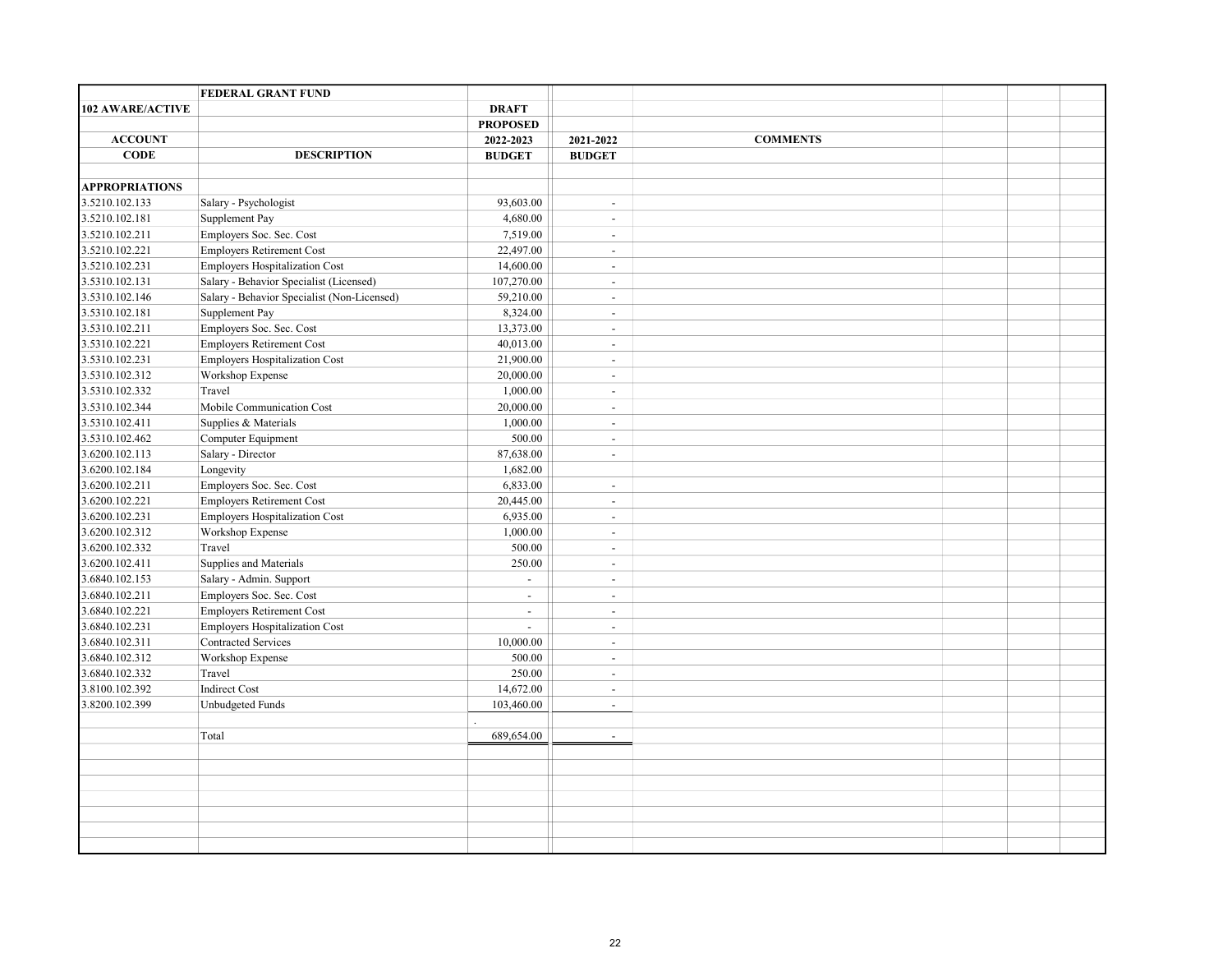|                       | <b>FEDERAL GRANT FUND</b>                |                          |                |                                                                            |  |  |
|-----------------------|------------------------------------------|--------------------------|----------------|----------------------------------------------------------------------------|--|--|
|                       | 103 TITLE II - IMPROVING TEACHER QUALITY |                          |                |                                                                            |  |  |
|                       |                                          | <b>DRAFT</b>             |                |                                                                            |  |  |
|                       |                                          | <b>PROPOSED</b>          |                |                                                                            |  |  |
|                       |                                          | 2022-2023                | 2021-2022      |                                                                            |  |  |
| <b>ACCOUNT</b>        |                                          | <b>BUDGET</b>            | <b>BUDGET</b>  | <b>COMMENTS</b>                                                            |  |  |
| <b>CODE</b>           | <b>DESCRIPTION</b>                       |                          |                |                                                                            |  |  |
|                       |                                          |                          |                |                                                                            |  |  |
| <b>APPROPRIATIONS</b> |                                          |                          |                |                                                                            |  |  |
| 3.5110.103.121        | Salary - Teacher                         | 119,540.00               | $\omega$       | 3 Teachers                                                                 |  |  |
| 3.5110.103.121.354    | Salary - Teacher                         | $\blacksquare$           | 74,000.00      |                                                                            |  |  |
| 3.5110.103.121.366    | Salary - Teacher                         | $\overline{a}$           | 41,000.00      |                                                                            |  |  |
| 3.5110.103.162        | Substitute Pay for Sick                  | 4,410.00                 |                |                                                                            |  |  |
| 3.5110.103.162.354    | Substitute Pay for Sick                  | $\overline{a}$           | 2,060.00       |                                                                            |  |  |
| 3.5110.103.162.366    | Substitute Pay for Sick                  | $\overline{a}$           | 1,030.00       |                                                                            |  |  |
| 3.5110.103.163        | Substitute Pay for Workshop              | 92,000.00                |                | 95,000.00 PTEC, School PD, BTs                                             |  |  |
| 3.5110.103.167        | Salary - TA Sub                          | 4,000.00                 | 5,000.00       |                                                                            |  |  |
| 3.5110.103.181        | Supplement                               | 6,825.00                 | $\overline{a}$ |                                                                            |  |  |
| 3.5110.103.181.354    | Supplement                               | $\overline{\phantom{a}}$ | 4,500.00       |                                                                            |  |  |
| 3.5110.103.181.366    | Supplement                               | $\overline{a}$           | 2,325.00       |                                                                            |  |  |
| 3.5110.103.193        | Mentor Pay                               | 12,000.00                | 10,000.00      | BT Lead Mentor stipends x 10 months                                        |  |  |
| 3.5110.103.196        | Salary - Workshop Participant            | 10,000.00                | 14,000.00      | Teachers to Summer Math Institute                                          |  |  |
| 3.5110.103.211        | Social Security                          | 19,031.00                | 9,486.00       | Budgeted at 7.65%                                                          |  |  |
| 3.5110.103.211.354    | Social Security                          | $\sim$                   | 6,162.86       |                                                                            |  |  |
| 3.5110.103.211.366    | Social Security                          | $\omega$                 | 3,393.16       |                                                                            |  |  |
| 3.5110.103.221        | Retirement                               | 33,961.00                | 6,287.20       | Budgeted Retirement Cost, 22.89%                                           |  |  |
| 3.5110.103.221.354    | Retirement                               | $\overline{\phantom{a}}$ | 17,018.80      |                                                                            |  |  |
| 3.5110.103.221.366    | Retirement                               | $\omega$                 | 9,392.86       |                                                                            |  |  |
| 3.5110.103.231        | Hospitalization                          | 21,900.00                | $\blacksquare$ | Hospitalization Cost $(a)$ \$7,300                                         |  |  |
| 3.5110.103.231.354    | Hospitalization                          | ÷.                       | 12,652.00      |                                                                            |  |  |
| 3.5110.103.231.366    | Hospitalization                          | $\omega$                 | 6,326.00       |                                                                            |  |  |
| 3.5110.103.232        | Workers Compensation Insurance           | 8,000.00                 | 5,000.00       | Title II portion of Worker's Compensation                                  |  |  |
| 3.5110.103.311        | Contracted Services - No Indirect Cost   | 120,000.00               | 150,000.00     | NBCT speaker, V. Academy, Classworks, Schools that Lead                    |  |  |
| 3.5110.103.312        | <b>Workshop Expenses</b>                 | 120,000.00               |                | 150,000.00 The only dollar source of funding for professional development. |  |  |
| 3.5110.103.352        | <b>Employee Education Reimbursement</b>  | 2,000.00                 |                | 2,000.00 Praxis and Pearson test reimb for BTs                             |  |  |
| 3.5110.103.361        | Membership Dues & Fees                   | 500.00                   |                | 500.00 Region V Science Fair Registration                                  |  |  |
| 3.5110.103.411        | Supplies & Materials                     | 63,285.00                |                | 65,106.69 Book studies, small tech devices                                 |  |  |
| 3.5400.103.312        | Workshop Expenses                        | 10,000.00                |                | 10,000.00 Principals PD                                                    |  |  |
| 3.5870.103.462        | Computer Equipment                       | 6,000.00                 |                | 8,000.00 Replacement for aging equip                                       |  |  |
| 3.6110.103.135        | Salary - Lead Teacher                    | 48,620.00                | 47,000.00      |                                                                            |  |  |
| 3.6110.103.146        | Salary - Specialist Pay                  | 750.00                   | 750.00         |                                                                            |  |  |
| 3.6110.103.181        | Supplement Pay                           | 2,500.00                 | 2,500.00       |                                                                            |  |  |
| 3.6110.103.192        | Stipend                                  | 135,000.00               |                | 155,000.00 Virtual Academy, CCRG, IC-RECHS, ACT Review                     |  |  |
| 3.6110.103.211        | Social Security                          | 14,296.00                | 15,701.63      |                                                                            |  |  |
| 3.6110.103.221        | Retirement                               | 42,775.00                | 44,498.20      |                                                                            |  |  |
| 3.6110.103.231        | Hospitalization                          | 7,300.00                 | 6,326.00       |                                                                            |  |  |
| 3.6110.103.312.810    | Workshop Expenses                        | $\overline{\phantom{a}}$ | 2,000.00       |                                                                            |  |  |
| 3.6110.103.312        | Workshop Expenses                        | 1,000.00                 | $\sim$         | Directors PD                                                               |  |  |
| 3.6110.103.332.810    | Travel                                   | 2,000.00                 | 5,000.00       |                                                                            |  |  |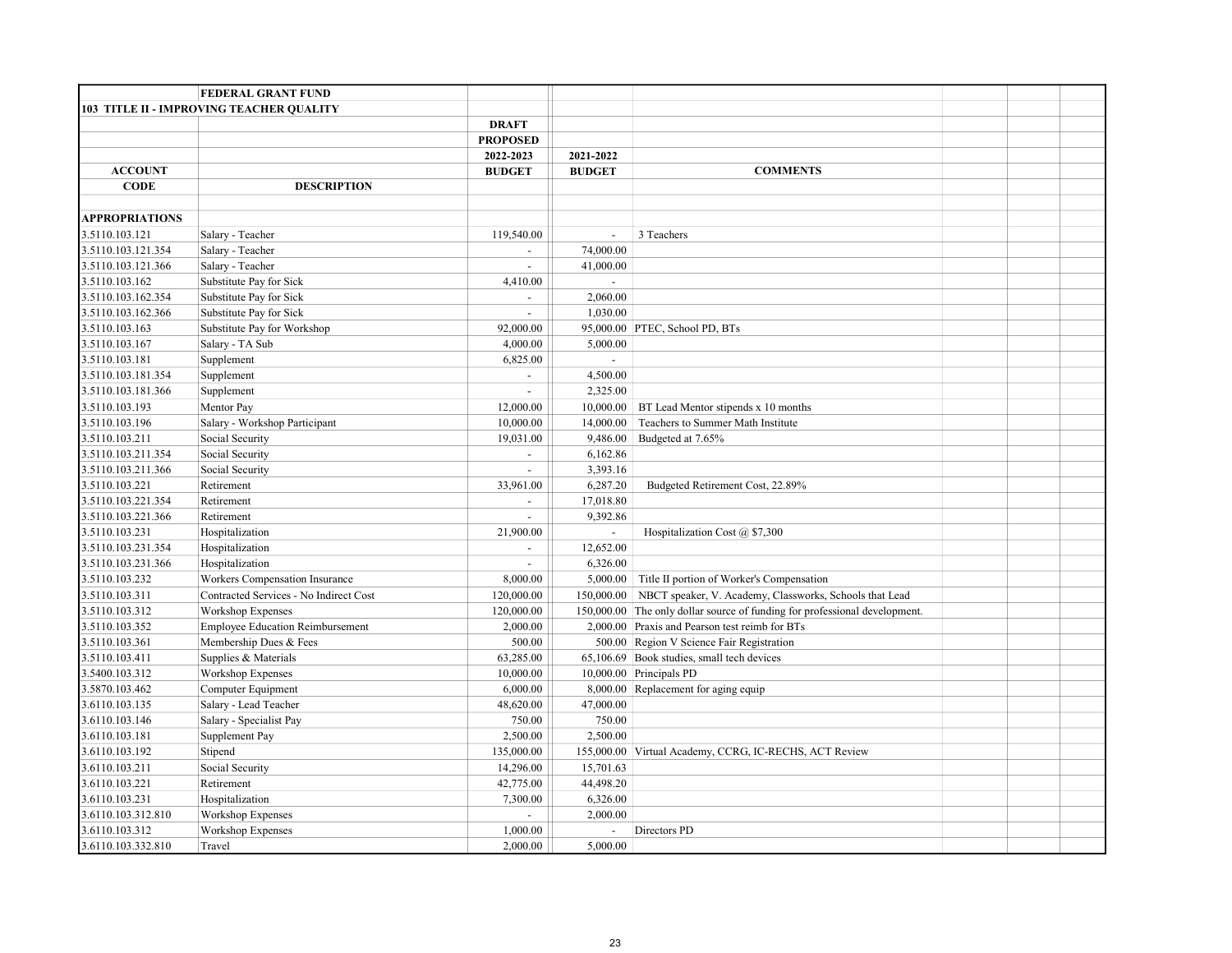| 3.6110.103.332     | Travel                                                                                                                  | $\sim$                    | $\blacksquare$            | In-County Dig Learning Director       |  |  |
|--------------------|-------------------------------------------------------------------------------------------------------------------------|---------------------------|---------------------------|---------------------------------------|--|--|
| 3.6200.103.151.810 | Office Support                                                                                                          | $\sim$                    | 18,720.00                 |                                       |  |  |
| 3.6200.103.151     | Office Support                                                                                                          | 19,089.00                 | $\omega_{\rm c}$          | 1 position (37.5%)                    |  |  |
| 3.6200.103.184.810 | Longevity Pay                                                                                                           | $\sim$                    | 400.00                    |                                       |  |  |
| 3.6200.103.184     | Longevity Pay                                                                                                           | 450.00                    | $\sim$                    |                                       |  |  |
| 3.6200.103.211.810 | Social Security                                                                                                         | $\mathbb{Z}^{\mathbb{Z}}$ | 1,462.68                  | Budgeted at 7.65%                     |  |  |
| 3.6200.103.211     | Social Security                                                                                                         | 1,495.00                  | $\sim$                    | Budgeted at 7.65%                     |  |  |
| 3.6200.103.221.810 | Retirement                                                                                                              | $\mathcal{L}^{\pm}$       | 4,145.22                  | Budgeted Retirement Cost, 22.89%      |  |  |
| 3.6200.103.221     | Retirement                                                                                                              | 4,472.00                  | $\sim$                    | Budgeted Retirement Cost, 22.89%      |  |  |
| 3.6200.103.231     | Hospitalization                                                                                                         | 2,738.00                  | 2,403.88                  | Hospitalization calculated at \$7,300 |  |  |
| 3.6200.103.312     | Workshop Expenses                                                                                                       | 200.00                    | $\mathbb{Z}^{\mathbb{Z}}$ |                                       |  |  |
| 3.6200.103.361     | Membership Dues & Fees                                                                                                  | 400.00                    | 500.00                    | Survey Monkey                         |  |  |
| 3.8100.103.392     | Indirect Cost                                                                                                           | 24,063.00                 | 25,540.12                 | Indirect Cost at 2.947%               |  |  |
| 3.8200.103.399     | Unbudgeted Federal Grant Fund                                                                                           | $\mathbf{r}$              | $\blacksquare$            |                                       |  |  |
|                    |                                                                                                                         |                           |                           |                                       |  |  |
|                    | Total                                                                                                                   | 960,600.00                | 1,042,188.30              |                                       |  |  |
|                    |                                                                                                                         |                           |                           |                                       |  |  |
|                    |                                                                                                                         |                           |                           |                                       |  |  |
| Explanation:       |                                                                                                                         |                           |                           |                                       |  |  |
|                    | Title II is a Federally funded program. The lst key components of this program, Improving Teacher Quality (PRC 103),    |                           |                           |                                       |  |  |
|                    | continues to place emphasis on maintaining and increasing the number of reduced class size positions. The 2nd component |                           |                           |                                       |  |  |
|                    | emphasizes recruiting, hiring and maintaining "highly qualified teachers and principals".                               |                           |                           |                                       |  |  |
|                    |                                                                                                                         |                           |                           |                                       |  |  |
|                    | The budget indicates the planned use of this money for the students of Rockingham County Schools.                       |                           |                           |                                       |  |  |
|                    |                                                                                                                         |                           |                           |                                       |  |  |
|                    |                                                                                                                         |                           |                           |                                       |  |  |
|                    |                                                                                                                         |                           |                           |                                       |  |  |
|                    |                                                                                                                         |                           |                           |                                       |  |  |
|                    |                                                                                                                         |                           |                           |                                       |  |  |
|                    |                                                                                                                         |                           |                           |                                       |  |  |
|                    |                                                                                                                         |                           |                           |                                       |  |  |
|                    |                                                                                                                         |                           |                           |                                       |  |  |
|                    |                                                                                                                         |                           |                           |                                       |  |  |
|                    |                                                                                                                         |                           |                           |                                       |  |  |
|                    |                                                                                                                         |                           |                           |                                       |  |  |
|                    |                                                                                                                         |                           |                           |                                       |  |  |
|                    |                                                                                                                         |                           |                           |                                       |  |  |
|                    |                                                                                                                         |                           |                           |                                       |  |  |
|                    |                                                                                                                         |                           |                           |                                       |  |  |
|                    |                                                                                                                         |                           |                           |                                       |  |  |
|                    |                                                                                                                         |                           |                           |                                       |  |  |
|                    |                                                                                                                         |                           |                           |                                       |  |  |
|                    |                                                                                                                         |                           |                           |                                       |  |  |
|                    |                                                                                                                         |                           |                           |                                       |  |  |
|                    |                                                                                                                         |                           |                           |                                       |  |  |
|                    |                                                                                                                         |                           |                           |                                       |  |  |
|                    |                                                                                                                         |                           |                           |                                       |  |  |
|                    |                                                                                                                         |                           |                           |                                       |  |  |
|                    |                                                                                                                         |                           |                           |                                       |  |  |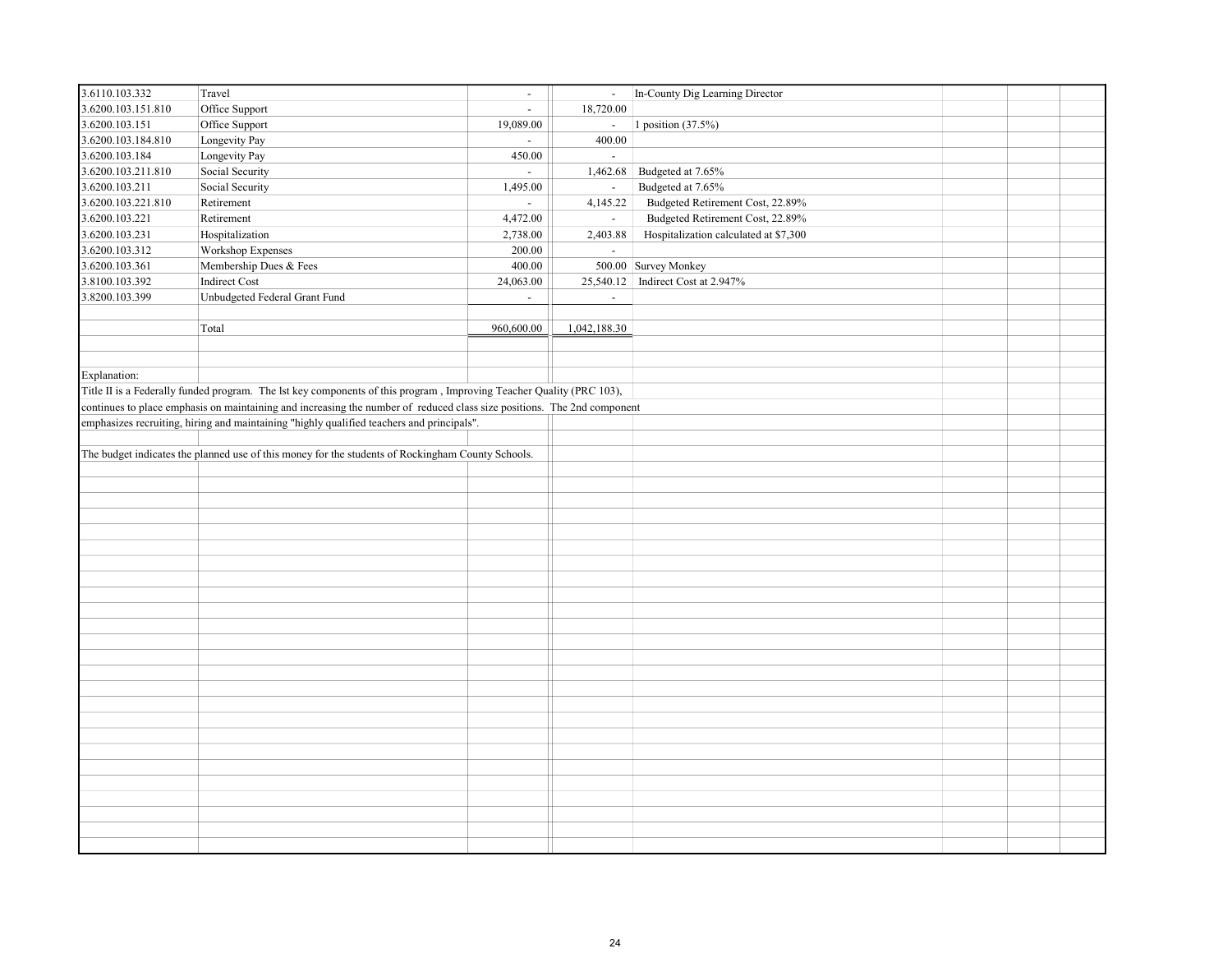|                       | <b>FEDERAL GRANT FUND</b>                                                                                          |                             |                |                                            |  |  |
|-----------------------|--------------------------------------------------------------------------------------------------------------------|-----------------------------|----------------|--------------------------------------------|--|--|
|                       | 104 TITLE III - LANGUAGE ACQUISITION                                                                               |                             |                |                                            |  |  |
|                       |                                                                                                                    | <b>DRAFT</b>                |                |                                            |  |  |
|                       |                                                                                                                    | <b>PROPOSED</b>             |                |                                            |  |  |
|                       |                                                                                                                    | 2022-2023                   | 2021-2022      |                                            |  |  |
| <b>ACCOUNT</b>        |                                                                                                                    | <b>BUDGET</b>               | <b>BUDGET</b>  | <b>COMMENTS</b>                            |  |  |
| <b>CODE</b>           | <b>DESCRIPTION</b>                                                                                                 |                             |                |                                            |  |  |
|                       |                                                                                                                    |                             |                |                                            |  |  |
| <b>APPROPRIATIONS</b> |                                                                                                                    |                             |                |                                            |  |  |
| 3.5270.104.135        | Salary - Lead Teacher                                                                                              | 40,000.00                   | 38,563.20      | Salary for 60% Lead Teacher                |  |  |
| 3.5270.104.135.390    | Salary - Lead Teacher                                                                                              | $\sim$                      | $\omega$       | Salary for 60% Lead Teacher                |  |  |
| 3.5270.104.143        | Salary - Tutor Pay                                                                                                 | 500.00                      | 3,400.00       |                                            |  |  |
| 3.5270.104.181        | Supplement                                                                                                         | 2,100.00                    | 2,100.00       |                                            |  |  |
| 3.5270.104.181.390    | Supplement                                                                                                         | $\sim$                      | $\blacksquare$ | Supplement for Teachers paid out of 104    |  |  |
| 3.5270.104.198        | Tutorial Pay                                                                                                       | 500.00                      | 5,884.00       |                                            |  |  |
| 3.5270.104.211        | Employers Soc. Sec. Cost                                                                                           | 3,297.00                    | 3,820.97       | Budgeted at 7.65%                          |  |  |
| 3.5270.104.211.390    | Employers Soc. Sec. Cost                                                                                           | $\sim$                      | $\blacksquare$ |                                            |  |  |
| 3.5270.104.221        | Employers Retirement Cost                                                                                          | 9,866.00                    | 10,828.55      | Budgeted Retirement Cost, 22.89%           |  |  |
| 3.5270.104.221.390    | <b>Employers Retirement Cost</b>                                                                                   | $\mathcal{L}^{\mathcal{A}}$ | $\blacksquare$ |                                            |  |  |
| 3.5270.104.231        | Employers Hospital Cost                                                                                            | 4,380.00                    | 3,795.60       |                                            |  |  |
| 3.5270.104.231.390    | Employers Hospital Cost                                                                                            | $\mathcal{L}^{\mathcal{A}}$ | $\omega$       | Hospitalization Cost @ \$7,300             |  |  |
| 3.5270.104.232        | Workers Compensations                                                                                              | 700.00                      | 700.00         | Title III Portion of Workers' Compensation |  |  |
| 3.5270.104.332        | Travel                                                                                                             | 952.00                      | 1,075.02       |                                            |  |  |
| 3.5270.104.332.390    | Travel                                                                                                             | $\sim$                      | $\sim$         |                                            |  |  |
| 3.8100.104.392        | Indirect Cost                                                                                                      | 1,245.00                    | 1,403.35       | Indirect Cost at 2.947%                    |  |  |
| 3.8200.104.399        | Unbudgeted Federal Grant Fund                                                                                      | $\sim$                      | 455.14         |                                            |  |  |
|                       | Total                                                                                                              | 63,540.00                   | 72,025.83      |                                            |  |  |
|                       |                                                                                                                    |                             |                |                                            |  |  |
|                       |                                                                                                                    |                             |                |                                            |  |  |
| Explanation:          |                                                                                                                    |                             |                |                                            |  |  |
|                       | Title III Language Acquisition (PRC 104) is a federally funded program. This is a program to supplement/enhance    |                             |                |                                            |  |  |
|                       | services for immigrant and Limited English Proficient Students. This is what the carryover money will be used for. |                             |                |                                            |  |  |
|                       |                                                                                                                    |                             |                |                                            |  |  |
|                       |                                                                                                                    |                             |                |                                            |  |  |
|                       |                                                                                                                    |                             |                |                                            |  |  |
|                       |                                                                                                                    |                             |                |                                            |  |  |
|                       |                                                                                                                    |                             |                |                                            |  |  |
|                       |                                                                                                                    |                             |                |                                            |  |  |
|                       |                                                                                                                    |                             |                |                                            |  |  |
|                       |                                                                                                                    |                             |                |                                            |  |  |
|                       |                                                                                                                    |                             |                |                                            |  |  |
|                       |                                                                                                                    |                             |                |                                            |  |  |
|                       |                                                                                                                    |                             |                |                                            |  |  |
|                       |                                                                                                                    |                             |                |                                            |  |  |
|                       |                                                                                                                    |                             |                |                                            |  |  |
|                       |                                                                                                                    |                             |                |                                            |  |  |
|                       |                                                                                                                    |                             |                |                                            |  |  |
|                       |                                                                                                                    |                             |                |                                            |  |  |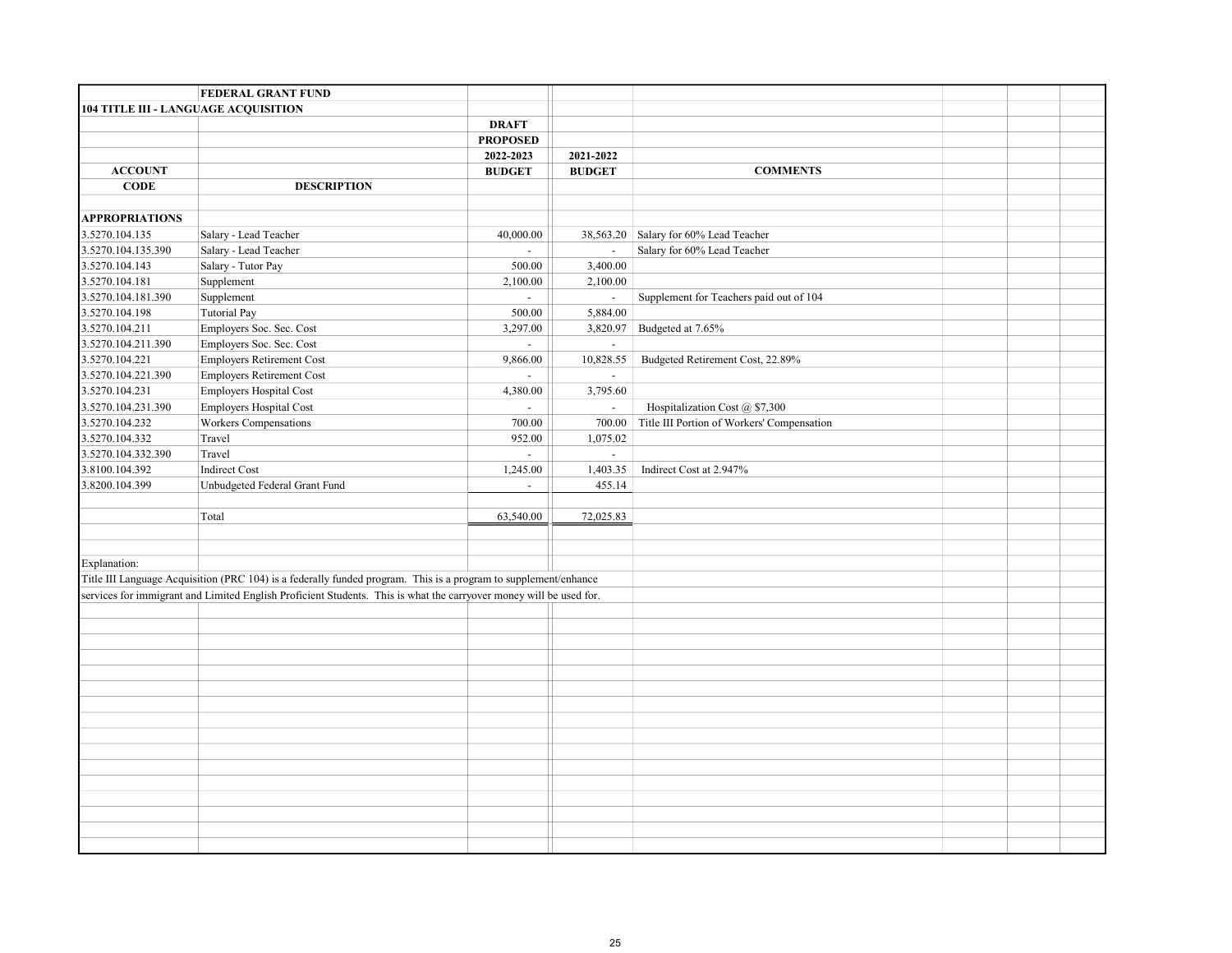|                                  | <b>FEDERAL GRANT FUND</b>                   |                 |                          |                                            |  |
|----------------------------------|---------------------------------------------|-----------------|--------------------------|--------------------------------------------|--|
|                                  | 108 STUDENT SUPPORT AND ACADEMIC ENRICHMENT |                 |                          |                                            |  |
|                                  |                                             | <b>DRAFT</b>    |                          |                                            |  |
|                                  |                                             | <b>PROPOSED</b> |                          |                                            |  |
|                                  |                                             | 2022-2023       | 2021-2022                |                                            |  |
| <b>ACCOUNT</b>                   |                                             | <b>BUDGET</b>   | <b>BUDGET</b>            | <b>COMMENTS</b>                            |  |
| <b>CODE</b>                      | <b>DESCRIPTION</b>                          |                 |                          |                                            |  |
|                                  |                                             |                 |                          |                                            |  |
| <b>APPROPRIATIONS</b>            |                                             |                 |                          |                                            |  |
| 3.5110.108.163                   | Staff Development - Sub Pay                 | 25,000.00       | 30,000.00                |                                            |  |
| 3.5110.108.191                   | Curriculum Development Pay                  | 7,000.00        | 7,200.00                 |                                            |  |
| 3.5110.108.192                   | Additional Responsibility Stipend           | 75,000.00       |                          | 100,000.00 Digital Learning coaches x 22   |  |
| 3.5110.108.211                   | Employers Soc. Sec. Cost                    | 8,185.00        |                          | 10,495.80 Budgeted at 7.65%                |  |
| 3.5110.108.221                   | Employers Retirement Cost                   | 18,770.00       |                          | 23,240.96 Budgeted Retirement Cost, 22.89% |  |
| 3.5110.108.232                   | Employers Workers Compensation              | 600.00          | 600.00                   |                                            |  |
| 3.5110.108.311                   | <b>Contracted Services</b>                  | 75,000.00       | 100,000.00               |                                            |  |
| 3.5330.108.312                   | Workshop Expenses                           | 70,000.00       | 150,000.00               |                                            |  |
| 3.5330.108.411                   | Supplies & Materials                        | 142,496.00      | 243,649.59               |                                            |  |
| 3.5350.108.333                   | Field Trips                                 | 2,000.00        | 3,000.00                 |                                            |  |
| 3.5860.108.418                   | Computer Software & Supplies                | 20,000.00       | 20,000.00                |                                            |  |
| 3.5870.108.196                   | Staff Development - Participant Pay         | 7,000.00        | 10,000.00                |                                            |  |
| 3.5870.108.211                   | Employers Soc. Sec. Cost                    | 536.00          | 765.00                   |                                            |  |
| 3.5870.108.221                   | Employers Retirement Cost                   | 1,602.00        | 2,168.00                 |                                            |  |
| 3.5870.108.311                   | Contracted Services                         | $\sim$          | $\blacksquare$           |                                            |  |
| 3.5880.108.311                   | <b>Contracted Services</b>                  | $\mathbb{Z}^+$  | $\mathcal{L}$            |                                            |  |
| 3.6110.108.462                   | Computer Equipment                          | 145,000.00      | 100,000.00               |                                            |  |
| 3.8100.108.392<br>3.8200.108.392 | Indirect Cost<br>Unbudgeted Funds           | 15,418.00       |                          | 20,661.99 Indirect Cost at 2.947%          |  |
|                                  |                                             | $\sim$          | $\overline{\phantom{a}}$ |                                            |  |
|                                  | Total                                       | 613,607.00      | 821,781.34               |                                            |  |
|                                  |                                             |                 |                          |                                            |  |
|                                  |                                             |                 |                          |                                            |  |
|                                  |                                             |                 |                          |                                            |  |
|                                  |                                             |                 |                          |                                            |  |
|                                  |                                             |                 |                          |                                            |  |
|                                  |                                             |                 |                          |                                            |  |
|                                  |                                             |                 |                          |                                            |  |
|                                  |                                             |                 |                          |                                            |  |
|                                  |                                             |                 |                          |                                            |  |
|                                  |                                             |                 |                          |                                            |  |
|                                  |                                             |                 |                          |                                            |  |
|                                  |                                             |                 |                          |                                            |  |
|                                  |                                             |                 |                          |                                            |  |
|                                  |                                             |                 |                          |                                            |  |
|                                  |                                             |                 |                          |                                            |  |
|                                  |                                             |                 |                          |                                            |  |
|                                  |                                             |                 |                          |                                            |  |
|                                  |                                             |                 |                          |                                            |  |
|                                  |                                             |                 |                          |                                            |  |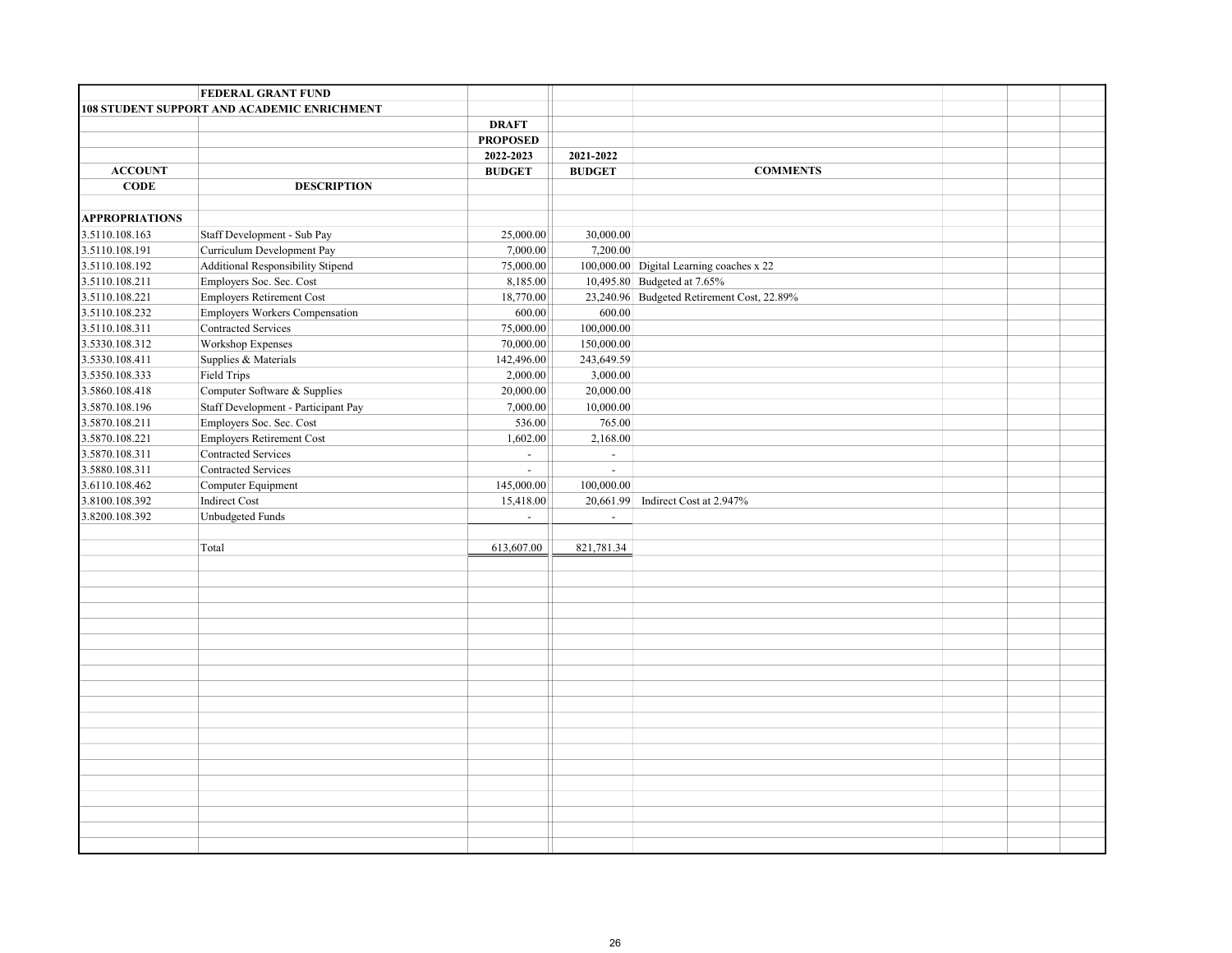|                                        | FEDERAL GRANT FUND               |                          |                          |                                                |  |  |
|----------------------------------------|----------------------------------|--------------------------|--------------------------|------------------------------------------------|--|--|
| <b>109 RURAL AND LOW-INCOME SCHOOL</b> |                                  |                          |                          |                                                |  |  |
|                                        |                                  | <b>DRAFT</b>             |                          |                                                |  |  |
|                                        |                                  | <b>PROPOSED</b>          |                          |                                                |  |  |
|                                        |                                  | 2022-2023                | 2021-2022                |                                                |  |  |
| <b>ACCOUNT</b>                         |                                  | <b>BUDGET</b>            | <b>BUDGET</b>            | <b>COMMENTS</b>                                |  |  |
| <b>CODE</b>                            | <b>DESCRIPTION</b>               |                          |                          |                                                |  |  |
|                                        |                                  |                          |                          |                                                |  |  |
| <b>APPROPRIATIONS</b>                  |                                  |                          |                          |                                                |  |  |
| 3.5110.109.121                         | Salary - Teacher                 | 118,880.00               | $\overline{\phantom{a}}$ | 3 Teachers                                     |  |  |
| 3.5110.109.121.347                     | Salary - Teacher                 | $\blacksquare$           | 39,000.00                |                                                |  |  |
| 3.5110.109.121.374                     | Salary - Teacher                 | $\mathbf{r}$             | 36,000.00                |                                                |  |  |
| 3.5110.109.121.380                     | Salary - Teacher                 | $\overline{a}$           | 15,600.00                |                                                |  |  |
| 3.5110.109.121.386                     | Salary - Teacher                 | $\overline{a}$           | 40,000.00                |                                                |  |  |
| 3.5110.109.162                         | Sub Pay                          | 4,410.00                 | $\overline{a}$           |                                                |  |  |
| 3.5110.109.162.347                     | $\operatorname{Sub}$ Pay         | $\overline{a}$           | 1,000.00                 |                                                |  |  |
| 3.5110.109.162.374                     | Sub Pay                          | $\blacksquare$           | 1,000.00                 |                                                |  |  |
| 3.5110.109.162.380                     | Sub Pay                          | $\sim$                   | 500.00                   |                                                |  |  |
| 3.5110.109.162.386                     | Sub Pay                          | $\overline{a}$           | 1,000.00                 |                                                |  |  |
| 3.5110.109.163                         | Sub Pay - Workshop               | 20,000.00                | 20,000.00                |                                                |  |  |
| 3.5110.109.181                         | Supplement pay                   | 6,900.00                 |                          |                                                |  |  |
| 3.5110.109.181.347                     | Supplement pay                   | $\blacksquare$           | 2,250.00                 |                                                |  |  |
| 3.5110.109.181.374                     | Supplement pay                   | $\blacksquare$           | 2,250.00                 |                                                |  |  |
| 3.5110.109.181.380                     | Supplement pay                   | $\overline{\phantom{a}}$ | 1,500.00                 |                                                |  |  |
| 3.5110.109.181.386                     | Supplement pay                   | $\overline{a}$           | 2,325.00                 |                                                |  |  |
| 3.5110.109.211                         | Employers Soc. Sec. Cost         | 11,489.00                | 1,530.00                 | Budgeted at 7.65%                              |  |  |
| 3.5110.109.211.347                     | Employers Soc. Sec. Cost         | $\blacksquare$           | 3,232.13                 |                                                |  |  |
| 3.5110.109.211.374                     | Employers Soc. Sec. Cost         | $\sim$                   | 3,002.63                 |                                                |  |  |
| 3.5110.109.211.380                     | Employers Soc. Sec. Cost         | $\sim$                   | 1,346.40                 |                                                |  |  |
| 3.5110.109.211.386                     | Employers Soc. Sec. Cost         | $\mathbb{Z}^2$           | 3,314.36                 |                                                |  |  |
| 3.5110.109.221                         | <b>Employers Retirement Cost</b> | 28,791.00                | $\overline{\phantom{a}}$ | Budgeted Retirement Cost, 22.89%               |  |  |
| 3.5110.109.221.347                     | <b>Employers Retirement Cost</b> | $\overline{a}$           | 8,943.00                 |                                                |  |  |
| 3.5110.109.221.374                     | <b>Employers Retirement Cost</b> | $\blacksquare$           | 8,292.60                 |                                                |  |  |
| 3.5110.109.221.380                     | <b>Employers Retirement Cost</b> | $\blacksquare$           | 3,707.28                 |                                                |  |  |
| 3.5110.109.221.386                     | <b>Employers Retirement Cost</b> | $\blacksquare$           | 9,176.06                 |                                                |  |  |
| 3.5110.109.231                         | <b>Employers Hospital Cost</b>   | 21,900.00                | $\overline{a}$           | Hospitalization calculated at \$7,300 per year |  |  |
| 3.5110.109.231.347                     | <b>Employers Hospital Cost</b>   | $\overline{a}$           | 6,326.00                 |                                                |  |  |
| 3.5110.109.231.374                     | <b>Employers Hospital Cost</b>   | $\sim$                   | 6,326.00                 |                                                |  |  |
| 3.5110.109.231.380                     | <b>Employers Hospital Cost</b>   | $\overline{a}$           | 6,326.00                 |                                                |  |  |
| 3.5110.109.231.386                     | <b>Employers Hospital Cost</b>   | $\overline{\phantom{a}}$ | 6,326.00                 |                                                |  |  |
| 3.5110.109.232                         | Employers Worker Compensation    | 2,500.00                 | 1,800.00                 |                                                |  |  |
| 3.5110.109.311                         | <b>Contracted Services</b>       |                          | $\omega$                 | ThinkCERCA                                     |  |  |
| 3.5110.109.312                         | Workshop Expenses                | 5,000.00                 | 10,000.00                |                                                |  |  |
| 3.5110.109.411                         | Supplies & Materials             | 20,264.00                | 25,005.05                | Dreambox, IXL Learning                         |  |  |
| 3.5110.109.418                         | Computer Software and Supplies   | 40,000.00                | $\overline{\phantom{a}}$ |                                                |  |  |
| 3.5110.109.418.314                     | Computer Software and Supplies   | ÷.                       | 69,000.00                |                                                |  |  |
| 3.5110.109.462                         | Computer Equipment               | 30,000.00                | 50,000.00                | Chromebooks, Projectors                        |  |  |
| 3.5270.109.121                         | Salary - Teacher                 | 42,340.00                | $\overline{\phantom{a}}$ | 1 position                                     |  |  |
| 3.5270.109.121.366                     | Salary - Teacher                 | $\sim$                   |                          | 40,700.00 1 position                           |  |  |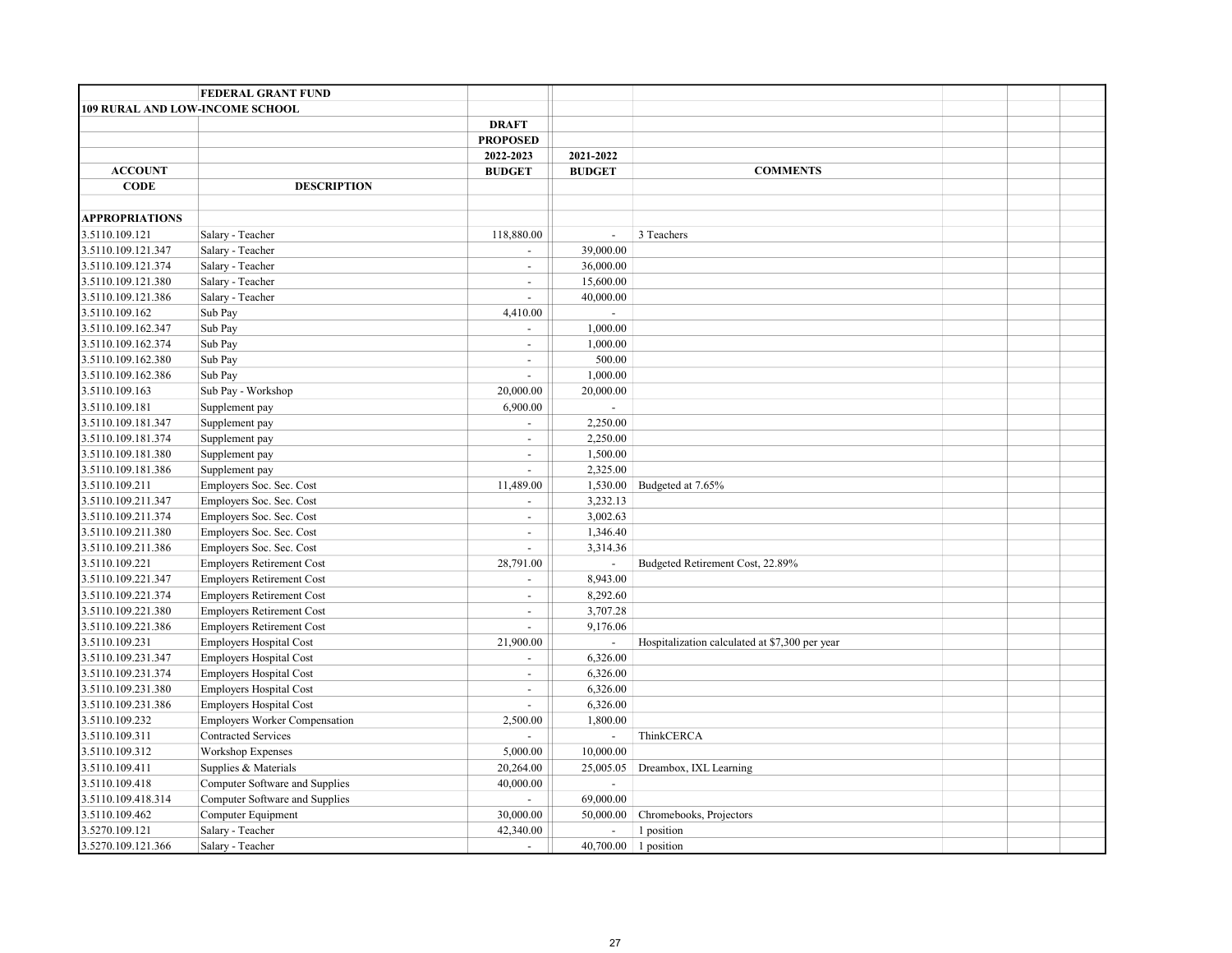| 3.5270.109.162.366 | Sub Pay - Regular Absence           | 1,470.00       | 1,000.00                 |                         |  |  |
|--------------------|-------------------------------------|----------------|--------------------------|-------------------------|--|--|
| 3.5270.109.163.366 | Sub Pay - Staff Dev.                | $\mathbf{r}$   | $\mathcal{L}$            |                         |  |  |
| 3.5270.109.181.366 | Supplement pay                      | 2,425.00       | 2,425.00                 |                         |  |  |
| 3.5270.109.211.366 | Employers Soc. Sec. Cost            | 3,537.00       | 3,375.56                 |                         |  |  |
| 3.5270.109.221.366 | Employers Retirement Cost           | 10,247.00      | 9,349.50                 |                         |  |  |
| 3.5270.109.231.366 | Employers Hospital Cost             | 7,300.00       | 6,326.00                 |                         |  |  |
| 3.5350.109.192     | Additional Responsibility Stipend   | $\sim$         | $\omega_{\rm c}$         | IC Stipends             |  |  |
| 3.5350.109.211     | Employers Soc. Sec. Cost            | $\omega$       | $\omega$                 |                         |  |  |
| 3.5350.109.221     | Employers Retirement Cost           | $\sim$         | $\overline{\phantom{a}}$ |                         |  |  |
| 3.5860.109.135.392 | Salary - Lead Teacher               | $\omega$       | $\omega$                 |                         |  |  |
| 3.5860.109.181.392 | Supplement pay                      | $\sim$         | $\blacksquare$           |                         |  |  |
| 3.5860.109.211.392 | Employers Soc. Sec. Cost            | $\sim$         | $\omega$                 |                         |  |  |
| 3.5860.109.221.392 | Employers Retirement Cost           | $\sim$         | $\sim$                   |                         |  |  |
| 3.5860.109.231.392 | Employers Hospital Cost             | $\mathbb{Z}^2$ | $\omega$                 |                         |  |  |
| 3.5860.109.312.392 | Workshop Expenses                   | $\sim$         | $\omega$                 |                         |  |  |
| 3.5880.109.342     | Parent Involvement - Postage        | 250.00         | 250.00                   |                         |  |  |
| 3.6400.109.314     | Tech Support - Printing and Binding | 500.00         | 500.00                   |                         |  |  |
| 3.8100.109.392     | Indirect Cost                       | 11,146.00      | 13,261.63                | Indirect Cost at 2.947% |  |  |
| 3.8200.109.399     | Unbudgeted Federal Grant Fund       | $\mathbb{L}$   | $\omega$                 |                         |  |  |
|                    |                                     |                |                          |                         |  |  |
|                    | Total                               | 389,349.00     | 463,266.20               |                         |  |  |
|                    |                                     |                |                          |                         |  |  |
|                    |                                     |                |                          |                         |  |  |
|                    |                                     |                |                          |                         |  |  |
|                    |                                     |                |                          |                         |  |  |
|                    |                                     |                |                          |                         |  |  |
|                    |                                     |                |                          |                         |  |  |
|                    |                                     |                |                          |                         |  |  |
|                    |                                     |                |                          |                         |  |  |
|                    |                                     |                |                          |                         |  |  |
|                    |                                     |                |                          |                         |  |  |
|                    |                                     |                |                          |                         |  |  |
|                    |                                     |                |                          |                         |  |  |
|                    |                                     |                |                          |                         |  |  |
|                    |                                     |                |                          |                         |  |  |
|                    |                                     |                |                          |                         |  |  |
|                    |                                     |                |                          |                         |  |  |
|                    |                                     |                |                          |                         |  |  |
|                    |                                     |                |                          |                         |  |  |
|                    |                                     |                |                          |                         |  |  |
|                    |                                     |                |                          |                         |  |  |
|                    |                                     |                |                          |                         |  |  |
|                    |                                     |                |                          |                         |  |  |
|                    |                                     |                |                          |                         |  |  |
|                    |                                     |                |                          |                         |  |  |
|                    |                                     |                |                          |                         |  |  |
|                    |                                     |                |                          |                         |  |  |
|                    |                                     |                |                          |                         |  |  |
|                    |                                     |                |                          |                         |  |  |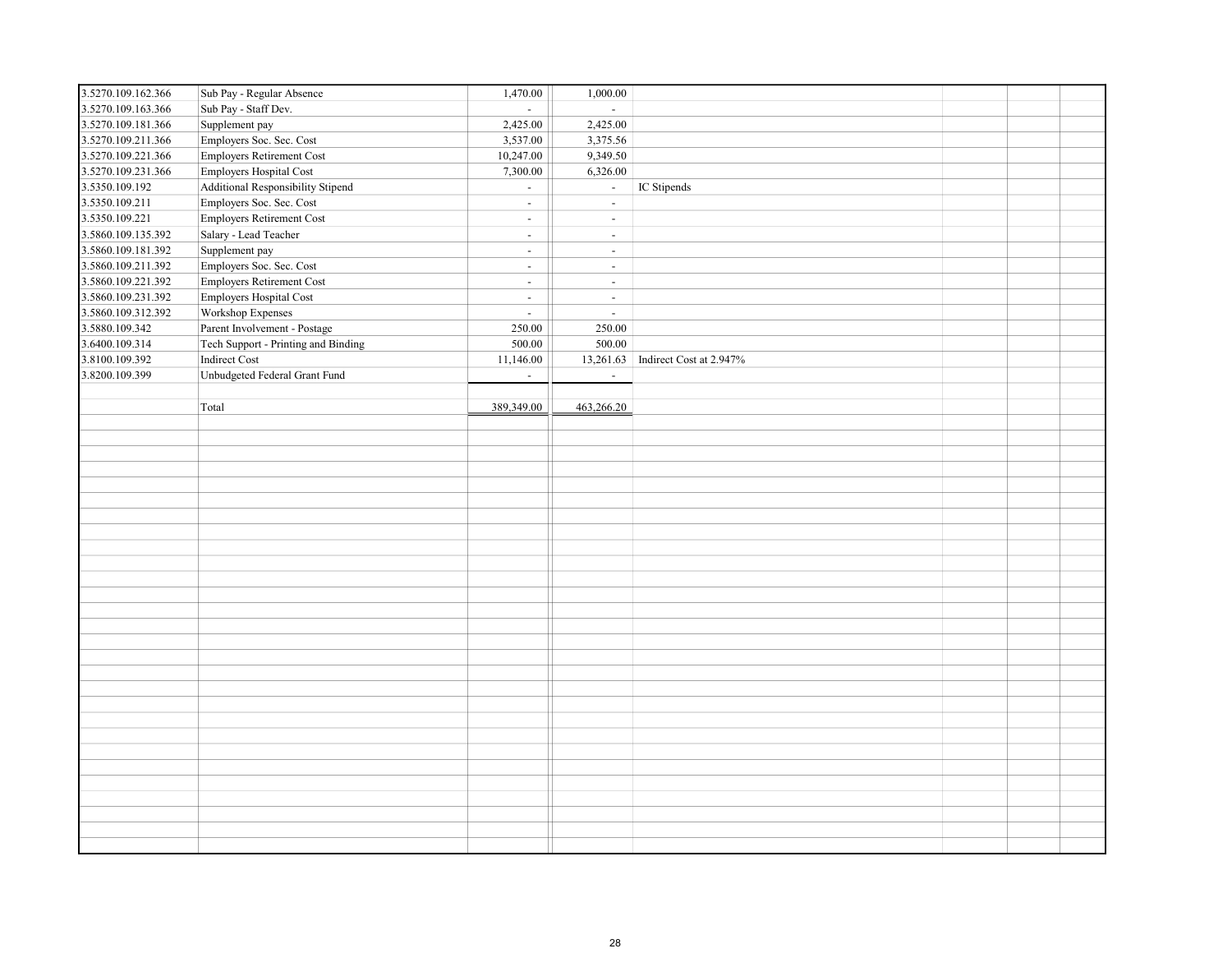|                          | <b>FEDERAL GRANT FUND</b>      |                 |                                                                |                              |  |  |
|--------------------------|--------------------------------|-----------------|----------------------------------------------------------------|------------------------------|--|--|
| <b>111 MIGRANT GRANT</b> |                                |                 |                                                                |                              |  |  |
|                          |                                | <b>DRAFT</b>    |                                                                |                              |  |  |
|                          |                                | <b>PROPOSED</b> |                                                                |                              |  |  |
|                          |                                | 2022-2023       | 2021-2022                                                      |                              |  |  |
| <b>ACCOUNT</b>           |                                | <b>BUDGET</b>   | $\mathbf{B}\mathbf{U}\mathbf{D}\mathbf{G}\mathbf{E}\mathbf{T}$ | <b>COMMENTS</b>              |  |  |
| CODE                     | <b>DESCRIPTION</b>             |                 |                                                                |                              |  |  |
|                          |                                |                 |                                                                |                              |  |  |
| <b>APPROPRIATIONS</b>    |                                |                 |                                                                |                              |  |  |
| 3.5330.111.143           | Salary - Tutor                 | 120.24          | 120.24                                                         |                              |  |  |
| 3.5330.111.211           | Employers Soc. Sec. Cost       | 9.19            | 9.19                                                           |                              |  |  |
| 3.5350.111.198           | Extended Day/Tutorial Pay      | 0.00            | 0.00                                                           |                              |  |  |
| 3.5350.111.211           | Employers Soc. Sec. Cost       | $0.00\,$        |                                                                | $0.00$ Budgeted at $7.65\%$  |  |  |
| 3.5350.111.232           | Workers Compensation           | $\boxed{0.00}$  | 0.00                                                           |                              |  |  |
| 3.8100.111.392           | Indirect Cost                  | 3.81            |                                                                | 3.81 Indirect Cost at 2.947% |  |  |
| 3.8200.111.399           | Unbudgeted Federal Grant Funds | $0.01\,$        | $0.01\,$                                                       |                              |  |  |
|                          |                                |                 |                                                                |                              |  |  |
|                          | Total                          | 133.25          | 133.25                                                         |                              |  |  |
|                          |                                |                 |                                                                |                              |  |  |
|                          |                                |                 |                                                                |                              |  |  |
|                          |                                |                 |                                                                |                              |  |  |
|                          |                                |                 |                                                                |                              |  |  |
|                          |                                |                 |                                                                |                              |  |  |
|                          |                                |                 |                                                                |                              |  |  |
|                          |                                |                 |                                                                |                              |  |  |
|                          |                                |                 |                                                                |                              |  |  |
|                          |                                |                 |                                                                |                              |  |  |
|                          |                                |                 |                                                                |                              |  |  |
|                          |                                |                 |                                                                |                              |  |  |
|                          |                                |                 |                                                                |                              |  |  |
|                          |                                |                 |                                                                |                              |  |  |
|                          |                                |                 |                                                                |                              |  |  |
|                          |                                |                 |                                                                |                              |  |  |
|                          |                                |                 |                                                                |                              |  |  |
|                          |                                |                 |                                                                |                              |  |  |
|                          |                                |                 |                                                                |                              |  |  |
|                          |                                |                 |                                                                |                              |  |  |
|                          |                                |                 |                                                                |                              |  |  |
|                          |                                |                 |                                                                |                              |  |  |
|                          |                                |                 |                                                                |                              |  |  |
|                          |                                |                 |                                                                |                              |  |  |
|                          |                                |                 |                                                                |                              |  |  |
|                          |                                |                 |                                                                |                              |  |  |
|                          |                                |                 |                                                                |                              |  |  |
|                          |                                |                 |                                                                |                              |  |  |
|                          |                                |                 |                                                                |                              |  |  |
|                          |                                |                 |                                                                |                              |  |  |
|                          |                                |                 |                                                                |                              |  |  |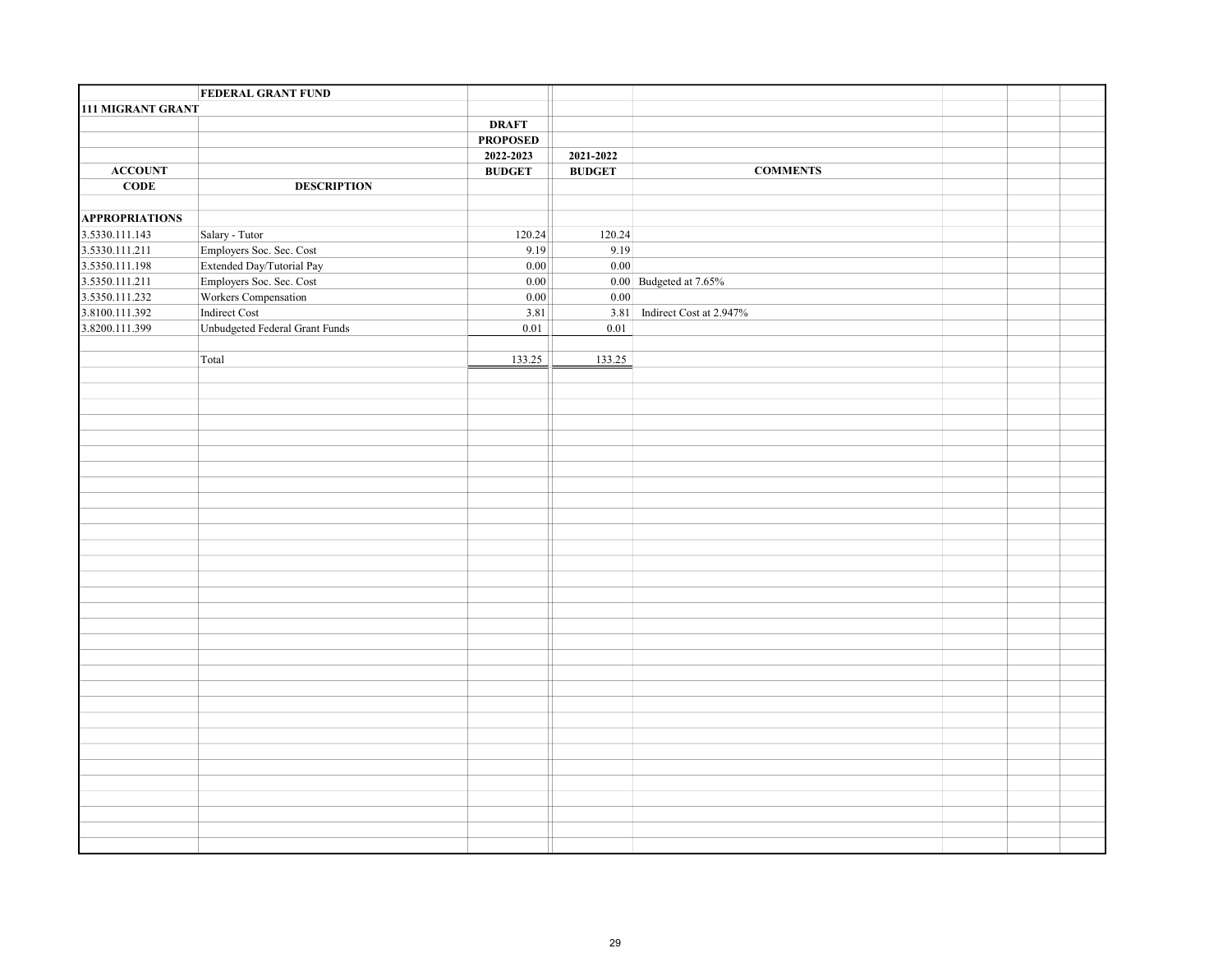|                       | <b>FEDERAL GRANT FUND</b>                                                                                  |                                                                |                                                                |                                                |  |  |
|-----------------------|------------------------------------------------------------------------------------------------------------|----------------------------------------------------------------|----------------------------------------------------------------|------------------------------------------------|--|--|
|                       | 114 CHILDREN WITH DISABILITIES - RISK POOL                                                                 |                                                                |                                                                |                                                |  |  |
|                       |                                                                                                            | <b>DRAFT</b>                                                   |                                                                |                                                |  |  |
|                       |                                                                                                            | <b>PROPOSED</b>                                                |                                                                |                                                |  |  |
|                       |                                                                                                            | 2022-2023                                                      | 2021-2022                                                      |                                                |  |  |
| ${\bf ACCOUNT}$       |                                                                                                            | $\mathbf{B}\mathbf{U}\mathbf{D}\mathbf{G}\mathbf{E}\mathbf{T}$ | $\mathbf{B}\mathbf{U}\mathbf{D}\mathbf{G}\mathbf{E}\mathbf{T}$ | <b>COMMENTS</b>                                |  |  |
| $CODE$                | <b>DESCRIPTION</b>                                                                                         |                                                                |                                                                |                                                |  |  |
|                       |                                                                                                            |                                                                |                                                                |                                                |  |  |
| <b>APPROPRIATIONS</b> |                                                                                                            |                                                                |                                                                |                                                |  |  |
| 3.5210.114.144        | Salary - EC Interpreters                                                                                   | $\sim$                                                         | $\sim$                                                         | $2$ Interpreters $\,$                          |  |  |
| 3.5210.114.211        | Employers Soc. Sec. Cost                                                                                   | $\blacksquare$                                                 | $\mathbb{L}^+$                                                 | Budgeted at 7.65%                              |  |  |
| 3.5210.114.221        | Employers Retirement Cost                                                                                  | $\sim$                                                         | $\omega$                                                       | Budgeted Retirement Cost, 22.89%               |  |  |
| 3.5210.114.231        | Hospitalization                                                                                            | $\mathbb{Z}^2$                                                 | $\omega$                                                       | Hospitalization calculated at \$7,300 per year |  |  |
| 3.8200.114.399        | Unbudgeted Federal Grant Funds                                                                             | $\mathbb{Z}^{\mathbb{Z}}$                                      | $\omega$                                                       |                                                |  |  |
|                       |                                                                                                            |                                                                |                                                                |                                                |  |  |
|                       | Total                                                                                                      | $\blacksquare$                                                 | $\sim$                                                         |                                                |  |  |
|                       |                                                                                                            |                                                                |                                                                |                                                |  |  |
|                       |                                                                                                            |                                                                |                                                                |                                                |  |  |
| Explanation:          |                                                                                                            |                                                                |                                                                |                                                |  |  |
|                       | Provides IDEA, Title VI, Part B funds to "high need" students with disabilities served in local education  |                                                                |                                                                |                                                |  |  |
|                       | agencies (LEAs). These funds are to be used for the student's special education and related service needs. |                                                                |                                                                |                                                |  |  |
|                       |                                                                                                            |                                                                |                                                                |                                                |  |  |
|                       |                                                                                                            |                                                                |                                                                |                                                |  |  |
|                       |                                                                                                            |                                                                |                                                                |                                                |  |  |
|                       |                                                                                                            |                                                                |                                                                |                                                |  |  |
|                       |                                                                                                            |                                                                |                                                                |                                                |  |  |
|                       |                                                                                                            |                                                                |                                                                |                                                |  |  |
|                       |                                                                                                            |                                                                |                                                                |                                                |  |  |
|                       |                                                                                                            |                                                                |                                                                |                                                |  |  |
|                       |                                                                                                            |                                                                |                                                                |                                                |  |  |
|                       |                                                                                                            |                                                                |                                                                |                                                |  |  |
|                       |                                                                                                            |                                                                |                                                                |                                                |  |  |
|                       |                                                                                                            |                                                                |                                                                |                                                |  |  |
|                       |                                                                                                            |                                                                |                                                                |                                                |  |  |
|                       |                                                                                                            |                                                                |                                                                |                                                |  |  |
|                       |                                                                                                            |                                                                |                                                                |                                                |  |  |
|                       |                                                                                                            |                                                                |                                                                |                                                |  |  |
|                       |                                                                                                            |                                                                |                                                                |                                                |  |  |
|                       |                                                                                                            |                                                                |                                                                |                                                |  |  |
|                       |                                                                                                            |                                                                |                                                                |                                                |  |  |
|                       |                                                                                                            |                                                                |                                                                |                                                |  |  |
|                       |                                                                                                            |                                                                |                                                                |                                                |  |  |
|                       |                                                                                                            |                                                                |                                                                |                                                |  |  |
|                       |                                                                                                            |                                                                |                                                                |                                                |  |  |
|                       |                                                                                                            |                                                                |                                                                |                                                |  |  |
|                       |                                                                                                            |                                                                |                                                                |                                                |  |  |
|                       |                                                                                                            |                                                                |                                                                |                                                |  |  |
|                       |                                                                                                            |                                                                |                                                                |                                                |  |  |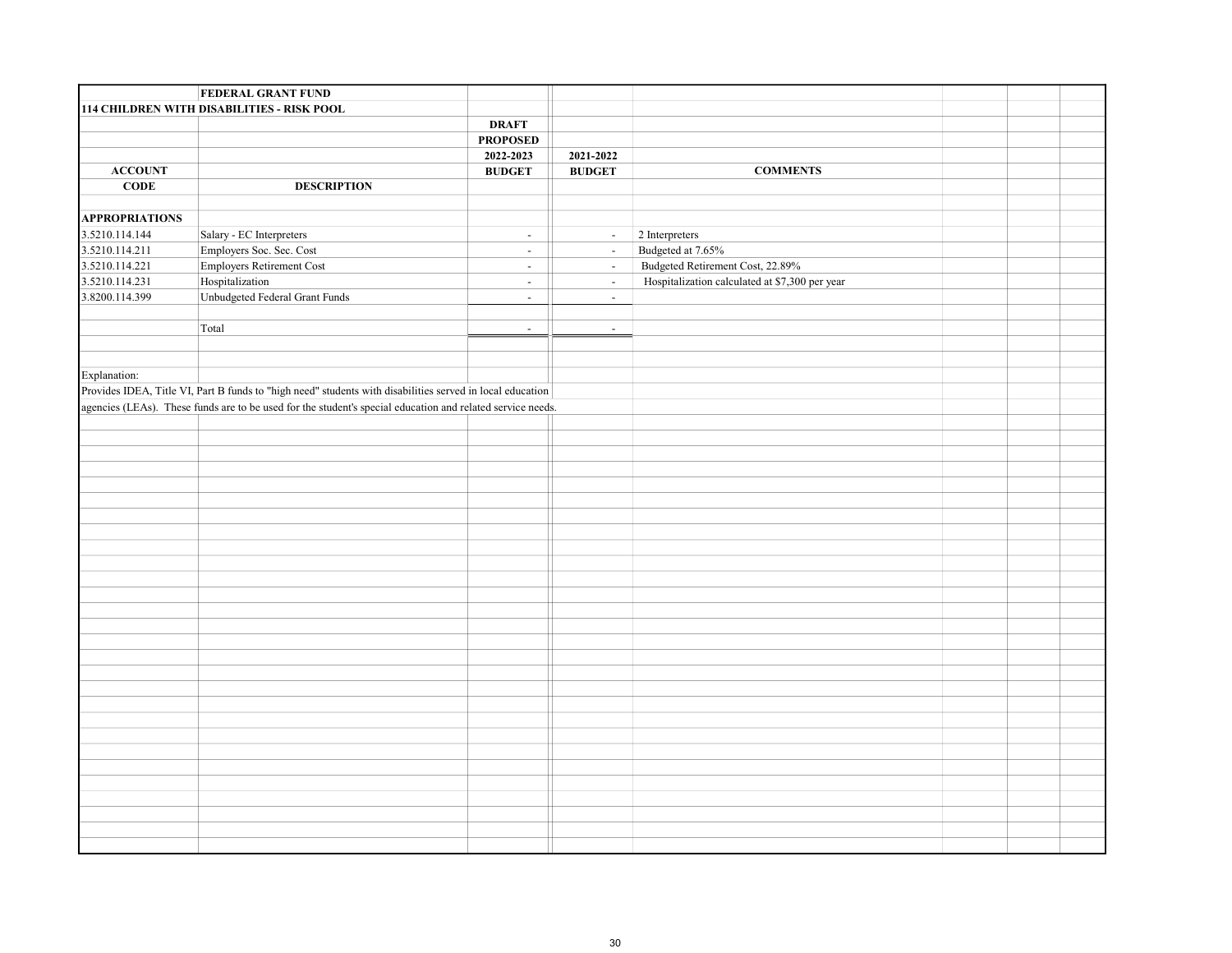|                                 | <b>FEDERAL GRANT FUND</b> |                 |               |                               |  |  |
|---------------------------------|---------------------------|-----------------|---------------|-------------------------------|--|--|
| <b>115 EMERGENCY IMPACT AID</b> |                           |                 |               |                               |  |  |
|                                 |                           | <b>DRAFT</b>    |               |                               |  |  |
|                                 |                           | <b>PROPOSED</b> |               |                               |  |  |
|                                 |                           | 2022-2023       | 2021-2022     |                               |  |  |
| <b>ACCOUNT</b>                  |                           | <b>BUDGET</b>   | <b>BUDGET</b> | <b>COMMENTS</b>               |  |  |
| <b>CODE</b>                     | <b>DESCRIPTION</b>        |                 |               |                               |  |  |
|                                 |                           |                 |               |                               |  |  |
| <b>APPROPRIATIONS</b>           |                           |                 |               |                               |  |  |
| 3.5110.115.411                  | Supplies & Materials      | 2,468.26        | 2,468.26      |                               |  |  |
| 3.8100.115.392                  | Indirect Cost             | 72.74           |               | 72.74 Indirect Cost at 2.947% |  |  |
|                                 |                           |                 |               |                               |  |  |
|                                 | Total                     | 2,541.00        | 2,541.00      |                               |  |  |
|                                 |                           |                 |               |                               |  |  |
|                                 |                           |                 |               |                               |  |  |
|                                 |                           |                 |               |                               |  |  |
|                                 |                           |                 |               |                               |  |  |
|                                 |                           |                 |               |                               |  |  |
|                                 |                           |                 |               |                               |  |  |
|                                 |                           |                 |               |                               |  |  |
|                                 |                           |                 |               |                               |  |  |
|                                 |                           |                 |               |                               |  |  |
|                                 |                           |                 |               |                               |  |  |
|                                 |                           |                 |               |                               |  |  |
|                                 |                           |                 |               |                               |  |  |
|                                 |                           |                 |               |                               |  |  |
|                                 |                           |                 |               |                               |  |  |
|                                 |                           |                 |               |                               |  |  |
|                                 |                           |                 |               |                               |  |  |
|                                 |                           |                 |               |                               |  |  |
|                                 |                           |                 |               |                               |  |  |
|                                 |                           |                 |               |                               |  |  |
|                                 |                           |                 |               |                               |  |  |
|                                 |                           |                 |               |                               |  |  |
|                                 |                           |                 |               |                               |  |  |
|                                 |                           |                 |               |                               |  |  |
|                                 |                           |                 |               |                               |  |  |
|                                 |                           |                 |               |                               |  |  |
|                                 |                           |                 |               |                               |  |  |
|                                 |                           |                 |               |                               |  |  |
|                                 |                           |                 |               |                               |  |  |
|                                 |                           |                 |               |                               |  |  |
|                                 |                           |                 |               |                               |  |  |
|                                 |                           |                 |               |                               |  |  |
|                                 |                           |                 |               |                               |  |  |
|                                 |                           |                 |               |                               |  |  |
|                                 |                           |                 |               |                               |  |  |
|                                 |                           |                 |               |                               |  |  |
|                                 |                           |                 |               |                               |  |  |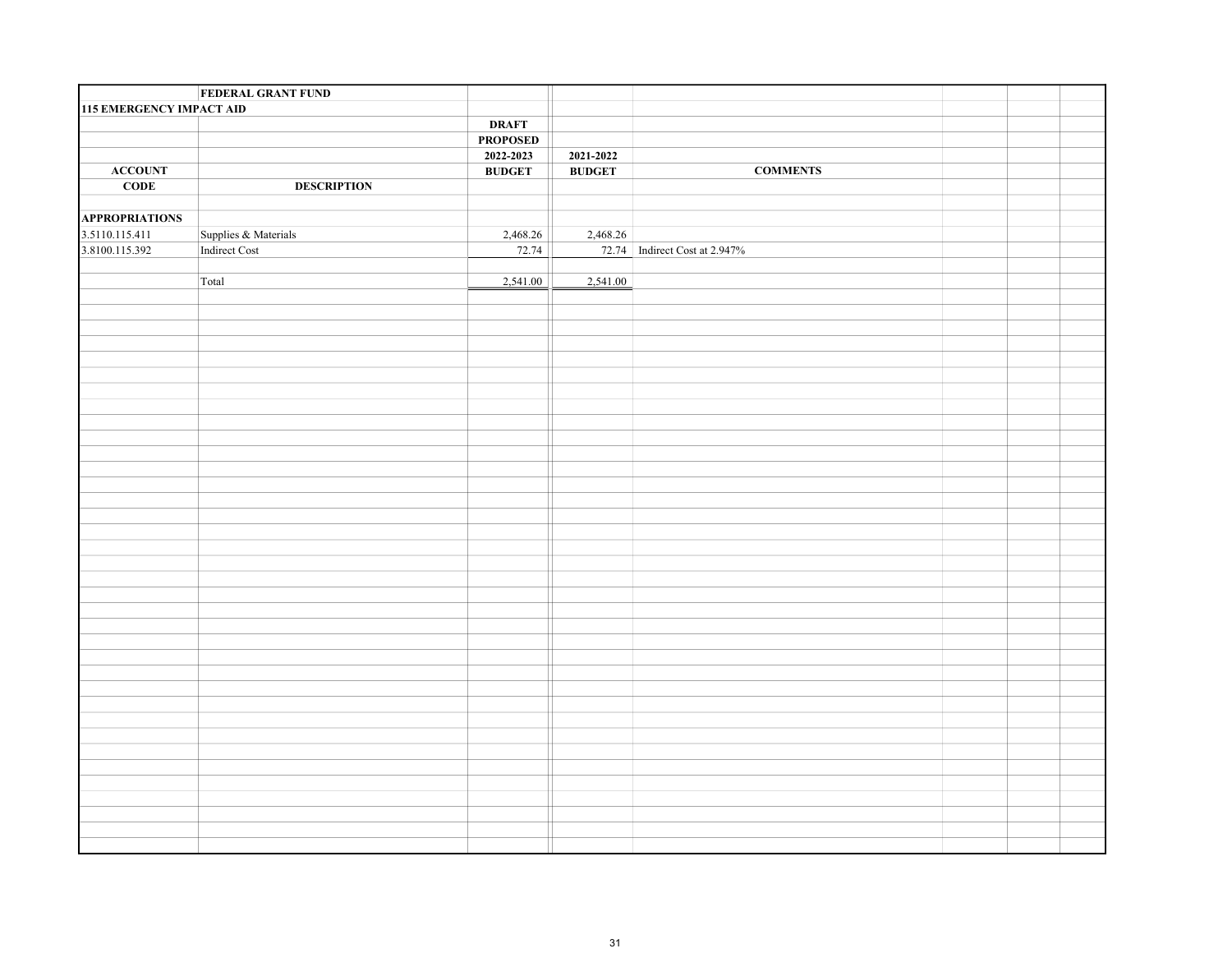|                       | <b>FEDERAL GRANT FUND</b>                                                                                                |                 |                          |                                  |  |  |
|-----------------------|--------------------------------------------------------------------------------------------------------------------------|-----------------|--------------------------|----------------------------------|--|--|
|                       | <b>118 IDEA VI-B SPECIAL NEEDS TARGETED ASSISTANCE</b>                                                                   |                 |                          |                                  |  |  |
|                       |                                                                                                                          | <b>DRAFT</b>    |                          |                                  |  |  |
|                       |                                                                                                                          | <b>PROPOSED</b> |                          |                                  |  |  |
|                       |                                                                                                                          | 2022-2023       | 2021-2022                |                                  |  |  |
| <b>ACCOUNT</b>        |                                                                                                                          | <b>BUDGET</b>   | <b>BUDGET</b>            | <b>COMMENTS</b>                  |  |  |
| <b>CODE</b>           | <b>DESCRIPTION</b>                                                                                                       |                 |                          |                                  |  |  |
|                       |                                                                                                                          |                 |                          |                                  |  |  |
| <b>APPROPRIATIONS</b> |                                                                                                                          |                 |                          |                                  |  |  |
| 3.5210.118.163        | Substitute Pay                                                                                                           | 2,500.00        | $\mathbf{r}$             |                                  |  |  |
| 3.5210.118.196        | Staff Development Participant Pay                                                                                        | 1,500.00        | $\blacksquare$           |                                  |  |  |
| 3.5210.118.211        | Employers Soc. Sec. Cost                                                                                                 | 306.00          | $\overline{\phantom{a}}$ | Budgeted at 7.65%                |  |  |
| 3.5210.118.221        | <b>Employers Retirement Cost</b>                                                                                         | 343.35          | $\blacksquare$           | Budgeted Retirement Cost, 22.89% |  |  |
| 3.5210.118.232        | Workers Compensations                                                                                                    | 100.00          | $\overline{\phantom{a}}$ |                                  |  |  |
| 3.5210.118.312        | Workshop Expenses                                                                                                        | 1,000.00        | $\overline{\phantom{a}}$ |                                  |  |  |
| 3.5210.118.314        | Printing and Binding                                                                                                     | 50.00           | $\overline{\phantom{a}}$ |                                  |  |  |
| 3.5210.118.361        | Membership Dues and Fees                                                                                                 | 750.00          |                          |                                  |  |  |
| 3.5210.118.411        | Supplies & Materials                                                                                                     | 2,000.00        | $\blacksquare$           |                                  |  |  |
| 3.5210.118.418        | Computer Software & Supplies                                                                                             | 500.00          | $\sim$                   |                                  |  |  |
| 3.5210.118.462        | Computer Equipment                                                                                                       | $\sim$          | $\sim$                   |                                  |  |  |
| 3.5240.118.312        | Speech Workshop Expense                                                                                                  | $\mathbf{r}$    | $\sim$                   |                                  |  |  |
| 3.5240.118.361        | Membership Dues and Fees                                                                                                 | 2,500.00        | $\blacksquare$           |                                  |  |  |
| 3.5240.118.411        | Supplies & Materials                                                                                                     | 1,200.00        |                          |                                  |  |  |
| 3.5241.118.312        | Workshop Expenses                                                                                                        | 100.00          | $\overline{\phantom{a}}$ |                                  |  |  |
| 3.5840.118.312        | <b>Workshop Expenses</b>                                                                                                 | 2,500.00        |                          |                                  |  |  |
| 3.6200.118.312        | Workshop Expenses                                                                                                        | $\sim$          | $\omega$                 |                                  |  |  |
| 3.8100.118.392        | <b>Indirect Cost</b>                                                                                                     | 401.08          | $\blacksquare$           | Indirect Cost at 2.947%          |  |  |
| 3.8200.118.399        | Unbudgeted Federal Grant Funds                                                                                           | 192.60          | $\blacksquare$           |                                  |  |  |
|                       |                                                                                                                          |                 |                          |                                  |  |  |
|                       | Total                                                                                                                    | 15,943.03       | $\overline{\phantom{a}}$ |                                  |  |  |
|                       |                                                                                                                          |                 |                          |                                  |  |  |
| Explanation:          |                                                                                                                          |                 |                          |                                  |  |  |
|                       | The Individuals with Disabilities Education Act 2004 provides funds to local education agencies, charter schools         |                 |                          |                                  |  |  |
|                       | and state-operated programs for specific areas of need for students with disabilities. These targeted areas include      |                 |                          |                                  |  |  |
|                       | the establishment and coordination of reading/writing coordinators and training, math coordinators and training,         |                 |                          |                                  |  |  |
|                       | early literacy activities, Positive Behavior Interventions and Support coordinators and training, Responsiveness to      |                 |                          |                                  |  |  |
|                       | Instruction coordinators and training, related services support, autism and low incidence support and training,          |                 |                          |                                  |  |  |
|                       | transition training and support for supervision and internships for related services personnel and school psychologists. |                 |                          |                                  |  |  |
|                       |                                                                                                                          |                 |                          |                                  |  |  |
|                       |                                                                                                                          |                 |                          |                                  |  |  |
|                       |                                                                                                                          |                 |                          |                                  |  |  |
|                       |                                                                                                                          |                 |                          |                                  |  |  |
|                       |                                                                                                                          |                 |                          |                                  |  |  |
|                       |                                                                                                                          |                 |                          |                                  |  |  |
|                       |                                                                                                                          |                 |                          |                                  |  |  |
|                       |                                                                                                                          |                 |                          |                                  |  |  |
|                       |                                                                                                                          |                 |                          |                                  |  |  |
|                       |                                                                                                                          |                 |                          |                                  |  |  |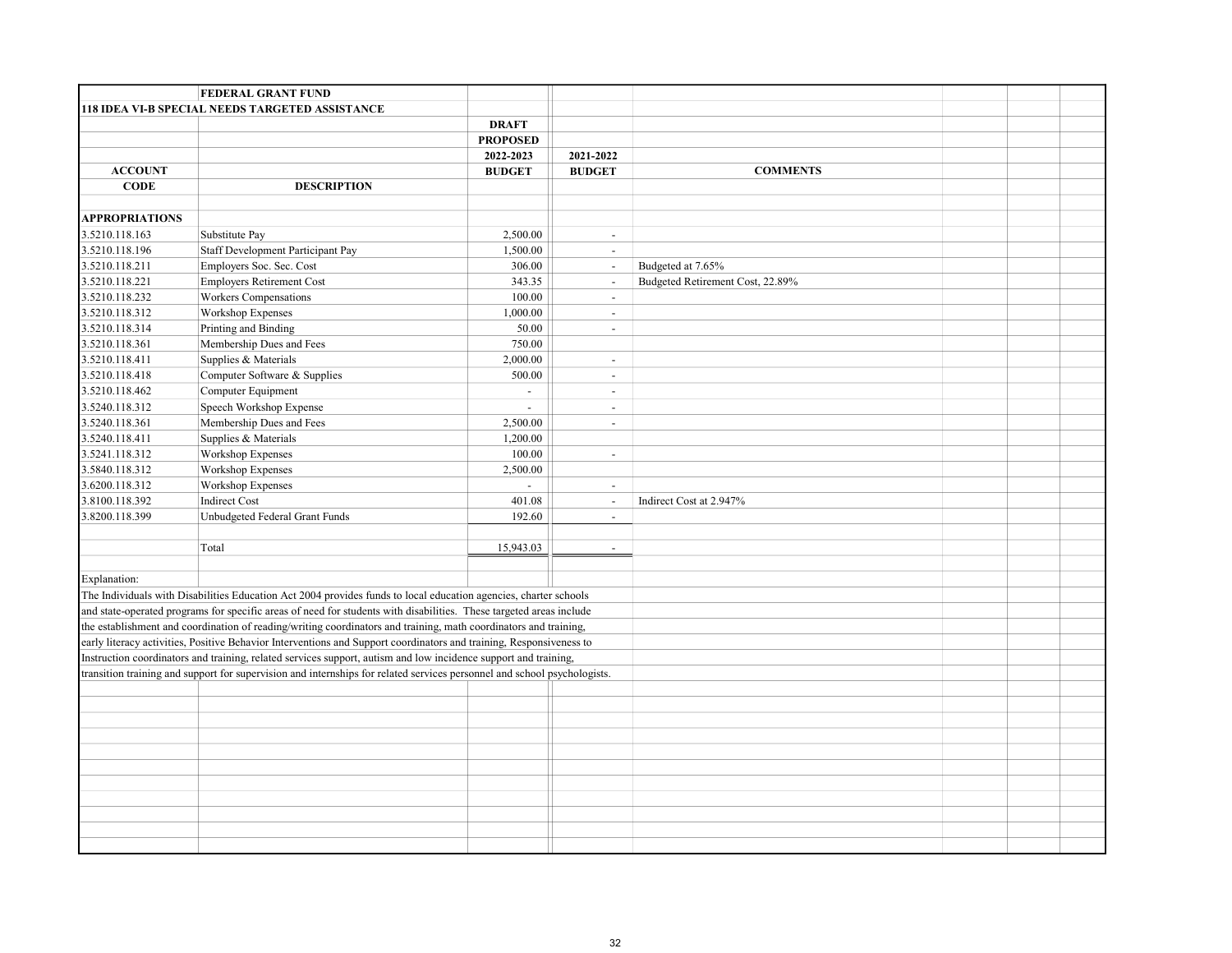|                       | <b>FEDERAL GRANT FUND</b>                                                                                           |                 |                          |                         |  |  |
|-----------------------|---------------------------------------------------------------------------------------------------------------------|-----------------|--------------------------|-------------------------|--|--|
|                       | 119 IDEA VI-B PRESCHOOL TARGETED ASSISTANCE                                                                         |                 |                          |                         |  |  |
|                       |                                                                                                                     | <b>DRAFT</b>    |                          |                         |  |  |
|                       |                                                                                                                     | <b>PROPOSED</b> |                          |                         |  |  |
|                       |                                                                                                                     | 2022-2023       | 2021-2022                |                         |  |  |
| <b>ACCOUNT</b>        |                                                                                                                     | <b>BUDGET</b>   | <b>BUDGET</b>            |                         |  |  |
| CODE                  | <b>DESCRIPTION</b>                                                                                                  |                 |                          |                         |  |  |
|                       |                                                                                                                     |                 |                          |                         |  |  |
| <b>APPROPRIATIONS</b> |                                                                                                                     |                 |                          |                         |  |  |
| 3.5230.119.163        | Substitute Pay                                                                                                      | 2,000.00        | $\omega$                 |                         |  |  |
| 3.5230.119.211        | Employers Soc. Sec. Cost                                                                                            | 153.00          | $\omega$                 | Budgeted at 7.65%       |  |  |
| 3.5230.119.232        | Workers Compensation                                                                                                | 50.00           | $\omega$                 |                         |  |  |
| 3.5230.119.312        | Workshop Expense                                                                                                    | 1,500.00        | $\sim$                   |                         |  |  |
| 3.5230.119.411        | Supplies & Materials                                                                                                | 2,500.00        | $\omega$                 |                         |  |  |
| 3.5230.119.418        | Computer Software & Supplies                                                                                        | 750.00          | $\blacksquare$           |                         |  |  |
| 3.5230.119.459        | Other Food Purchases                                                                                                | $\omega$        | $\blacksquare$           |                         |  |  |
| 3.8100.119.392        | Indirect Cost                                                                                                       | 181.68          | $\overline{\phantom{a}}$ | Indirect Cost at 2.947% |  |  |
| 3.8200.119.399        | Unbudgeted Federal Grant Funds                                                                                      | 1,865.32        | $\blacksquare$           |                         |  |  |
|                       |                                                                                                                     |                 |                          |                         |  |  |
|                       | Total                                                                                                               | 9,000.00        | $\sim$                   |                         |  |  |
|                       |                                                                                                                     |                 |                          |                         |  |  |
| Explanation:          |                                                                                                                     |                 |                          |                         |  |  |
|                       | The Individuals with Disabilities Education Act 2004 provides funds to local education agencies, charter schools    |                 |                          |                         |  |  |
|                       | professional development and support around activities to improve Child Find programs, early childhood transitions, |                 |                          |                         |  |  |
|                       | early childhood outcomes, and improving preschool LRE opportunities for handicapped preschoolers.                   |                 |                          |                         |  |  |
|                       |                                                                                                                     |                 |                          |                         |  |  |
|                       |                                                                                                                     |                 |                          |                         |  |  |
|                       |                                                                                                                     |                 |                          |                         |  |  |
|                       |                                                                                                                     |                 |                          |                         |  |  |
|                       |                                                                                                                     |                 |                          |                         |  |  |
|                       |                                                                                                                     |                 |                          |                         |  |  |
|                       |                                                                                                                     |                 |                          |                         |  |  |
|                       |                                                                                                                     |                 |                          |                         |  |  |
|                       |                                                                                                                     |                 |                          |                         |  |  |
|                       |                                                                                                                     |                 |                          |                         |  |  |
|                       |                                                                                                                     |                 |                          |                         |  |  |
|                       |                                                                                                                     |                 |                          |                         |  |  |
|                       |                                                                                                                     |                 |                          |                         |  |  |
|                       |                                                                                                                     |                 |                          |                         |  |  |
|                       |                                                                                                                     |                 |                          |                         |  |  |
|                       |                                                                                                                     |                 |                          |                         |  |  |
|                       |                                                                                                                     |                 |                          |                         |  |  |
|                       |                                                                                                                     |                 |                          |                         |  |  |
|                       |                                                                                                                     |                 |                          |                         |  |  |
|                       |                                                                                                                     |                 |                          |                         |  |  |
|                       |                                                                                                                     |                 |                          |                         |  |  |
|                       |                                                                                                                     |                 |                          |                         |  |  |
|                       |                                                                                                                     |                 |                          |                         |  |  |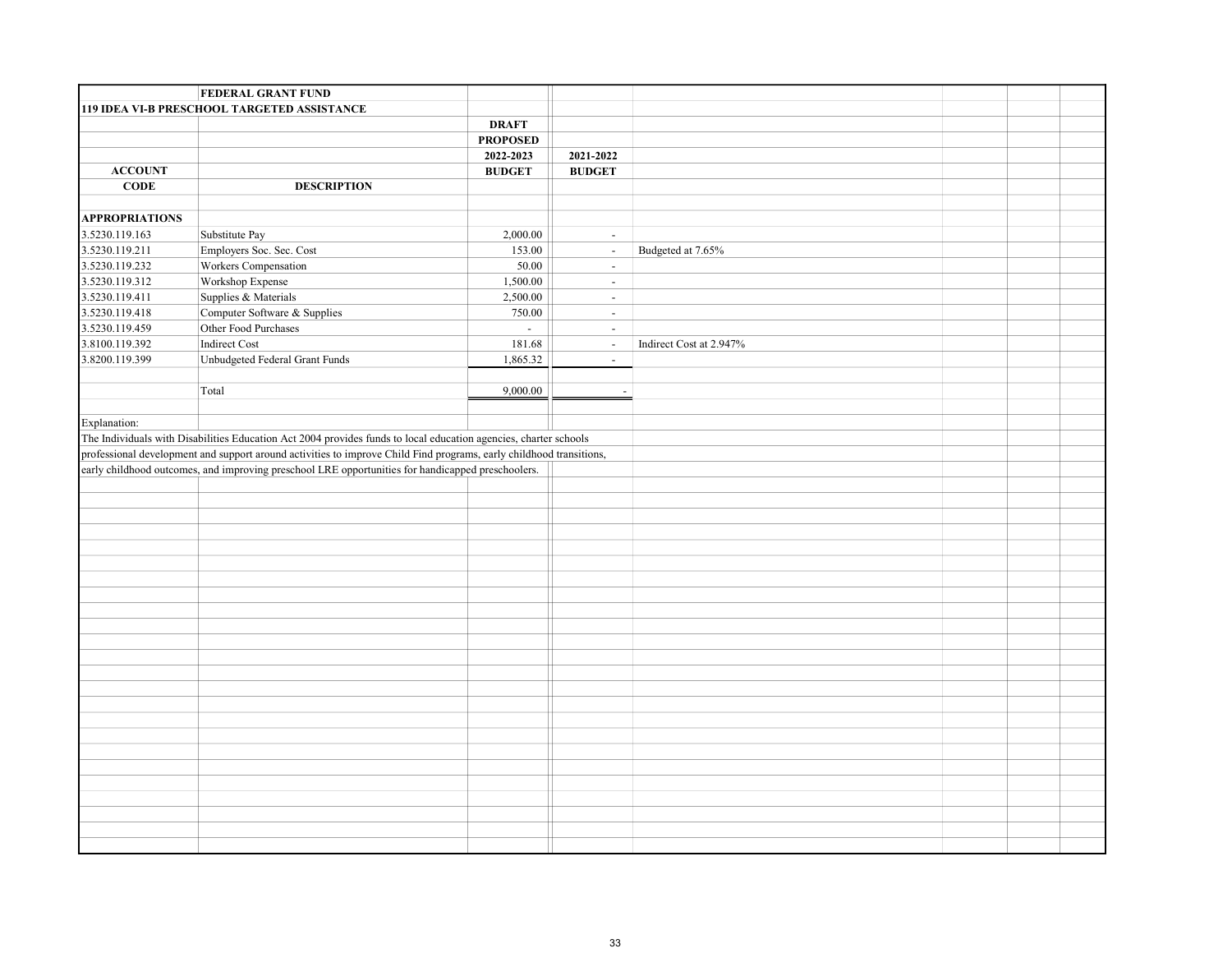|                                  | FEDERAL GRANT FUND                                                                                                                                    |                          |                                                                                                                                                            |  |
|----------------------------------|-------------------------------------------------------------------------------------------------------------------------------------------------------|--------------------------|------------------------------------------------------------------------------------------------------------------------------------------------------------|--|
|                                  | 163 CARES ACT - K-12 EMERGENCY RELIEF FUND                                                                                                            |                          |                                                                                                                                                            |  |
|                                  |                                                                                                                                                       | <b>DRAFT</b>             |                                                                                                                                                            |  |
|                                  |                                                                                                                                                       | <b>PROPOSED</b>          |                                                                                                                                                            |  |
|                                  |                                                                                                                                                       | 2022-2023                | 2021-2022                                                                                                                                                  |  |
| <b>ACCOUNT</b>                   |                                                                                                                                                       | <b>BUDGET</b>            | <b>BUDGET</b>                                                                                                                                              |  |
| <b>CODE</b>                      | <b>DESCRIPTION</b>                                                                                                                                    |                          |                                                                                                                                                            |  |
|                                  |                                                                                                                                                       |                          |                                                                                                                                                            |  |
| <b>APPROPRIATIONS</b>            |                                                                                                                                                       |                          |                                                                                                                                                            |  |
| 3.5110.163.312                   | Workshop Expense                                                                                                                                      | $\omega$                 | $\omega$                                                                                                                                                   |  |
| 3.5110.163.411                   | Supplies and Materials                                                                                                                                | $\sim$                   | $\blacksquare$                                                                                                                                             |  |
| 3.5110.163.418                   | Computer Software                                                                                                                                     | $\sim$                   | 256,000.21                                                                                                                                                 |  |
| 3.5110.163.462                   | Computer Hardware                                                                                                                                     | $\sim$                   | $\blacksquare$                                                                                                                                             |  |
| 3.5210.163.312                   | Workshop Expense                                                                                                                                      | $\sim$                   | $\mathbb{Z}^{\mathbb{Z}}$                                                                                                                                  |  |
| 3.5210.163.411                   | Supplies and Materials                                                                                                                                | $\sim$                   | 32,200.00                                                                                                                                                  |  |
| 3.5210.163.462                   | Computer Hardware                                                                                                                                     | $\blacksquare$           | $\blacksquare$                                                                                                                                             |  |
| 3.5310.163.319                   | Other Prof/Tech                                                                                                                                       | $\sim$                   | $\blacksquare$                                                                                                                                             |  |
| 3.5310.163.344                   | Mobile Communication                                                                                                                                  | $\blacksquare$           | $\overline{a}$                                                                                                                                             |  |
| 3.5310.163.462                   | Computer Hardware                                                                                                                                     | $\blacksquare$           | 110,000.00                                                                                                                                                 |  |
| 3.5810.163.411                   | Supplies and Materials                                                                                                                                | $\mathbb{Z}^2$           | 40,000.00                                                                                                                                                  |  |
| 3.6400.163.411                   | Supplies and Materials                                                                                                                                | $\sim$                   | $\overline{a}$                                                                                                                                             |  |
| 3.6540.163.311                   | Contracted Services                                                                                                                                   | $\sim$                   | 1,000.00                                                                                                                                                   |  |
| 3.6540.163.411                   | Supplies and Materials                                                                                                                                | $\sim$                   | 600,000.00                                                                                                                                                 |  |
| 3.6540.163.461                   | Non-Cap Equip                                                                                                                                         | $\sim$                   | 175,761.30                                                                                                                                                 |  |
| 3.8100.163.392<br>3.8200.163.399 | <b>Indirect Cost</b><br>Unbudgeted Federal Grant Funds                                                                                                | $\sim$                   | 35,775.45<br>Indirect Cost at 2.947%                                                                                                                       |  |
|                                  |                                                                                                                                                       | $\sim$                   | $\overline{\phantom{a}}$                                                                                                                                   |  |
|                                  | Total                                                                                                                                                 | $\overline{\phantom{a}}$ | 1,250,736.96                                                                                                                                               |  |
|                                  |                                                                                                                                                       |                          |                                                                                                                                                            |  |
|                                  |                                                                                                                                                       |                          | The Elementary and Secondary School (K-12) Emergency Relief Fund, authorized by the Coronavirus Aid, Relief and Economic Security Act of 2020 (CARES Act), |  |
|                                  | is intended to assist eligible public school units during the novel coronavirus pandemic.                                                             |                          |                                                                                                                                                            |  |
|                                  |                                                                                                                                                       |                          |                                                                                                                                                            |  |
|                                  | Allocations to eligible units are made in proportion to the amount of funds such units received under Title I, Part A in the most recent fiscal year. |                          |                                                                                                                                                            |  |
|                                  |                                                                                                                                                       |                          |                                                                                                                                                            |  |
| Expiring September 30, 2022      |                                                                                                                                                       |                          |                                                                                                                                                            |  |
|                                  |                                                                                                                                                       |                          |                                                                                                                                                            |  |
|                                  |                                                                                                                                                       |                          |                                                                                                                                                            |  |
|                                  |                                                                                                                                                       |                          |                                                                                                                                                            |  |
|                                  |                                                                                                                                                       |                          |                                                                                                                                                            |  |
|                                  |                                                                                                                                                       |                          |                                                                                                                                                            |  |
|                                  |                                                                                                                                                       |                          |                                                                                                                                                            |  |
|                                  |                                                                                                                                                       |                          |                                                                                                                                                            |  |
|                                  |                                                                                                                                                       |                          |                                                                                                                                                            |  |
|                                  |                                                                                                                                                       |                          |                                                                                                                                                            |  |
|                                  |                                                                                                                                                       |                          |                                                                                                                                                            |  |
|                                  |                                                                                                                                                       |                          |                                                                                                                                                            |  |
|                                  |                                                                                                                                                       |                          |                                                                                                                                                            |  |
|                                  |                                                                                                                                                       |                          |                                                                                                                                                            |  |
|                                  |                                                                                                                                                       |                          |                                                                                                                                                            |  |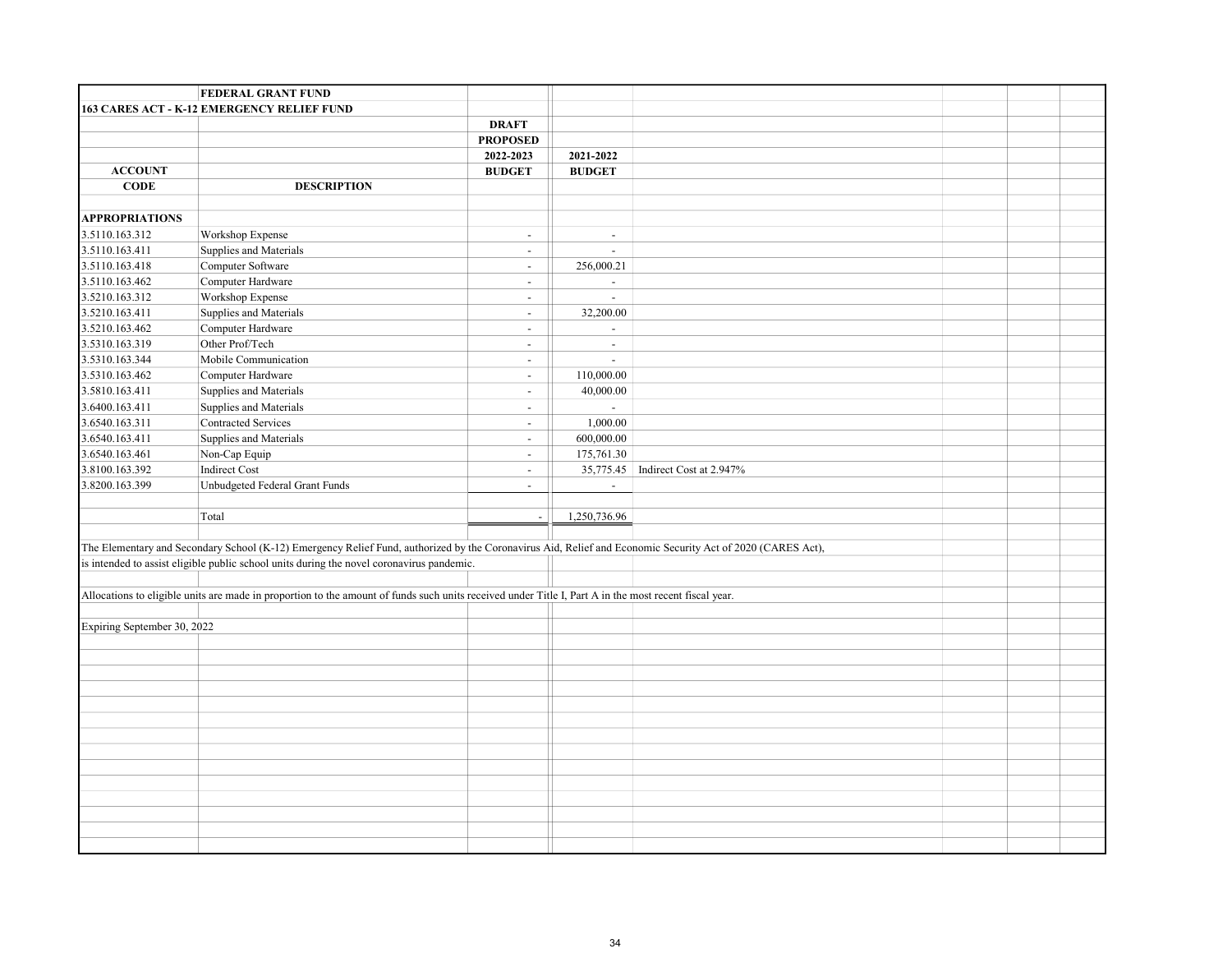|                             | <b>FEDERAL GRANT FUND</b>                                                                               |                 |                                  |  |
|-----------------------------|---------------------------------------------------------------------------------------------------------|-----------------|----------------------------------|--|
|                             | 165 CARES ACT - ESSERF - DIGITAL CURRICULUM                                                             |                 |                                  |  |
|                             |                                                                                                         | <b>DRAFT</b>    |                                  |  |
|                             |                                                                                                         | <b>PROPOSED</b> |                                  |  |
|                             |                                                                                                         | 2022-2023       | 2021-2022                        |  |
| <b>ACCOUNT</b>              |                                                                                                         | <b>BUDGET</b>   | <b>BUDGET</b>                    |  |
| CODE                        | <b>DESCRIPTION</b>                                                                                      |                 |                                  |  |
|                             |                                                                                                         |                 |                                  |  |
| <b>APPROPRIATIONS</b>       |                                                                                                         |                 |                                  |  |
| 3.5110.165.418              | Computer Software & Supplies                                                                            | $\sim$          | 80,437.51                        |  |
| 3.8100.165.392              | Indirect Cost                                                                                           | $\sim$          | 2,370.49 Indirect Cost at 2.947% |  |
| 3.8200.165.399              | Unbudgeted Federal Grant Funds                                                                          | $\sim$          | $\sim$                           |  |
|                             |                                                                                                         |                 |                                  |  |
|                             | Total                                                                                                   | $\sim$          | 82,808.00                        |  |
|                             |                                                                                                         |                 |                                  |  |
|                             | To provide funding for subscriptions to high quality, NC standards aligned digital curriculum packages. |                 |                                  |  |
|                             |                                                                                                         |                 |                                  |  |
| Expiring September 30, 2022 |                                                                                                         |                 |                                  |  |
|                             |                                                                                                         |                 |                                  |  |
|                             |                                                                                                         |                 |                                  |  |
|                             |                                                                                                         |                 |                                  |  |
|                             |                                                                                                         |                 |                                  |  |
|                             |                                                                                                         |                 |                                  |  |
|                             |                                                                                                         |                 |                                  |  |
|                             |                                                                                                         |                 |                                  |  |
|                             |                                                                                                         |                 |                                  |  |
|                             |                                                                                                         |                 |                                  |  |
|                             |                                                                                                         |                 |                                  |  |
|                             |                                                                                                         |                 |                                  |  |
|                             |                                                                                                         |                 |                                  |  |
|                             |                                                                                                         |                 |                                  |  |
|                             |                                                                                                         |                 |                                  |  |
|                             |                                                                                                         |                 |                                  |  |
|                             |                                                                                                         |                 |                                  |  |
|                             |                                                                                                         |                 |                                  |  |
|                             |                                                                                                         |                 |                                  |  |
|                             |                                                                                                         |                 |                                  |  |
|                             |                                                                                                         |                 |                                  |  |
|                             |                                                                                                         |                 |                                  |  |
|                             |                                                                                                         |                 |                                  |  |
|                             |                                                                                                         |                 |                                  |  |
|                             |                                                                                                         |                 |                                  |  |
|                             |                                                                                                         |                 |                                  |  |
|                             |                                                                                                         |                 |                                  |  |
|                             |                                                                                                         |                 |                                  |  |
|                             |                                                                                                         |                 |                                  |  |
|                             |                                                                                                         |                 |                                  |  |
|                             |                                                                                                         |                 |                                  |  |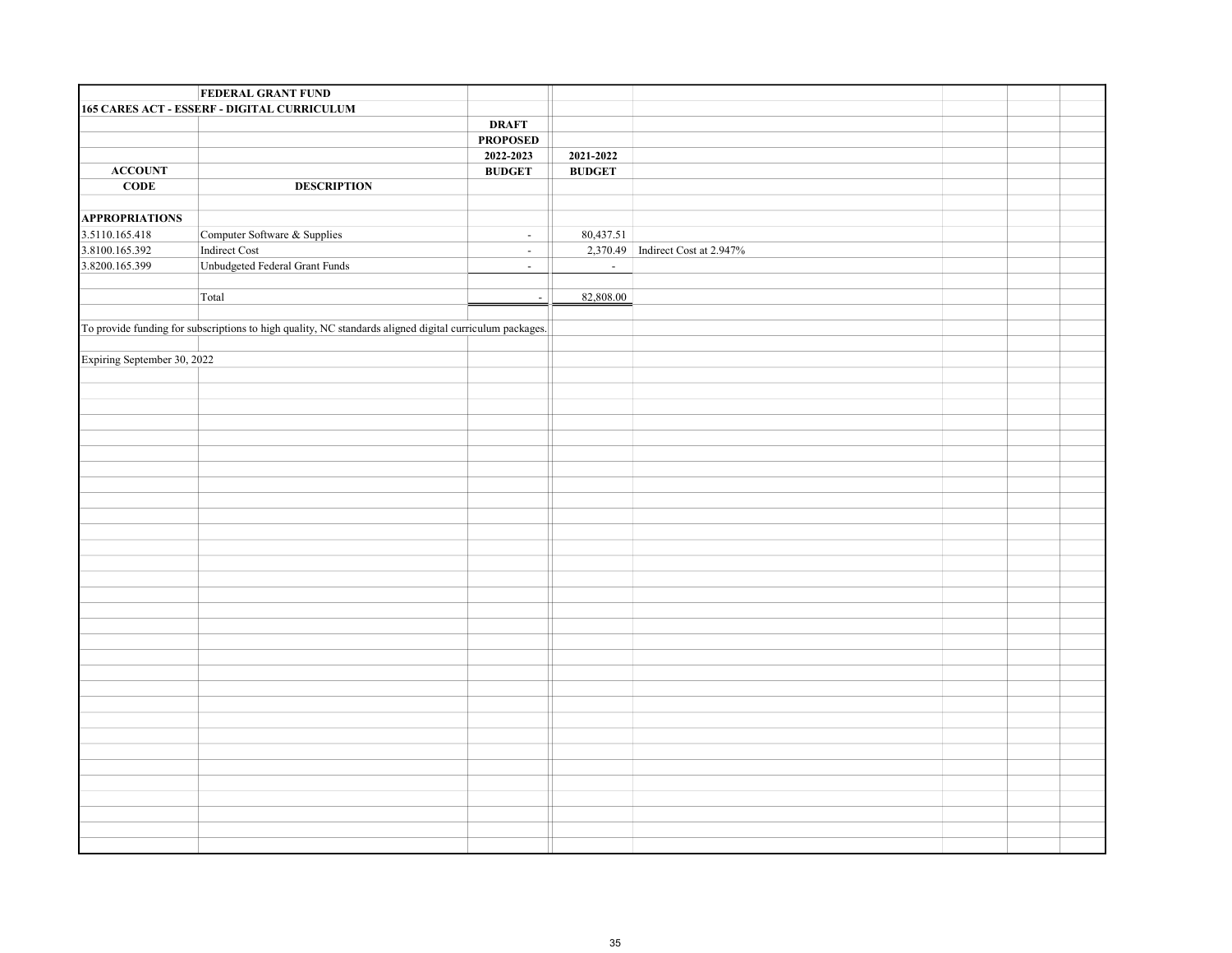|                       | <b>FEDERAL GRANT FUND</b>                    |                                                                |               |                                |  |  |
|-----------------------|----------------------------------------------|----------------------------------------------------------------|---------------|--------------------------------|--|--|
|                       | 166 CARES ACT - ESSERF - LEARNING MANAGEMENT |                                                                |               |                                |  |  |
|                       |                                              | <b>DRAFT</b>                                                   |               |                                |  |  |
|                       |                                              | <b>PROPOSED</b>                                                |               |                                |  |  |
|                       |                                              | 2022-2023                                                      | 2021-2022     |                                |  |  |
| <b>ACCOUNT</b>        |                                              | $\mathbf{B}\mathbf{U}\mathbf{D}\mathbf{G}\mathbf{E}\mathbf{T}$ | <b>BUDGET</b> |                                |  |  |
| CODE                  | <b>DESCRIPTION</b>                           |                                                                |               |                                |  |  |
|                       |                                              |                                                                |               |                                |  |  |
| <b>APPROPRIATIONS</b> |                                              |                                                                |               |                                |  |  |
| 3.5860.166.418        | Computer Software & Supplies                 | 28,700.00                                                      | 28,700.00     |                                |  |  |
| 3.8100.166.392        | Indirect Cost                                | 845.79                                                         |               | 845.79 Indirect Cost at 2.947% |  |  |
| 3.8200.166.399        | Unbudgeted Federal Grant Funds               | 0.21                                                           | 0.21          |                                |  |  |
|                       |                                              |                                                                |               |                                |  |  |
|                       | Total                                        | 29,546.00                                                      | 29,546.00     |                                |  |  |
|                       |                                              |                                                                |               |                                |  |  |
|                       |                                              |                                                                |               |                                |  |  |
|                       |                                              |                                                                |               |                                |  |  |
|                       |                                              |                                                                |               |                                |  |  |
|                       |                                              |                                                                |               |                                |  |  |
|                       |                                              |                                                                |               |                                |  |  |
|                       |                                              |                                                                |               |                                |  |  |
|                       |                                              |                                                                |               |                                |  |  |
|                       |                                              |                                                                |               |                                |  |  |
|                       |                                              |                                                                |               |                                |  |  |
|                       |                                              |                                                                |               |                                |  |  |
|                       |                                              |                                                                |               |                                |  |  |
|                       |                                              |                                                                |               |                                |  |  |
|                       |                                              |                                                                |               |                                |  |  |
|                       |                                              |                                                                |               |                                |  |  |
|                       |                                              |                                                                |               |                                |  |  |
|                       |                                              |                                                                |               |                                |  |  |
|                       |                                              |                                                                |               |                                |  |  |
|                       |                                              |                                                                |               |                                |  |  |
|                       |                                              |                                                                |               |                                |  |  |
|                       |                                              |                                                                |               |                                |  |  |
|                       |                                              |                                                                |               |                                |  |  |
|                       |                                              |                                                                |               |                                |  |  |
|                       |                                              |                                                                |               |                                |  |  |
|                       |                                              |                                                                |               |                                |  |  |
|                       |                                              |                                                                |               |                                |  |  |
|                       |                                              |                                                                |               |                                |  |  |
|                       |                                              |                                                                |               |                                |  |  |
|                       |                                              |                                                                |               |                                |  |  |
|                       |                                              |                                                                |               |                                |  |  |
|                       |                                              |                                                                |               |                                |  |  |
|                       |                                              |                                                                |               |                                |  |  |
|                       |                                              |                                                                |               |                                |  |  |
|                       |                                              |                                                                |               |                                |  |  |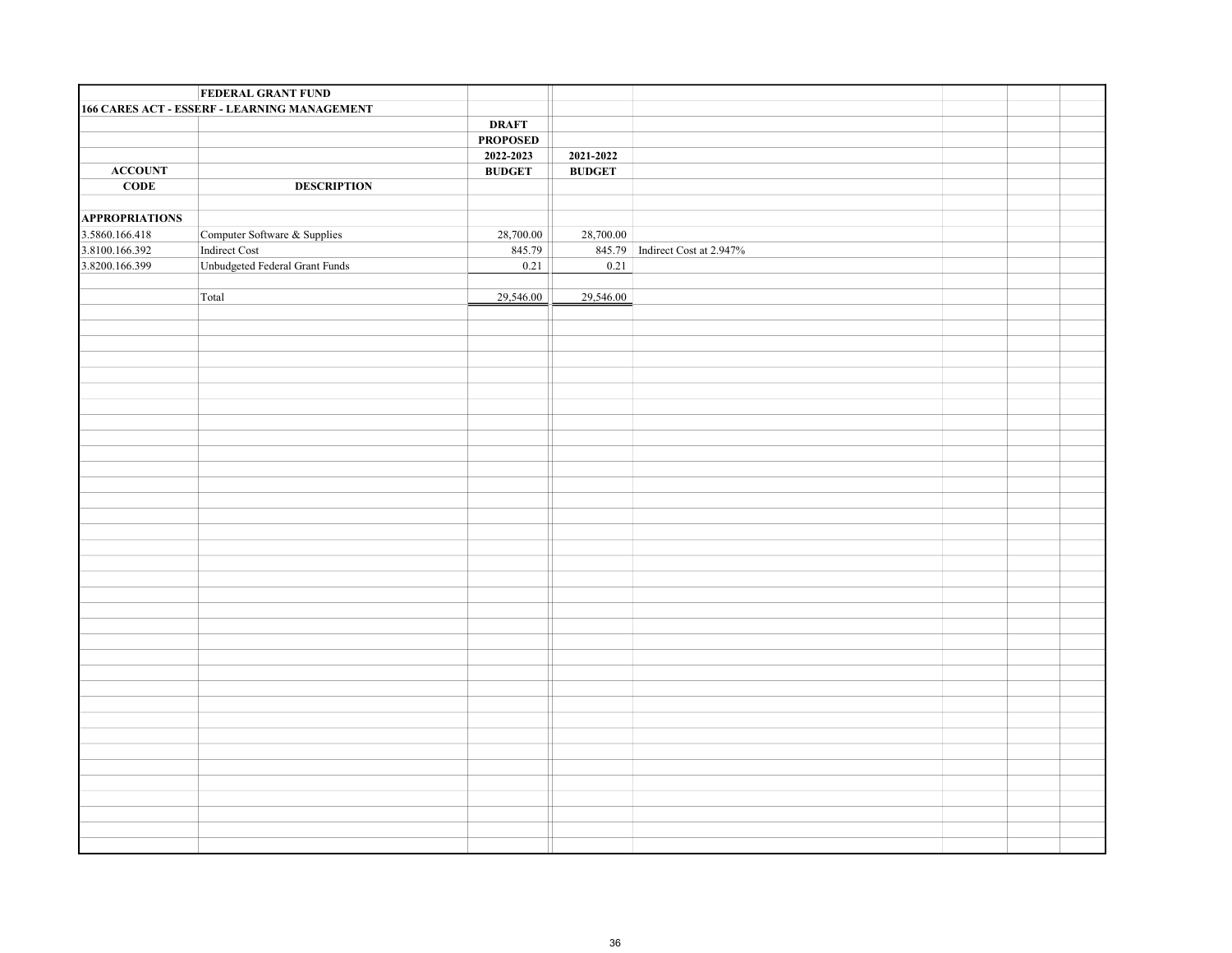|                                  | <b>FEDERAL GRANT FUND</b>      |                  |               |                                  |  |  |
|----------------------------------|--------------------------------|------------------|---------------|----------------------------------|--|--|
| <b>167 ESSERF - EC CARRYOVER</b> |                                |                  |               |                                  |  |  |
|                                  |                                | <b>DRAFT</b>     |               |                                  |  |  |
|                                  |                                | <b>PROPOSED</b>  |               |                                  |  |  |
|                                  |                                | 2022-2023        | 2021-2022     |                                  |  |  |
| <b>ACCOUNT</b>                   |                                | <b>BUDGET</b>    | <b>BUDGET</b> |                                  |  |  |
| CODE                             | <b>DESCRIPTION</b>             |                  |               |                                  |  |  |
|                                  |                                |                  |               |                                  |  |  |
| <b>APPROPRIATIONS</b>            |                                |                  |               |                                  |  |  |
| 3.5350.167.146                   | Salary - Specialist            | 24,599.50        | 24,599.50     |                                  |  |  |
| 3.5350.167.198                   | Tutorial Pay                   | 28,984.80        | 28,984.80     |                                  |  |  |
| 3.5350.167.211                   | Employers Soc. Sec. Cost       | 4,099.20         |               | 4,099.20 Budgeted at 7.65%       |  |  |
| 3.5350.167.221                   | Employers Retirement Cost      | 11,617.08        | 11,617.08     | Budgeted Retirement Cost, 22.89% |  |  |
| 3.8100.167.392                   | Indirect Cost                  | $\omega_{\rm c}$ | $\sim$        | Indirect Cost at 2.947%          |  |  |
| 3.8200.167.399                   | Unbudgeted Federal Grant Funds | 38,337.42        | 38,337.42     |                                  |  |  |
|                                  |                                |                  |               |                                  |  |  |
|                                  | Total                          | 107,638.00       | 107,638.00    |                                  |  |  |
|                                  |                                |                  |               |                                  |  |  |
|                                  |                                |                  |               |                                  |  |  |
|                                  |                                |                  |               |                                  |  |  |
|                                  |                                |                  |               |                                  |  |  |
|                                  |                                |                  |               |                                  |  |  |
|                                  |                                |                  |               |                                  |  |  |
|                                  |                                |                  |               |                                  |  |  |
|                                  |                                |                  |               |                                  |  |  |
|                                  |                                |                  |               |                                  |  |  |
|                                  |                                |                  |               |                                  |  |  |
|                                  |                                |                  |               |                                  |  |  |
|                                  |                                |                  |               |                                  |  |  |
|                                  |                                |                  |               |                                  |  |  |
|                                  |                                |                  |               |                                  |  |  |
|                                  |                                |                  |               |                                  |  |  |
|                                  |                                |                  |               |                                  |  |  |
|                                  |                                |                  |               |                                  |  |  |
|                                  |                                |                  |               |                                  |  |  |
|                                  |                                |                  |               |                                  |  |  |
|                                  |                                |                  |               |                                  |  |  |
|                                  |                                |                  |               |                                  |  |  |
|                                  |                                |                  |               |                                  |  |  |
|                                  |                                |                  |               |                                  |  |  |
|                                  |                                |                  |               |                                  |  |  |
|                                  |                                |                  |               |                                  |  |  |
|                                  |                                |                  |               |                                  |  |  |
|                                  |                                |                  |               |                                  |  |  |
|                                  |                                |                  |               |                                  |  |  |
|                                  |                                |                  |               |                                  |  |  |
|                                  |                                |                  |               |                                  |  |  |
|                                  |                                |                  |               |                                  |  |  |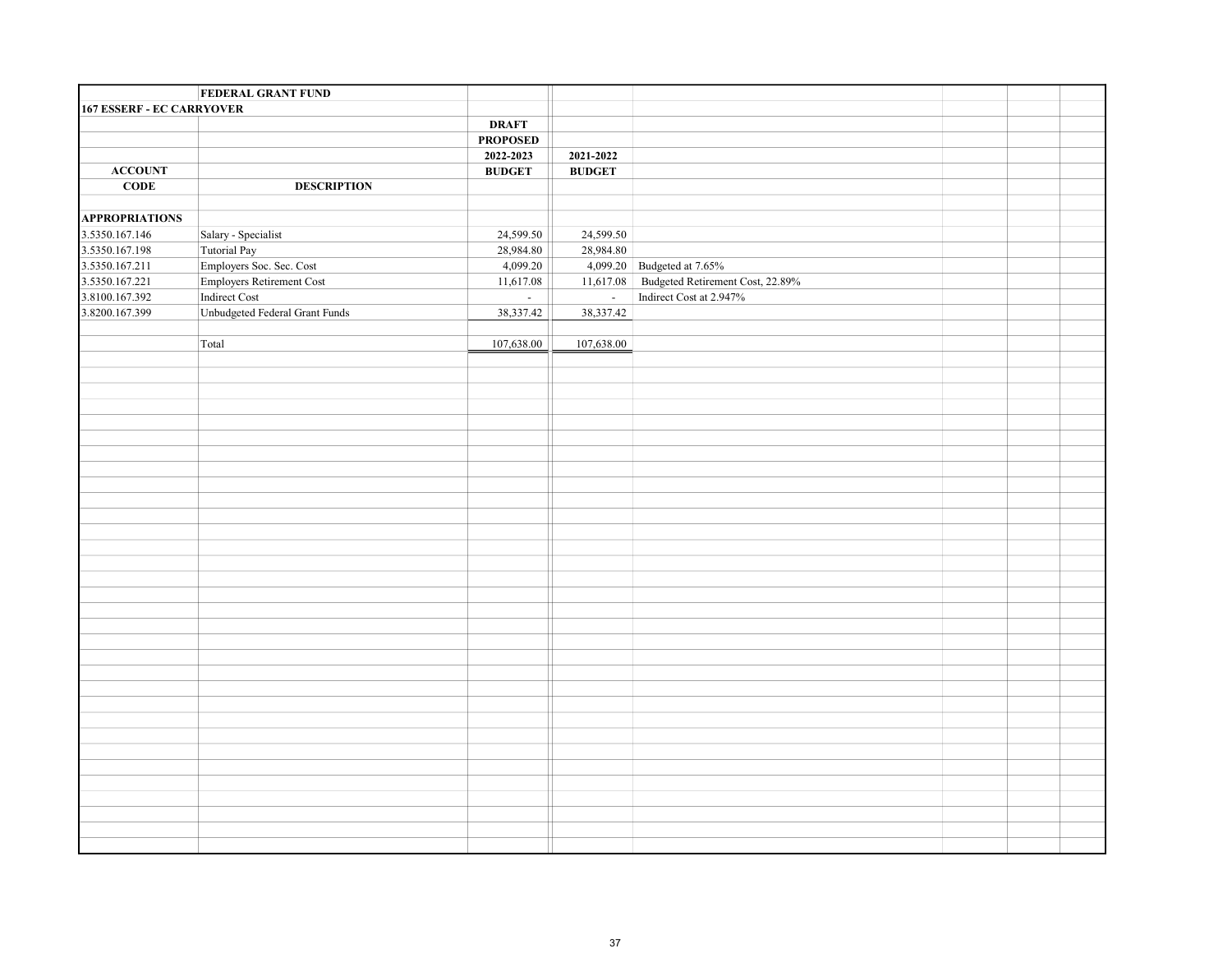| 169 GEER - SPECIALIZED INSTRUCTIONAL SUPPORT FOR COVID<br><b>DRAFT</b><br><b>PROPOSED</b><br>2022-2023<br>2021-2022<br>${\bf ACCOUNT}$<br>$\mathbf{B}\mathbf{U}\mathbf{D}\mathbf{G}\mathbf{E}\mathbf{T}$<br><b>BUDGET</b><br>CODE<br><b>DESCRIPTION</b><br><b>APPROPRIATIONS</b><br>3.5320.169.131<br>Salary - Social Worker<br>184,000.00<br>184,000.00<br>3.5320.169.211<br>Employers Soc. Sec. Cost<br>14,076.00<br>14,076.00<br>Budgeted at 7.65%<br>3.5320.169.221<br>Employers Retirement Cost<br>Budgeted Retirement Cost, 22.89%<br>39,891.20<br>39,891.20<br>Employers Hospital Cost<br>Hospitalization calculated at \$7,300 per year<br>3.5320.169.231<br>25,304.00<br>25,304.00<br>Contracted Services<br>3.5320.169.311<br>27,752.20<br>27,752.20<br>3.8100.169.392<br>Indirect Cost<br>7,758.60<br>7,758.60 Indirect Cost at 2.947%<br>Total<br>298,782.00<br>298,782.00 | <b>FEDERAL GRANT FUND</b> |  |  |  |
|----------------------------------------------------------------------------------------------------------------------------------------------------------------------------------------------------------------------------------------------------------------------------------------------------------------------------------------------------------------------------------------------------------------------------------------------------------------------------------------------------------------------------------------------------------------------------------------------------------------------------------------------------------------------------------------------------------------------------------------------------------------------------------------------------------------------------------------------------------------------------------------|---------------------------|--|--|--|
|                                                                                                                                                                                                                                                                                                                                                                                                                                                                                                                                                                                                                                                                                                                                                                                                                                                                                        |                           |  |  |  |
|                                                                                                                                                                                                                                                                                                                                                                                                                                                                                                                                                                                                                                                                                                                                                                                                                                                                                        |                           |  |  |  |
|                                                                                                                                                                                                                                                                                                                                                                                                                                                                                                                                                                                                                                                                                                                                                                                                                                                                                        |                           |  |  |  |
|                                                                                                                                                                                                                                                                                                                                                                                                                                                                                                                                                                                                                                                                                                                                                                                                                                                                                        |                           |  |  |  |
|                                                                                                                                                                                                                                                                                                                                                                                                                                                                                                                                                                                                                                                                                                                                                                                                                                                                                        |                           |  |  |  |
|                                                                                                                                                                                                                                                                                                                                                                                                                                                                                                                                                                                                                                                                                                                                                                                                                                                                                        |                           |  |  |  |
|                                                                                                                                                                                                                                                                                                                                                                                                                                                                                                                                                                                                                                                                                                                                                                                                                                                                                        |                           |  |  |  |
|                                                                                                                                                                                                                                                                                                                                                                                                                                                                                                                                                                                                                                                                                                                                                                                                                                                                                        |                           |  |  |  |
|                                                                                                                                                                                                                                                                                                                                                                                                                                                                                                                                                                                                                                                                                                                                                                                                                                                                                        |                           |  |  |  |
|                                                                                                                                                                                                                                                                                                                                                                                                                                                                                                                                                                                                                                                                                                                                                                                                                                                                                        |                           |  |  |  |
|                                                                                                                                                                                                                                                                                                                                                                                                                                                                                                                                                                                                                                                                                                                                                                                                                                                                                        |                           |  |  |  |
|                                                                                                                                                                                                                                                                                                                                                                                                                                                                                                                                                                                                                                                                                                                                                                                                                                                                                        |                           |  |  |  |
|                                                                                                                                                                                                                                                                                                                                                                                                                                                                                                                                                                                                                                                                                                                                                                                                                                                                                        |                           |  |  |  |
|                                                                                                                                                                                                                                                                                                                                                                                                                                                                                                                                                                                                                                                                                                                                                                                                                                                                                        |                           |  |  |  |
|                                                                                                                                                                                                                                                                                                                                                                                                                                                                                                                                                                                                                                                                                                                                                                                                                                                                                        |                           |  |  |  |
|                                                                                                                                                                                                                                                                                                                                                                                                                                                                                                                                                                                                                                                                                                                                                                                                                                                                                        |                           |  |  |  |
|                                                                                                                                                                                                                                                                                                                                                                                                                                                                                                                                                                                                                                                                                                                                                                                                                                                                                        |                           |  |  |  |
|                                                                                                                                                                                                                                                                                                                                                                                                                                                                                                                                                                                                                                                                                                                                                                                                                                                                                        |                           |  |  |  |
|                                                                                                                                                                                                                                                                                                                                                                                                                                                                                                                                                                                                                                                                                                                                                                                                                                                                                        |                           |  |  |  |
|                                                                                                                                                                                                                                                                                                                                                                                                                                                                                                                                                                                                                                                                                                                                                                                                                                                                                        |                           |  |  |  |
|                                                                                                                                                                                                                                                                                                                                                                                                                                                                                                                                                                                                                                                                                                                                                                                                                                                                                        |                           |  |  |  |
|                                                                                                                                                                                                                                                                                                                                                                                                                                                                                                                                                                                                                                                                                                                                                                                                                                                                                        |                           |  |  |  |
|                                                                                                                                                                                                                                                                                                                                                                                                                                                                                                                                                                                                                                                                                                                                                                                                                                                                                        |                           |  |  |  |
|                                                                                                                                                                                                                                                                                                                                                                                                                                                                                                                                                                                                                                                                                                                                                                                                                                                                                        |                           |  |  |  |
|                                                                                                                                                                                                                                                                                                                                                                                                                                                                                                                                                                                                                                                                                                                                                                                                                                                                                        |                           |  |  |  |
|                                                                                                                                                                                                                                                                                                                                                                                                                                                                                                                                                                                                                                                                                                                                                                                                                                                                                        |                           |  |  |  |
|                                                                                                                                                                                                                                                                                                                                                                                                                                                                                                                                                                                                                                                                                                                                                                                                                                                                                        |                           |  |  |  |
|                                                                                                                                                                                                                                                                                                                                                                                                                                                                                                                                                                                                                                                                                                                                                                                                                                                                                        |                           |  |  |  |
|                                                                                                                                                                                                                                                                                                                                                                                                                                                                                                                                                                                                                                                                                                                                                                                                                                                                                        |                           |  |  |  |
|                                                                                                                                                                                                                                                                                                                                                                                                                                                                                                                                                                                                                                                                                                                                                                                                                                                                                        |                           |  |  |  |
|                                                                                                                                                                                                                                                                                                                                                                                                                                                                                                                                                                                                                                                                                                                                                                                                                                                                                        |                           |  |  |  |
|                                                                                                                                                                                                                                                                                                                                                                                                                                                                                                                                                                                                                                                                                                                                                                                                                                                                                        |                           |  |  |  |
|                                                                                                                                                                                                                                                                                                                                                                                                                                                                                                                                                                                                                                                                                                                                                                                                                                                                                        |                           |  |  |  |
|                                                                                                                                                                                                                                                                                                                                                                                                                                                                                                                                                                                                                                                                                                                                                                                                                                                                                        |                           |  |  |  |
|                                                                                                                                                                                                                                                                                                                                                                                                                                                                                                                                                                                                                                                                                                                                                                                                                                                                                        |                           |  |  |  |
|                                                                                                                                                                                                                                                                                                                                                                                                                                                                                                                                                                                                                                                                                                                                                                                                                                                                                        |                           |  |  |  |
|                                                                                                                                                                                                                                                                                                                                                                                                                                                                                                                                                                                                                                                                                                                                                                                                                                                                                        |                           |  |  |  |
|                                                                                                                                                                                                                                                                                                                                                                                                                                                                                                                                                                                                                                                                                                                                                                                                                                                                                        |                           |  |  |  |
|                                                                                                                                                                                                                                                                                                                                                                                                                                                                                                                                                                                                                                                                                                                                                                                                                                                                                        |                           |  |  |  |
|                                                                                                                                                                                                                                                                                                                                                                                                                                                                                                                                                                                                                                                                                                                                                                                                                                                                                        |                           |  |  |  |
|                                                                                                                                                                                                                                                                                                                                                                                                                                                                                                                                                                                                                                                                                                                                                                                                                                                                                        |                           |  |  |  |
|                                                                                                                                                                                                                                                                                                                                                                                                                                                                                                                                                                                                                                                                                                                                                                                                                                                                                        |                           |  |  |  |
|                                                                                                                                                                                                                                                                                                                                                                                                                                                                                                                                                                                                                                                                                                                                                                                                                                                                                        |                           |  |  |  |
|                                                                                                                                                                                                                                                                                                                                                                                                                                                                                                                                                                                                                                                                                                                                                                                                                                                                                        |                           |  |  |  |
|                                                                                                                                                                                                                                                                                                                                                                                                                                                                                                                                                                                                                                                                                                                                                                                                                                                                                        |                           |  |  |  |
|                                                                                                                                                                                                                                                                                                                                                                                                                                                                                                                                                                                                                                                                                                                                                                                                                                                                                        |                           |  |  |  |
|                                                                                                                                                                                                                                                                                                                                                                                                                                                                                                                                                                                                                                                                                                                                                                                                                                                                                        |                           |  |  |  |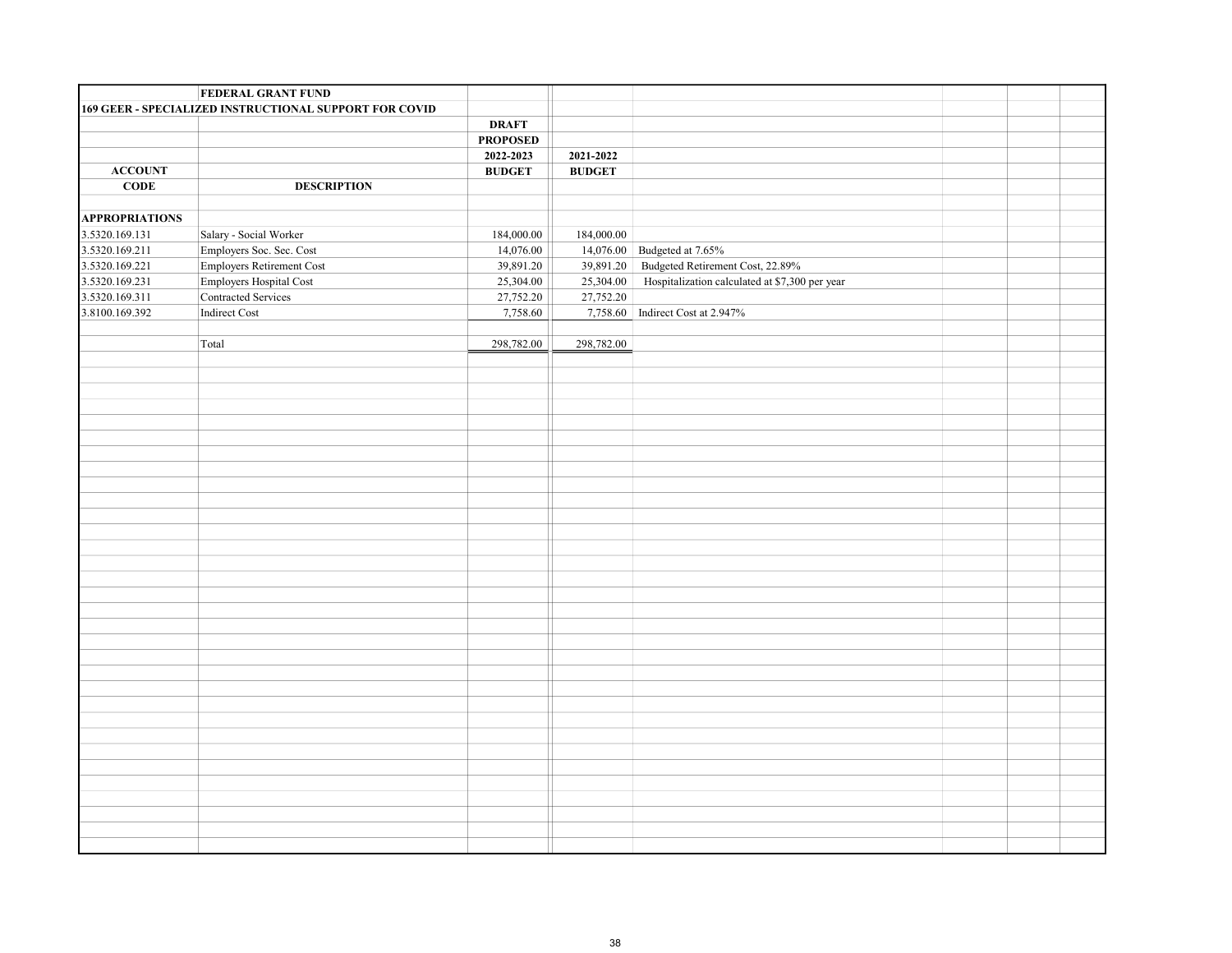|                       | <b>FEDERAL GRANT FUND</b>                      |                                                                |                              |
|-----------------------|------------------------------------------------|----------------------------------------------------------------|------------------------------|
|                       | 170 GEER - SUPPLEMENTAL INSTRUCTIONAL SERVICES |                                                                |                              |
|                       |                                                | <b>DRAFT</b>                                                   |                              |
|                       |                                                | <b>PROPOSED</b>                                                |                              |
|                       |                                                | 2022-2023                                                      | 2021-2022                    |
| <b>ACCOUNT</b>        |                                                | $\mathbf{B}\mathbf{U}\mathbf{D}\mathbf{G}\mathbf{E}\mathbf{T}$ | <b>BUDGET</b>                |
| CODE                  | <b>DESCRIPTION</b>                             |                                                                |                              |
|                       |                                                |                                                                |                              |
| <b>APPROPRIATIONS</b> |                                                |                                                                |                              |
| 3.5210.170.411        | Supplies & Materials                           | 251.39                                                         | 251.39                       |
| 3.8100.170.392        | Indirect Cost                                  | 7.41                                                           | 7.41 Indirect Cost at 2.947% |
|                       |                                                |                                                                |                              |
|                       | Total                                          | 258.80                                                         | 258.80                       |
|                       |                                                |                                                                |                              |
|                       |                                                |                                                                |                              |
|                       |                                                |                                                                |                              |
|                       |                                                |                                                                |                              |
|                       |                                                |                                                                |                              |
|                       |                                                |                                                                |                              |
|                       |                                                |                                                                |                              |
|                       |                                                |                                                                |                              |
|                       |                                                |                                                                |                              |
|                       |                                                |                                                                |                              |
|                       |                                                |                                                                |                              |
|                       |                                                |                                                                |                              |
|                       |                                                |                                                                |                              |
|                       |                                                |                                                                |                              |
|                       |                                                |                                                                |                              |
|                       |                                                |                                                                |                              |
|                       |                                                |                                                                |                              |
|                       |                                                |                                                                |                              |
|                       |                                                |                                                                |                              |
|                       |                                                |                                                                |                              |
|                       |                                                |                                                                |                              |
|                       |                                                |                                                                |                              |
|                       |                                                |                                                                |                              |
|                       |                                                |                                                                |                              |
|                       |                                                |                                                                |                              |
|                       |                                                |                                                                |                              |
|                       |                                                |                                                                |                              |
|                       |                                                |                                                                |                              |
|                       |                                                |                                                                |                              |
|                       |                                                |                                                                |                              |
|                       |                                                |                                                                |                              |
|                       |                                                |                                                                |                              |
|                       |                                                |                                                                |                              |
|                       |                                                |                                                                |                              |
|                       |                                                |                                                                |                              |
|                       |                                                |                                                                |                              |
|                       |                                                |                                                                |                              |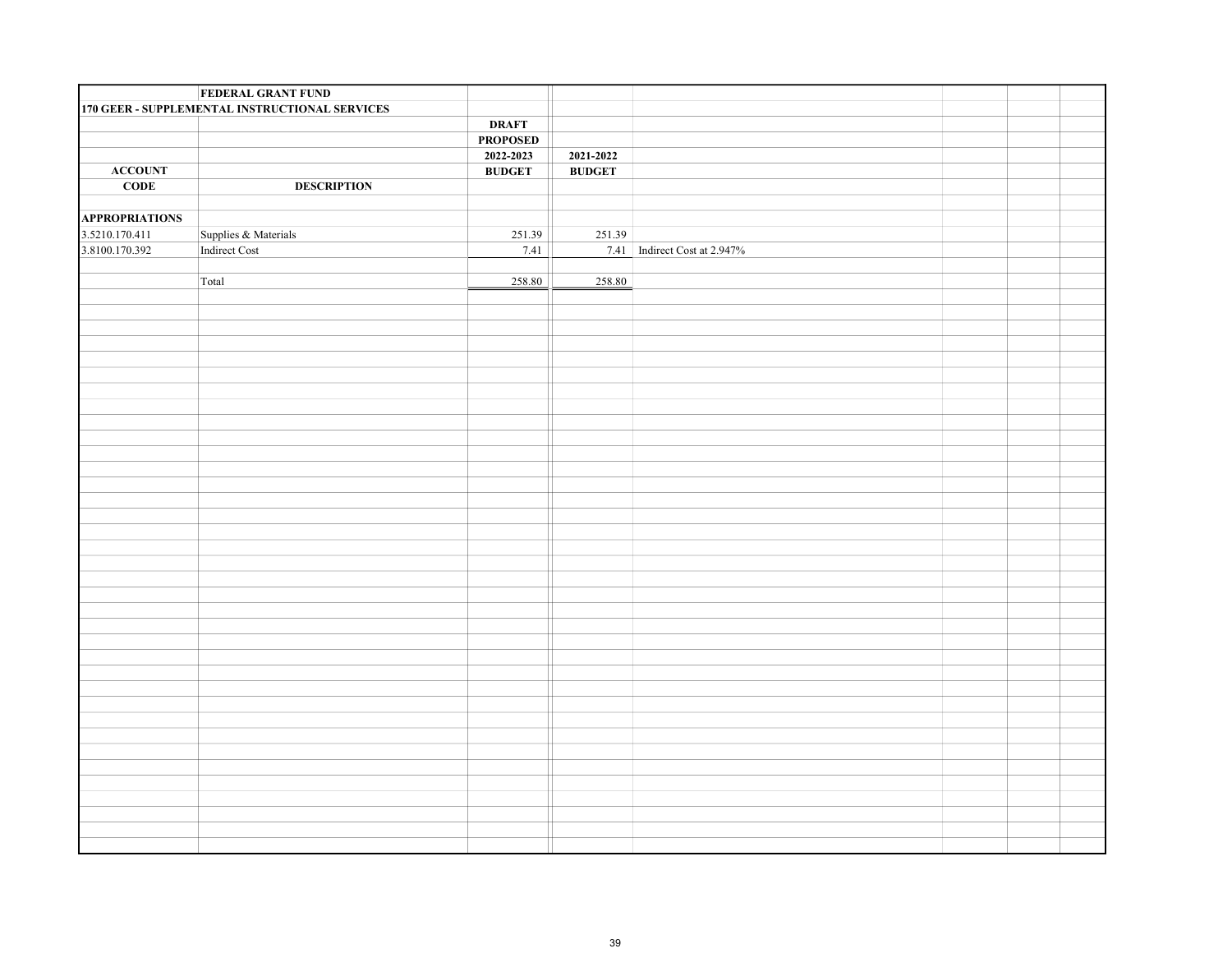|                            | <b>FEDERAL GRANT FUND</b>                   |                          |               |                                  |  |  |
|----------------------------|---------------------------------------------|--------------------------|---------------|----------------------------------|--|--|
|                            | 171 CARES ACT - K-12 EMERGENCY RELIEF       |                          |               |                                  |  |  |
|                            |                                             | <b>DRAFT</b>             |               |                                  |  |  |
|                            |                                             | <b>PROPOSED</b>          |               |                                  |  |  |
|                            |                                             | 2022-2023                | 2021-2022     |                                  |  |  |
| <b>ACCOUNT</b>             |                                             | <b>BUDGET</b>            | <b>BUDGET</b> |                                  |  |  |
| <b>CODE</b>                | <b>DESCRIPTION</b>                          |                          |               |                                  |  |  |
|                            |                                             |                          |               |                                  |  |  |
| <b>APPROPRIATIONS</b>      |                                             |                          |               |                                  |  |  |
| 3.5110.171.411             | Supplies & Materials                        | 510,327.06               | 510,327.06    |                                  |  |  |
| 3.5110.171.418             | Computer Software & Supplies                | 750,000.00               | 1,500,000.00  |                                  |  |  |
| 3.5110.171.462             | Computer Equipment - Inventoried            | 529,226.51               | 2,499,963.25  |                                  |  |  |
| 3.5210.171.312             | Workshop Expense                            | 125,000.00               | 250,000.00    |                                  |  |  |
| 3.5210.171.411             | Supplies & Materials                        | 125,000.00               | 250,000.00    |                                  |  |  |
| 3.5350.171.331             | Pupil Transportation                        | 7,500.00                 | 7,500.00      |                                  |  |  |
| 3.5350.171.451             | Food Purchase                               | 3,000.00                 | 3,000.00      |                                  |  |  |
| 3.5360.171.116             | Salary - Assistant Principal (Non Teaching) | $\overline{\phantom{a}}$ | 80,000.00     |                                  |  |  |
| 3.5360.171.126             | Salary - Extended Contracts                 | $\mathbf{r}$             | 1,000,000.00  |                                  |  |  |
| 3.5360.171.142             | Salary - TA                                 | $\sim$                   | 150,000.00    |                                  |  |  |
| 3.5360.171.146             | Salary - Specialist                         | $\sim$                   | 100,000.00    |                                  |  |  |
| 3.5360.171.147             | Salary - Monitors                           | $\sim$                   | 5,000.00      |                                  |  |  |
| 3.5360.171.151             | Salary - Office Support                     | $\sim$                   | 10,000.00     |                                  |  |  |
| 3.5360.171.171             | Salary - Driver                             | $\blacksquare$           | 50,000.00     |                                  |  |  |
| 3.5360.171.173             | Salary - Custodian                          | $\overline{\phantom{a}}$ | 50,000.00     |                                  |  |  |
| 3.5360.171.174             | Salary - Cafeteria Workers                  | $\mathbf{r}$             | 25,000.00     |                                  |  |  |
| 3.5360.171.176             | Salary - Manager                            | $\omega$                 | 24,000.00     |                                  |  |  |
| 3.5360.171.180             | <b>Bonus Pay</b>                            | $\sim$                   | 155,000.00    |                                  |  |  |
| 3.5360.171.199             | Overtime Pay                                | $\sim$                   | 2,000.00      |                                  |  |  |
| 3.5360.171.211             | Employers Soc. Sec. Cost                    | 126,301.50               | 126,301.50    | Budgeted at 7.65%                |  |  |
| 3.5810.171.311             | <b>Contracted Services</b>                  | 100,000.00               | 200,000.00    |                                  |  |  |
| 3.5830.171.131             | Salary - Guidance                           | 30,000.00                | 30,000.00     |                                  |  |  |
| 3.5830.171.211             | Employers Soc. Sec. Cost                    | 2,295.00                 | 2,295.00      |                                  |  |  |
| 3.5830.171.221             | <b>Employers Retirement Cost</b>            | 6,504.00                 | 6,504.00      | Budgeted Retirement Cost, 22.89% |  |  |
| 3.5830.171.312             | Workshop Expense                            | 50,000.00                | 100,000.00    |                                  |  |  |
| 3.5840.171.411             | Supplies & Materials                        | 10,000.00                | 10,000.00     |                                  |  |  |
| 3.6110.171.411             | Supplies & Materials                        | 25,000.00                | 25,000.00     |                                  |  |  |
| 3.6540.171.411             | Supplies & Materials                        | 336,000.00               | 672,000.00    |                                  |  |  |
| 3.6550.171.423             | Gas/Fuel                                    | 10,000.00                | 10,000.00     |                                  |  |  |
| 3.6570.171.523             | <b>HVAC</b> Contract                        | 1,500,000.00             | 3,000,000.00  |                                  |  |  |
| 3.6580.171.461             | Purchase of Non-Cap Equip                   | 50,000.00                | 50,000.00     |                                  |  |  |
| 3.6580.171.541             | Purchase of Equipment-Capitalized           | 50,000.00                | 50,000.00     |                                  |  |  |
| 3.6810.171.312             | Workshop Expense                            | 50,000.00                | 100,000.00    |                                  |  |  |
| 3.6840.171.312             | Workshop Expense                            | 10,000.00                | 10,000.00     |                                  |  |  |
| 3.8100.171.392             | <b>Indirect Cost</b>                        | 133,792.00               | 230,275.36    | Indirect Cost at 2.947%          |  |  |
|                            |                                             |                          |               |                                  |  |  |
|                            | Total                                       | 4,539,946.07             | 11,294,166.17 |                                  |  |  |
|                            |                                             |                          |               |                                  |  |  |
| Expires September 30, 2023 |                                             |                          |               |                                  |  |  |
|                            |                                             |                          |               |                                  |  |  |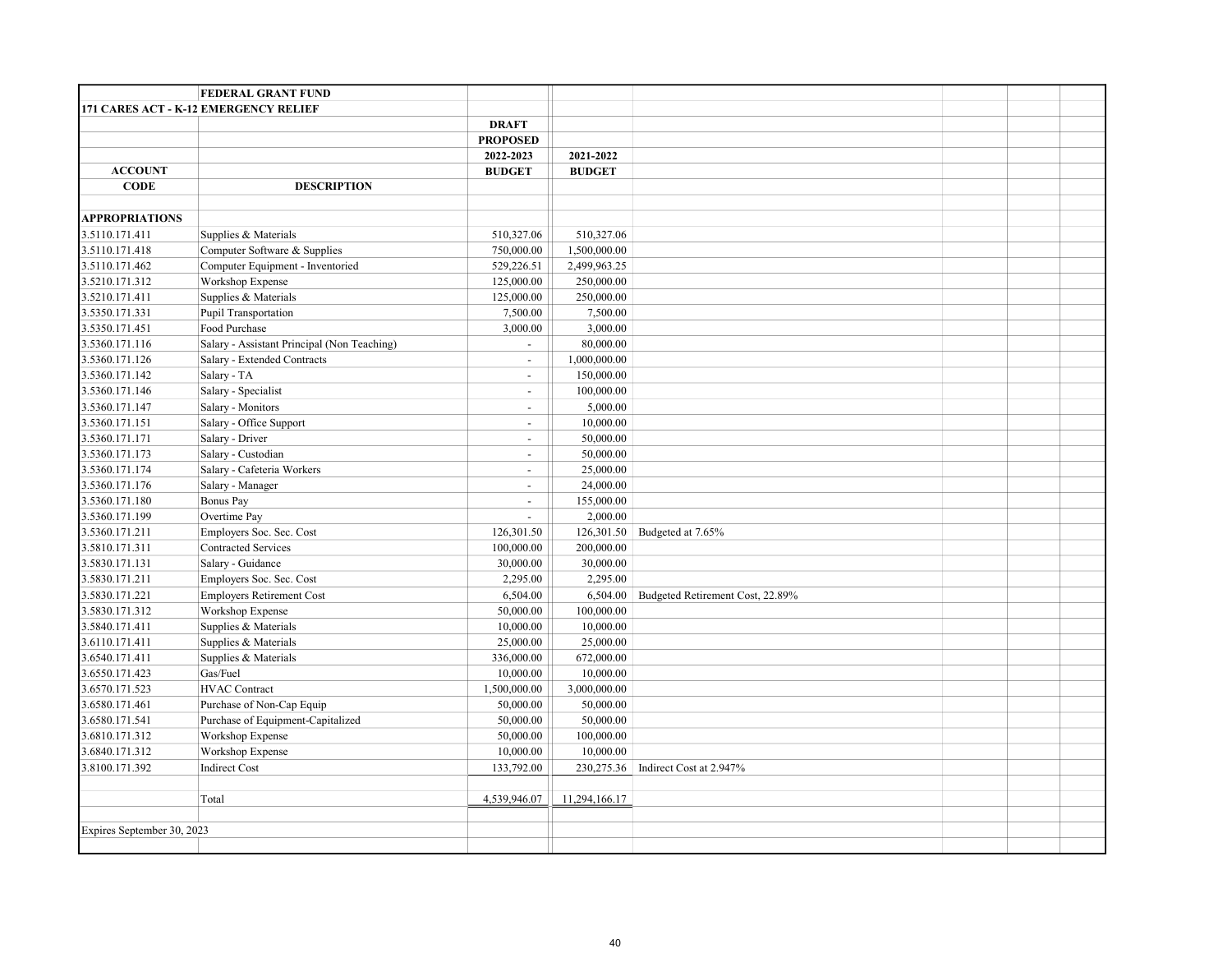|                                      | <b>FEDERAL GRANT FUND</b> |                 |               |                                    |  |  |
|--------------------------------------|---------------------------|-----------------|---------------|------------------------------------|--|--|
| 176 CRRSA - ESSER II - LEARNING LOSS |                           |                 |               |                                    |  |  |
|                                      |                           | <b>DRAFT</b>    |               |                                    |  |  |
|                                      |                           | <b>PROPOSED</b> |               |                                    |  |  |
|                                      |                           | 2022-2023       | 2021-2022     |                                    |  |  |
| <b>ACCOUNT</b>                       |                           | <b>BUDGET</b>   | <b>BUDGET</b> |                                    |  |  |
| CODE                                 | <b>DESCRIPTION</b>        |                 |               |                                    |  |  |
|                                      |                           |                 |               |                                    |  |  |
| <b>APPROPRIATIONS</b>                |                           |                 |               |                                    |  |  |
| 3.5350.176.121                       | Salary-Teacher            | 173,970.00      | 173,970.00    |                                    |  |  |
| 3.5350.176.198                       | Tutorial Pay              | 34,761.44       | 34,761.44     |                                    |  |  |
| 3.5350.176.211                       | Employers Soc. Sec. Cost  | 15,967.96       |               | 15,967.96 Budgeted at 7.65%        |  |  |
| 3.5350.176.221                       | Employers Retirement Cost | 45,252.98       | 45,252.98     | Budgeted Retirement Cost, 22.89%   |  |  |
| 3.5350.176.411                       | Supplies & Materials      | 0.12            | 0.12          |                                    |  |  |
| 3.8100.176.392                       | Indirect Cost             | 7,955.50        |               | 7,955.50   Indirect Cost at 2.947% |  |  |
|                                      |                           |                 |               |                                    |  |  |
|                                      | Total                     | 277,908.00      | 277,908.00    |                                    |  |  |
|                                      |                           |                 |               |                                    |  |  |
|                                      |                           |                 |               |                                    |  |  |
|                                      |                           |                 |               |                                    |  |  |
|                                      |                           |                 |               |                                    |  |  |
|                                      |                           |                 |               |                                    |  |  |
|                                      |                           |                 |               |                                    |  |  |
|                                      |                           |                 |               |                                    |  |  |
|                                      |                           |                 |               |                                    |  |  |
|                                      |                           |                 |               |                                    |  |  |
|                                      |                           |                 |               |                                    |  |  |
|                                      |                           |                 |               |                                    |  |  |
|                                      |                           |                 |               |                                    |  |  |
|                                      |                           |                 |               |                                    |  |  |
|                                      |                           |                 |               |                                    |  |  |
|                                      |                           |                 |               |                                    |  |  |
|                                      |                           |                 |               |                                    |  |  |
|                                      |                           |                 |               |                                    |  |  |
|                                      |                           |                 |               |                                    |  |  |
|                                      |                           |                 |               |                                    |  |  |
|                                      |                           |                 |               |                                    |  |  |
|                                      |                           |                 |               |                                    |  |  |
|                                      |                           |                 |               |                                    |  |  |
|                                      |                           |                 |               |                                    |  |  |
|                                      |                           |                 |               |                                    |  |  |
|                                      |                           |                 |               |                                    |  |  |
|                                      |                           |                 |               |                                    |  |  |
|                                      |                           |                 |               |                                    |  |  |
|                                      |                           |                 |               |                                    |  |  |
|                                      |                           |                 |               |                                    |  |  |
|                                      |                           |                 |               |                                    |  |  |
|                                      |                           |                 |               |                                    |  |  |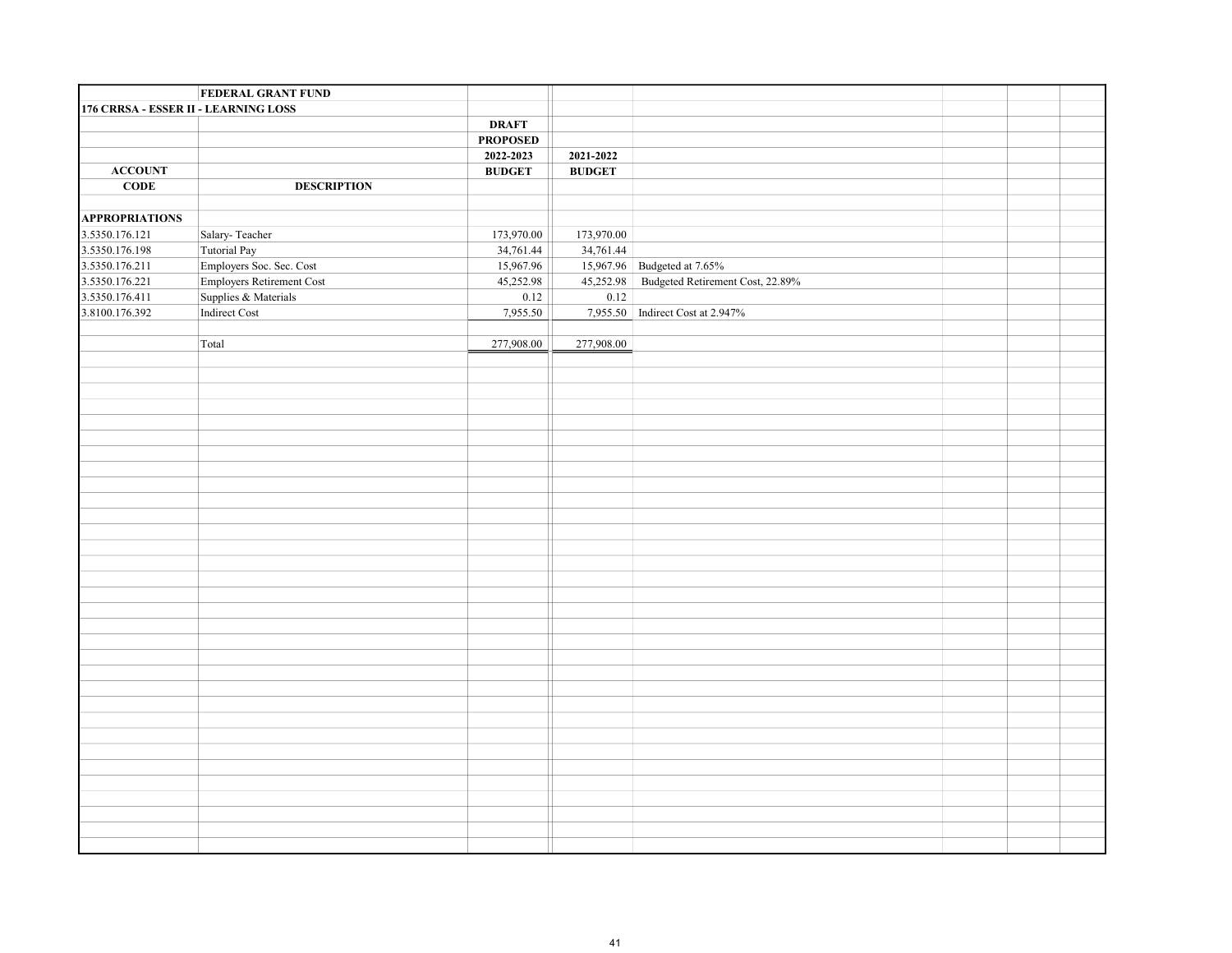|                            | <b>FEDERAL GRANT FUND</b>                                                                                                       |                 |               |                                  |  |  |
|----------------------------|---------------------------------------------------------------------------------------------------------------------------------|-----------------|---------------|----------------------------------|--|--|
|                            | 177 - CRSSA - ESSER II - SUMMER CAREER                                                                                          |                 |               |                                  |  |  |
|                            |                                                                                                                                 | <b>DRAFT</b>    |               |                                  |  |  |
|                            |                                                                                                                                 | <b>PROPOSED</b> |               |                                  |  |  |
|                            |                                                                                                                                 | 2022-2023       | 2021-2022     |                                  |  |  |
| <b>ACCOUNT</b>             |                                                                                                                                 | <b>BUDGET</b>   | <b>BUDGET</b> |                                  |  |  |
| $CODE$                     | <b>DESCRIPTION</b>                                                                                                              |                 |               |                                  |  |  |
|                            |                                                                                                                                 |                 |               |                                  |  |  |
| <b>APPROPRIATIONS</b>      |                                                                                                                                 |                 |               |                                  |  |  |
| 3.5350.177.121             | Salary-Teacher                                                                                                                  | 27,940.00       | 27,940.00     |                                  |  |  |
| 3.5350.177.211             | Employers Soc. Sec. Cost                                                                                                        | 2,137.41        |               | 2,137.41 Budgeted at 7.65%       |  |  |
| 3.5350.177.221             | Employers Retirement Cost                                                                                                       | 6,057.39        | 6,057.39      | Budgeted Retirement Cost, 22.89% |  |  |
| 3.5350.177.411             | Supplies & Materials                                                                                                            | 142,480.41      | 142,480.41    |                                  |  |  |
| 3.8100.177.392             | Indirect Cost                                                                                                                   | 5,263.79        |               | 5,263.79 Indirect Cost at 2.947% |  |  |
|                            |                                                                                                                                 |                 |               |                                  |  |  |
|                            | Total                                                                                                                           | 183,879.00      | 183,879.00    |                                  |  |  |
|                            |                                                                                                                                 |                 |               |                                  |  |  |
|                            | To provide funding for Summer Career Accelerator programs for students in grades 6-12 to address COVID_19-related learning loss |                 |               |                                  |  |  |
|                            |                                                                                                                                 |                 |               |                                  |  |  |
| Expires September 30, 2023 |                                                                                                                                 |                 |               |                                  |  |  |
|                            |                                                                                                                                 |                 |               |                                  |  |  |
|                            |                                                                                                                                 |                 |               |                                  |  |  |
|                            |                                                                                                                                 |                 |               |                                  |  |  |
|                            |                                                                                                                                 |                 |               |                                  |  |  |
|                            |                                                                                                                                 |                 |               |                                  |  |  |
|                            |                                                                                                                                 |                 |               |                                  |  |  |
|                            |                                                                                                                                 |                 |               |                                  |  |  |
|                            |                                                                                                                                 |                 |               |                                  |  |  |
|                            |                                                                                                                                 |                 |               |                                  |  |  |
|                            |                                                                                                                                 |                 |               |                                  |  |  |
|                            |                                                                                                                                 |                 |               |                                  |  |  |
|                            |                                                                                                                                 |                 |               |                                  |  |  |
|                            |                                                                                                                                 |                 |               |                                  |  |  |
|                            |                                                                                                                                 |                 |               |                                  |  |  |
|                            |                                                                                                                                 |                 |               |                                  |  |  |
|                            |                                                                                                                                 |                 |               |                                  |  |  |
|                            |                                                                                                                                 |                 |               |                                  |  |  |
|                            |                                                                                                                                 |                 |               |                                  |  |  |
|                            |                                                                                                                                 |                 |               |                                  |  |  |
|                            |                                                                                                                                 |                 |               |                                  |  |  |
|                            |                                                                                                                                 |                 |               |                                  |  |  |
|                            |                                                                                                                                 |                 |               |                                  |  |  |
|                            |                                                                                                                                 |                 |               |                                  |  |  |
|                            |                                                                                                                                 |                 |               |                                  |  |  |
|                            |                                                                                                                                 |                 |               |                                  |  |  |
|                            |                                                                                                                                 |                 |               |                                  |  |  |
|                            |                                                                                                                                 |                 |               |                                  |  |  |
|                            |                                                                                                                                 |                 |               |                                  |  |  |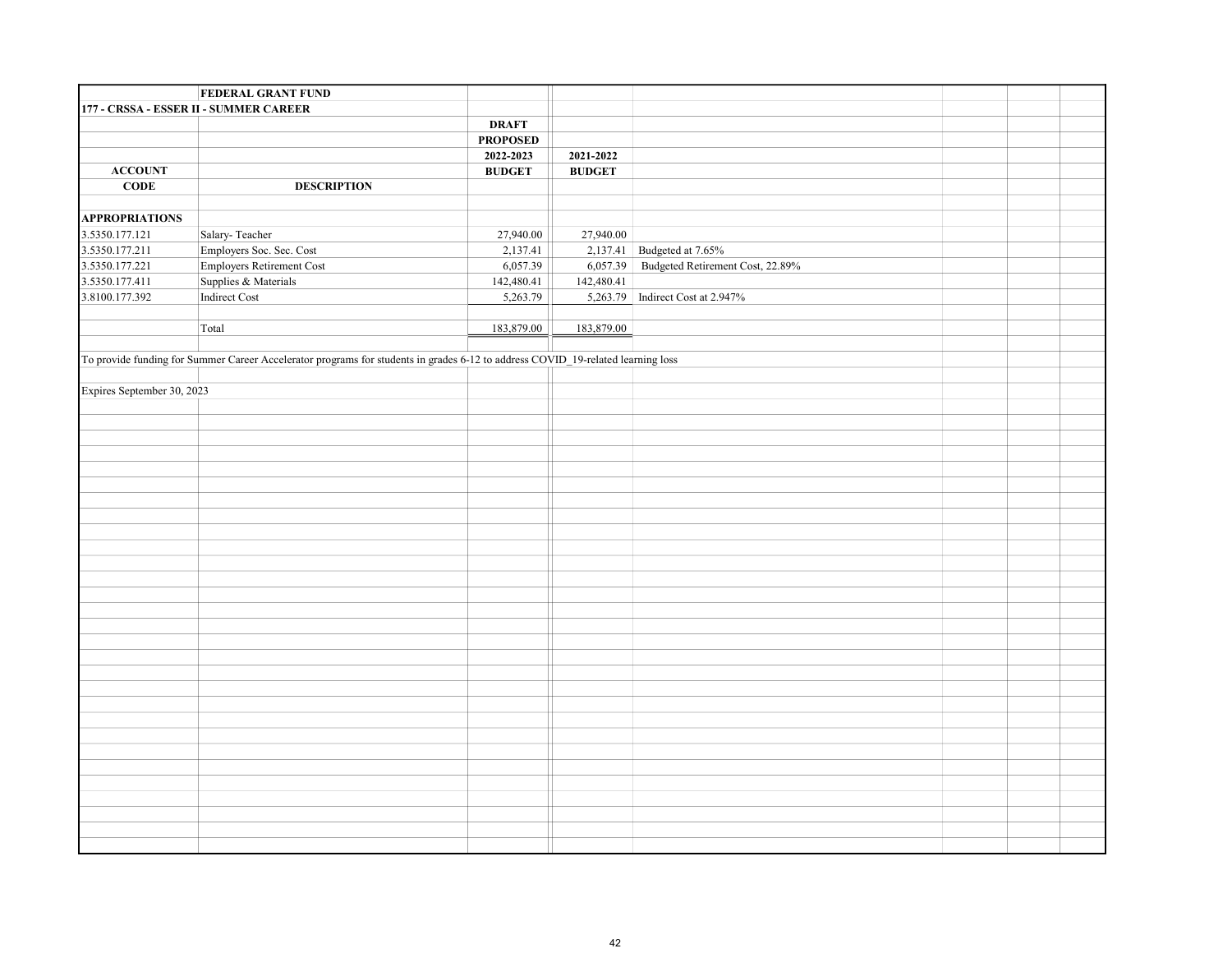|                                     | <b>FEDERAL GRANT FUND</b>                                                                                                                        |                 |                                                                |  |  |
|-------------------------------------|--------------------------------------------------------------------------------------------------------------------------------------------------|-----------------|----------------------------------------------------------------|--|--|
| 178 CRRSA-ESSER II BASED ASSESSMENT |                                                                                                                                                  |                 |                                                                |  |  |
|                                     |                                                                                                                                                  | <b>DRAFT</b>    |                                                                |  |  |
|                                     |                                                                                                                                                  | <b>PROPOSED</b> |                                                                |  |  |
|                                     |                                                                                                                                                  | 2022-2023       | 2021-2022                                                      |  |  |
| <b>ACCOUNT</b>                      |                                                                                                                                                  | <b>BUDGET</b>   | $\mathbf{B}\mathbf{U}\mathbf{D}\mathbf{G}\mathbf{E}\mathbf{T}$ |  |  |
| CODE                                | <b>DESCRIPTION</b>                                                                                                                               |                 |                                                                |  |  |
|                                     |                                                                                                                                                  |                 |                                                                |  |  |
| <b>APPROPRIATIONS</b>               |                                                                                                                                                  |                 |                                                                |  |  |
| 3.5860.178.418                      | Computer Software & Supplies                                                                                                                     | $\sim$          | 66,503.00                                                      |  |  |
|                                     |                                                                                                                                                  |                 |                                                                |  |  |
|                                     | Total                                                                                                                                            | $\sim$          | 66,503.00                                                      |  |  |
|                                     |                                                                                                                                                  |                 |                                                                |  |  |
|                                     | Provide funds for a single competency-based assessment (CBE) per grade and subject for students in grades kindergarten through eight that may be |                 |                                                                |  |  |
|                                     | taken at the beginning of the program and at the conclusion of the program.                                                                      |                 |                                                                |  |  |
|                                     |                                                                                                                                                  |                 |                                                                |  |  |
| Expires September 30, 2023          |                                                                                                                                                  |                 |                                                                |  |  |
|                                     |                                                                                                                                                  |                 |                                                                |  |  |
|                                     |                                                                                                                                                  |                 |                                                                |  |  |
|                                     |                                                                                                                                                  |                 |                                                                |  |  |
|                                     |                                                                                                                                                  |                 |                                                                |  |  |
|                                     |                                                                                                                                                  |                 |                                                                |  |  |
|                                     |                                                                                                                                                  |                 |                                                                |  |  |
|                                     |                                                                                                                                                  |                 |                                                                |  |  |
|                                     |                                                                                                                                                  |                 |                                                                |  |  |
|                                     |                                                                                                                                                  |                 |                                                                |  |  |
|                                     |                                                                                                                                                  |                 |                                                                |  |  |
|                                     |                                                                                                                                                  |                 |                                                                |  |  |
|                                     |                                                                                                                                                  |                 |                                                                |  |  |
|                                     |                                                                                                                                                  |                 |                                                                |  |  |
|                                     |                                                                                                                                                  |                 |                                                                |  |  |
|                                     |                                                                                                                                                  |                 |                                                                |  |  |
|                                     |                                                                                                                                                  |                 |                                                                |  |  |
|                                     |                                                                                                                                                  |                 |                                                                |  |  |
|                                     |                                                                                                                                                  |                 |                                                                |  |  |
|                                     |                                                                                                                                                  |                 |                                                                |  |  |
|                                     |                                                                                                                                                  |                 |                                                                |  |  |
|                                     |                                                                                                                                                  |                 |                                                                |  |  |
|                                     |                                                                                                                                                  |                 |                                                                |  |  |
|                                     |                                                                                                                                                  |                 |                                                                |  |  |
|                                     |                                                                                                                                                  |                 |                                                                |  |  |
|                                     |                                                                                                                                                  |                 |                                                                |  |  |
|                                     |                                                                                                                                                  |                 |                                                                |  |  |
|                                     |                                                                                                                                                  |                 |                                                                |  |  |
|                                     |                                                                                                                                                  |                 |                                                                |  |  |
|                                     |                                                                                                                                                  |                 |                                                                |  |  |
|                                     |                                                                                                                                                  |                 |                                                                |  |  |
|                                     |                                                                                                                                                  |                 |                                                                |  |  |
|                                     |                                                                                                                                                  |                 |                                                                |  |  |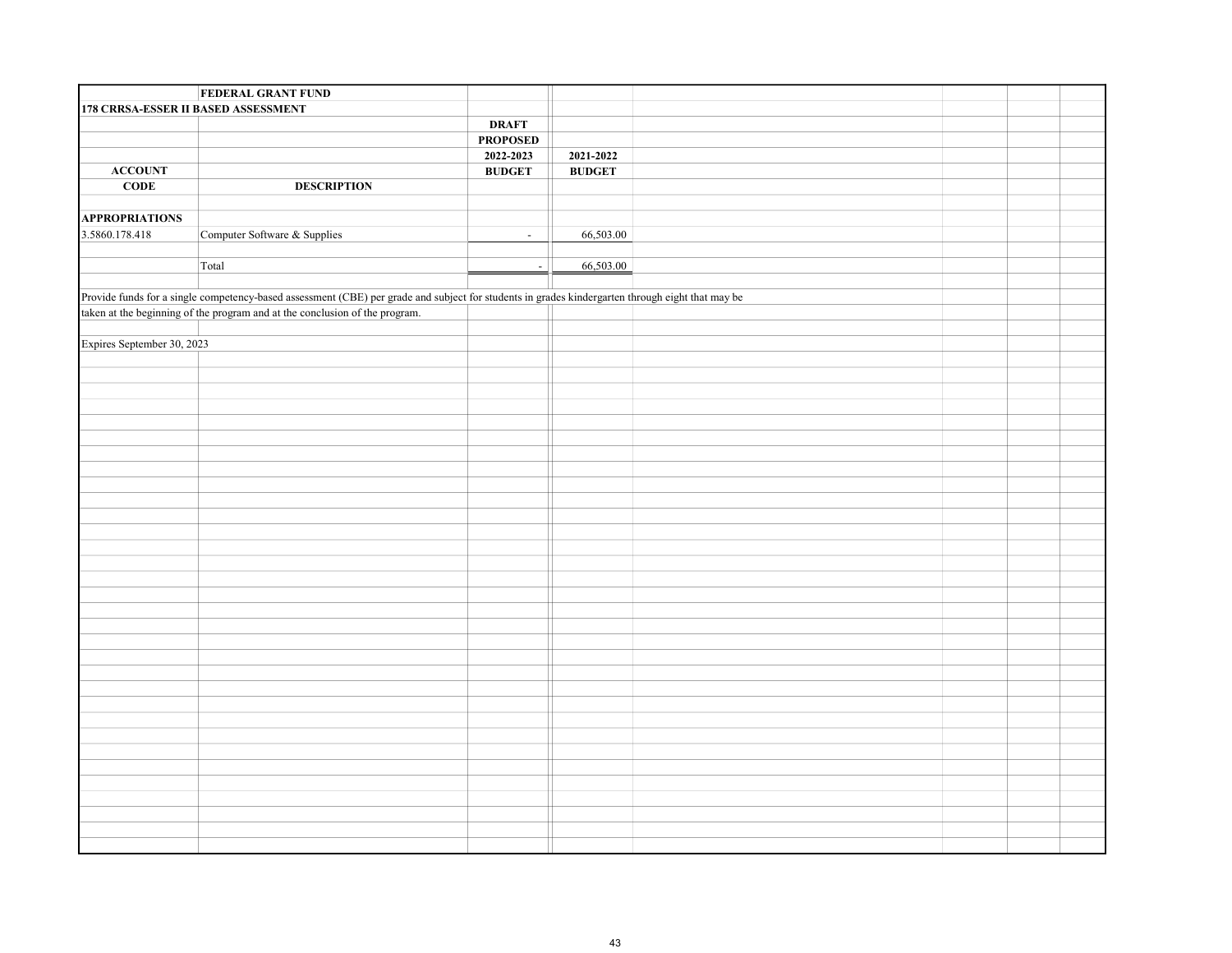|                       | <b>FEDERAL GRANT FUND</b>                      |                 |               |                                                |  |  |
|-----------------------|------------------------------------------------|-----------------|---------------|------------------------------------------------|--|--|
|                       | 181 ESSER III - ARP K-12 EMERGENCY RELIEF FUND |                 |               |                                                |  |  |
|                       |                                                | <b>DRAFT</b>    |               |                                                |  |  |
|                       |                                                | <b>PROPOSED</b> |               |                                                |  |  |
|                       |                                                | 2022-2023       | 2021-2022     |                                                |  |  |
| <b>ACCOUNT</b>        |                                                | <b>BUDGET</b>   | <b>BUDGET</b> |                                                |  |  |
| <b>CODE</b>           | <b>DESCRIPTION</b>                             |                 |               |                                                |  |  |
|                       |                                                |                 |               |                                                |  |  |
| <b>APPROPRIATIONS</b> |                                                |                 |               |                                                |  |  |
| 3.5110.181.121        | Salary - Teacher                               | 1,399,998.00    | 1,399,998.00  |                                                |  |  |
| 3.5110.181.142        | Salary - TA                                    | 384,649.00      | 384,649.00    |                                                |  |  |
| 3.5110.181.180        | <b>Bonus Pay</b>                               | 2,816,500.00    | 2,816,500.00  |                                                |  |  |
| 3.5110.181.211        | Employers Soc. Sec. Cost                       | 351,987.75      | 351,987.75    | Budgeted at 7.65%                              |  |  |
| 3.5110.181.221        | <b>Employers Retirement Cost</b>               | 386,911.47      | 386,911.47    | Budgeted Retirement Cost, 22.89%               |  |  |
| 3.5110.181.231        | <b>Employers Hospital Cost</b>                 | 253,040.00      | 253,040.00    | Hospitalization calculated at \$7,300 per year |  |  |
| 3.5110.181.311        | <b>Contracted Services</b>                     | 200,000.00      | 200,000.00    |                                                |  |  |
| 3.5110.181.319        | Other Professional                             | 20,000.00       | 20,000.00     |                                                |  |  |
| 3.5110.181.352        | Employee Education Reimb.                      | 75,000.00       | 75,000.00     |                                                |  |  |
| 3.5110.181.411        | Supplies & Materials                           | 2,001,876.23    | 2,001,876.23  |                                                |  |  |
| 3.5110.181.418        | Computer Software & Supplies                   | 1,000,000.00    | 1,000,000.00  |                                                |  |  |
| 3.5110.181.462        | Computer Equipment                             | 3,000,000.00    | 3,000,000.00  |                                                |  |  |
| 3.5120.181.142        | Salary - TA                                    | 350,000.00      | 350,000.00    |                                                |  |  |
| 3.5120.181.180        | Bonus Pay                                      | 96,000.00       | 192,000.00    | Bonus Pay not subject to Retirement            |  |  |
| 3.5120.181.211        | Employers Soc. Sec. Cost                       | 20,732.00       | 41,463.00     |                                                |  |  |
| 3.5130.181.180        | <b>Bonus Pay</b>                               | 160,000.00      | 320,000.00    | Bonus Pay not subject to Retirement            |  |  |
| 3.5130.181.211        | Employers Soc. Sec. Cost                       | 12,240.00       | 24,480.00     |                                                |  |  |
| 3.5210.181.180        | <b>Bonus Pay</b>                               | 322,000.00      | 644,000.00    | Bonus Pay not subject to Retirement            |  |  |
| 3.5210.181.211        | Employers Soc. Sec. Cost                       | 24,633.00       | 49,266.00     |                                                |  |  |
| 3.5210.181.312        | Workshop Expense                               | 500,000.00      | 500,000.00    |                                                |  |  |
| 3.5210.181.411        | Supplies & Materials                           | 500,000.00      | 500,000.00    |                                                |  |  |
| 3.5220.181.180        | Bonus Pay                                      | 8,000.00        | 16,000.00     | Bonus Pay not subject to Retirement            |  |  |
| 3.5220.181.211        | Employers Soc. Sec. Cost                       | 612.00          | 1,224.00      |                                                |  |  |
| 3.5230.181.180        | <b>Bonus Pay</b>                               | 40,000.00       | 80,000.00     | Bonus Pay not subject to Retirement            |  |  |
| 3.5230.181.211        | Employers Soc. Sec. Cost                       | 3,060.00        | 6,120.00      |                                                |  |  |
| 3.5240.181.180        | <b>Bonus Pay</b>                               | 40,000.00       | 80,000.00     | Bonus Pay not subject to Retirement            |  |  |
| 3.5240.181.211        | Employers Soc. Sec. Cost                       | 3,060.00        | 6,120.00      |                                                |  |  |
| 3.5260.181.180        | Bonus Pay                                      | 12,000.00       | 24,000.00     | Bonus Pay not subject to Retirement            |  |  |
| 3.5260.181.211        | Employers Soc. Sec. Cost                       | 918.00          | 1,836.00      |                                                |  |  |
| 3.5270.181.180        | Bonus Pay                                      | 18,000.00       | 36,000.00     | Bonus Pay not subject to Retirement            |  |  |
| 3.5270.181.211        | Employers Soc. Sec. Cost                       | 1,377.00        | 2,754.00      |                                                |  |  |
| 3.5310.181.180        | Bonus Pay                                      | 28,000.00       | 56,000.00     | Bonus Pay not subject to Retirement            |  |  |
| 3.5310.181.211        | Employers Soc. Sec. Cost                       | 2,142.00        | 4,284.00      |                                                |  |  |
| 3.5320.181.180        | Bonus Pay                                      | 26,000.00       | 52,000.00     | Bonus Pay not subject to Retirement            |  |  |
| 3.5320.181.211        | Employers Soc. Sec. Cost                       | 1,989.00        | 3,978.00      |                                                |  |  |
| 3.5330.181.180        | Bonus Pay                                      | 66,000.00       | 132,000.00    | Bonus Pay not subject to Retirement            |  |  |
| 3.5330.181.211        | Employers Soc. Sec. Cost                       | 5,049.00        | 10,098.00     |                                                |  |  |
| 3.5360.181.116        | Salary - Assistant Principal                   | $\sim$          | 40,000.00     |                                                |  |  |
| 3.5360.181.126        | Salary - Extended Contracts                    | $\equiv$        | 500,000.00    |                                                |  |  |
| 3.5360.181.142        | Salary - TA                                    | $\blacksquare$  | 100,000.00    |                                                |  |  |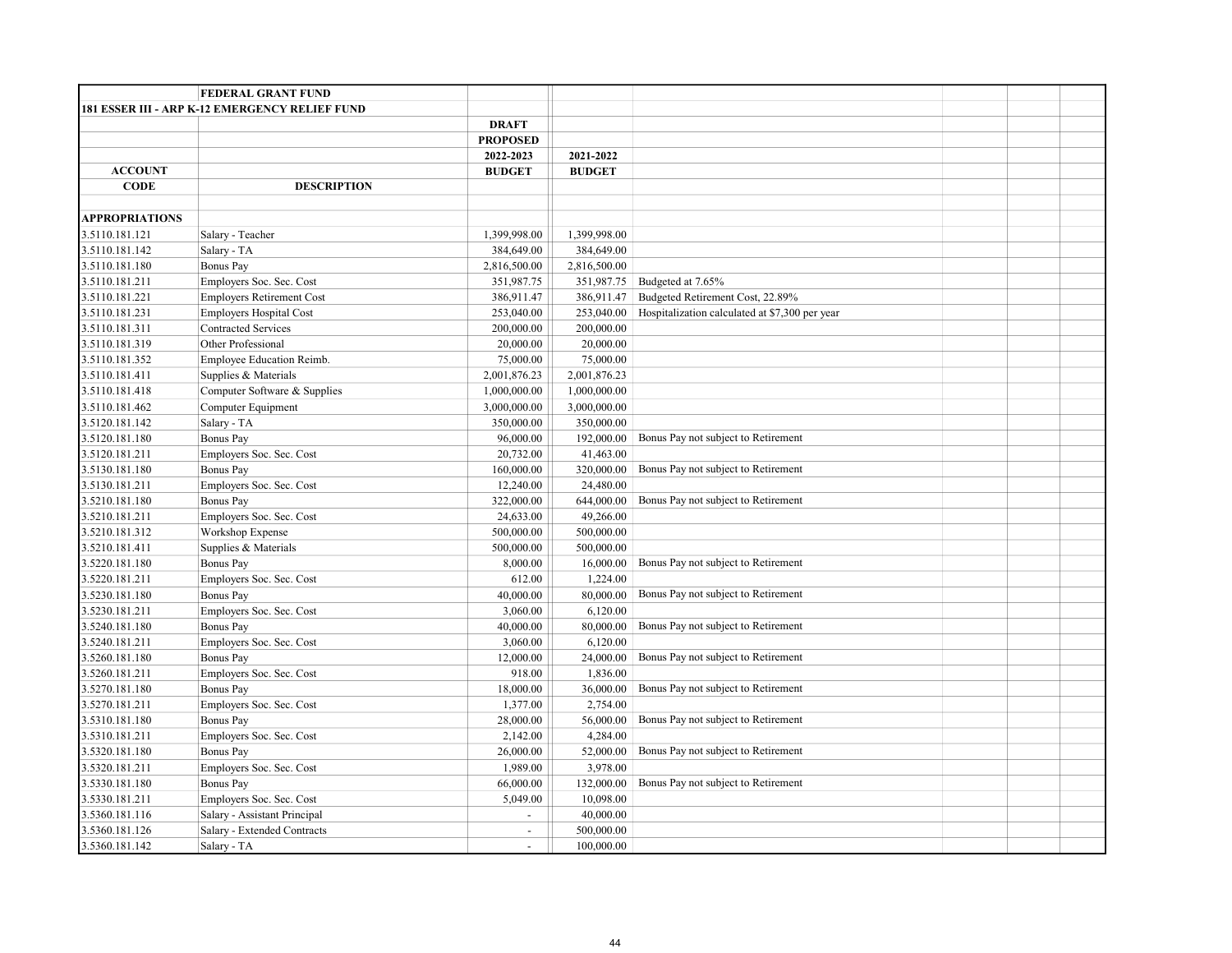| 3.5360.181.146 | Salary - Specialist        | $\overline{\phantom{a}}$ | 50,000.00    |                                     |  |
|----------------|----------------------------|--------------------------|--------------|-------------------------------------|--|
| 3.5360.181.147 | Salary - Monitors          | $\sim$                   | 2,500.00     |                                     |  |
| 3.5360.181.151 | Salary - Office Support    | $\omega$                 | 1,000.00     |                                     |  |
| 3.5360.181.171 | Salary - Driver            | $\sim$                   | 40,000.00    |                                     |  |
| 3.5360.181.173 | Salary - Custodian         | $\overline{\phantom{a}}$ | 40,000.00    |                                     |  |
| 3.5360.181.174 | Salary - Cafeteria         | $\overline{\phantom{a}}$ | 40,000.00    |                                     |  |
| 3.5360.181.176 | Salary - Manager           | $\overline{\phantom{a}}$ | 40,000.00    |                                     |  |
| 3.5360.181.180 | Bonus Pay                  | $\overline{a}$           | 50,000.00    | Bonus Pay not subject to Retirement |  |
| 3.5360.181.211 | Employers Soc. Sec. Cost   | $\sim$                   | 69,117.75    |                                     |  |
| 3.5400.181.180 | Bonus Pay                  | 110,000.00               | 220,000.00   | Bonus Pay not subject to Retirement |  |
| 3.5400.181.211 | Employers Soc. Sec. Cost   | 8,415.00                 | 16,830.00    |                                     |  |
| 3.5410.181.180 | Bonus Pay                  | 44,000.00                | 88,000.00    | Bonus Pay not subject to Retirement |  |
| 3.5410.181.211 | Employers Soc. Sec. Cost   | 3,366.00                 | 6,732.00     |                                     |  |
| 3.5420.181.180 | Bonus Pay                  | 46,000.00                | 92,000.00    | Bonus Pay not subject to Retirement |  |
| 3.5420.181.211 | Employers Soc. Sec. Cost   | 3,519.00                 | 7,038.00     |                                     |  |
| 3.5500.181.180 | Bonus Pay                  | 51,000.00                | 102,000.00   | Bonus Pay not subject to Retirement |  |
| 3.5500.181.211 | Employers Soc. Sec. Cost   | 3,901.50                 | 7,803.00     |                                     |  |
| 3.5810.181.180 | Bonus Pay                  | 40,000.00                | 80,000.00    | Bonus Pay not subject to Retirement |  |
| 3.5810.181.211 | Employers Soc. Sec. Cost   | 3,060.00                 | 6,120.00     |                                     |  |
| 3.5810.181.311 | <b>Contracted Services</b> | 40,000.00                | 80,000.00    |                                     |  |
| 3.5820.181.180 | Bonus Pay                  | 2,000.00                 | 4,000.00     | Bonus Pay not subject to Retirement |  |
| 3.5820.181.211 | Employers Soc. Sec. Cost   | 153.00                   | 306.00       |                                     |  |
| 3.5830.181.180 | Bonus Pay                  | 74,000.00                | 148,000.00   | Bonus Pay not subject to Retirement |  |
| 3.5830.181.211 | Employers Soc. Sec. Cost   | 5,661.00                 | 11,322.00    |                                     |  |
| 3.5830.181.312 | Workshop Expense           | 50,000.00                | 100,000.00   |                                     |  |
| 3.5840.181.180 | Bonus Pay                  | 30,000.00                | 60,000.00    | Bonus Pay not subject to Retirement |  |
| 3.5840.181.211 | Employers Soc. Sec. Cost   | 2,295.00                 | 4,590.00     |                                     |  |
| 3.5840.181.411 | Supplies & Materials       | 5,000.00                 | 10,000.00    |                                     |  |
| 3.5860.181.180 | Bonus Pay                  | 2,000.00                 | 4,000.00     | Bonus Pay not subject to Retirement |  |
| 3.5860.181.211 | Employers Soc. Sec. Cost   | 153.00                   | 306.00       |                                     |  |
| 3.5880.181.180 | Bonus Pay                  | 5,000.00                 | 10,000.00    | Bonus Pay not subject to Retirement |  |
| 3.5880.181.211 | Employers Soc. Sec. Cost   | 382.50                   | 765.00       |                                     |  |
| 3.6110.181.180 | Bonus Pay                  | 20,000.00                | 40,000.00    | Bonus Pay not subject to Retirement |  |
| 3.6110.181.211 | Employers Soc. Sec. Cost   | 1,530.00                 | 3,060.00     |                                     |  |
| 3.6110.181.411 | Supplies & Materials       | 20,000.00                | 40,000.00    |                                     |  |
| 3.6120.181.180 | Bonus Pay                  | 2,000.00                 | 4,000.00     | Bonus Pay not subject to Retirement |  |
| 3.6120.181.211 | Employers Soc. Sec. Cost   | 153.00                   | 306.00       |                                     |  |
| 3.6200.181.180 | Bonus Pay                  | 12,000.00                | 24,000.00    | Bonus Pay not subject to Retirement |  |
| 3.6200.181.211 | Employers Soc. Sec. Cost   | 918.00                   | 1,836.00     |                                     |  |
| 3.6300.181.180 | Bonus Pay                  | 5,000.00                 | 10,000.00    | Bonus Pay not subject to Retirement |  |
| 3.6300.181.211 | Employers Soc. Sec. Cost   | 382.50                   | 765.00       |                                     |  |
| 3.6400.181.180 | Bonus Pay                  | 21,000.00                | 42,000.00    | Bonus Pay not subject to Retirement |  |
| 3.6400.181.211 | Employers Soc. Sec. Cost   | 1,606.50                 | 3,213.00     |                                     |  |
| 3.6540.181.180 | Bonus Pay                  | 155,000.00               | 310,000.00   | Bonus Pay not subject to Retirement |  |
| 3.6540.181.211 | Employers Soc. Sec. Cost   | 11,857.50                | 23,715.00    |                                     |  |
| 3.6540.181.411 | Supplies & Materials       | 500,000.00               | 1,000,000.00 |                                     |  |
| 3.6550.181.180 | Bonus Pay                  | 375,500.00               | 375,500.00   | Bonus Pay not subject to Retirement |  |
| 3.6550.181.211 | Employers Soc. Sec. Cost   | 28,727.41                | 28,725.75    |                                     |  |
| 3.6570.181.523 | <b>HVAC</b> Contract       | 4,068,175.00             | 5,000,000.00 |                                     |  |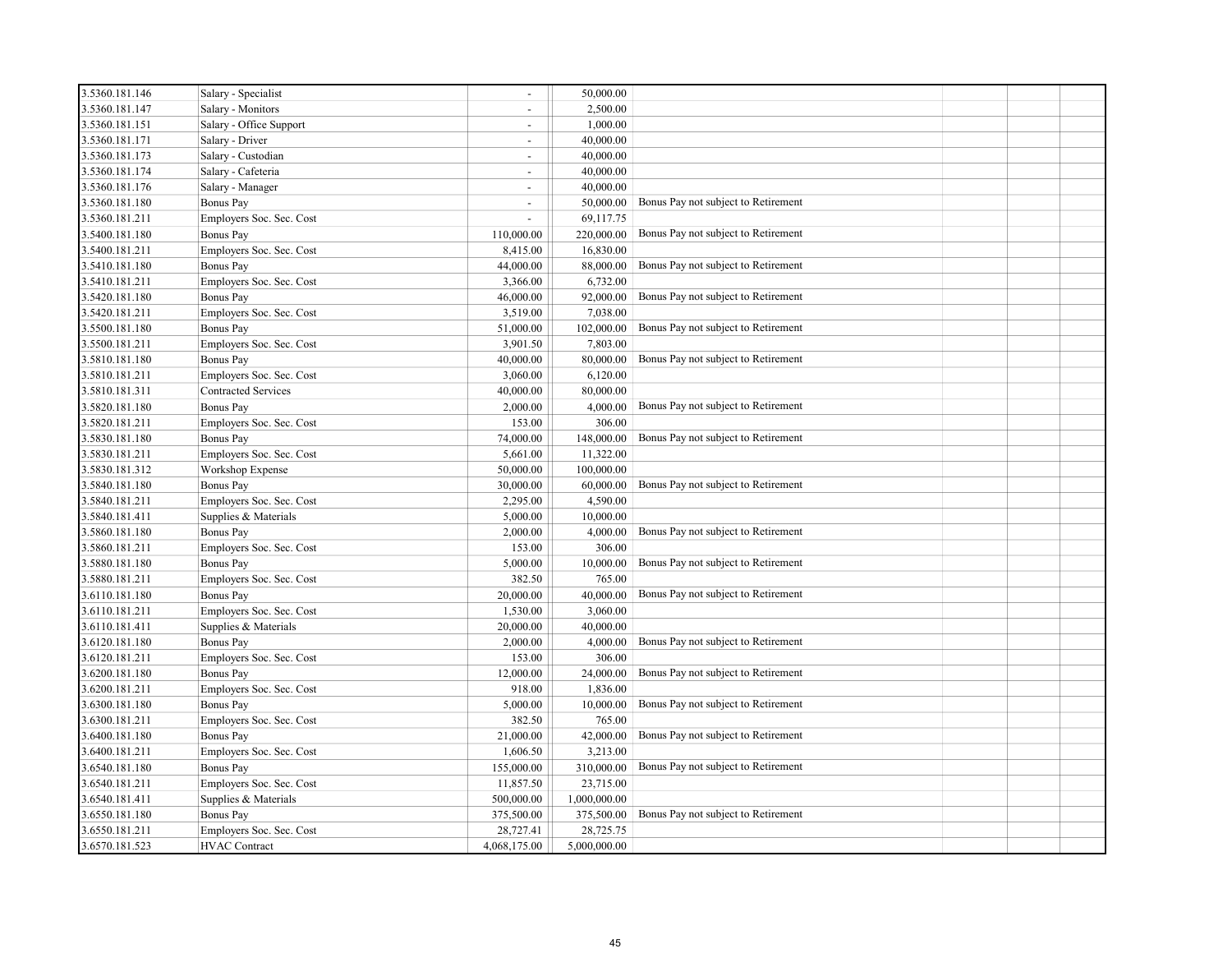| 3.6580.181.180             | <b>Bonus Pay</b>                 | 88,000.00        |               | 88,000.00 Bonus Pay not subject to Retirement |  |  |
|----------------------------|----------------------------------|------------------|---------------|-----------------------------------------------|--|--|
| 3.6580.181.211             | Employers Soc. Sec. Cost         | 6,732.00         | 6,732.00      |                                               |  |  |
| 3.6580.181.461             | Purchase of Non-Cap Equip        | 500,000.00       | 1,000,000.00  |                                               |  |  |
| 3.6580.181.541             | Purchase of Equip. - Inventoried | 750,000.00       | 1,500,000.00  |                                               |  |  |
| 3.6610.181.180             | Bonus Pay                        | 20,000.00        | 40,000.00     | Bonus Pay not subject to Retirement           |  |  |
| 3.6610.181.211             | Employers Soc. Sec. Cost         | 1,530.00         | 3,060.00      |                                               |  |  |
| 3.6620.181.180             | <b>Bonus Pay</b>                 | 10,000.00        | 20,000.00     | Bonus Pay not subject to Retirement           |  |  |
| 3.6620.181.211             | Employers Soc. Sec. Cost         | 765.00           | 1,530.00      |                                               |  |  |
| 3.6710.181.180             | <b>Bonus Pay</b>                 | 2,000.00         | 4,000.00      | Bonus Pay not subject to Retirement           |  |  |
| 3.6710.181.211             | Employers Soc. Sec. Cost         | 153.00           | 306.00        |                                               |  |  |
| 3.6810.181.312             | Workshop Expense                 | 20,000.00        | 40,000.00     |                                               |  |  |
| 3.6820.181.180             | <b>Bonus Pay</b>                 | 2,000.00         | 4,000.00      | Bonus Pay not subject to Retirement           |  |  |
| 3.6820.181.211             | Employers Soc. Sec. Cost         | 153.00           | 306.00        |                                               |  |  |
| 3.6840.181.312             | Workshop Expense                 | 10,000.00        | 20,000.00     |                                               |  |  |
| 3.6940.181.180             | Bonus Pay                        | 13,000.00        | 26,000.00     | Bonus Pay not subject to Retirement           |  |  |
| 3.6940.181.211             | Employers Soc. Sec. Cost         | 994.50           | 1,989.00      |                                               |  |  |
| 3.7110.181.180             | Bonus Pay                        | 85,500.00        | 171,000.00    | Bonus Pay not subject to Retirement           |  |  |
| 3.7110.181.211             | Employers Soc. Sec. Cost         | 6,540.75         | 13,081.50     |                                               |  |  |
| 3.7200.181.180             | Bonus Pay                        | 198,250.00       | 396,500.00    | Bonus Pay not subject to Retirement           |  |  |
| 3.7200.181.211             | Employers Soc. Sec. Cost         | 15,166.00        | 30,332.25     |                                               |  |  |
| 3.8100.181.392             | <b>Indirect Cost</b>             | 589,400.00       |               | 605,018.30 Indirect Cost at 2.947%            |  |  |
|                            |                                  |                  |               |                                               |  |  |
|                            | Total                            | 22, 205, 714. 61 | 27,934,991.00 |                                               |  |  |
|                            |                                  |                  |               |                                               |  |  |
| Expires September 30, 2024 |                                  |                  |               |                                               |  |  |
|                            |                                  |                  |               |                                               |  |  |
|                            |                                  |                  |               |                                               |  |  |
|                            |                                  |                  |               |                                               |  |  |
|                            |                                  |                  |               |                                               |  |  |
|                            |                                  |                  |               |                                               |  |  |
|                            |                                  |                  |               |                                               |  |  |
|                            |                                  |                  |               |                                               |  |  |
|                            |                                  |                  |               |                                               |  |  |
|                            |                                  |                  |               |                                               |  |  |
|                            |                                  |                  |               |                                               |  |  |
|                            |                                  |                  |               |                                               |  |  |
|                            |                                  |                  |               |                                               |  |  |
|                            |                                  |                  |               |                                               |  |  |
|                            |                                  |                  |               |                                               |  |  |
|                            |                                  |                  |               |                                               |  |  |
|                            |                                  |                  |               |                                               |  |  |
|                            |                                  |                  |               |                                               |  |  |
|                            |                                  |                  |               |                                               |  |  |
|                            |                                  |                  |               |                                               |  |  |
|                            |                                  |                  |               |                                               |  |  |
|                            |                                  |                  |               |                                               |  |  |
|                            |                                  |                  |               |                                               |  |  |
|                            |                                  |                  |               |                                               |  |  |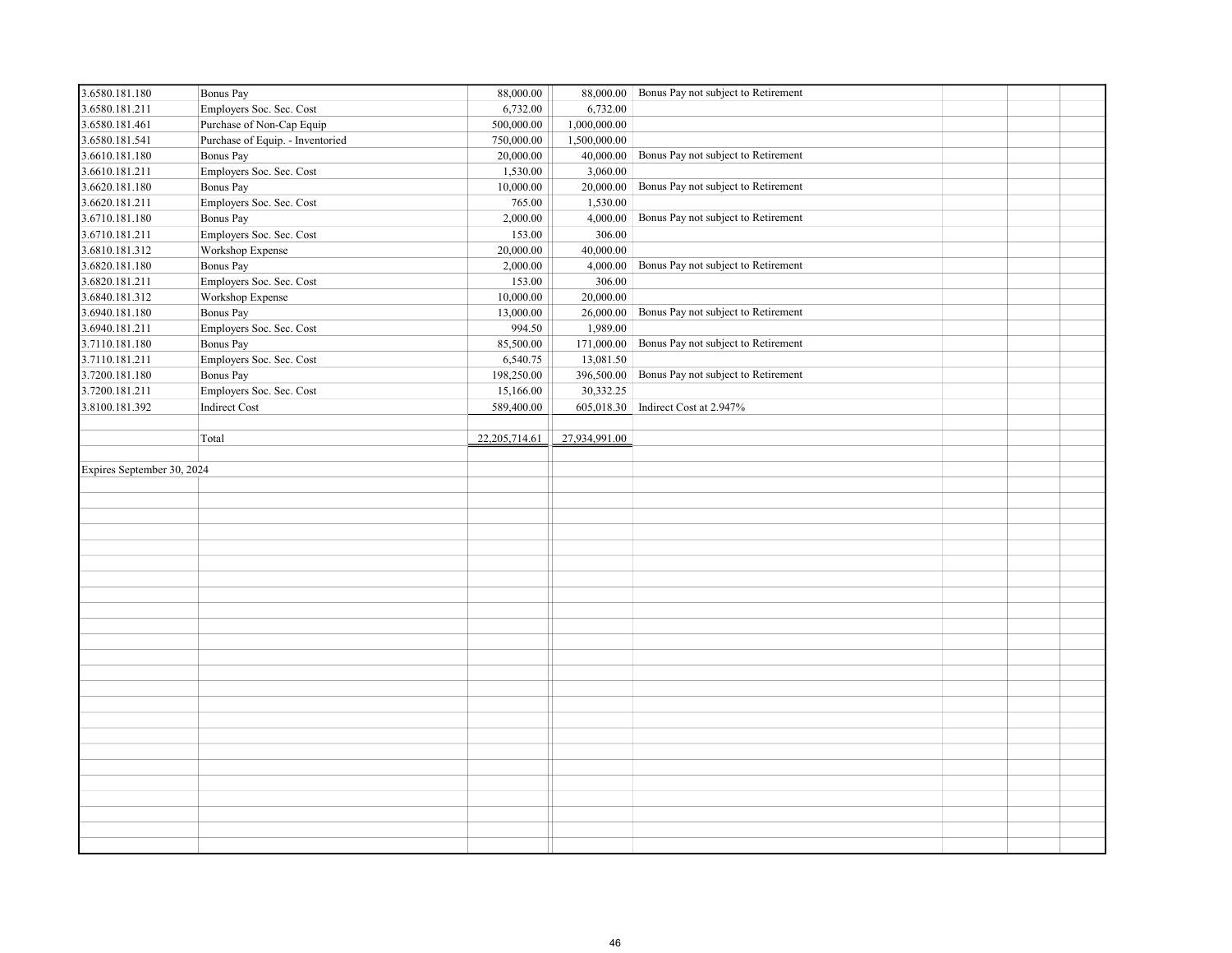|                            | <b>FEDERAL GRANT FUND</b>                                                                                                                 |                 |                          |  |  |
|----------------------------|-------------------------------------------------------------------------------------------------------------------------------------------|-----------------|--------------------------|--|--|
| 183 ESSER III - HOMELESS I |                                                                                                                                           |                 |                          |  |  |
|                            |                                                                                                                                           | <b>DRAFT</b>    |                          |  |  |
|                            |                                                                                                                                           | <b>PROPOSED</b> |                          |  |  |
|                            |                                                                                                                                           | 2022-2023       | 2021-2022                |  |  |
| <b>ACCOUNT</b>             |                                                                                                                                           | <b>BUDGET</b>   | <b>BUDGET</b>            |  |  |
| CODE                       | <b>DESCRIPTION</b>                                                                                                                        |                 |                          |  |  |
|                            |                                                                                                                                           |                 |                          |  |  |
| <b>APPROPRIATIONS</b>      |                                                                                                                                           |                 |                          |  |  |
| 3.5320.183.192             | Additional Responsibility Stipend                                                                                                         | 3,750.00        | $\sim$                   |  |  |
| 3.5320.183.211             | Employers Soc. Sec. Cost                                                                                                                  | 286.88          | $\overline{\phantom{a}}$ |  |  |
| 3.5320.183.221             | Employers Retirement Cost                                                                                                                 | 858.38          | $\omega$                 |  |  |
| 3.5330.183.143             | Tutor Salary                                                                                                                              | 8,233.07        | $\omega$                 |  |  |
| 3.5330.183.211             | Employers Soc. Sec. Cost                                                                                                                  | 629.83          | $\blacksquare$           |  |  |
| 3.5330.183.221             | Employers Retirement Cost                                                                                                                 | 1,884.55        | $\mathbb{Z}^2$           |  |  |
| 3.5870.183.312             | Workshop Expenses                                                                                                                         | 3,498.50        | $\mathbb{Z}^2$           |  |  |
| 3.6550.183.331             | Pupil Transportation                                                                                                                      | 10,000.00       | $\blacksquare$           |  |  |
| 3.8100.183.392             | Indirect Cost                                                                                                                             | 858.79          | $\omega$                 |  |  |
|                            |                                                                                                                                           |                 |                          |  |  |
|                            | Total                                                                                                                                     | 30,000.00       | $\overline{\phantom{a}}$ |  |  |
|                            |                                                                                                                                           |                 |                          |  |  |
|                            |                                                                                                                                           |                 |                          |  |  |
|                            | Funds are provided to address the urgent needs of homeless children and youth stemming from the impacts of the novel coronavirus pandemic |                 |                          |  |  |
|                            | - including academic, social, emotional, and mental health needs.                                                                         |                 |                          |  |  |
|                            |                                                                                                                                           |                 |                          |  |  |
| Expires September 30, 2024 |                                                                                                                                           |                 |                          |  |  |
|                            |                                                                                                                                           |                 |                          |  |  |
|                            |                                                                                                                                           |                 |                          |  |  |
|                            |                                                                                                                                           |                 |                          |  |  |
|                            |                                                                                                                                           |                 |                          |  |  |
|                            |                                                                                                                                           |                 |                          |  |  |
|                            |                                                                                                                                           |                 |                          |  |  |
|                            |                                                                                                                                           |                 |                          |  |  |
|                            |                                                                                                                                           |                 |                          |  |  |
|                            |                                                                                                                                           |                 |                          |  |  |
|                            |                                                                                                                                           |                 |                          |  |  |
|                            |                                                                                                                                           |                 |                          |  |  |
|                            |                                                                                                                                           |                 |                          |  |  |
|                            |                                                                                                                                           |                 |                          |  |  |
|                            |                                                                                                                                           |                 |                          |  |  |
|                            |                                                                                                                                           |                 |                          |  |  |
|                            |                                                                                                                                           |                 |                          |  |  |
|                            |                                                                                                                                           |                 |                          |  |  |
|                            |                                                                                                                                           |                 |                          |  |  |
|                            |                                                                                                                                           |                 |                          |  |  |
|                            |                                                                                                                                           |                 |                          |  |  |
|                            |                                                                                                                                           |                 |                          |  |  |
|                            |                                                                                                                                           |                 |                          |  |  |